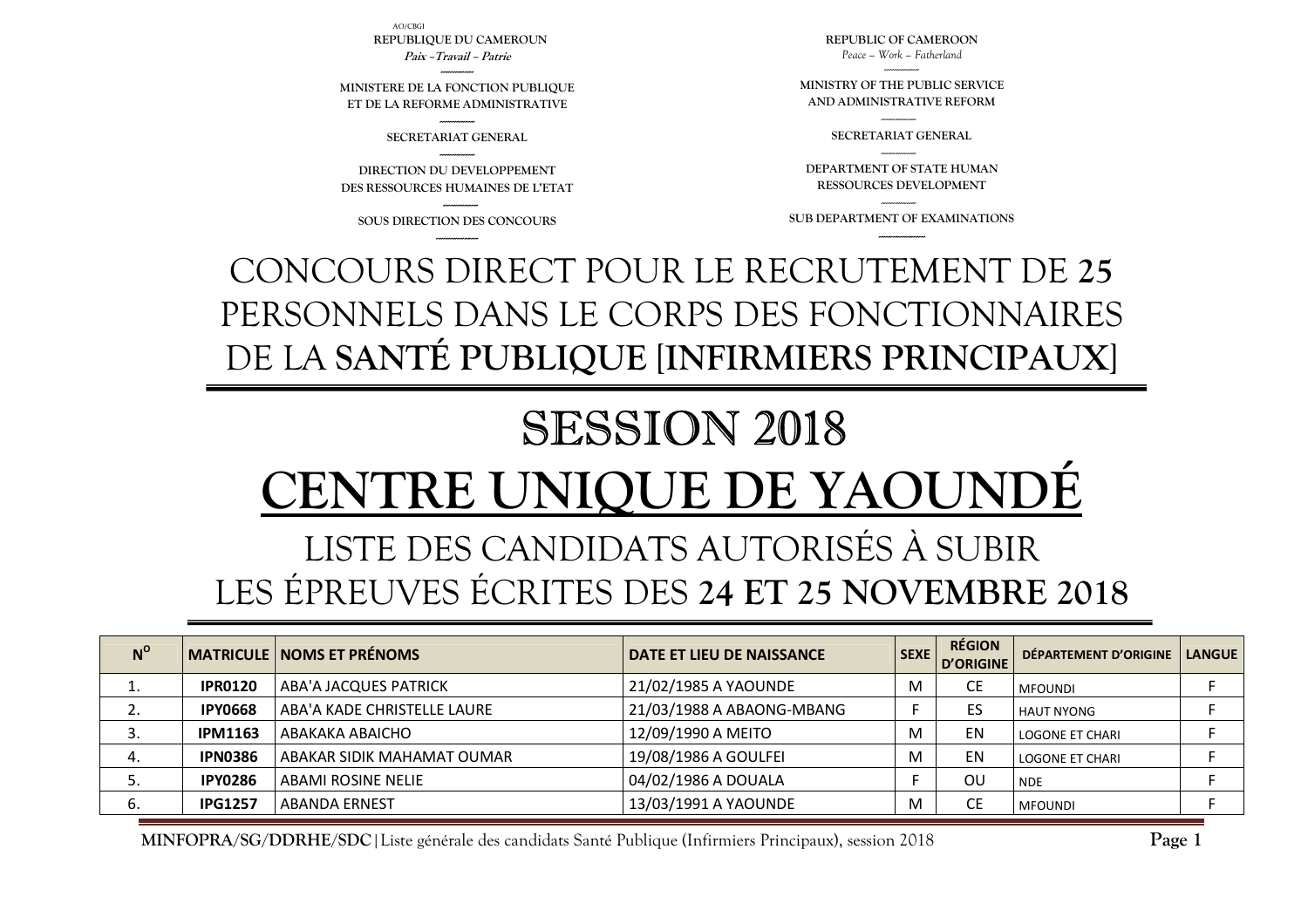| 7.  | <b>IPY1476</b> | ABATSONG STEPHANE BERTRAND            | 12/07/1992 A BOURAKA          | M         | CE.       | <b>MBAM ET INOUBOU</b> | F |
|-----|----------------|---------------------------------------|-------------------------------|-----------|-----------|------------------------|---|
| 8.  | <b>IPG0788</b> | ABBA DIEUDONNE                        | 12/11/1988 A DOUKA            | M         | EN        | MAYO SAVA              | F |
| 9.  | <b>IPG1580</b> | ABBA LIMAN DOUNGOUS                   | 09/04/1993 A GAROUA           | М         | EN        | LOGONE ET CHARI        | F |
| 10. | <b>IPM0248</b> | ABBA SAID ABAKAR                      | 12/11/1985 A KOUSSERI         | M         | EN        | LOGONE ET CHARI        | F |
| 11. | <b>IPN0360</b> | <b>ABBO NICOLAS</b>                   | 26/06/1986 A NGAOUNDERE       | M         | AD        | VINA                   | F |
| 12. | <b>IPF0918</b> | ABDEL NSANGOU AZIZ                    | 27/05/1989 A FOUMBAN          | M         | OU        | <b>NOUN</b>            | F |
| 13. | <b>IPR0928</b> | ABDOUL AZIZ DJOUBAÏROU                | 13/06/1989 A EDEA             | E         | AD        | DJEREM                 | F |
| 14. | <b>IPG0410</b> | <b>ABDOUL BAGUI</b>                   | 11/10/1986 A GAROUA           | M         | NO.       | <b>BENOUE</b>          | F |
| 15. | <b>IPG1058</b> | ABDOUL MAROUFI BAKARY                 | 01/03/1990 A NGAOUNDERE       | M         | AD        | VINA                   | F |
| 16. | <b>IPD0592</b> | ABDOULAYE AISSATOU                    | 12/10/1987 A KOUSSERI         | F         | EN        | <b>MAYO DANAY</b>      | F |
| 17. | <b>IPN0686</b> | ABDOULAYE HAMASSELBE II               | 30/04/1988 A TOUBAKA          | M         | AD        | VINA                   | F |
| 18. | <b>IPM1396</b> | ABDOURAMAN ALIOUM                     | 20/01/1992 A MAROUA           | М         | EN        | <b>DIAMARE</b>         | F |
| 19. | <b>IPM1127</b> | ABDOUSALAM MADJAMKE ALKALI            | 17/07/1990 A MAROUA           | M         | EN        | <b>DIAMARE</b>         | F |
| 20. | <b>IPY1182</b> | ABDUL DANTINI NGOUADJIE               | 19/10/1990 A YAOUNDE          | M         | AD        | DJEREM                 | F |
| 21. | <b>IPD0543</b> | ABEGA MESSINA MIREILLE FLORE          | 02/07/1987 A YAOUNDE          | F.        | <b>CE</b> | <b>LEKIE</b>           | F |
| 22. | <b>IPY0473</b> | <b>ABENA ALINE</b>                    | 02/02/1987 A MBANGA           | F         | <b>CE</b> | <b>HAUTE SANAGA</b>    | F |
| 23. | <b>IPY0968</b> | ABENA MENYENGUE PIERRE                | 26/08/1989 A YAOUNDE          | F         | <b>CE</b> | NYONG ET SO'O          | F |
| 24. | <b>IPM0623</b> | ABENA PIERRE CHIRSTIAN                | 29/12/1987 A NGOULEMAN        | ${\sf M}$ | <b>CE</b> | MEFOU ET AFAMBA        | F |
| 25. | <b>IPY1265</b> | ABENG ZILA NELLY                      | 17/03/1991 A TENG-AKONOLINGA  | F         | CE.       | NYONG ET MFOUMOU       | F |
| 26. | <b>IPY0601</b> | ABESSOLO FOE XENITIA FREDEX           | 26/10/1987 A YAOUNDE          | F         | <b>CE</b> | MEFOU ET AFAMBA        | F |
| 27. | <b>IPY1027</b> | ABITOTINA ABISSONGA AGNES LANDRY      | 09/01/1990 A MBALMAYO         | F         | <b>CE</b> | <b>MBAM ET INOUBOU</b> | F |
| 28. | <b>IPF0053</b> | ABOMO AWONG MARIE YVONE               | 24/05/1984 A ENONGAL          | F         | SU        | <b>MVILA</b>           | F |
| 29. | <b>IPY1529</b> | <b>ABOMO CHRISTINE</b>                | 16/11/1992 A BONDJOCK         | F         | CE.       | NYONG ET KELLE         | F |
| 30. | <b>IPY0074</b> | ABOMO EVOU JACQUELINE                 | 24/08/1984 A MVOG-MANGA(MFOU) | F.        | <b>ES</b> | <b>HAUT NYONG</b>      | F |
| 31. | <b>IPF1093</b> | ABONGO EKOMBO CARINE ROSINE           | 13/05/1990 A MBOUROUKOU       | F         | LT        | <b>MOUNGO</b>          | F |
| 32. | <b>IPM1627</b> | ABOUBAKARY IBRAHIMA                   | 08/10/1993 A KATOUAL-MAROUA   | M         | EN        | <b>DIAMARE</b>         | F |
| 33. | <b>IPY0584</b> | ABOUDI NOMO HENRIETTE MARLYSE         | 23/09/1987 A ZOATOUBSI        | F         | <b>CE</b> | LEKIE                  | F |
| 34. | <b>IPY1167</b> | ABOUE MBALLA MISTELLE LEONTINE        | 15/09/1990 A YAOUNDE          | F.        | <b>CE</b> | MBAM ET KIM            | F |
| 35. | <b>IPY1311</b> | ABOUEM A ABOUEM RAPHAELLE ANNIE LAURE | 15/06/1991 A BAFIA            | F         | CЕ        | <b>MBAM ET INOUBOU</b> | F |
| 36. | <b>IPE1407</b> | ABOUEULE ME MBIDA MARCELLE LAURE      | 25/02/1992 A ABONG - MBANG    | F.        | ES        | <b>HAUT NYONG</b>      | F |
| 37. | <b>IPL0405</b> | ADA MENGUE PRISCA                     | 06/10/1986 A EFOULANE         | F         | SU        | <b>OCEAN</b>           | F |
| 38. | <b>IPY1212</b> | ADA MEZANG RACHEL CESARINE            | 06/12/1990 A SANGMELIMA       | F.        | SU        | DJA ET LOBO            | F |
| 39. | <b>IPE0443</b> | <b>ADAMA INNOCENT</b>                 | 28/12/1986 A MAROUA           | М         | EN        | <b>DIAMARE</b>         | F |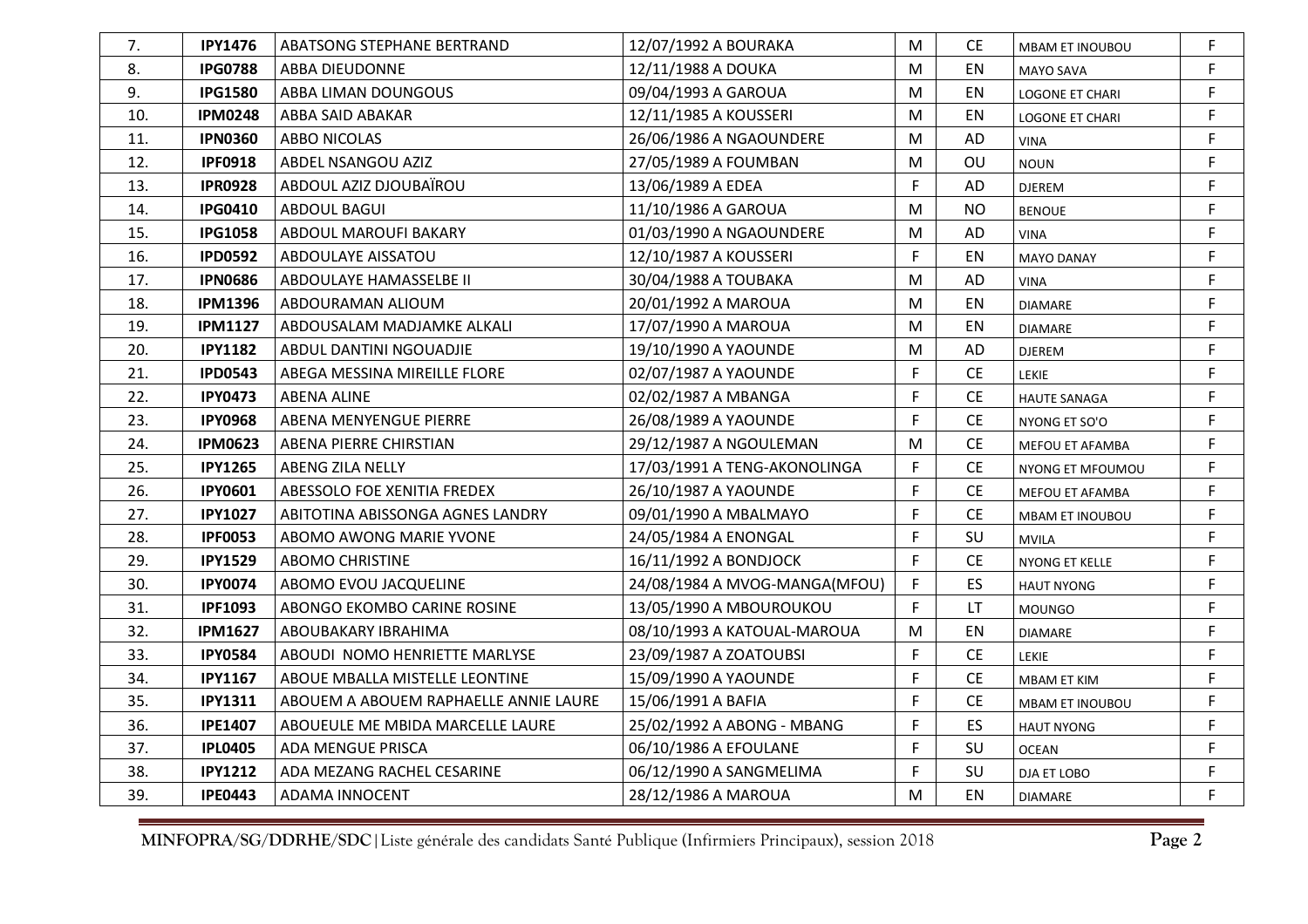| 40. | <b>IPN0164</b> | ADAMA YAYA NADEGE               | 05/06/1985 A MBE              | F. | AD             | <b>VINA</b>       | F           |
|-----|----------------|---------------------------------|-------------------------------|----|----------------|-------------------|-------------|
| 41. | <b>IPG0682</b> | ADAMOU ABAKAR                   | 25/04/1988 A BIBEMI           | M  | <b>NO</b>      | <b>BENOUE</b>     | F           |
| 42. | <b>IPM0765</b> | ADAMOU NDJIDDA                  | 21/09/1988 A TOKOMBERE        | М  | EN             | <b>MAYO SAVA</b>  | $\mathsf F$ |
| 43. | <b>IPY0225</b> | ADIA DANIELLE AMELIE            | 25/09/1985 A YAOUNDE          | F  | <b>ES</b>      | <b>HAUT NYONG</b> | F.          |
| 44. | <b>IPE1457</b> | <b>ADIA STEPHANE ESPOIR</b>     | 22/05/1992 A LOMIE            | М  | ES.            | <b>HAUT NYONG</b> | $\mathsf F$ |
| 45. | <b>IPG1680</b> | ADJANI DECDJECK COLETTE         | 16/04/1994 A MAROUA           | F  | EN             | <b>DIAMARE</b>    | F.          |
| 46. | <b>IPD0007</b> | ADJOH MBWA MARTINE BABETTE      | 14/01/1984 A MINDOUROU        | F  | ES             | <b>HAUT NYONG</b> | F           |
| 47. | <b>IPL1125</b> | ADJOUKOUA FOSSI CARINE CHELLA   | 10/07/1990 A BAFOUSSAM        | F  | OU             | <b>MIFI</b>       | F.          |
| 48. | <b>IPE1067</b> | ADO NTOLE DIRINE LOLITA         | 19/03/1990 A SOMALOMO         | F  | ES.            | <b>HAUT NYONG</b> | $\mathsf F$ |
| 49. | <b>IPD0870</b> | ADONDJIO KANA SAMY LOVE         | 18/03/1989 A BALEVENG         | М  | OU             | <b>MENOUA</b>     | F           |
| 50. | <b>IPY0771</b> | AFANA BAMELA JACQUELINE PAULINE | 30/09/1988 A YAOUNDE          | F  | SU             | <b>MVILA</b>      | $\mathsf F$ |
| 51. | <b>IPY0102</b> | AFIA YOMBI LILIANE              | 09/01/1985 A YAOUNDE          | F  | <b>CE</b>      | MBAM ET INOUBOU   | F           |
| 52. | <b>IPY0270</b> | AFOUDA MANGA MARCEL BERTRAND    | 08/01/1986 A ELIG MFOMO       | М  | <b>CE</b>      | LEKIE             | $\mathsf F$ |
| 53. | <b>IPY1644</b> | <b>AHMADOU ISSA</b>             | 06/12/1993 A DJARENGOL KODEK  | F  | EN             | <b>DIAMARE</b>    | F           |
| 54. | <b>IPE1006</b> | AHMADOU MOHAMED                 | 23/11/1989 A BANYO            | М  | AD             | <b>MAYO BANYO</b> | F           |
| 55. | <b>IPG0278</b> | <b>AHMAT OUMAR</b>              | 15/01/1986 A BODO-MAKARY      | M  | EN             | LOGONE ET CHARI   | F           |
| 56. | <b>IPN1607</b> | AÏSSATOU                        | 23/06/1993 A MEIGANGA         | F  | AD             | <b>MBERE</b>      | F           |
| 57. | <b>IPM1513</b> | AISSATOU ABDOU OUSMANA          | 18/09/1992 A MAROUA           | F  | EN             | <b>DIAMARE</b>    | F           |
| 58. | <b>IPM1738</b> | AISSATOU ANASTASIE              | 28/03/1995 A MEIDJAMBA TIBATI | F  | N <sub>O</sub> | <b>MAYO LOUTI</b> | F           |
| 59. | <b>IPY1048</b> | AISSATOU DJIBRILOU              | 09/02/1990 A MBALMAYO         | M  | AD             | <b>VINA</b>       | F           |
| 60. | <b>IPM0921</b> | AÏSSATOU MADI                   | 03/06/1989 A MOKOLO           | F  | NO.            | MAYO LOUTI        | $\mathsf F$ |
| 61. | <b>IPG1214</b> | AISSATOU MAHAMAT                | 09/12/1990 A MAROUA           | F  | EN             | <b>DIAMARE</b>    | $\mathsf F$ |
| 62. | <b>IPG1567</b> | AISSATOU NABIOU SOUAIBOU        | 07/03/1993 A GAROUA           | F  | NO.            | <b>BENOUE</b>     | F           |
| 63. | <b>IPY0252</b> | AISSATOU NADEGE                 | 22/11/1985 A GAROUA           | F. | EN             | <b>MAYO KANI</b>  | F           |
| 64. | <b>IPY1301</b> | AKA'A VOULA ARTHURE YACINTHE    | 26/05/1991 A NGOASSE          | М  | SU             | DJA ET LOBO       | F           |
| 65. | <b>IPM0017</b> | AKAMANDO FERNAND                | 05/02/1984 A MERI             | M  | EN             | <b>DIAMARE</b>    | F           |
| 66. | <b>IPR0992</b> | AKAMBA JACQUES CYRILLE          | 28/10/1989 A YAOUNDE          | М  | SU             | DJA ET LOBO       | F           |
| 67. | <b>IPE1276</b> | AKAMBA MEPONG MARIE MADO        | 03/04/1991 A BERTOUA          | F. | <b>ES</b>      | LOM ET DJEREM     | $\mathsf F$ |
| 68. | <b>IPY0403</b> | AKAMBA MINTYANG GAELLE MICHELLE | 03/10/1986 A DOUALA           | F  | SU             | DJA ET LOBO       | F           |
| 69. | <b>IPF1731</b> | AKIFACK TSAGUE MODESTINE        | 05/02/1995 A BAFOU            | F  | OU             | <b>MENOUA</b>     | $\mathsf F$ |
| 70. | <b>IPM1643</b> | AKISSAKAÏ JACOB                 | 01/12/1993 A MOKONG           | М  | EN             | MAYO TSANAGA      | F           |
| 71. | <b>IPY1544</b> | AKONO NSO MELAINE VANESSA       | 02/01/1993 A MTE EBOLOWA      | F  | SU             | <b>MVILA</b>      | $\mathsf F$ |
| 72. | <b>IPR0463</b> | AKOUMBA CAROLINE URSULE         | 28/01/1987 A KRIBI            | F  | SU             | <b>OCEAN</b>      | F           |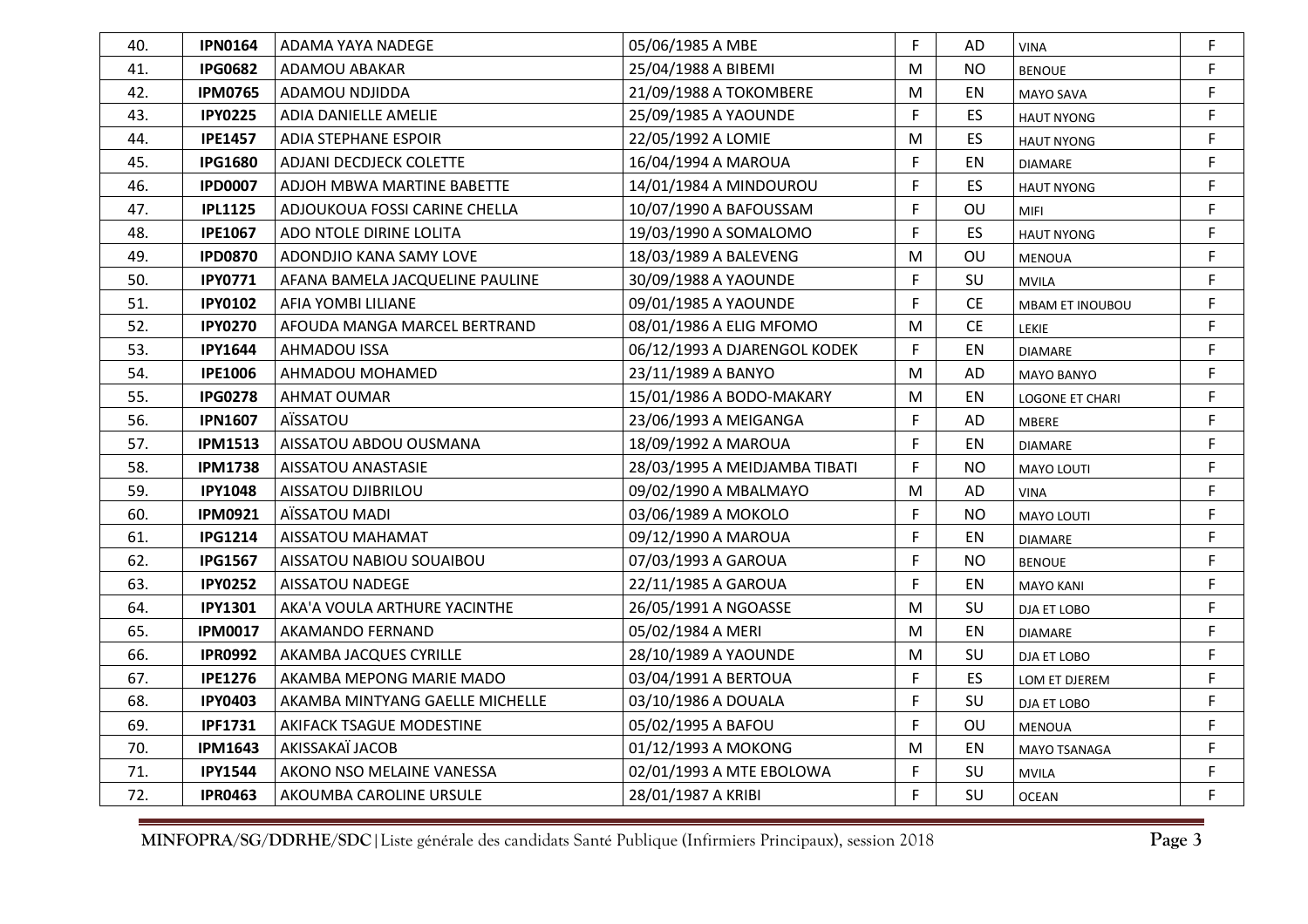| 73.  | <b>IPE0572</b> | AKOUMBA ESSIANE ROSE PRUDENCE  | 19/08/1987 A DOUALA              | F. | SU        | <b>MVILA</b>           | F |
|------|----------------|--------------------------------|----------------------------------|----|-----------|------------------------|---|
| 74.  | <b>IPD0497</b> | AKOUMBA NELLY LINDA            | 22/03/1987 A DOUALA              | F  | <b>CE</b> | NYONG ET SO'O          | F |
| 75.  | <b>IPY1676</b> | AKOUMOU BERNADETTE DESIREE     | 02/04/1994 A YAOUNDE             | F  | <b>CE</b> | NYONG ET MFOUMOU       | F |
| 76.  | <b>IPY1472</b> | AKOUNOU MBARGA GESSICA         | 30/06/1992 A BIBIA-LOLODORF      | F. | CE.       | <b>MFOUNDI</b>         | F |
| 77.  | <b>IPM0913</b> | ALCALI MASSOU MARIAM           | 18/05/1989 A KOUSSERI            | F  | EN        | LOGONE ET CHARI        | F |
| 78.  | <b>IPN0482</b> | ALHADJI JOSEPH                 | 27/02/1987 A TOKOMBERE           | M  | EN        | <b>MAYO SAVA</b>       | F |
| 79.  | <b>IPY1744</b> | ALHADJI YOUSSOUFA              | 14/06/1995 A YAOUNDE             | M  | EN        | MAYO TSANAGA           | F |
| 80.  | <b>IPG0068</b> | ALI ABAICHO                    | 11/08/1984 A GAROUA              | м  | EN        | LOGONE ET CHARI        | F |
| 81.  | <b>IPL1046</b> | ALIMA EKANI JEAN MARIE         | 08/02/1990 A YAOUNDE             | M  | <b>CE</b> | LEKIE                  | F |
| 82.  | <b>IPN1728</b> | ALIOU ILO                      | 18/01/1995 A NGAOUNDERE          | М  | AD        | <b>VINA</b>            | F |
| 83.  | <b>IPG1665</b> | ALIOUM HAMAN                   | 03/03/1994 A ZOUVOUL-GOLOMBE     | M  | NO.       | MAYO LOUTI             | F |
| 84.  | <b>IPG1313</b> | ALIYOU MOUSTAPHA               | 18/06/1991 A BANYO               | M  | AD        | <b>MAYO BANYO</b>      | F |
| 85.  | <b>IPY0852</b> | ALOMO CATHERINE ROSIANE        | 01/03/1989 A EMANA               | F  | <b>CE</b> | <b>LEKIE</b>           | F |
| 86.  | <b>IPY0832</b> | AMBANI EPAHA BRIGITE CHRISTELE | 05/02/1989 A NKOLMENDOUGA        | F  | <b>CE</b> | <b>LEKIE</b>           | F |
| 87.  | <b>IPY0150</b> | AMBELLA TAKIA RONNY-DUPLEX     | 05/05/1985 A FONGO-TONGO DSCHANG | M  | OU        | <b>MENOUA</b>          | F |
| 88.  | <b>IPE1730</b> | AMBOULE NDAL PERNELLE          | 04/02/1995 A DOUME               | F  | ES        | <b>HAUT NYONG</b>      | F |
| 89.  | <b>IPN1021</b> | AMINA CHRISTELLE NOEL          | 25/12/1989 A KOUTABA             | F  | EN        | <b>MAYO KANI</b>       | F |
| 90.  | <b>IPY0704</b> | AMINA NGONO XAVERIE BERTILLE   | 25/05/1988 A EFOK                | F  | <b>CE</b> | <b>LEKIE</b>           | F |
| 91.  | <b>IPM0615</b> | AMINATOU MAOUNDE               | 12/12/1987 A KAELE               | F  | <b>NO</b> | <b>MAYO REY</b>        | F |
| 92.  | <b>IPL1670</b> | <b>AMINATOU MENGUE BABA</b>    | 18/03/1994 A MBALMAYO            | F  | AD        | <b>DJEREM</b>          | F |
| 93.  | <b>IPR0890</b> | AMOKA ELELE SIDONIE            | 28/04/1989 A MBANGASSINA         | F  | <b>CE</b> | <b>MBAM ET INOUBOU</b> | F |
| 94.  | <b>IPY0696</b> | ANABA LEANNE FLORENCE          | 10/05/1988 A ESSE                | F  | <b>CE</b> | MEFOU ET AFAMBA        | F |
| 95.  | <b>IPY0793</b> | ANABA NKOA MARIE NOELLE        | 23/11/1988 A EYEN                | F  | <b>CE</b> | LEKIE                  | F |
| 96.  | <b>IPY0491</b> | ANABINIAK ONOUGOU MYRIAM LAURE | 10/03/1987 A YAOUNDE             | F  | SU        | <b>MVILA</b>           | F |
| 97.  | <b>IPY1294</b> | ANANGA NGOLO STEPHANIE         | 07/05/1991 A SA'A                | F  | <b>CE</b> | <b>LEKIE</b>           | F |
| 98.  | <b>IPY0840</b> | ANDELA GHISLAINE MONIQUE       | 17/02/1989 A YAOUNDE             | F  | <b>CE</b> | <b>LEKIE</b>           | F |
| 99.  | <b>IPY0841</b> | ANDELA GHISLAINE MONIQUE       | 17/02/1989 A YAOUNDE             | F. | CE.       | <b>LEKIE</b>           | F |
| 100. | <b>IPD0470</b> | ANDOUN NEDEGE ADELINE          | 01/02/1987 A DOUALA              | F  | CE.       | <b>MBAM ET INOUBOU</b> | F |
| 101. | <b>IPY0256</b> | ANGAYEME MOMO JEAN NOEL        | 13/12/1985 A EFOK                | M  | CE.       | <b>LEKIE</b>           | F |
| 102. | <b>IPY1796</b> | ANGONO DORIS ARISTHA           | 04/12/1996 A SANGMELIMA          | F. | SU        | DJA ET LOBO            | F |
| 103. | <b>IPG1448</b> | ANIKE SAWALDA SANDRINE         | 08/05/1992 A NGAOUNDERE          | F. | EN        | MAYO TSANAGA           | F |
| 104. | <b>IPY0787</b> | <b>ANNISE MVONDO</b>           | 11/11/1988 A OLOUNOU-SANGMELIMA  | F  | SU        | DJA ET LOBO            | F |
| 105. | <b>IPY0223</b> | ANOUBOUSSI KENFACK PASCALINE   | 20/09/1985 A BAFOU               | F  | OU        | <b>MENOUA</b>          | F |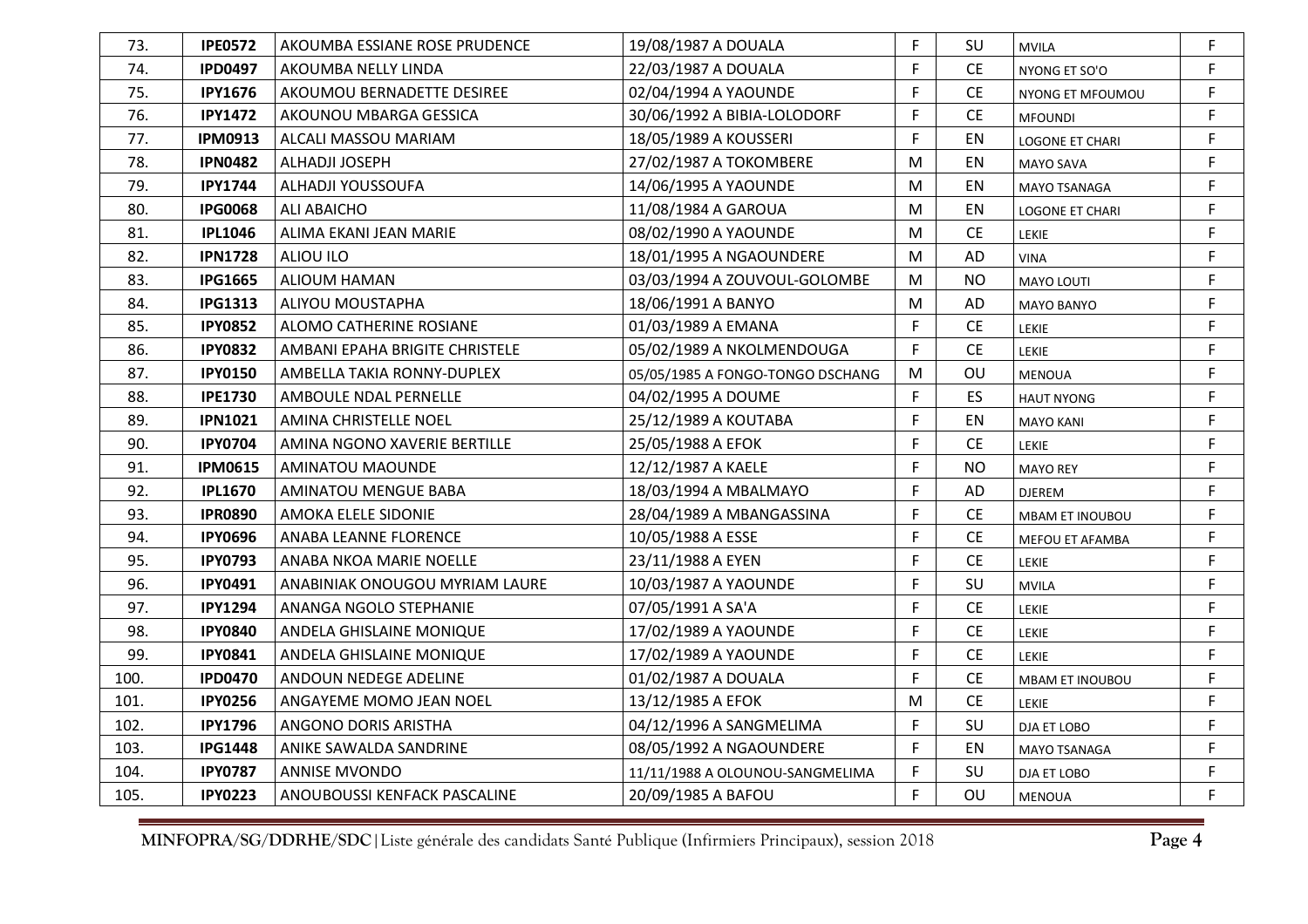| 106. | <b>IPM1206</b> | ARINMBA MARTIN PAUL SAMMA          | 27/11/1990 A YAWEMAGOULE-KOJING | М | EN        | MAYO SAVA              | F |
|------|----------------|------------------------------------|---------------------------------|---|-----------|------------------------|---|
| 107. | <b>IPF0276</b> | ASOGHO NGUEKENG GISELE             | 14/01/1986 A BAMENDOU           | F | OU        | <b>MENOUA</b>          | F |
| 108. | <b>IPG1175</b> | ASPAYA JEREMI                      | 02/10/1990 A MOKONG             | M | EN        | <b>DIAMARE</b>         | F |
| 109. | <b>IPY1084</b> | ASSAMGBA ANNICK BIBY               | 04/05/1990 A YAOUNDE            | F | <b>CE</b> | <b>HAUTE SANAGA</b>    | F |
| 110. | <b>IPY0783</b> | ASSE MARIE AMANDINE                | 01/11/1988 A NKOLEBASSIMBI      | F | <b>CE</b> | LEKIE                  | F |
| 111. | <b>IPY0157</b> | ASSENA ANONG ELISABETH             | 22/05/1985 A ESSENDE-OMBESSA    | F | <b>CE</b> | <b>MBAM ET INOUBOU</b> | F |
| 112. | <b>IPY0565</b> | ASSIGUI AKOUTOU DAVID AIME         | 10/08/1987 A AKONOLINGA         | M | <b>CE</b> | NYONG ET MFOUMOU       | F |
| 113. | <b>IPY1078</b> | ASSIO MEYONG JOCELYNE INGRID       | 19/04/1990 A ABONG MBANG        | F | <b>ES</b> | HAUT NYONG             | F |
| 114. | <b>IPY1225</b> | <b>ASSOKO SUZANNE FLORE</b>        | 02/01/1991 A KOULNGANGA I       | F | SU        | <b>OCEAN</b>           | F |
| 115. | <b>IPY1581</b> | ASSOMO MESSI BARBARA MARYLINE      | 15/04/1993 A MFOU               | F | <b>CE</b> | MEFOU ET AKONO         | F |
| 116. | <b>IPR0406</b> | ASSONGMO MBOUDEM BEATRICE          | 08/10/1986 A FONGO-TONGO        | F | OU        | <b>MENOUA</b>          | F |
| 117. | <b>IPM1246</b> | ASSONGO DONFACK NATANIELE EDILAINE | 23/02/1991 A GALIM              | F | OU        | <b>MENOUA</b>          | F |
| 118. | <b>IPE1273</b> | ASSOUMBANG ESSINDI CAROLE FLEURINE | 02/04/1991 A MESSAMENA          | F | ES        | <b>HAUT NYONG</b>      | F |
| 119. | <b>IPF1477</b> | ASZANVOU KENFACK JOLYVETTE         | 13/07/1992 A BALEVENG           | F | OU        | <b>MENOUA</b>          | F |
| 120. | <b>IPG0716</b> | <b>ATANE FLORENCE</b>              | 17/06/1988 A GAROUA             | F | <b>NO</b> | <b>BENOUE</b>          | F |
| 121. | <b>IPY1514</b> | ATANGANA ABOA THIERRY ROLAND       | 18/09/1992 A MFOU               | M | <b>CE</b> | MEFOU ET AFAMBA        | F |
| 122. | <b>IPG1121</b> | ATANGANA LUIS FABRICE              | 04/07/1990 A BERTOUA            | М | ES        | <b>KADEY</b>           | F |
| 123. | <b>IPR0700</b> | ATEBA AEBAKA MARTIN                | 19/05/1988 A KELA               | M | <b>CE</b> | <b>MBAM ET KIM</b>     | F |
| 124. | <b>IPY1234</b> | ATEBA EKODO MIREILLE ANNE          | 23/01/1991 A EKIEMBIE II        | F | <b>CE</b> | MEFOU ET AFAMBA        | F |
| 125. | <b>IPF0492</b> | ATEUKENG KENFACK MIRABELLE SALOME  | 11/03/1987 A SANTCHOU VILLE     | F | OU        | <b>MENOUA</b>          | F |
| 126. | <b>IPY1782</b> | ATONLIO TESSA KENGNI JERICHO       | 25/04/1996 A DSCHANG            | M | OU        | <b>MENOUA</b>          | F |
| 127. | <b>IPY0853</b> | <b>ATSOL DORETTE</b>               | 02/03/1989 A BENGBIS            | F | ES        | <b>HAUT NYONG</b>      | F |
| 128. | <b>IPG0667</b> | ATTA GUEDALLA                      | 21/03/1988 A PITOA              | F | EN        | LOGONE ET CHARI        | F |
| 129. | <b>IPY1521</b> | AURORE CHANCELLE EKANI BOMBA       | 08/10/1992 A OBALA              | F | <b>CE</b> | MEFOU ET AKONO         | F |
| 130. | <b>IPY1461</b> | AVOZO'O MVE EVELYNE-LAURE          | 13/06/1992 A AKONOLINGA         | F | SU        | VALLEE DU NTEM         | F |
| 131. | <b>IPY0854</b> | AWANA EMILE CAROLE                 | 04/03/1989 A MFOU VILLE         | F | <b>CE</b> | LEKIE                  | F |
| 132. | <b>IPY1264</b> | AWANA MVONDO CAROLINE              | 17/03/1991 A YAOUNDE            | F | <b>CE</b> | <b>LEKIE</b>           | F |
| 133. | <b>IPR0176</b> | AWOLA A EDIRIONG SARA CORINE       | 19/06/1985 A EBOLOWA            | F | <b>CE</b> | <b>MBAM ET INOUBOU</b> | F |
| 134. | <b>IPY0455</b> | AWONA OLEME AGNES CHRISTELLE       | 15/01/1987 A PONGSOLO           | F | <b>CE</b> | <b>LEKIE</b>           | F |
| 135. | <b>IPR0138</b> | AWOUDA CAROLE CELESTINE            | 30/03/1985 A YAOUNDE            | F | <b>CE</b> | <b>LEKIE</b>           | F |
| 136. | <b>IPD0614</b> | AWOUFACK NTSAFACK ALVINE           | 11/12/1987 A NDOH DJUTTITSA     | F | OU        | <b>MENOUA</b>          | F |
| 137. | <b>IPF1131</b> | AYIAGNIGNI LADIFATOU               | 19/07/1990 A YAOUNDE            | F | OU        | <b>NOUN</b>            | F |
| 138. | <b>IPY0093</b> | AYIMBO MARIETTE CAROLE             | 13/12/1984 A MABOYE             | F | <b>CE</b> | NYONG ET KELLE         | F |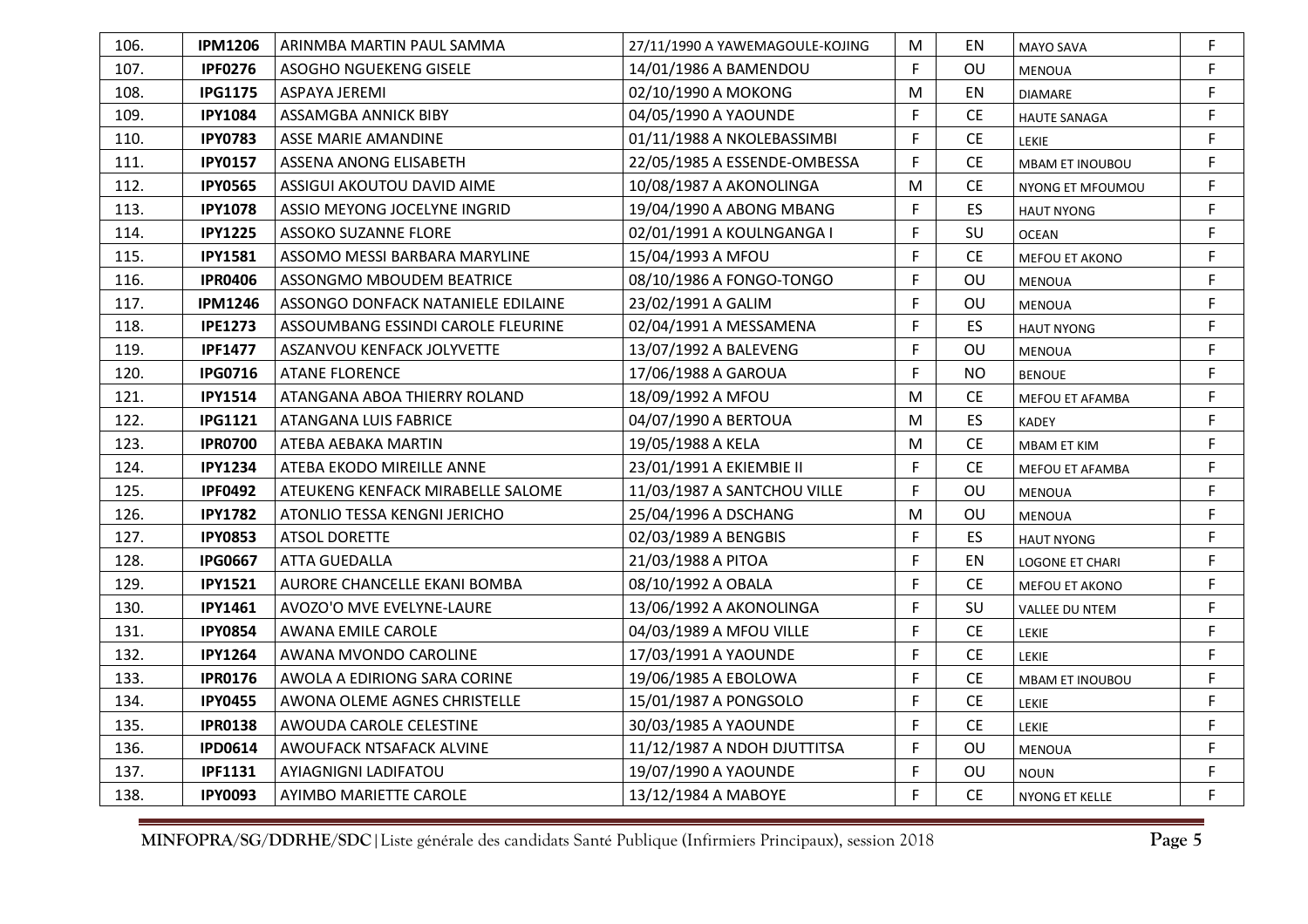| 139. | <b>IPR0184</b> | <b>AYISSI LUC</b>                      | 28/06/1985 A NKOLBOGO II   | M         | CE.       | <b>LEKIE</b>           | F |
|------|----------------|----------------------------------------|----------------------------|-----------|-----------|------------------------|---|
| 140. | <b>IPL1569</b> | AYISSI NOAH PIERRE COLIN               | 14/03/1993 A EBOLOWA       | M         | <b>CE</b> | MEFOU ET AKONO         | F |
| 141. | <b>IPL0705</b> | AYO GEORGES ALINE                      | 27/05/1988 A MEBEM         | F         | SU        | DJA ET LOBO            | F |
| 142. | <b>IPD0501</b> | AYOGO NGOUSSOMA GHISLAINE LAFORTUNE    | 31/03/1987 A DOUALA        | F         | OU        | <b>MENOUA</b>          | F |
| 143. | <b>IPY1718</b> | AZAMBOU ARLETTE NICAISE                | 30/11/1994 A KOUPA-MATAPIT | F         | OU        | <b>MENOUA</b>          | F |
| 144. | <b>IPY0833</b> | AZANFACK NGUEGUIM RAISSA CHANCELLE     | 06/02/1989 A DOUALA        | F         | OU        | <b>MENOUA</b>          | F |
| 145. | <b>IPY0690</b> | AZANG ASSEMBE CATHERINE FLORENCE       | 05/05/1988 A BENGBIS       | F         | SU        | DJA ET LOBO            | F |
| 146. | <b>IPD1101</b> | AZIMENDEM NAGUE ALVINE CAROLE          | 24/05/1990 A DSCHANG       | F         | OU        | <b>MENOUA</b>          | F |
| 147. | <b>IPE1693</b> | AZIOM MOTALINGO DANIELLE CHRESENCE     | 01/07/1994 A LOMIE         | F         | ES        | <b>HAUT NYONG</b>      | F |
| 148. | <b>IPF0030</b> | AZOHO NOUCHI DOUANLA JOELLE            | 14/03/1984 A MBOUDA        | F         | OU        | <b>BAMBOUTOS</b>       | F |
| 149. | <b>IPE0664</b> | AZOUAK MARIE NADEGE                    | 18/03/1988 A DOUME         | F         | ES        | <b>HAUT NYONG</b>      | F |
| 150. | <b>IPE1262</b> | <b>BABA ALIOU</b>                      | 17/03/1991 A MEÏGANGA      | M         | <b>AD</b> | MBERE                  | F |
| 151. | <b>IPY0893</b> | <b>BABACK A MEGNANG PAOLO STEPHANE</b> | 01/05/1989 A YAOUNDE       | M         | <b>CE</b> | <b>MBAM ET INOUBOU</b> | F |
| 152. | <b>IPR0320</b> | BABAGA KESSING JOSSE LINE              | 31/03/1986 A YAOUNDE       | F         | <b>CE</b> | <b>MBAM ET INOUBOU</b> | F |
| 153. | <b>IPY0181</b> | <b>BABARI A NGAE RODRIGUE</b>          | 21/06/1985 A KIKI          | M         | <b>CE</b> | <b>MBAM ET INOUBOU</b> | F |
| 154. | <b>IPY1056</b> | <b>BADEFONA BOYOGUENO ESTHER</b>       | 23/02/1990 A YAOUNDE       | F         | <b>CE</b> | <b>MBAM ET INOUBOU</b> | F |
| 155. | <b>IPG0546</b> | BAHAAWA ABEL BERTRAND FELOTAI          | 09/07/1987 A SOULEDE       | M         | EN        | MAYO TSANAGA           | F |
| 156. | <b>IPG0480</b> | <b>BAHANE MARIE-LOUISE</b>             | 24/02/1987 A DOUALA        | F         | EN        | <b>MAYO DANAY</b>      | F |
| 157. | <b>IPM1566</b> | <b>BAIDAGUE BAGAMLA GILBERT</b>        | 05/03/1993 A FIRI          | M         | EN        | <b>MAYO KANI</b>       | F |
| 158. | <b>IPM0165</b> | <b>BAITOUAY THOMAS</b>                 | 08/06/1985 A MOUYENGUE     | M         | EN        | MAYO SAVA              | F |
| 159. | <b>IPM1026</b> | <b>BAKAIWE GASTON</b>                  | 09/01/1990 A TOULOUM       | M         | EN        | <b>MAYO KANI</b>       | F |
| 160. | <b>IPD0046</b> | <b>BAKAM KAMGA PAULINE</b>             | 10/05/1984 A MBO BANDJOUN  | F         | OU        | <b>KOUNG KHI</b>       | F |
| 161. | <b>IPM0431</b> | <b>BAKASSARA JEAN</b>                  | 13/12/1986 A TOKOMBERE     | M         | EN        | MAYO SAVA              | F |
| 162. | <b>IPY1729</b> | BAKOND MOUTHE JOE LANDRY ANSELME       | 22/01/1995 A MBALMAYO      | M         | <b>CE</b> | <b>MBAM ET INOUBOU</b> | F |
| 163. | <b>IPM1080</b> | <b>BALAMSIA ETIENNE</b>                | 22/04/1990 A POUSS         | M         | ΕN        | <b>MAYO DANAY</b>      | F |
| 164. | <b>IPM1442</b> | <b>BAN DENIS NOEL</b>                  | 30/04/1992 A LELEP II      | M         | <b>CE</b> | NYONG ET KELLE         | F |
| 165. | <b>IPD0535</b> | <b>BANEN MBEM CHANTALE FLORE</b>       | 06/06/1987 A NJOMBE        | F         | LT        | <b>NKAM</b>            | F |
| 166. | <b>IPN1149</b> | <b>BANTAYANE DORIS SALOME</b>          | 14/08/1990 A SASSA MBERSI  | F         | AD        | VINA                   | F |
| 167. | <b>IPD0167</b> | <b>BASSANA MOLONG LARISSA</b>          | 09/06/1985 A LABLE         | F         | <b>CE</b> | <b>MBAM ET INOUBOU</b> | F |
| 168. | <b>IPG0471</b> | <b>BAYANG BLAISE</b>                   | 02/02/1987 A DOUALA        | ${\sf M}$ | EN        | <b>MAYO DANAY</b>      | F |
| 169. | <b>IPY1488</b> | <b>BEBBE MBAMBATH JUNIE</b>            | 08/08/1992 A YAOUNDE       | F         | LT.       | SANAGA MARITIME        | F |
| 170. | <b>IPM1154</b> | <b>BEBE FLAUBERT</b>                   | 21/08/1990 A TOKOMBERE     | M         | EN        | MAYO SAVA              | F |
| 171. | <b>IPN0385</b> | <b>BEBE VERONIQUE</b>                  | 18/08/1986 A NGAOUNDERE    | F         | <b>NO</b> | <b>MAYO REY</b>        | F |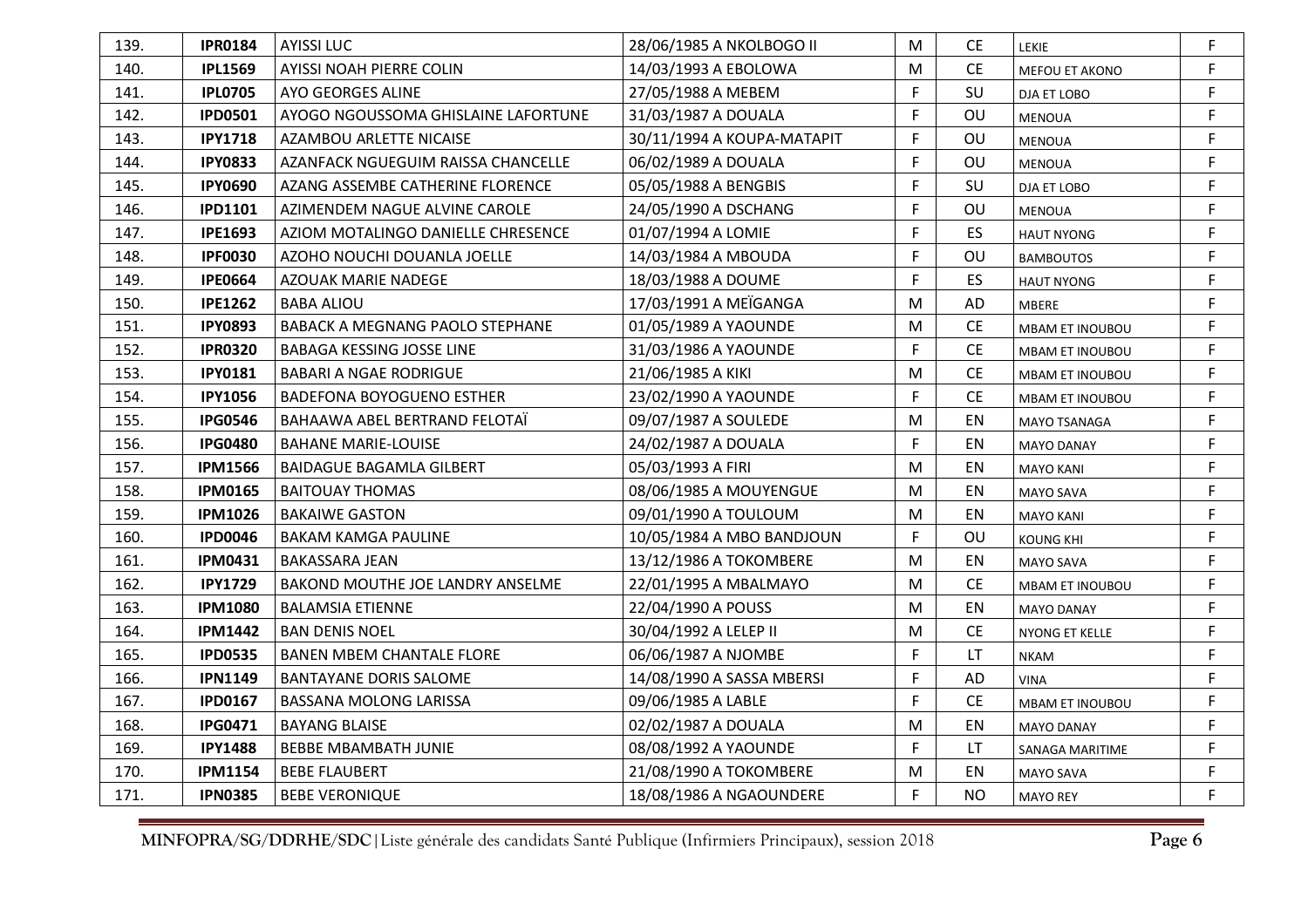| 172. | <b>IPD0585</b> | <b>BECOMBO NDOUMBE WILLY</b>        | 24/09/1987 A MBOUROUKOU     | M | LT        | <b>MOUNGO</b>          | F |
|------|----------------|-------------------------------------|-----------------------------|---|-----------|------------------------|---|
| 173. | <b>IPY1684</b> | <b>BEFOLO OBONO ANGE GABRIEL</b>    | 12/05/1994 A BINGUELA II    | M | <b>CE</b> | MEFOU ET AKONO         | F |
| 174. | <b>IPR0505</b> | BEKOLO ABADA JEAN PAUL              | 05/04/1987 A AYOS           | M | <b>CE</b> | NYONG ET MFOUMOU       | F |
| 175. | <b>IPY0148</b> | <b>BEKOLO BEKOLO EDMOND</b>         | 04/05/1985 A SANGMELIMA     | M | SU        | DJA ET LOBO            | F |
| 176. | <b>IPF1784</b> | <b>BEKONO FABRICE ERVES</b>         | 07/05/1996 A YAOUNDE        | M | CE.       | MEFOU ET AFAMBA        | F |
| 177. | <b>IPL1519</b> | <b>BEKOUNG A BETSEM REKIA</b>       | 03/10/1992 A BAFIA          | F | <b>CE</b> | <b>MBAM ET INOUBOU</b> | F |
| 178. | <b>IPY1714</b> | <b>BELA MARIE CHARNEL</b>           | 07/11/1994 A EZEZANG-ESSELE | F | <b>CE</b> | <b>LEKIE</b>           | F |
| 179. | <b>IPR0193</b> | <b>BELA MBOGO LEONIE CARINE</b>     | 21/07/1985 A YAOUNDE        | F | <b>CE</b> | <b>LEKIE</b>           | F |
| 180. | <b>IPR1429</b> | BELINGA BILONGO GLWADYS FLEUR       | 05/04/1992 A YAOUNDE        | F | SU        | <b>MVILA</b>           | F |
| 181. | <b>IPY0226</b> | <b>BELINGA GEORGIE ARLEINE</b>      | 25/09/1985 A MENGONG        | F | SU        | <b>MVILA</b>           | F |
| 182. | <b>IPY1320</b> | BELLA BERNADETTE CHRISTIANE         | 16/07/1991 A NKOLO II       | F | <b>CE</b> | MEFOU ET AFAMBA        | F |
| 183. | <b>IPY0159</b> | <b>BELLA BOULI MARTIN MATHURIN</b>  | 26/05/1985 A BIKOK          | M | <b>CE</b> | MEFOU ET AKONO         | F |
| 184. | <b>IPE0598</b> | <b>BELLA JULIETTE</b>               | 20/10/1987 A LOMIE          | F | <b>ES</b> | <b>HAUT NYONG</b>      | F |
| 185. | <b>IPY1482</b> | BELLA MENOUNGA MARIE CELINE BLANCHE | 28/07/1992 A YAOUNDE        | F | <b>CE</b> | LEKIE                  | F |
| 186. | <b>IPY0886</b> | <b>BELLA OBONO PATRICK</b>          | 17/04/1989 A NKOL-TSOGO II  | M | <b>CE</b> | LEKIE                  | F |
| 187. | <b>IPG1352</b> | BELLA-INE DOYAMBE ANNIE             | 21/09/1991 A GAROUA         | F | <b>NO</b> | <b>BENOUE</b>          | F |
| 188. | <b>IPY1585</b> | <b>BELLE MBANGO JACQUELINE</b>      | 03/05/1993 A BAREHOCK       | F | LT        | <b>MOUNGO</b>          | F |
| 189. | <b>IPE0850</b> | <b>BENENGOAS NDEUH DELILA</b>       | 26/02/1989 A ABONG - MBANG  | F | <b>ES</b> | <b>HAUT NYONG</b>      | F |
| 190. | <b>IPG0941</b> | <b>BENGMELA TIOFACK FABRICE</b>     | 07/07/1989 A BALEVENG       | M | OU        | <b>MENOUA</b>          | F |
| 191. | <b>IPY0257</b> | <b>BENGONO JEAN-NOEL</b>            | 25/12/1985 A EBOLOWA        | M | SU        | <b>MVILA</b>           | F |
| 192. | <b>IPM1153</b> | <b>BENJAMIN DAHAM</b>               | 20/08/1990 A TOKOMBERE      | M | EN        | MAYO SAVA              | F |
| 193. | <b>IPR1290</b> | <b>BENOHO BANIMBEK ANNIE</b>        | 04/05/1991 A NEBOYA         | F | <b>CE</b> | <b>MBAM ET INOUBOU</b> | F |
| 194. | <b>IPN1254</b> | BERANG DANGANA RODRIGUE             | 06/03/1991 A NJIMBOT I      | M | <b>NO</b> | <b>BENOUE</b>          | F |
| 195. | <b>IPY0287</b> | BETAN A SARA AICHATOU               | 06/02/1986 A OBALA          | F | <b>CE</b> | <b>MBAM ET INOUBOU</b> | F |
| 196. | <b>IPF0811</b> | BETAN AMOUGNOL MYRIAM CHRISTINE     | 04/01/1989 A BAFIA          | F | <b>CE</b> | <b>MBAM ET INOUBOU</b> | F |
| 197. | <b>IPY0457</b> | BETBOUE DZONDAP RAÏSSA              | 16/01/1987 A BAMENYAM       | F | OU        | <b>BAMBOUTOS</b>       | F |
| 198. | <b>IPY0294</b> | <b>BETE JOSEPHA FRANCINE</b>        | 14/02/1986 A NGOUMOU        | F | CE.       | <b>MEFOU ET AKONO</b>  | F |
| 199. | <b>IPY0346</b> | BETINE MAGNA'A MIREILLE ROLANDE     | 23/05/1986 A YAOUNDE        | F | <b>CE</b> | <b>MBAM ET INOUBOU</b> | F |
| 200. | <b>IPF1104</b> | <b>BETYORI BIKO BLANDINE</b>        | 03/06/1990 A NGAOUBELA      | F | <b>NO</b> | <b>FARO</b>            | F |
| 201. | <b>IPY1358</b> | BEYALA JULES CHRISTIAN              | 30/09/1991 A EMANA          | M | <b>CE</b> | <b>LEKIE</b>           | F |
| 202. | <b>IPY1289</b> | <b>BEYALA NGUINI DOROTHEE</b>       | 28/04/1991 A MBANKOMO       | F | <b>CE</b> | MEFOU ET AKONO         | F |
| 203. | <b>IPE0269</b> | <b>BIADAM KAMWA DORETTE EMELIE</b>  | 08/01/1986 A MTE NDOKOU     | F | OU        | <b>NDE</b>             | F |
| 204. | <b>IPY0411</b> | <b>BIANDA CHARLOTTE CHARLIE</b>     | 13/10/1986 A BIBIA          | F | SU        | <b>OCEAN</b>           | F |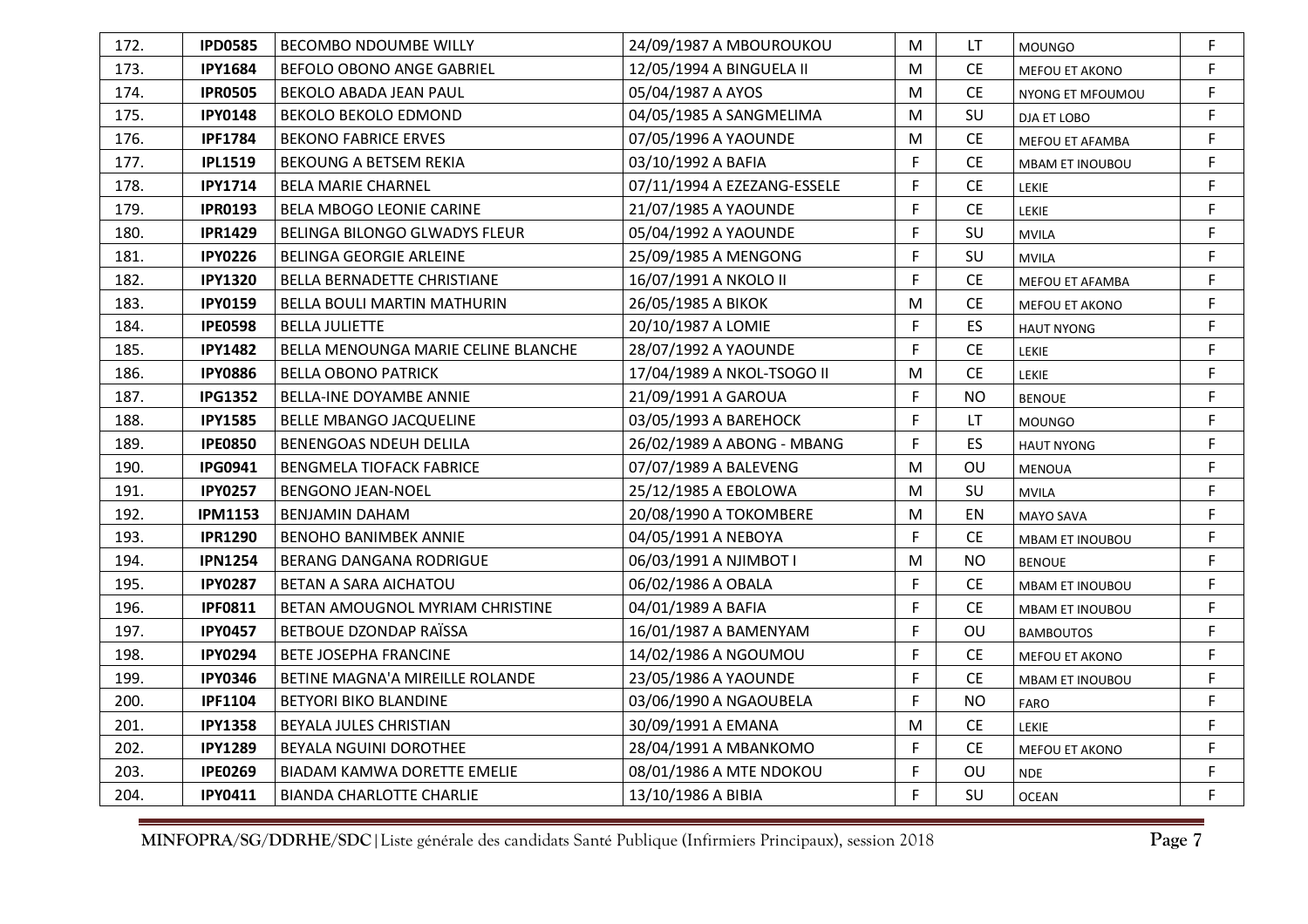| 205. | <b>IPM0573</b> | <b>BIANNE ROLAND</b>                   | 20/08/1987 A BOULA-IBIB | M | ΕN        | <b>MAYO KANI</b>    | F |
|------|----------------|----------------------------------------|-------------------------|---|-----------|---------------------|---|
| 206. | <b>IPG1012</b> | BIBANGA SABIMSI EMMANUEL NARCISSE      | 13/12/1989 A GAROUA     | M | SU        | <b>OCEAN</b>        | F |
| 207. | <b>IPY0718</b> | <b>BIBI MANI VERONIQUE ZITA</b>        | 19/06/1988 A YAOUNDE    | F | <b>CE</b> | <b>MFOUNDI</b>      | F |
| 208. | <b>IPY0999</b> | <b>BIBOUM DJOB AUGUSTIN</b>            | 04/11/1989 A ESEKA      | M | <b>CE</b> | NYONG ET KELLE      | F |
| 209. | <b>IPY0901</b> | <b>BIDJONI JEAN MARIE</b>              | 08/05/1989 A PONGSOLO   | M | <b>CE</b> | LEKIE               | F |
| 210. | <b>IPR0627</b> | <b>BIDZOGO HERITE MARIE</b>            | 04/01/1988 A ETAM KOUMA | F | <b>CE</b> | <b>LEKIE</b>        | F |
| 211. | <b>IPY0085</b> | <b>BIDZOGO ODI CARINE</b>              | 07/11/1984 A EFOK       | F | <b>CE</b> | LEKIE               | F |
| 212. | <b>IPR0855</b> | <b>BIDZOGO OKALI AGATHE</b>            | 05/03/1989 A NKOMETOU   | F | <b>CE</b> | <b>LEKIE</b>        | F |
| 213. | <b>IPY1523</b> | BIEGUE KEMBOU FRANCIS YOLANDE          | 29/10/1992 A YAOUNDE    | F | OU        | <b>MIFI</b>         | F |
| 214. | <b>IPY0142</b> | <b>BIKOÏ JEAN NESTOR</b>               | 16/04/1985 A DOUALA     | M | <b>CE</b> | NYONG ET KELLE      | F |
| 215. | <b>IPY1117</b> | <b>BILANA MASSOBE LYNDA</b>            | 23/06/1990 A YAOUNDE    | F | <b>CE</b> | LEKIE               | F |
| 216. | <b>IPE0963</b> | <b>BILOA ATANGANA ISABELLE LISETTE</b> | 18/08/1989 A OBALA      | F | <b>CE</b> | <b>LEKIE</b>        | F |
| 217. | <b>IPY0554</b> | <b>BILOA NADEGE MARIE</b>              | 26/07/1987 A YAOUNDE    | F | <b>CE</b> | <b>MFOUNDI</b>      | F |
| 218. | <b>IPY0237</b> | BILOA OBONO JACOBINE                   | 20/10/1985 A BANGANGTE  | F | <b>CE</b> | MEFOU ET AFAMBA     | F |
| 219. | <b>IPY0977</b> | <b>BILOA VOUNDI SUZANNE</b>            | 18/09/1989 A METET      | F | <b>CE</b> | NYONG ET MFOUMOU    | F |
| 220. | <b>IPY0190</b> | <b>BILONG GERMAINE CARINE</b>          | 11/07/1985 A YAOUNDE    | F | <b>CE</b> | NYONG ET KELLE      | F |
| 221. | <b>IPY0710</b> | <b>BILONG NOAH FRANCOIS</b>            | 02/06/1988 A YAOUNDE    | М | <b>CE</b> | <b>HAUTE SANAGA</b> | F |
| 222. | <b>IPY0359</b> | <b>BILO'O ISABELLE CHRISTINE</b>       | 25/06/1986 A MBALMAYO   | F | <b>CE</b> | NYONG ET SO'O       | F |
| 223. | <b>IPE0477</b> | BILOUNGA MESSIE GEORGETTE TATIANA      | 13/02/1987 A AKONOLINGA | F | ES        | <b>HAUT NYONG</b>   | F |
| 224. | <b>IPY1669</b> | <b>BILOUNGA SALOME VANESSA</b>         | 17/03/1994 A YAOUNDE    | F | <b>CE</b> | NYONG ET SO'O       | F |
| 225. | <b>IPE1743</b> | <b>BINON RACHEL ELODIE</b>             | 12/06/1995 A DOUALA     | F | <b>CE</b> | NYONG ET KELLE      | F |
| 226. | <b>IPY1376</b> | <b>BISSA SUZY</b>                      | 09/11/1991 A SANGMELIMA | F | ES        | <b>HAUT NYONG</b>   | F |
| 227. | <b>IPE0821</b> | <b>BISSA TOLO DANY FLORE</b>           | 10/01/1989 A MIABO      | F | ES        | <b>HAUT NYONG</b>   | F |
| 228. | <b>IPY1400</b> | BIT YEKI BOULOLOK STEVE NELSON         | 06/02/1992 A DOUALA     | M | <b>CE</b> | MBAM ET INOUBOU     | F |
| 229. | <b>IPD0183</b> | <b>BITBAT AMELIE PELAGIE</b>           | 23/06/1985 A DOUALA     | F | <b>CE</b> | MBAM ET INOUBOU     | F |
| 230. | <b>IPL0149</b> | BITYE BIYA'A ANNE GHISLAINE LA DOUCE   | 05/05/1985 A EBOLOWA    | F | SU        | <b>MVILA</b>        | F |
| 231. | <b>IPY0720</b> | <b>BITYE PRICYLE BEBEY</b>             | 20/06/1988 A KRIBI      | F | SU        | DJA ET LOBO         | F |
| 232. | <b>IPL0318</b> | <b>BIYA SANDRINE</b>                   | 28/03/1986 A MAKAK      | F | <b>CE</b> | NYONG ET KELLE      | F |
| 233. | <b>IPY0442</b> | <b>BIYANGA MARIE NOELLE</b>            | 27/12/1986 A DJOUM      | F | ES        | <b>HAUT NYONG</b>   | F |
| 234. | <b>IPY0235</b> | <b>BIYELE BESSALA PAULINE</b>          | 13/10/1985 A YAOUNDE    | F | <b>CE</b> | <b>MFOUNDI</b>      | F |
| 235. | <b>IPY1447</b> | <b>BOGNE FOCHIESIMO LARISSA</b>        | 07/05/1992 A BAFOUSSAM  | F | OU        | KOUNG KHI           | F |
| 236. | <b>IPF1779</b> | <b>BOGNING DONGMO MURIELLE CARELLE</b> | 21/03/1996 A MBOUDA     | F | OU        | <b>BAMBOUTOS</b>    | F |
| 237. | <b>IPG1221</b> | <b>BOÏMO NATANIEL RICHARD</b>          | 23/12/1990 A FIGNOLE    | M | <b>NO</b> | FARO                | F |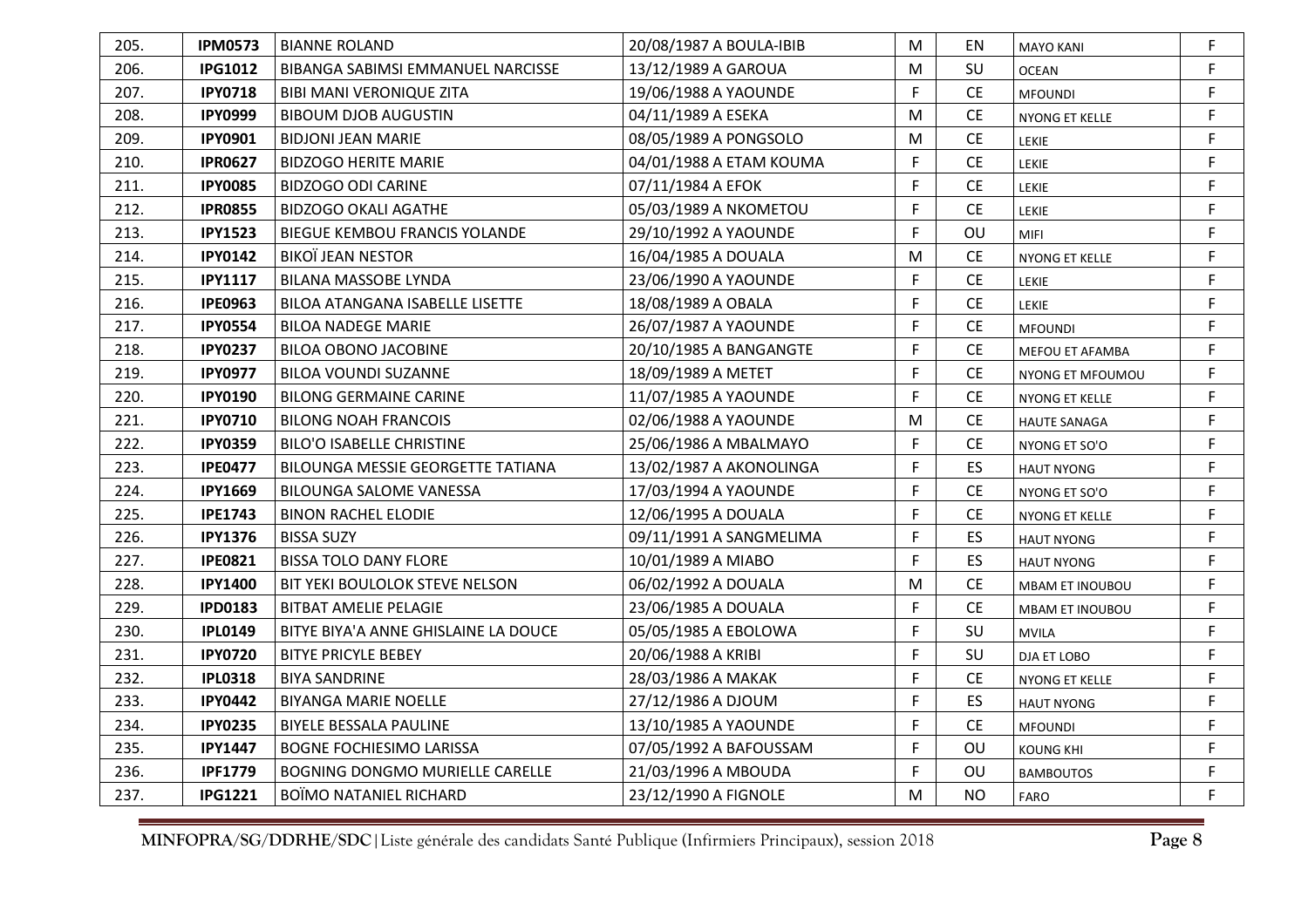| 238. | <b>IPY0204</b> | <b>BOMBA VINCENT</b>                 | 07/08/1985 A METET-HOPITAL  | M | CE.       | NYONG ET SO'O          | F |
|------|----------------|--------------------------------------|-----------------------------|---|-----------|------------------------|---|
| 239. | <b>IPD0754</b> | <b>BONG PATRICIA</b>                 | 22/08/1988 A DOUALA         | F | LT.       | <b>NKAM</b>            | F |
| 240. | <b>IPM0245</b> | <b>BONGA DANIEL</b>                  | 05/11/1985 A PAHA-MOUSGOY   | M | EN        | <b>MAYO DANAY</b>      | F |
| 241. | <b>IPE0058</b> | <b>BONZ GHISLAINE DIANE</b>          | 15/06/1984 A ABONG - MBANG  | F | ES        | <b>HAUT NYONG</b>      | F |
| 242. | <b>IPY0366</b> | <b>BOTT ROSE FLORE</b>               | 08/07/1986 A NDOUPE(DIBANG) | F | <b>CE</b> | NYONG ET KELLE         | F |
| 243. | <b>IPG0773</b> | <b>BOUBAKARY HAMADOU</b>             | 09/10/1988 A BERE           | M | <b>NO</b> | <b>MAYO REY</b>        | F |
| 244. | <b>IPN0804</b> | <b>BOUKAR MAHAMAT AHAMAT</b>         | 31/12/1988 A GOULFEI        | M | EN        | LOGONE ET CHARI        | F |
| 245. | <b>IPD1342</b> | <b>BOULE ESSENGUE SARA BENEDICTE</b> | 29/08/1991 A BAREHOCK       | F | LT        | <b>MOUNGO</b>          | F |
| 246. | <b>IPM0219</b> | <b>BOUNABE SERAPHIN</b>              | 30/08/1985 A ZIDIM          | M | EN        | <b>MAYO KANI</b>       | F |
| 247. | <b>IPE0333</b> | <b>BOUTH BERTINE FLAURE</b>          | 22/04/1986 A DOUME          | F | <b>ES</b> | <b>HAUT NYONG</b>      | F |
| 248. | <b>IPN0666</b> | <b>BOUWA GAELLE SANDRA</b>           | 21/03/1988 A DOUALA         | F | OU        | <b>HAUTS PLATEAUX</b>  | F |
| 249. | <b>IPD1613</b> | <b>BOUYECK SECOND THOMAS</b>         | 18/07/1993 A DOUALA         | M | LT.       | <b>NKAM</b>            | F |
| 250. | <b>IPY1588</b> | BOYOMO YA BOYOMO SYLVAIN             | 06/05/1993 A BOKITO         | M | <b>CE</b> | <b>MBAM ET INOUBOU</b> | F |
| 251. | <b>IPG0002</b> | <b>BOZUME ANTOINE</b>                | 02/01/1984 A FIGUIL         | M | <b>NO</b> | <b>MAYO LOUTI</b>      | F |
| 252. | <b>IPN1200</b> | <b>BYA BERNARD</b>                   | 15/11/1990 A BAGOU          | M | EN        | <b>MAYO DANAY</b>      | F |
| 253. | <b>IPD0243</b> | <b>CECILIA EAINYOR</b>               | 30/10/1985 A BESONGABANG    | F | SW        | MANYU                  | F |
| 254. | <b>IPY0146</b> | <b>CHAKOUNTE EYENGA RUSSELLE</b>     | 30/04/1985 A MBALMAYO       | F | <b>CE</b> | MEFOU ET AKONO         | F |
| 255. | <b>IPF0846</b> | <b>CHETSA ANNIE LORE</b>             | 20/02/1989 A BAMENDJOU      | F | OU        | <b>MENOUA</b>          | F |
| 256. | <b>IPY0976</b> | CHEUMALIEU ROSE SIDONIE              | 14/09/1989 A BANKA-BAFANG   | F | OU        | <b>HAUT NKAM</b>       | F |
| 257. | <b>IPD1641</b> | CHEUTCHOUANG LAURA TATIANA           | 22/11/1993 A YAOUNDE        | F | <b>OU</b> | MIFI                   | F |
| 258. | <b>IPR0722</b> | CHIAGUEU CHRISTELLE DORIANE          | 22/06/1988 A BANKA BAFANG   | F | OU        | <b>HAUT NKAM</b>       | F |
| 259. | <b>IPD1114</b> | <b>CHIKWA NONO IRENE</b>             | 18/06/1990 A DOUALA         | F | <b>OU</b> | <b>KOUNG KHI</b>       | F |
| 260. | <b>IPY0995</b> | <b>CHIMI MIPO GAELLE LAURE</b>       | 31/10/1989 A BAFOUSSAM      | F | OU        | KOUNG KHI              | F |
| 261. | <b>IPF1658</b> | CHOUALA PINDOH ROLAND PATRICK        | 15/01/1994 A BANGANG        | M | OU        | <b>BAMBOUTOS</b>       | F |
| 262. | <b>IPF0980</b> | CHOUTPOUEN MOULIOM NAFISATOU STELLA  | 04/10/1989 A FOUMBOT        | F | OU        | <b>NOUN</b>            | F |
| 263. | <b>IPN0080</b> | CHRISTIANA KANDI DJIDERE             | 05/10/1984 A NGAOUNDERE     | F | <b>AD</b> | <b>VINA</b>            | F |
| 264. | <b>IPY0344</b> | DADA SANI VALERE                     | 22/05/1986 A YAOUNDE        | F | OU        | <b>HAUTS PLATEAUX</b>  | F |
| 265. | <b>IPM1615</b> | DADOULA AMOS                         | 02/08/1993 A ZAWADA         | M | EN        | MAYO TSANAGA           | F |
| 266. | <b>IPM0514</b> | <b>DAKAOWA</b>                       | 04/05/1987 A TOULOUM        | F | EN        | <b>MAYO KANI</b>       | F |
| 267. | <b>IPE1751</b> | <b>DALI KOMBO MIRABELLE</b>          | 08/08/1995 A NANDOUGUE      | F | ES        | LOM ET DJEREM          | F |
| 268. | <b>IPD1102</b> | DAMANOU DONGMO STEPHANIE ROSINE      | 27/05/1990 A BAFOU          | F | OU        | <b>MENOUA</b>          | F |
| 269. | <b>IPY0964</b> | DANG A NYAM ADAMOU                   | 22/08/1989 A MOUKO          | M | <b>CE</b> | <b>MBAM ET INOUBOU</b> | F |
| 270. | <b>IPD1646</b> | DANKAM VANLIER GUY JOEL              | 07/12/1993 A DOUALA         | M | OU        | <b>HAUT NKAM</b>       | F |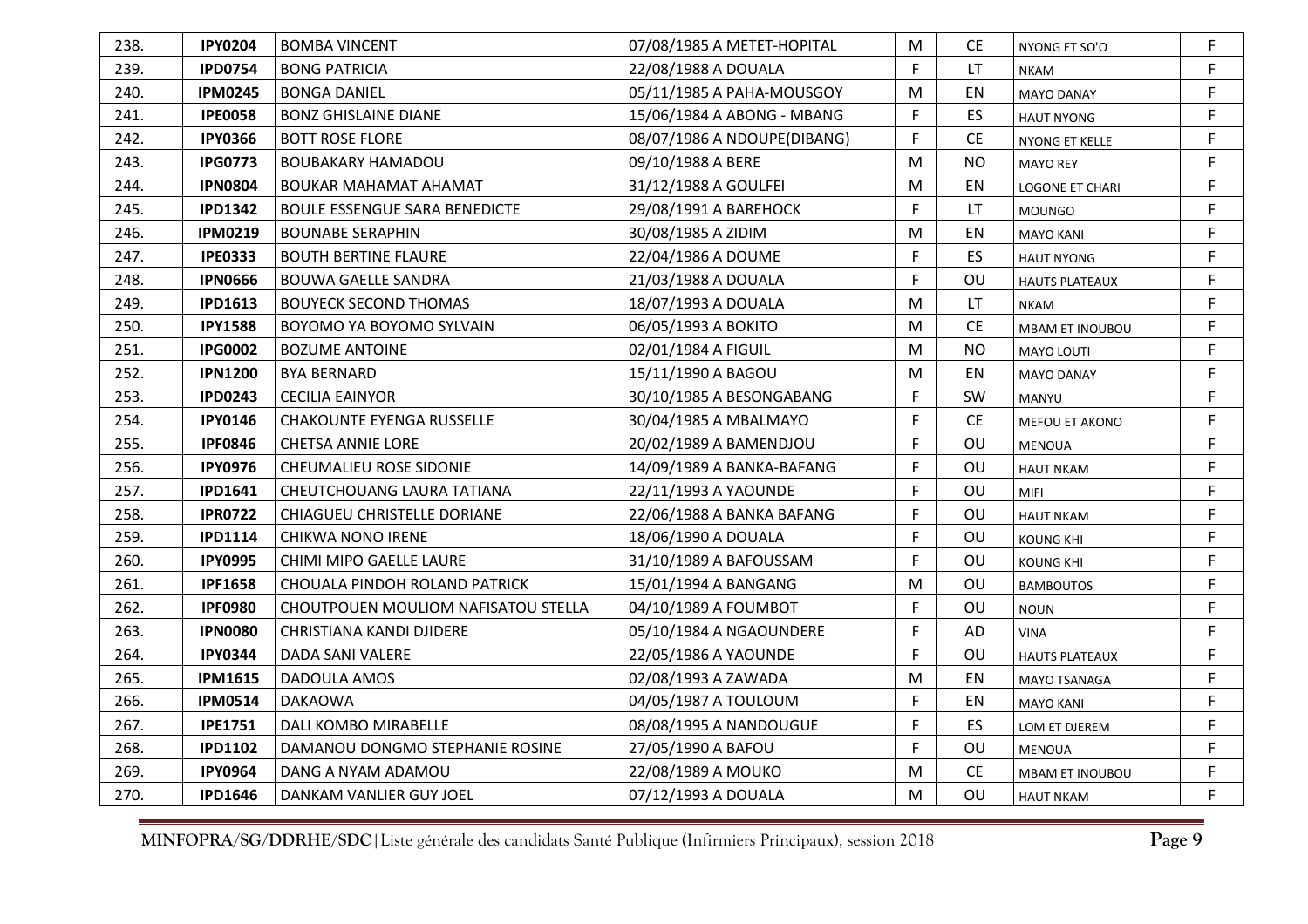| 271. | <b>IPG1360</b> | <b>DANRA GERARD</b>            | 03/10/1991 A BADJOUMA        | M            | EN        | <b>MAYO DANAY</b>     | F           |
|------|----------------|--------------------------------|------------------------------|--------------|-----------|-----------------------|-------------|
| 272. | <b>IPM0238</b> | DARAOUVOUN                     | 21/10/1985 A MAROUA          | M            | EN        | <b>DIAMARE</b>        | F           |
| 273. | <b>IPN0974</b> | DAVKOUDAR JEAN                 | 14/09/1989 A TOKOMBERE       | M            | EN        | MAYO SAVA             | F           |
| 274. | <b>IPG0701</b> | DAWAGAE JACOB                  | 20/05/1988 A TOKOMBERE       | M            | EN        | MAYO SAVA             | $\mathsf F$ |
| 275. | <b>IPF1727</b> | DAYA SYLVIE                    | 17/01/1995 A NGAOUNDERE      | F            | <b>NO</b> | <b>MAYO LOUTI</b>     | $\mathsf F$ |
| 276. | <b>IPM0139</b> | <b>DEBTAWE CLAUDE</b>          | 14/04/1985 A TIHELE          | M            | NO.       | <b>BENOUE</b>         | F           |
| 277. | <b>IPY0265</b> | <b>DESSAP ESTHER</b>           | 03/01/1986 A BAMENDA         | F            | OU        | <b>BAMBOUTOS</b>      | $\mathsf F$ |
| 278. | <b>IPD1425</b> | DEUKAM TCHEUMATOU MIRABELLE    | 29/03/1992 A NKONGSAMBA      | F            | LT.       | <b>MOUNGO</b>         | F           |
| 279. | <b>IPD0283</b> | DIABONTEBEU TSATEDEM ARMAND    | 28/01/1986 A FONDONERA       | M            | OU        | <b>MENOUA</b>         | F           |
| 280. | <b>IPN1377</b> | DIDI SYLVIE SAMAKI             | 13/11/1991 A MBE             | F            | <b>AD</b> | VINA                  | $\mathsf F$ |
| 281. | <b>IPY1568</b> | DIE EWONGUE VICTORINE SORELLE  | 11/03/1993 A MBOUROUKOU      | F            | <b>LT</b> | <b>MOUNGO</b>         | $\mathsf F$ |
| 282. | <b>IPG1638</b> | DIKWE DJIDIM                   | 17/11/1993 A NGONG           | м            | <b>NO</b> | <b>BENOUE</b>         | F           |
| 283. | <b>IPF1066</b> | DJABOU MIETCHOP GAELLE CARINE  | 18/03/1990 A BANKA           | F            | OU        | <b>HAUT NKAM</b>      | $\mathsf F$ |
| 284. | <b>IPY0785</b> | DJAGBOU WANCHIE LINDA FALONNE  | 04/11/1988 A NDOUNGUE        | F            | OU        | <b>HAUT NKAM</b>      | $\mathsf F$ |
| 285. | <b>IPM0697</b> | DJAKBONG DJATMO DESIRE         | 11/05/1988 A KOUSSERI        | М            | EN        | MAYO KANI             | F           |
| 286. | <b>IPM1095</b> | DJALAHAR JOSEPH                | 17/05/1990 A TOKOMBERE       | M            | EN        | MAYO SAVA             | $\mathsf F$ |
| 287. | <b>IPY1554</b> | DJAMEN LAKOUDJI RAÏSSA NICOLE  | 24/01/1993 A YAOUNDE         | $\mathsf{F}$ | OU        | <b>NDE</b>            | $\mathsf F$ |
| 288. | <b>IPY0527</b> | <b>DJAMILATOU</b>              | 22/05/1987 A YAGOUA          | F            | EN        | <b>MAYO DANAY</b>     | $\mathsf F$ |
| 289. | <b>IPG1785</b> | DJAMMASSI DIANE                | 02/06/1996 A BIBEMI          | F            | EN        | <b>MAYO KANI</b>      | F           |
| 290. | <b>IPD1792</b> | <b>DJANJOU TIMO CHRISTELLE</b> | 16/08/1996 A DJOUM           | F            | OU        | <b>HAUTS PLATEAUX</b> | F           |
| 291. | <b>IPR0131</b> | DJANTCHIEU NGAMINI GUILLAUME   | 16/03/1985 A BATCHINGOU      | M            | OU        | <b>NDE</b>            | F           |
| 292. | <b>IPG1812</b> | <b>DJAOWE BOUBAKREO</b>        | 00/00/1990 A LALIPAGUE       | М            | EN        | <b>MAYO DANAY</b>     | F           |
| 293. | <b>IPY1426</b> | <b>DJASSI MARIE ANGE</b>       | 29/03/1992 A NJOMBE          | F            | OU        | <b>HAUT NKAM</b>      | F           |
| 294. | <b>IPY0008</b> | DJATSA MIREILLE CATHERINE      | 14/01/1984 A DSCHANG         | F            | OU        | <b>MENOUA</b>         | $\mathsf F$ |
| 295. | <b>IPM0577</b> | DJEAPI DJEAPI JANVIER MATUREL  | 06/09/1987 A BAKOU           | M            | OU        | <b>HAUT NKAM</b>      | $\mathsf F$ |
| 296. | <b>IPN1791</b> | <b>DJENABOU ISABELLE</b>       | 08/08/1996 A NGAOUNDERE      | F            | <b>AD</b> | <b>VINA</b>           | $\mathsf F$ |
| 297. | <b>IPG0815</b> | DJENABOU MOHAMED               | 05/01/1989 A NKWEN-BAMENDA   | F            | EN        | <b>MAYO TSANAGA</b>   | F           |
| 298. | <b>IPY1063</b> | DJENABOU SAÏDOU                | 12/03/1990 A TIHELE DJALOUMI | F            | NO.       | <b>BENOUE</b>         | F           |
| 299. | <b>IPF1323</b> | DJEUKUI YONTA ANNIE MICHELLE   | 19/07/1991 A MBOUDA          | F            | OU        | <b>BAMBOUTOS</b>      | $\mathsf F$ |
| 300. | <b>IPY0079</b> | DJEUTSA DJOUKENG-ADELE         | 27/09/1984 A FONGO TONGO     | F            | OU        | <b>MENOUA</b>         | F.          |
| 301. | <b>IPD1361</b> | DJIAMOU TCHUIANI PEGGY DARIA   | 06/10/1991 A BANKA           | F            | OU        | <b>HAUT NKAM</b>      | F           |
| 302. | <b>IPM1327</b> | DJIBRILLA OUMAR                | 29/07/1991 A GOULFEY         | M            | EN        | LOGONE ET CHARI       | F           |
| 303. | <b>IPN1490</b> | <b>DJIDJIWA YAYA</b>           | 13/08/1992 A NGAOUNDERE      | M            | AD        | <b>VINA</b>           | F           |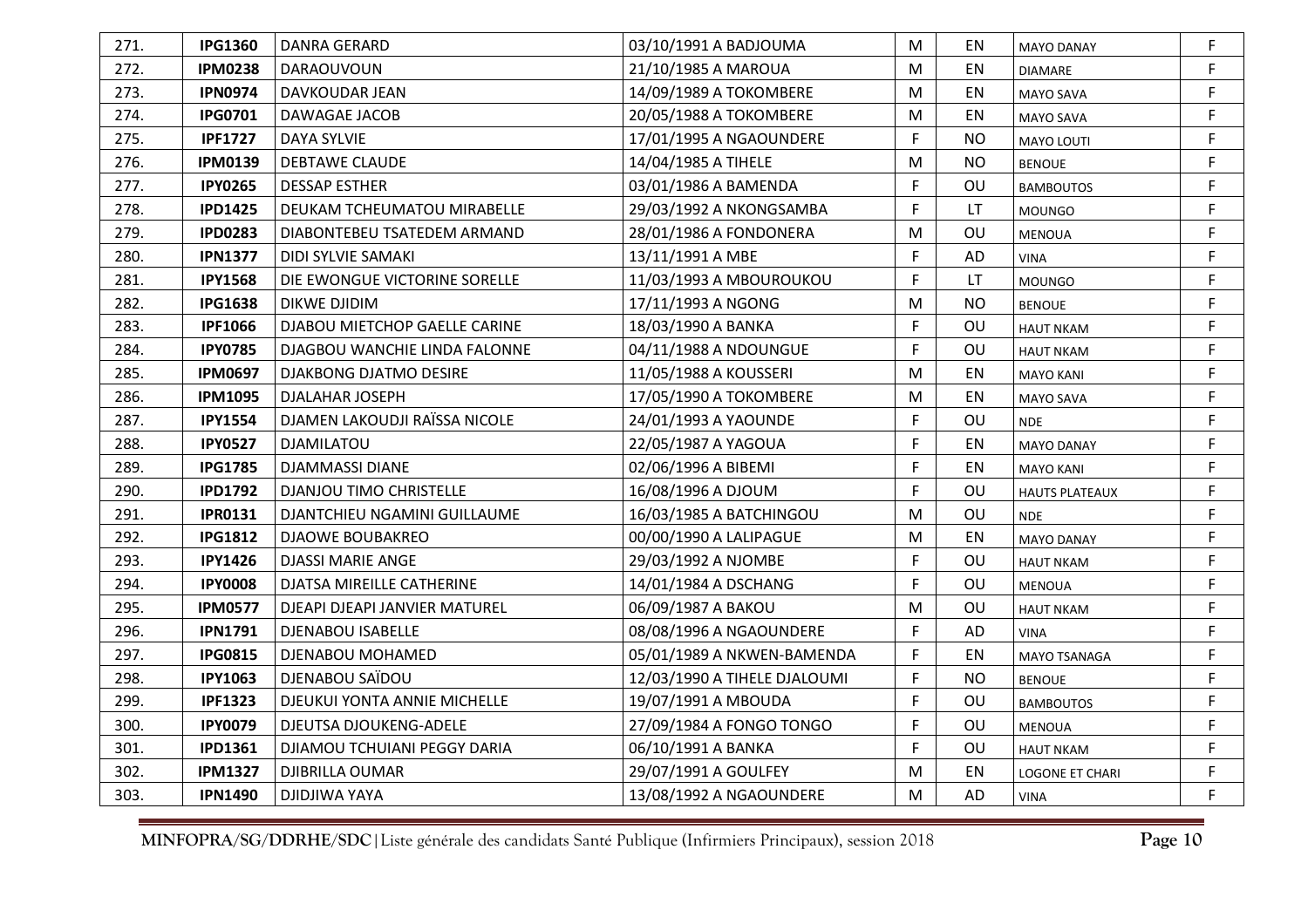| 304. | <b>IPY0588</b> | DJIKADJEU MECHE YOLANDE STELLA      | 30/09/1987 A YAOUNDE         | F | OU        | <b>HAUT NKAM</b>      | F |
|------|----------------|-------------------------------------|------------------------------|---|-----------|-----------------------|---|
| 305. | <b>IPG0096</b> | <b>DJIMELI TIDO CHARLES</b>         | 31/12/1984 A MANGWETE-MELONG | M | OU        | <b>MENOUA</b>         | F |
| 306. | <b>IPY0838</b> | DJINANG LONGFO EDWIGE               | 13/02/1989 A BAMENDA         | F | OU        | <b>BAMBOUTOS</b>      | F |
| 307. | <b>IPE0805</b> | DJINKAÏ PHILEMON                    | 31/12/1988 A MBOUKTANG       | M | EN        | <b>MAYO DANAY</b>     | F |
| 308. | <b>IPF1682</b> | DJIOGHO NIPIBZI ANNY FLORE          | 30/04/1994 A BAMENDOU        | F | OU        | MENOUA                | F |
| 309. | <b>IPD0018</b> | DJIOTA YEMDOU ANICELLE              | 08/02/1984 A MBOUDA          | F | OU        | <b>BAMBOUTOS</b>      | F |
| 310. | <b>IPF1548</b> | DJIOZANG KENGMO ADY ARMELLE         | 06/01/1993 A BAMENDJOU       | F | OU        | <b>MENOUA</b>         | F |
| 311. | <b>IPN1365</b> | <b>DJITABE ACHILIE CAROLE</b>       | 12/10/1991 A SOMIE           | F | AD        | <b>MAYO BANYO</b>     | F |
| 312. | <b>IPE0946</b> | DJOHN MINANG GEORGETTE CHRISTELLE   | 16/07/1989 A YAOUNDE         | F | OU        | <b>NDE</b>            | F |
| 313. | <b>IPY1140</b> | DJOKOUK KUITCHE LYNETTE             | 01/08/1990 A YAOUNDE         | F | OU        | <b>HAUTS PLATEAUX</b> | F |
| 314. | <b>IPG1652</b> | <b>DJOLDEBNE ZEFANIAS</b>           | 31/12/1993 A MANDJOLA        | M | <b>NO</b> | <b>BENOUE</b>         | F |
| 315. | <b>IPY0896</b> | DJOMBOU KOUCHOU SYLVANES            | 05/05/1989 A DOUALA          | F | OU        | <b>HAUTS PLATEAUX</b> | F |
| 316. | <b>IPD1379</b> | DJOMO ELOUTI DANIELLE CYPREZ        | 29/11/1991 A NKONGSAMBA      | F | LT        | <b>MOUNGO</b>         | F |
| 317. | <b>IPD1443</b> | DJOMOU NOUMTCHUE EMME ENDRIC        | 01/05/1992 A NKONGSAMBA      | M | <b>LT</b> | <b>NKAM</b>           | F |
| 318. | <b>IPD0635</b> | <b>DJONCKEP BLAISE THIERRY</b>      | 11/01/1988 A NJOMBE          | M | OU        | <b>NDE</b>            | F |
| 319. | <b>IPY1535</b> | DJONG OYANA VANESSA ANGE            | 04/12/1992 A YAOUNDE         | F | ES        | <b>HAUT NYONG</b>     | F |
| 320. | <b>IPE1079</b> | DJONGO SIAHA FALLONE LINDA          | 20/04/1990 A BAFANG          | F | OU        | <b>HAUT NKAM</b>      | F |
| 321. | <b>IPY0542</b> | DJONOUN BILLIE ELISABETH            | 26/06/1987 A BAFOUSSAM       | F | OU        | <b>HAUTS PLATEAUX</b> | F |
| 322. | <b>IPG1355</b> | <b>DJORWE AMOS</b>                  | 23/09/1991 A GAROUA          | M | EN        | <b>MAYO KANI</b>      | F |
| 323. | <b>IPE0317</b> | DJOTTO MENGAMEGNA EDWIGE            | 28/03/1986 A BERTOUA         | F | ES        | LOM ET DJEREM         | F |
| 324. | <b>IPY0315</b> | <b>DJOUDA ADORENCE FLORE</b>        | 17/03/1986 A BATCHAM         | F | OU        | <b>BAMBOUTOS</b>      | F |
| 325. | <b>IPD0975</b> | <b>DJOUEGO TAGNE EDITHE LARISSA</b> | 14/09/1989 A BAFOUSSAM       | F | OU        | <b>KOUNG KHI</b>      | F |
| 326. | <b>IPF0368</b> | <b>DJOUKA HORTENCE LAURE</b>        | 13/07/1986 A BAMENDJOU       | F | OU        | <b>HAUTS PLATEAUX</b> | F |
| 327. | <b>IPY1496</b> | DJOUM TCHUNTE AUDREY FLORE          | 24/08/1992 A YAOUNDE         | F | OU        | KOUNG KHI             | F |
| 328. | <b>IPN0684</b> | DJOUMBI LIEUSSIE ETISIANE KEVINE    | 27/04/1988 A DOUALA          | F | <b>OU</b> | <b>NDE</b>            | F |
| 329. | <b>IPY1787</b> | <b>DJOUOGO KODIE LAURA ESTELLE</b>  | 12/06/1996 A DOUALA          | F | OU        | <b>KOUNG KHI</b>      | F |
| 330. | <b>IPE0417</b> | DJOUPE DOKA LUCIENNE GAELLE         | 27/10/1986 A YAOUNDE         | F | OU        | <b>HAUTS PLATEAUX</b> | F |
| 331. | <b>IPF1242</b> | DJOUSSE YEMDJU RAISSA               | 12/02/1991 A MBOUDA          | F | OU        | <b>BAMBOUTOS</b>      | F |
| 332. | <b>IPF0880</b> | <b>DJOUSSI JUSTIN</b>               | 07/04/1989 A BATCHAM         | M | OU        | <b>BAMBOUTOS</b>      | F |
| 333. | <b>IPF1749</b> | DJUIDJE TAGNE VAVELLE BELIANE       | 29/07/1995 A BANDJOUN        | F | OU        | <b>KOUNG KHI</b>      | F |
| 334. | <b>IPD1394</b> | <b>DJUIFO VICKY FALONNE</b>         | 16/01/1992 A DOUALA          | F | OU        | <b>MENOUA</b>         | F |
| 335. | <b>IPD1416</b> | <b>DJUIKOM MELANIE</b>              | 13/03/1992 A DOUALA          | F | OU        | KOUNG KHI             | F |
| 336. | <b>IPD0108</b> | DJUIMO ONGKAM SOLANGE FELICITE      | 29/01/1985 A BANA            | F | OU        | <b>HAUT NKAM</b>      | F |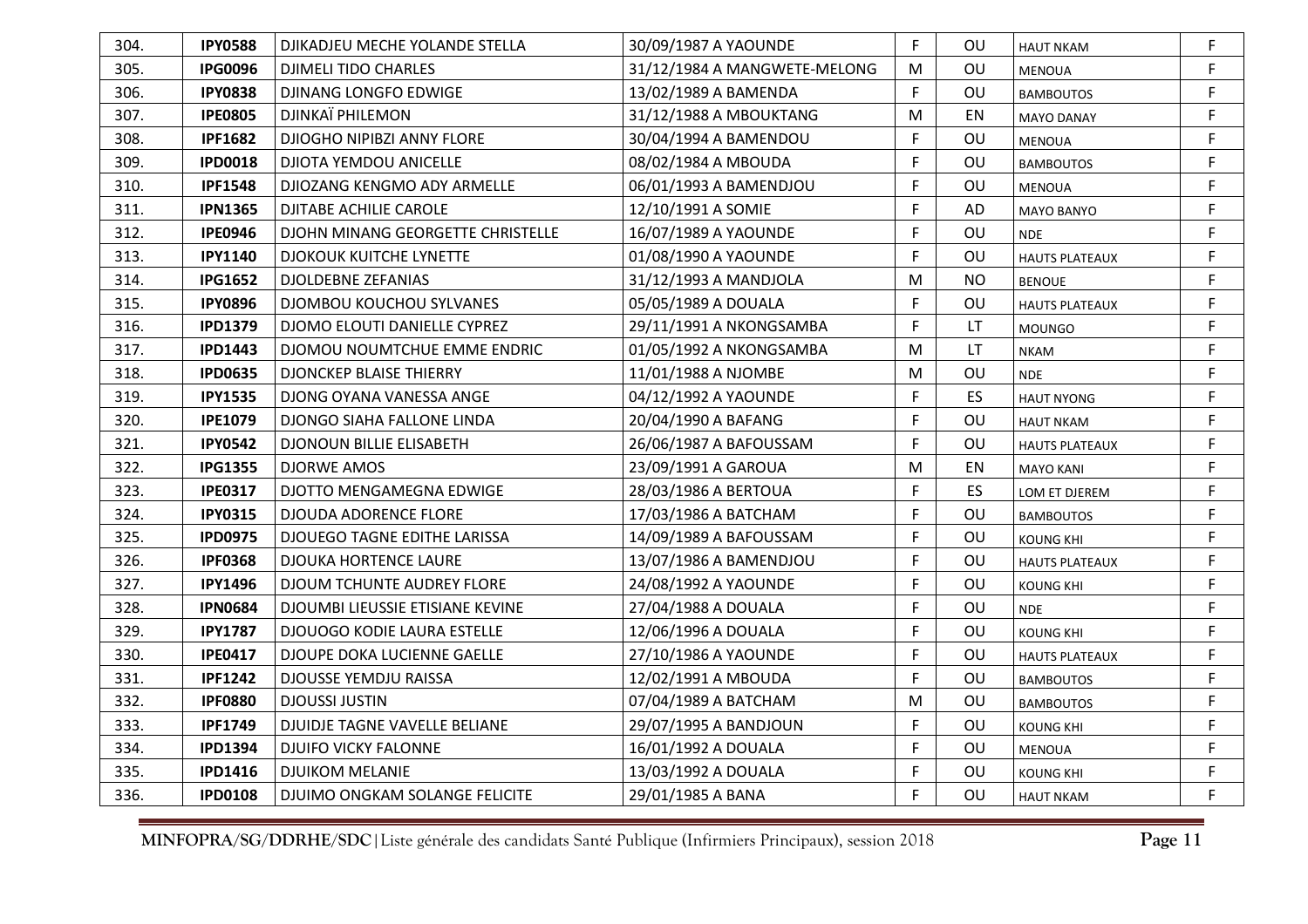| 337. | <b>IPF0378</b> | D'NOUMSI SIMO CYBELE NINON             | 09/08/1986 A YAOUNDE        | F | <b>OU</b> | <b>KOUNG KHI</b>      | F           |
|------|----------------|----------------------------------------|-----------------------------|---|-----------|-----------------------|-------------|
| 338. | <b>IPG1556</b> | DOB'BIWA BEATRICE SALOME ELODIE        | 03/02/1993 A MOKOLO         | F | EN        | <b>MAYO DANAY</b>     | F           |
| 339. | <b>IPE1522</b> | DOCKO4O JEANNE D'ARC                   | 27/10/1992 A BETAR-OYA      | F | ES        | LOM ET DJEREM         | F           |
| 340. | <b>IPY1755</b> | DOMGANG KAMGANG MELISSA ORNELLA        | 16/08/1995 A YAOUNDE        | F | OU        | <b>HAUTS PLATEAUX</b> | F           |
| 341. | <b>IPY1115</b> | DONGHOUNG PAULIN                       | 18/06/1990 A SOUZA-GARE     | M | LT        | <b>MOUNGO</b>         | $\mathsf F$ |
| 342. | <b>IPY1070</b> | <b>DONGMO CHRISTELLE</b>               | 25/03/1990 A NKONGSAMBA     | F | OU        | <b>MENOUA</b>         | F           |
| 343. | <b>IPF1783</b> | DONGMO DJEUFACK PALMELLA CHANCELINE    | 03/05/1996 A FONGO TONGO    | F | OU        | <b>MENOUA</b>         | $\mathsf F$ |
| 344. | <b>IPF0884</b> | DONGMO MARIOS-FLORENTIN                | 15/04/1989 A FONGO TONGO    | M | OU        | <b>MENOUA</b>         | F           |
| 345. | <b>IPF0387</b> | DONGMO MOUAFFO STANISLAS               | 20/08/1986 A BAFANG         | M | OU        | <b>HAUTS PLATEAUX</b> | F           |
| 346. | <b>IPY0110</b> | DONGMO NKENG NINA CARINE               | 30/01/1985 A DSCHANG        | F | CE.       | <b>HAUTE SANAGA</b>   | F           |
| 347. | <b>IPY1710</b> | DONGMO STEVE ROMEO                     | 19/10/1994 A YAOUNDE        | М | <b>OU</b> | <b>MENOUA</b>         | $\mathsf F$ |
| 348. | <b>IPD0728</b> | DONGMO TSAFACK ALBERTINE               | 03/07/1988 A BAFANG         | F | OU        | <b>MENOUA</b>         | F           |
| 349. | <b>IPF1753</b> | DONGMO ZEBAZE CELINE RAISSA            | 15/08/1995 A MBOUDA         | F | OU        | <b>MENOUA</b>         | $\mathsf F$ |
| 350. | <b>IPY0778</b> | DONMO TOMPA CHANCELINE FLORE           | 16/10/1988 A MBANGA         | F | <b>OU</b> | <b>HAUT NKAM</b>      | F           |
| 351. | <b>IPF1614</b> | DONSONG SONFACK FANY DORINE            | 01/08/1993 A BAMEGWOU       | F | <b>OU</b> | <b>MENOUA</b>         | F.          |
| 352. | <b>IPD0844</b> | DONWOU MEFEUMING JOSIANE LAURE         | 20/02/1989 A DOUALA         | F | OU        | MENOUA                | F           |
| 353. | <b>IPD0605</b> | DOUANLA SONHAFO CARINE TANGUY          | 11/11/1987 A DOUALA         | F | OU        | <b>BAMBOUTOS</b>      | F           |
| 354. | <b>IPF1549</b> | DOUEMCHEMBOU MOUMBANGA FADIMATOU AINEE | 07/01/1993 A NJISSE FOUMBAN | F | OU        | <b>NOUN</b>           | $\mathsf F$ |
| 355. | <b>IPD0559</b> | DOUGTSOMP TEUYIM YANNICK HERMANN       | 04/08/1987 A DOUALA         | M | OU        | <b>BAMBOUTOS</b>      | F           |
| 356. | <b>IPG0087</b> | <b>DOULANI PIERRE</b>                  | 12/11/1984 A KONG-KONG LAM  | М | NO.       | MAYO LOUTI            | F           |
| 357. | <b>IPF0556</b> | DOUMTSOP KENNE MARC                    | 02/08/1987 A BATCHAM        | M | <b>OU</b> | <b>BAMBOUTOS</b>      | F           |
| 358. | <b>IPY1536</b> | DOUNGA KOM NACHEDA NABELLE             | 07/12/1992 A BAFOUSSAM      | F | OU        | <b>KOUNG KHI</b>      | F           |
| 359. | <b>IPY0369</b> | DOUNGMO TADJOUO TELESPHORE             | 14/07/1986 A BAMENDA        | M | OU        | <b>BAMBOUTOS</b>      | F           |
| 360. | <b>IPN0982</b> | DYANKEU MBETMI VANESSA                 | 05/10/1989 A NGAOUNDERE     | F | OU        | <b>NDE</b>            | $\mathsf F$ |
| 361. | <b>IPF1699</b> | DZUNANG MERLINE FLORE                  | 07/08/1994 A BAHAM          | F | OU        | <b>KOUNG KHI</b>      | F           |
| 362. | <b>IPY1505</b> | <b>EBA DOROTHEE ARLETTE</b>            | 10/09/1992 A YAOUNDE        | F | <b>CE</b> | MEFOU ET AFAMBA       | F           |
| 363. | <b>IPY0767</b> | EBA EMANE AUDREY MARYSE                | 24/09/1988 A DOUALA         | F | SU        | DJA ET LOBO           | F           |
| 364. | <b>IPY0202</b> | <b>EBAH ANGELE CLARISSE</b>            | 02/08/1985 A MBOG-ABANG     | F | <b>CE</b> | <b>MFOUNDI</b>        | F           |
| 365. | <b>IPY1432</b> | EBAH EVINA EDWIGE PELAGIE              | 07/04/1992 A SOA            | F | <b>CE</b> | NYONG ET MFOUMOU      | F           |
| 366. | <b>IPY0662</b> | <b>EBEGNE BIYONG CHRISTIE</b>          | 12/03/1988 A YAOUNDE        | F | <b>CE</b> | NYONG ET KELLE        | F           |
| 367. | <b>IPY1209</b> | <b>EBENE EKOSSO SUZY LAURE</b>         | 03/12/1990 A SAKBAYEME      | F | LT        | <b>MOUNGO</b>         | F           |
| 368. | <b>IPD0735</b> | EBO DIAM OTTI NADINE SOLANGE           | 17/07/1988 A BARE           | F | LT.       | <b>MOUNGO</b>         | F           |
| 369. | <b>IPY0026</b> | EBODE NTSAMA COME BERTRAND             | 26/02/1984 A YAOUNDE        | М | <b>CE</b> | <b>MFOUNDI</b>        | F           |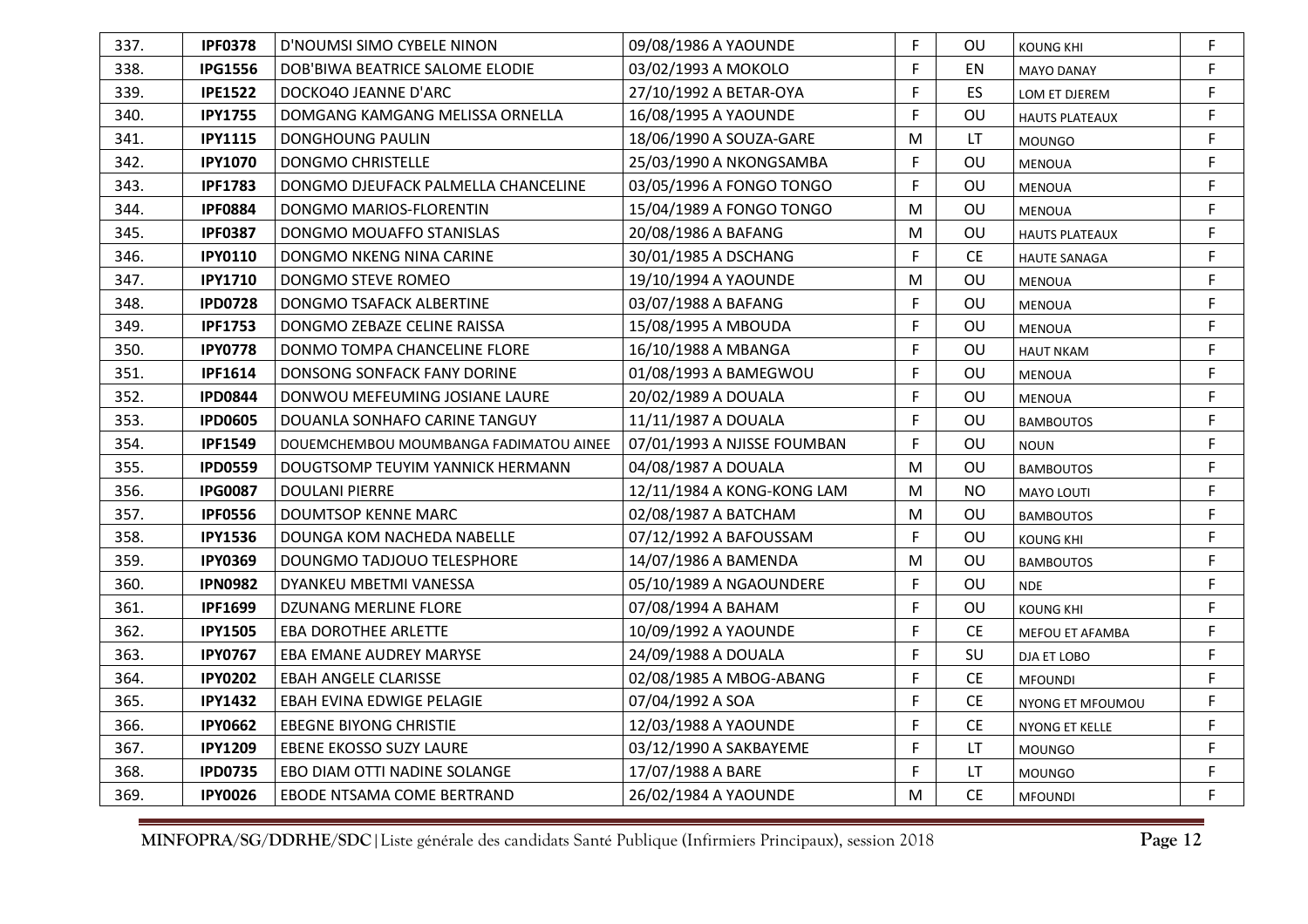| 370. | <b>IPY1802</b> | EBOKONA LANDRY VALERY               | 16/06/1997 A BOUGNOUNGOULOUK | M | CE.       | <b>MBAM ET INOUBOU</b> | F |
|------|----------------|-------------------------------------|------------------------------|---|-----------|------------------------|---|
| 371. | <b>IPD1423</b> | EBONDA JOSELINE LAURE               | 26/03/1992 A DOUALA          | F | LT        | SANAGA MARITIME        | F |
| 372. | <b>IPD0580</b> | <b>EBONDJI NOELLE HERMANDE</b>      | 16/09/1987 A BAFOUSSAM       | F | LT        | <b>MOUNGO</b>          | F |
| 373. | <b>IPY0127</b> | <b>EBONE THOMAS</b>                 | 05/03/1985 A PENDIKI         | M | LT        | <b>SANAGA MARITIME</b> | F |
| 374. | <b>IPD1492</b> | <b>EBONG MARCELLE SALVEE</b>        | 17/08/1992 A BARE            | F | LT        | <b>MOUNGO</b>          | F |
| 375. | <b>IPD1408</b> | EBOUNLO BLONDEAU                    | 25/02/1992 A MBOKAMBO        | M | LT        | <b>MOUNGO</b>          | F |
| 376. | <b>IPY1806</b> | EBOUTOU ELEMVA MARTHE LESLIE        | 29/11/1997 A MENGUEME        | F | <b>CE</b> | NYONG ET SO'O          | F |
| 377. | <b>IPY0173</b> | <b>EBUNTA MAURICE EYONG</b>         | 14/06/1985 A TIKO            | M | SW        | <b>MANYU</b>           | F |
| 378. | <b>IPY1280</b> | EDJE'E NKOMO JUSTINE JULIE          | 08/04/1991 A SANGMELIMA      | F | SU        | DJA ET LOBO            | F |
| 379. | <b>IPL1664</b> | EDOU ASSENG ERIC MATHIAS            | 22/02/1994 A NDEN            | M | SU        | DJA ET LOBO            | F |
| 380. | <b>IPD1019</b> | <b>EDOUNG GABRIEL</b>               | 23/12/1989 A DOUALA          | M | LT.       | <b>NKAM</b>            | F |
| 381. | <b>IPR0991</b> | EDZIGUI MBALA GERMAINE MIREILLE     | 28/10/1989 A YAOUNDE         | F | <b>CE</b> | <b>LEKIE</b>           | F |
| 382. | <b>IPY0191</b> | EFFA MBAZOA ALINE CLARISSE          | 16/07/1985 A KOMO-ESSELE     | F | <b>CE</b> | LEKIE                  | F |
| 383. | <b>IPY0273</b> | <b>EFOGO GREGOIRE</b>               | 10/01/1986 A NKOLASSA        | M | <b>CE</b> | <b>LEKIE</b>           | F |
| 384. | <b>IPY1100</b> | EFOUBA NYEBE CELINE NINA            | 20/05/1990 A ELON            | F | <b>CE</b> | <b>LEKIE</b>           | F |
| 385. | <b>IPF0254</b> | <b>EGUE ANIE RACHEL</b>             | 05/12/1985 A NJOMBE          | F | OU        | <b>HAUT NKAM</b>       | F |
| 386. | <b>IPY1236</b> | EKAMBI NDJANGUELI CHRISTINE BORELLE | 27/01/1991 A KRIBI           | F | SU        | <b>OCEAN</b>           | F |
| 387. | <b>IPY0036</b> | EKANI FOUDA ANICET CYPRIEN          | 17/04/1984 A LEBOUDI II      | M | <b>CE</b> | <b>LEKIE</b>           | F |
| 388. | <b>IPD1696</b> | EKANI OTTOU EMILIENNE TATIANA       | 27/07/1994 A YAOUNDE         | F | CE.       | MEFOU ET AKONO         | F |
| 389. | <b>IPY0433</b> | <b>EKEO TABI AGATHE ROLANDE</b>     | 14/12/1986 A DOUALA          | F | LT        | <b>MOUNGO</b>          | F |
| 390. | <b>IPY0311</b> | EKIDI NGONO EMMA ROSELYN            | 10/03/1986 A TALA            | F | <b>CE</b> | LEKIE                  | F |
| 391. | <b>IPY0284</b> | EKOMO MARIE PAULE BERTILLE          | 29/01/1986 A EFOK            | F | <b>CE</b> | <b>LEKIE</b>           | F |
| 392. | <b>IPF0084</b> | <b>EKOSSO EKOUM CHRISTINE</b>       | 05/11/1984 A MBOUROUKOU      | F | LT.       | <b>MOUNGO</b>          | F |
| 393. | <b>IPY0310</b> | <b>EKOTO EKOTO EDWIGE</b>           | 06/03/1986 A METET           | F | SU        | <b>MVILA</b>           | F |
| 394. | <b>IPD0429</b> | <b>EKOUM EYAMAN PATRICK</b>         | 05/12/1986 A DOUALA          | M | LT        | <b>MOUNGO</b>          | F |
| 395. | <b>IPY1194</b> | EKOUME MARCELLINE ALEXANDRINE       | 09/11/1990 A YANGBEN         | F | <b>CE</b> | <b>MBAM ET INOUBOU</b> | F |
| 396. | <b>IPL0915</b> | EKOUMOU NDJOUMOU NINA HUGUETTE      | 20/05/1989 A ENONGAL         | F | SU        | <b>MVILA</b>           | F |
| 397. | <b>IPY1208</b> | EKOUMOU SEH TOBIE FLORENT           | 01/12/1990 A MELEN           | M | <b>CE</b> | MEFOU ET AKONO         | F |
| 398. | <b>IPY1756</b> | EKOZOE EBOZOA GABRIELLE VIRGINIE    | 21/08/1995 A YAOUNDE         | F | <b>CE</b> | <b>MFOUNDI</b>         | F |
| 399. | <b>IPY0689</b> | <b>EKWEDE EWANG ROSIAN</b>          | 04/05/1988 A NDOUNGUE        | M | LT        | <b>MOUNGO</b>          | F |
| 400. | <b>IPG1305</b> | <b>ELELE FRANCOIS</b>               | 07/06/1991 A MBE             | M | <b>AD</b> | <b>VINA</b>            | F |
| 401. | <b>IPL0812</b> | ELEVOTO YOLANDE NICOLE              | 04/01/1989 A EBOLOWA         | F | SU        | <b>MVILA</b>           | F |
| 402. | <b>IPY1151</b> | <b>ELLA PAULINE</b>                 | 17/08/1990 A OVENG-YEMVAK    | F | SU        | DJA ET LOBO            | F |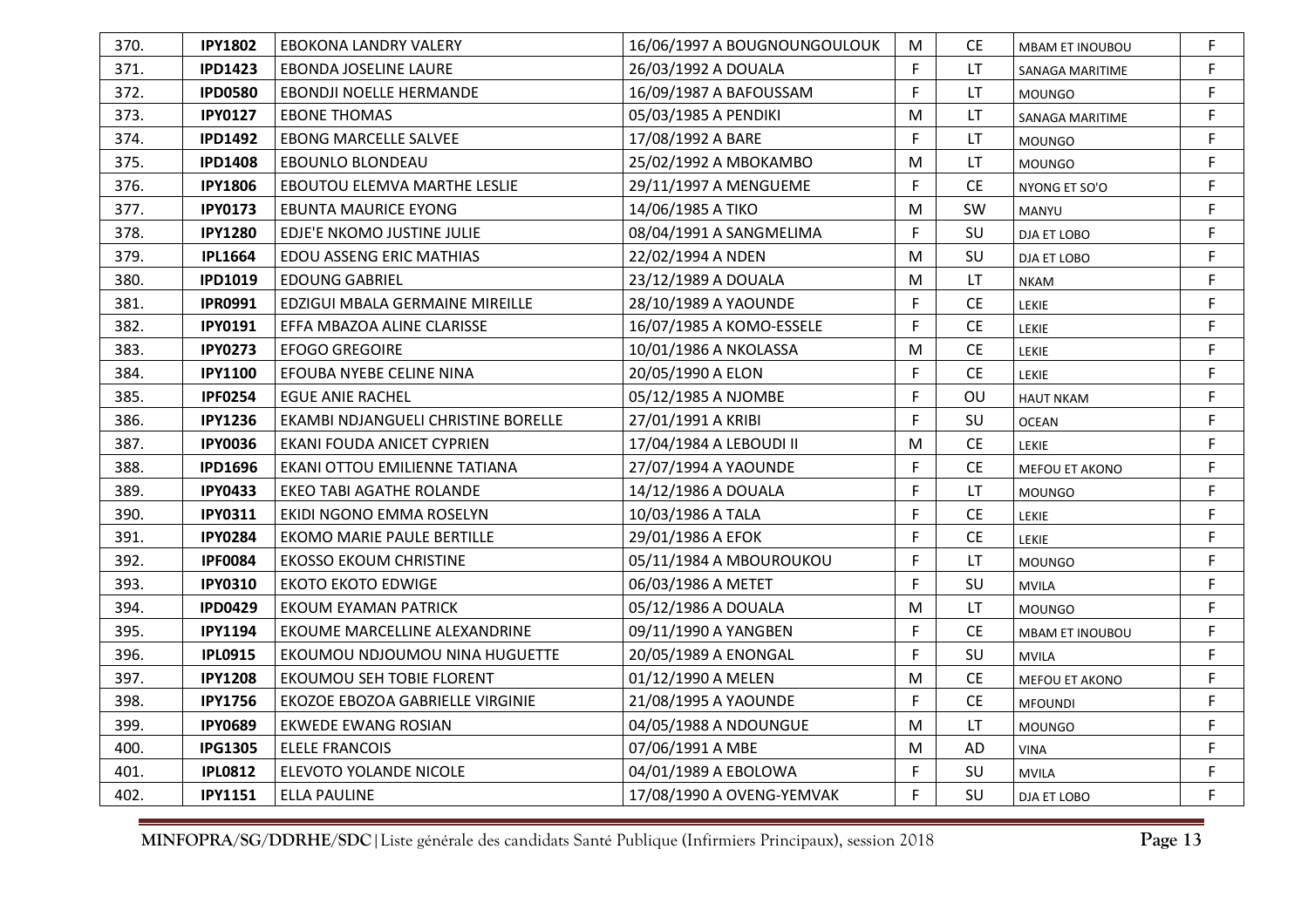| 403. | <b>IPY1508</b> | ELLE MEZANG CHRISTELIE OLIVIA        | 14/09/1992 A SANGMELIMA          | F | SU        | DJA ET LOBO            | F |
|------|----------------|--------------------------------------|----------------------------------|---|-----------|------------------------|---|
| 404. | <b>IPD1232</b> | ELONGUE BEYAS EUGENE WILLIAM         | 13/01/1991 A MBANGA              | M | LT        | <b>MOUNGO</b>          | F |
| 405. | <b>IPR0691</b> | ELOUNDOU BLANDINE ETOILE ESTELLE     | 07/05/1988 A NKOLMEVAH           | F | <b>CE</b> | MEFOU ET AFAMBA        | F |
| 406. | <b>IPY0925</b> | ELOUNDOU OKOA CELESTINE              | 11/06/1989 A BITSINGDA           | F | <b>CE</b> | LEKIE                  | F |
| 407. | <b>IPY1525</b> | <b>EMATI MBOUANG NADINE</b>          | 05/11/1992 A MTE MBOUROUKOU      | F | LT        | <b>MOUNGO</b>          | F |
| 408. | <b>IPY1766</b> | EMBOLO AMOUGOU GERMAINE MARIZA       | 10/10/1995 A YAOUNDE             | F | <b>CE</b> | MEFOU ET AFAMBA        | F |
| 409. | <b>IPR1142</b> | <b>EMEGOUE NITE YVES</b>             | 03/08/1990 A BALAMBA             | M | <b>CE</b> | <b>MBAM ET INOUBOU</b> | F |
| 410. | <b>IPY0772</b> | ENAMA ENAMA BIENVENU                 | 08/10/1988 A YAOUNDE             | M | <b>CE</b> | <b>LEKIE</b>           | F |
| 411. | <b>IPE1410</b> | ENAMA ENAMA LOUIS                    | 27/02/1992 A YAOUNDE             | M | <b>CE</b> | <b>LEKIE</b>           | F |
| 412. | <b>IPY0097</b> | ENAMA NKOA JOSEPH CELECTIN           | 31/12/1984 A YAOUNDE             | M | <b>CE</b> | <b>LEKIE</b>           | F |
| 413. | <b>IPY1793</b> | ENDELE OSSANGA CATHERINE             | 21/08/1996 A YAOUNDE             | F | <b>CE</b> | <b>MBAM ET KIM</b>     | F |
| 414. | <b>IPY0126</b> | <b>ENDENLE ARNAUD</b>                | 05/03/1985 A EDEA                | M | <b>CE</b> | <b>MBAM ET INOUBOU</b> | F |
| 415. | <b>IPY0041</b> | ENGBANG MBARGA PAUL THIERRY          | 28/04/1984 A METET               | M | <b>CE</b> | NYONG ET SO'O          | F |
| 416. | <b>IPY1468</b> | ENGONGA ABADA OLIVIER PHILIPPE       | 21/06/1992 A AKONOLINGA          | M | <b>CE</b> | NYONG ET MFOUMOU       | F |
| 417. | <b>IPR0961</b> | <b>ENGOUNG DORIS BLANCHE</b>         | 15/08/1989 A NKOLOBOUDOU         | F | <b>CE</b> | NYONG ET MFOUMOU       | F |
| 418. | <b>IPR0048</b> | <b>ENONGUENE EKANE IVES</b>          | 15/05/1984 A YAOUNDE             | M | LT        | <b>MOUNGO</b>          | F |
| 419. | <b>IPY0645</b> | ENYEGUE DELPHINE TATIANA             | 19/01/1988 A YAOUNDE             | F | <b>CE</b> | NYONG ET SO'O          | F |
| 420. | <b>IPY1681</b> | EONE STEPHANIE LARISSA FIDELE        | 19/04/1994 A YAOUNDE             | F | <b>CE</b> | NYONG ET KELLE         | F |
| 421. | <b>IPY0816</b> | EPOLLE EWANG FLORENCE                | 05/01/1989 A MANJO               | F | LT        | <b>MOUNGO</b>          | F |
| 422. | <b>IPY0698</b> | ESEBE REBEKA                         | 11/05/1988 A NDOUNGUE            | F | LT        | <b>MOUNGO</b>          | F |
| 423. | <b>IPY1286</b> | <b>ESSAM NLATE JOANE FLORA</b>       | 23/04/1991 A YAOUNDE             | F | SU        | <b>MVILA</b>           | F |
| 424. | <b>IPY1532</b> | ESSAMA ESSOMBA AGATHE LINDA          | 19/11/1992 A YAOUNDE             | F | <b>CE</b> | MEFOU ET AFAMBA        | F |
| 425. | <b>IPY1088</b> | ESSAMA WILFRIED PELITO               | 07/05/1990 A METET               | м | <b>CE</b> | NYONG ET SO'O          | F |
| 426. | <b>IPY1449</b> | ESSAMBIL EKOUME FRANCK               | 08/05/1992 A DOUALA              | M | LT.       | <b>MOUNGO</b>          | F |
| 427. | <b>IPY0808</b> | ESSEBE EKANDJOUM MARIELLE HERMINE    | 01/01/1989 A BARE                | F | <b>LT</b> | <b>MOUNGO</b>          | F |
| 428. | <b>IPD0792</b> | <b>ESSEBE LONGUE ESTHER</b>          | 23/11/1988 A GAROUA              | F | <b>LT</b> | <b>MOUNGO</b>          | F |
| 429. | <b>IPY0240</b> | <b>ESSEBE NGOUA ROSE</b>             | 23/10/1985 A YAOUNDE             | F | <b>LT</b> | <b>MOUNGO</b>          | F |
| 430. | <b>IPY1134</b> | <b>ESSEBE NGWA PULCHERIE</b>         | 23/07/1990 A NDOUNGUE            | F | LT        | <b>MOUNGO</b>          | F |
| 431. | <b>IPY0570</b> | <b>ESSIANE ESSIANE DANIEL MICHEE</b> | 16/08/1987 A NDEN                | M | SU        | DJA ET LOBO            | F |
| 432. | <b>IPL1466</b> | <b>ESSIANE JULIEN ELISEE</b>         | 20/06/1992 A NKOLEYENG I         | M | ES        | <b>KADEY</b>           | F |
| 433. | <b>IPY0398</b> | <b>ESSIGA JOSEPH PATRICK</b>         | 22/09/1986 A OVANGOUL II (AKONO) | M | <b>CE</b> | MEFOU ET AKONO         | F |
| 434. | <b>IPR0227</b> | <b>ESSOMBA LAURE</b>                 | 01/10/1985 A LABLE               | F | <b>CE</b> | <b>MBAM ET INOUBOU</b> | F |
| 435. | <b>IPY0357</b> | ESSOMBA MINKOULOU JOEL ARMAND        | 19/06/1986 A TIGA                | M | <b>CE</b> | NYONG ET SO'O          | F |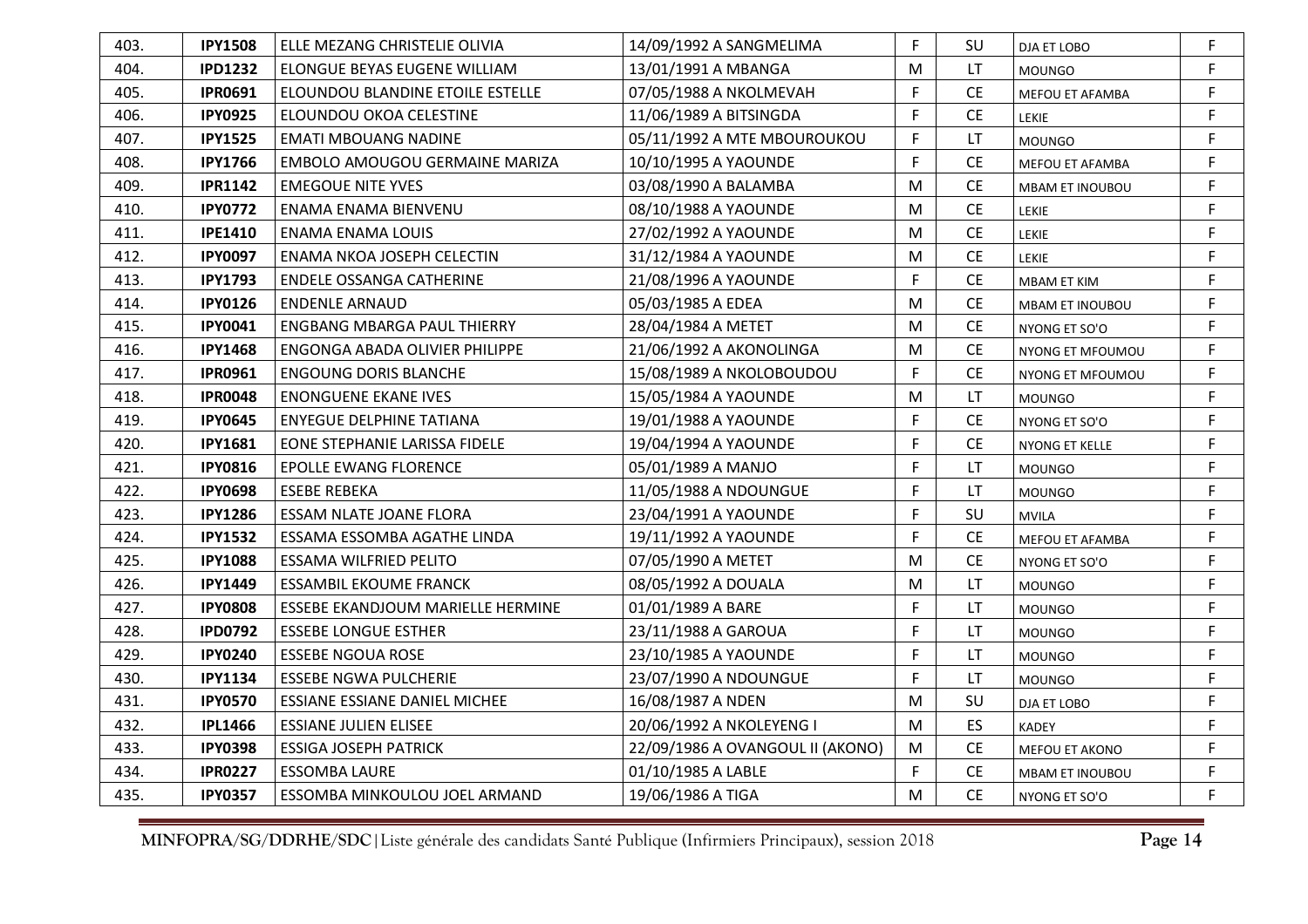| 436. | <b>IPL0374</b> | <b>ESSOMBA ONANA MICHEL</b>      | 02/08/1986 A EBOLOWA           | M | SU        | <b>MVILA</b>           | F            |
|------|----------------|----------------------------------|--------------------------------|---|-----------|------------------------|--------------|
| 437. | <b>IPL0309</b> | <b>ESSONO ETIENNE PATRICK</b>    | 06/03/1986 A ENONGAL           | M | SU        | DJA ET LOBO            | F            |
| 438. | <b>IPY1300</b> | ESSOUMA AMBASA ESTELLE GAELLE    | 24/05/1991 A MONATELE          | F | <b>CE</b> | <b>LEKIE</b>           | F            |
| 439. | <b>IPY1633</b> | ESTHER RAISSA NGO SOUHE          | 23/10/1993 A ESSE              | F | <b>LT</b> | <b>SANAGA MARITIME</b> | F            |
| 440. | <b>IPR0060</b> | ETEMGOUA KENFACK NATHALIE        | 02/07/1984 A YAOUNDE           | F | OU        | <b>MENOUA</b>          | $\mathsf F$  |
| 441. | <b>IPY0629</b> | ETENE ETENE BAUGELIN STEPHANE    | 05/01/1988 A MINSOA I          | M | CE.       | <b>LEKIE</b>           | F            |
| 442. | <b>IPY0351</b> | <b>ETO MBIA BRIGITTE</b>         | 06/06/1986 A MBANKOMO          | F | SU        | DJA ET LOBO            | $\mathsf F$  |
| 443. | <b>IPL0655</b> | ETOA ALBERT CYRIAC               | 13/02/1988 A EFOUMOULOU NSELEK | M | SU        | <b>MVILA</b>           | F            |
| 444. | <b>IPY1711</b> | ETOA ETOA CHAPELINE MARINA       | 01/11/1994 A SANGMELIMA        | F | SU        | DJA ET LOBO            | $\mathsf{F}$ |
| 445. | <b>IPL0817</b> | ETONDE MEHIYO POULOTTE MURIELLE  | 06/01/1989 A AMBAM             | F | SU        | <b>OCEAN</b>           | F            |
| 446. | <b>IPY0353</b> | ETONGOLO MARJOLAINE CHANELLE     | 08/06/1986 A SANGMELIMA        | F | SU        | DJA ET LOBO            | $\mathsf F$  |
| 447. | <b>IPY0372</b> | ETOUNDI ADA GENEVIEVE FLEUR      | 27/07/1986 A NKOLBIYEN         | F | <b>CE</b> | MEFOU ET AKONO         | F            |
| 448. | <b>IPY0967</b> | ETOUNDI FRANCOISE NADEGE         | 25/08/1989 A ESSAZOK           | F | <b>CE</b> | MEFOU ET AFAMBA        | F            |
| 449. | <b>IPY1316</b> | <b>ETOUNDI JEROME</b>            | 26/06/1991 A DOUALA            | M | CE.       | MEFOU ET AKONO         | F            |
| 450. | <b>IPL0865</b> | ETOUNDI MINA GENEVIEVE           | 13/03/1989 A OBALA             | F | <b>CE</b> | LEKIE                  | F            |
| 451. | <b>IPR1348</b> | <b>ETOUNDI ZINDI QUENTIN</b>     | 16/09/1991 A YAOUNDE           | M | <b>CE</b> | LEKIE                  | F            |
| 452. | <b>IPY0908</b> | EVE'E NGO'O FUSTEL FRANCK        | 16/05/1989 A NDEN              | M | SU        | DJA ET LOBO            | F            |
| 453. | <b>IPM0552</b> | <b>EVELE KOONA</b>               | 24/07/1987 A MAROUA            | M | EN        | <b>MAYO DANAY</b>      | $\mathsf F$  |
| 454. | <b>IPE1413</b> | <b>EWOB THERESE CHIMENE</b>      | 06/03/1992 A DOUALA            | F | LT        | <b>NKAM</b>            | F            |
| 455. | <b>IPY1322</b> | EWODO NDJANA LARISSE ANDRE       | 17/07/1991 A EMANA             | М | <b>CE</b> | LEKIE                  | F            |
| 456. | <b>IPD0557</b> | EWONDO NITTY FRIEDA YOLANDE      | 03/08/1987 A DOUALA            | F | LT        | <b>WOURI</b>           | F            |
| 457. | <b>IPR1546</b> | EYALI ESSISIMA VERONIQUE CARINE  | 05/01/1993 A YAOUNDE           | F | <b>CE</b> | <b>LEKIE</b>           | $\mathsf F$  |
| 458. | <b>IPE0587</b> | EYEBE MOLI PIERRE POLYCARPE      | 29/09/1987 A BERTOUA           | M | <b>CE</b> | <b>LEKIE</b>           | F            |
| 459. | <b>IPY1312</b> | <b>EYENGA ABO'O ESTHER II</b>    | 15/06/1991 A NKOL'OLONG        | F | SU        | <b>OCEAN</b>           | $\mathsf F$  |
| 460. | <b>IPY0568</b> | EYENGA ATONGO'O ARNAUD           | 14/08/1987 A NDELE             | M | SU        | DJA ET LOBO            | F            |
| 461. | <b>IPY1123</b> | <b>EYENGA ESTHER</b>             | 05/07/1990 A AKONOLINGA        | F | <b>CE</b> | NYONG ET MFOUMOU       | F            |
| 462. | <b>IPY0218</b> | EYENGA ETOUNDI JEANNE CHRISTELLE | 29/08/1985 A EKOM I            | F | ES        | <b>HAUT NYONG</b>      | F            |
| 463. | <b>IPY1421</b> | EYENGA FRANCOISE MURIELLE LORY   | 21/03/1992 A NDEN              | F | SU        | DJA ET LOBO            | $\mathsf F$  |
| 464. | <b>IPY0528</b> | EYINGA SYLVIA                    | 24/05/1987 A SANGMELIMA        | F | SU        | DJA ET LOBO            | F            |
| 465. | <b>IPR0984</b> | EYOME A KOUKOUN MIRABELLE        | 09/10/1989 A BAFIA             | F | <b>CE</b> | <b>MBAM ET INOUBOU</b> | F            |
| 466. | <b>IPM1765</b> | <b>EZIDI SIMON</b>               | 08/10/1995 A CSI POUSS         | M | EN        | <b>MAYO DANAY</b>      | F            |
| 467. | <b>IPD0277</b> | EZOM VANINA CLAUDE               | 15/01/1986 A YAOUNDE           | М | SU        | MVILA                  | F            |
| 468. | <b>IPN1326</b> | <b>FADIMATOU</b>                 | 28/07/1991 A TIGNERE           | F | AD        | <b>FARO ET DEO</b>     | F.           |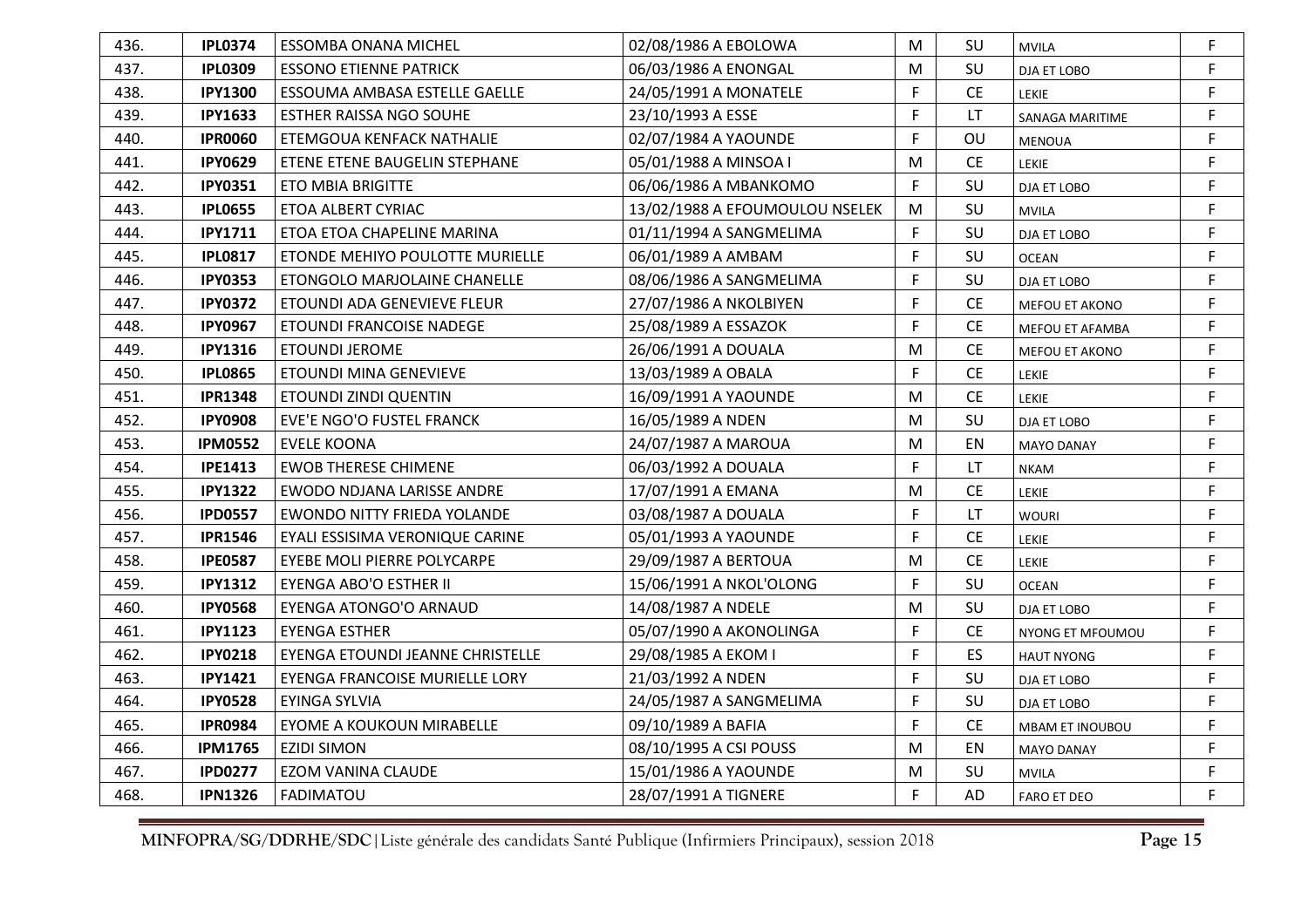| 469. | <b>IPY1370</b> | <b>FADIMATOU DIARA</b>                 | 26/10/1991 A BERTOUA         | F           | ES.       | LOM ET DJEREM          | F           |
|------|----------------|----------------------------------------|------------------------------|-------------|-----------|------------------------|-------------|
| 470. | <b>IPE0801</b> | FADIMATOU HAMADOU                      | 17/12/1988 A NGAOUNDERE      | F           | AD        | <b>VINA</b>            | F           |
| 471. | <b>IPN1195</b> | <b>FADIMATOU YASBIR</b>                | 10/11/1990 A MEIGANGA        | F           | AD        | <b>MBERE</b>           | F           |
| 472. | <b>IPE0973</b> | FAIN ABBO FIDELE HANS                  | 09/09/1989 A NGAOUBELA       | М           | ES        | LOM ET DJEREM          | F           |
| 473. | <b>IPM0878</b> | <b>FALMATA YERWAMA</b>                 | 02/04/1989 A WOULKY          | F           | EN        | LOGONE ET CHARI        | F           |
| 474. | <b>IPY0208</b> | <b>FANNANG TATCHA YOLLANDE DORETTE</b> | 15/08/1985 A YAOUNDE         | F           | OU        | <b>HAUTS PLATEAUX</b>  | F           |
| 475. | <b>IPD0797</b> | FANNY LIMUNGA MADOMBE                  | 04/12/1988 A BUEA            | F           | SW        | <b>FAKO</b>            | $\mathsf F$ |
| 476. | <b>IPM0039</b> | <b>FANTA DELPHINE</b>                  | 26/04/1984 A YAOUNDE         | F           | EN        | <b>MAYO KANI</b>       | F           |
| 477. | <b>IPN1433</b> | <b>FANTA FADIMATOU</b>                 | 09/04/1992 A GAROUA          | F           | <b>AD</b> | VINA                   | F           |
| 478. | <b>IPG1161</b> | <b>FANTA NAOMI</b>                     | 11/09/1990 A YAOUNDE         | F           | EN        | <b>MAYO KANI</b>       | F           |
| 479. | <b>IPD1763</b> | <b>FANTE YANOU DARYL</b>               | 21/09/1995 A DOUALA          | М           | OU        | <b>NDE</b>             | $\mathsf F$ |
| 480. | <b>IPY1266</b> | FATIMA MINETTE LORENZE épse NYONSE     | 25/03/1991 A YOKO            | F           | <b>CE</b> | <b>MBAM ET KIM</b>     | F           |
| 481. | <b>IPY1736</b> | FEKOUN SANGA YANNICK DONALD            | 19/03/1995 A YAOUNDE         | M           | ES        | <b>KADEY</b>           | $\mathsf F$ |
| 482. | <b>IPM0029</b> | FEUCHIO VOUFO SERGILLE LINDA           | 13/03/1984 A FOUMBAN         | F           | <b>OU</b> | <b>MENOUA</b>          | $\mathsf F$ |
| 483. | <b>IPF0637</b> | <b>FEUJIO HONORINE</b>                 | 12/01/1988 A BAMENDOU        | F           | OU        | <b>MENOUA</b>          | $\mathsf F$ |
| 484. | <b>IPD0263</b> | <b>FEUTSOP TCHINDA ANNIE SOREL</b>     | 02/01/1986 A BANGANGTE       | F           | OU        | <b>MENOUA</b>          | F           |
| 485. | <b>IPY1805</b> | <b>FIADEU KENMOE FEURIEL CABRELLE</b>  | 14/10/1997 A BAFOUSSAM       | F           | OU        | KOUNG KHI              | F           |
| 486. | <b>IPR1725</b> | FILI FATIANA LARISSA                   | 13/01/1995 A NITOUKA         | F           | <b>CE</b> | <b>MBAM ET INOUBOU</b> | $\mathsf F$ |
| 487. | <b>IPY0325</b> | <b>FINTCHOU IDRISS JORES</b>           | 06/04/1986 A BAFOUSSAM       | М           | OU        | <b>HAUT NKAM</b>       | F           |
| 488. | <b>IPD0414</b> | <b>FINWA MIREILLE</b>                  | 18/10/1986 A DOUALA          | F           | <b>OU</b> | <b>HAUTS PLATEAUX</b>  | $\mathsf F$ |
| 489. | <b>IPD1062</b> | <b>FOBASSO SONKOUAT MIVIELLE</b>       | 11/03/1990 A MBOUDA          | $\mathsf F$ | <b>OU</b> | <b>BAMBOUTOS</b>       | F           |
| 490. | <b>IPF1733</b> | FODJA SANDRA MAROUCIA                  | 16/02/1995 A BAFOUSSAM       | F           | OU        | <b>HAUTS PLATEAUX</b>  | F           |
| 491. | <b>IPF1713</b> | <b>FOFACK NANFACK CHRISTELLE</b>       | 04/11/1994 A KOUPA-MATAPIT   | F           | OU        | <b>MENOUA</b>          | F           |
| 492. | <b>IPF1656</b> | <b>FOFAK BIASSO ONANA</b>              | 02/01/1994 A FONDONERA       | M           | OU        | <b>MENOUA</b>          | $\mathsf F$ |
| 493. | <b>IPF0129</b> | <b>FOFIE SONNA GAELLE</b>              | 10/03/1985 A MBOUDA          | F           | OU        | <b>BAMBOUTOS</b>       | F           |
| 494. | <b>IPD1645</b> | <b>FOGUE KENGNE LARY</b>               | 07/12/1993 A DOUALA          | М           | OU        | <b>KOUNG KHI</b>       | F           |
| 495. | <b>IPG0472</b> | <b>FOKA AIMEE SANDRINE</b>             | 02/02/1987 A GUIDER          | F           | <b>NO</b> | MAYO LOUTI             | F           |
| 496. | <b>IPD0965</b> | <b>FOKAM FOGUE ANGELA FLORE</b>        | 23/08/1989 A BONABERI DOUALA | F           | OU        | KOUNG KHI              | F           |
| 497. | <b>IPD1692</b> | <b>FOKOU PEGNIHE ANNABELLE</b>         | 28/06/1994 A BAFOUSSAM       | F           | <b>OU</b> | <b>BAMBOUTOS</b>       | F           |
| 498. | <b>IPF1042</b> | FOKOU TCHINDA GUSTAVE                  | 03/02/1990 A MBOUDA          | М           | OU        | <b>BAMBOUTOS</b>       | F           |
| 499. | <b>IPY1668</b> | FONDJA TCHOUAKUI DYCTELLE              | 11/03/1994 A BANGOULAP       | F           | OU        | <b>NDE</b>             | F           |
| 500. | <b>IPY0613</b> | FONING MAFFO DANIELLE CONSTANTINE      | 06/12/1987 A BERTOUA         | F           | OU        | <b>BAMBOUTOS</b>       | F           |
| 501. | <b>IPM1036</b> | <b>FONKOU MBE OTHILY CHRISTELLE</b>    | 25/01/1990 A BANSOA          | F           | OU        | <b>MENOUA</b>          | F.          |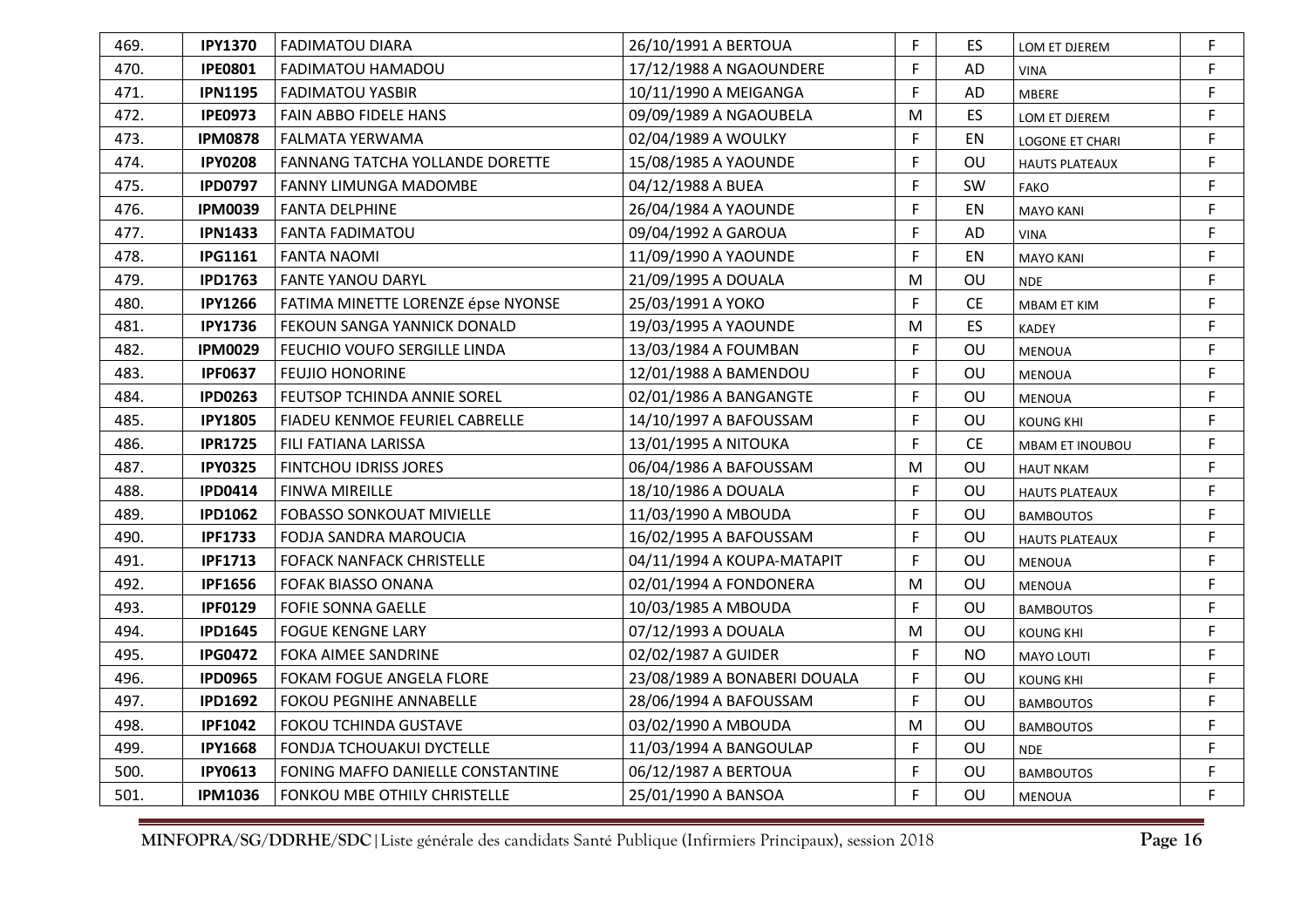| 502. | <b>IPY0825</b> | <b>FONKOU TENE HERMINE</b>               | 22/01/1989 A BAFOUSSAM      | F  | OU.       | <b>MIFI</b>           | F |
|------|----------------|------------------------------------------|-----------------------------|----|-----------|-----------------------|---|
| 503. | <b>IPR0520</b> | FONTENG NANA HERMAN                      | 19/05/1987 A EBOLOWA        | M  | OU        | <b>NDE</b>            | F |
| 504. | <b>IPY1045</b> | <b>FONTEP PAULE</b>                      | 06/02/1990 A MANKON-BAMENDA | F  | OU        | <b>BAMBOUTOS</b>      | F |
| 505. | <b>IPD1004</b> | <b>FOSSO NGONGANG DAMARIS</b>            | 14/11/1989 A DOUALA         | F  | OU        | <b>NDE</b>            | F |
| 506. | <b>IPF0858</b> | FOTIO ZEMENO ARNAUD                      | 07/03/1989 A BATCHAM        | M  | OU        | <b>BAMBOUTOS</b>      | F |
| 507. | <b>IPD1180</b> | FOTSA AGHOFACK VIANIE BERLINE            | 16/10/1990 A DOUALA         | F  | OU        | <b>MENOUA</b>         | F |
| 508. | <b>IPF0199</b> | FOTSEU TCHOUNANG ORNELA AURELIE          | 30/07/1985 A BAFOUSSAM      | F  | OU        | <b>KOUNG KHI</b>      | F |
| 509. | <b>IPF1520</b> | <b>FOTSO JUSTIN</b>                      | 08/10/1992 A BANDJOUN       | М  | OU        | <b>KOUNG KHI</b>      | F |
| 510. | <b>IPY0600</b> | FOUAPON YIANYINYI LEONARD                | 23/10/1987 A KOUPA-MATAPIT  | M  | <b>OU</b> | <b>NOUN</b>           | F |
| 511. | <b>IPY1118</b> | <b>FOUDA AGNES CLARENCE</b>              | 24/06/1990 A YAOUNDE        | F  | <b>CE</b> | <b>MFOUNDI</b>        | F |
| 512. | <b>IPR0551</b> | <b>FOUDA JEANNE ARMELLE</b>              | 19/07/1987 A SOA            | F  | <b>CE</b> | MEFOU ET AFAMBA       | F |
| 513. | <b>IPY1706</b> | <b>FOUDA NGOA ANTOINETTE PAULE</b>       | 17/09/1994 A YAOUNDE        | F  | <b>CE</b> | <b>MFOUNDI</b>        | F |
| 514. | <b>IPY1244</b> | <b>FOUDA NTEDE BENEDICTE VIRGINIE</b>    | 16/02/1991 A YAOUNDE        | F  | <b>CE</b> | <b>MFOUNDI</b>        | F |
| 515. | <b>IPY0727</b> | <b>FOUGERE YIMEN STEPHANIE</b>           | 30/06/1988 A DOUALA         | F  | OU        | <b>NDE</b>            | F |
| 516. | <b>IPG0364</b> | <b>FOUOBA SYLVIE</b>                     | 06/07/1986 A KAELE          | F  | EN        | <b>MAYO KANI</b>      | F |
| 517. | <b>IPF0107</b> | <b>FOUOMENE TECLAIRE</b>                 | 23/01/1985 A BANGANG        | F. | OU        | <b>BAMBOUTOS</b>      | F |
| 518. | <b>IPF0130</b> | <b>FOUT MOUCHILI ASSANA</b>              | 11/03/1985 A FOUMBOT        | F  | OU        | <b>NOUN</b>           | F |
| 519. | <b>IPF0940</b> | FUT NGOUPAYOU ASSANA                     | 05/07/1989 A FOUMBAN        | F  | OU        | <b>NOUN</b>           | F |
| 520. | <b>IPF0611</b> | GABIENSSI KUATE SONNIA CLAIRE épse MBOBE | 04/12/1987 A BANDJOUN       | F  | OU        | <b>KOUNG KHI</b>      | F |
| 521. | <b>IPE1739</b> | <b>GADO ORIANE LAURIE</b>                | 13/05/1995 A YAOUNDE        | F  | <b>AD</b> | <b>MBERE</b>          | F |
| 522. | <b>IPM1349</b> | <b>GAIBAI ARMAND</b>                     | 18/09/1991 A MOKOLO         | М  | EN        | MAYO TSANAGA          | F |
| 523. | <b>IPM1228</b> | GAÏDAÏ NZINA DIEUDONNE                   | 07/01/1991 A SOULEDE        | М  | EN        | <b>MAYO TSANAGA</b>   | F |
| 524. | <b>IPY1647</b> | <b>GAINYO TONMEU MICHEL BRICE</b>        | 08/12/1993 A DOUALA         | M  | OU        | <b>KOUNG KHI</b>      | F |
| 525. | <b>IPD0460</b> | GARCIA LINDA TONGANG                     | 21/01/1987 A LIBREVILLE     | F  | LT.       | <b>NKAM</b>           | F |
| 526. | <b>IPF0495</b> | <b>GHOMDIM KOUENTCHOU ODILE</b>          | 19/03/1987 A MBO            | F  | <b>OU</b> | <b>HAUTS PLATEAUX</b> | F |
| 527. | <b>IPY0759</b> | <b>GIFTIE NKOLO SANDRINE</b>             | 10/09/1988 A YAOUNDE        | F  | <b>CE</b> | LEKIE                 | F |
| 528. | <b>IPM1636</b> | <b>GIGLA DAVID</b>                       | 31/10/1993 A GODIGONG       | M  | EN        | <b>MAYO SAVA</b>      | F |
| 529. | <b>IPM1769</b> | <b>GODAM BASILE</b>                      | 27/11/1995 A ZIDIM          | M  | EN        | MAYO TSANAGA          | F |
| 530. | <b>IPY0881</b> | <b>GOKO KAMDEM GILLES DIMITRI</b>        | 07/04/1989 A YAOUNDE        | М  | <b>OU</b> | <b>HAUTS PLATEAUX</b> | F |
| 531. | <b>IPY0409</b> | <b>GOMDIM DIANE BLANCHE</b>              | 10/10/1986 A NOMAYOS        | F  | OU        | <b>KOUNG KHI</b>      | F |
| 532. | <b>IPE1672</b> | <b>GONDA HAUSALA</b>                     | 30/03/1994 A DEFIN-HORLONG  | M  | EN        | <b>MAYO KANI</b>      | F |
| 533. | <b>IPG1000</b> | <b>GONTA GUIBRIKE DANIEL</b>             | 08/11/1989 A GAROUA         | M  | EN        | <b>MAYO KANI</b>      | F |
| 534. | <b>IPF1271</b> | <b>GOUDJIHO HERNIONE</b>                 | 01/04/1991 A MBOUDA         | F  | OU        | <b>BAMBOUTOS</b>      | F |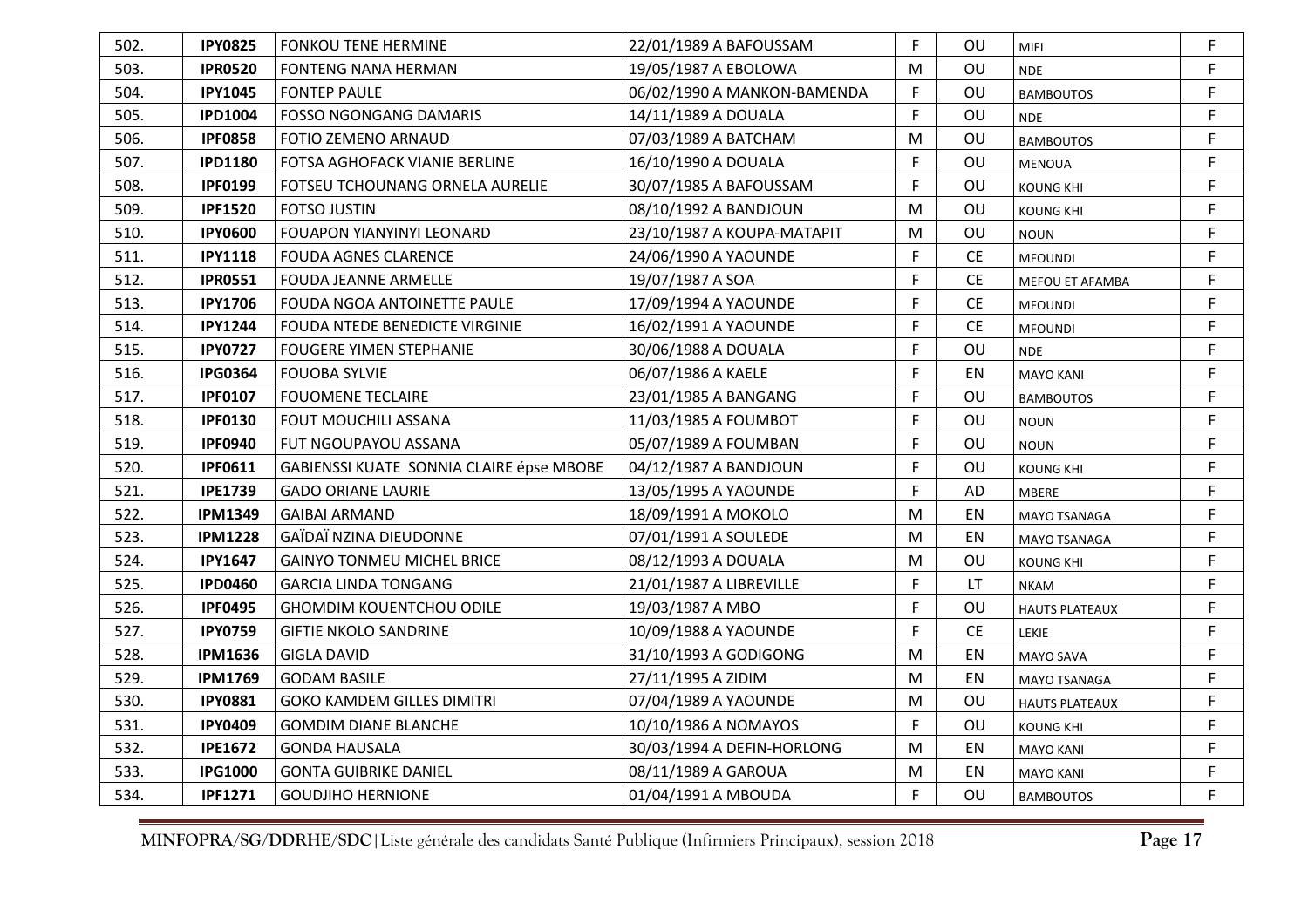| 535. | <b>IPG1077</b> | <b>GUEIME ABAICHO</b>                 | 13/04/1990 A MAROUA         | M         | ΕN        | <b>LOGONE ET CHARI</b> | F |
|------|----------------|---------------------------------------|-----------------------------|-----------|-----------|------------------------|---|
| 536. | <b>IPD0229</b> | <b>GUEMEGNE KENFACK ROSINE JOELLE</b> | 04/10/1985 A NDOUNGUE       | F         | OU        | <b>MENOUA</b>          | F |
| 537. | <b>IPD0885</b> | <b>GUEMGNE CHRISTELLE LYNE</b>        | 17/04/1989 A DOUALA         | F         | OU        | <b>KOUNG KHI</b>       | F |
| 538. | <b>IPD1698</b> | <b>GUEMNO MERGE ELALIE ROSALIE</b>    | 04/08/1994 A ZOETELE        | F         | OU        | KOUNG KHI              | F |
| 539. | <b>IPY1660</b> | <b>GUIADEM TAHOUPO CARELLE</b>        | 03/02/1994 A YAOUNDE        | F         | OU        | <b>HAUTS PLATEAUX</b>  | F |
| 540. | <b>IPY0533</b> | <b>GUIAKAM SADEFFO MABELLE SOPHIE</b> | 03/06/1987 A LOUM           | F         | OU        | <b>HAUTS PLATEAUX</b>  | F |
| 541. | <b>IPG1597</b> | <b>GUILKOA GABRIEL MOUTCHOU</b>       | 24/05/1993 A MOUSSOURTOUK   | M         | EN        | <b>MAYO KANI</b>       | F |
| 542. | <b>IPY0911</b> | <b>GWET EMMA ANNE MARIE</b>           | 17/05/1989 A YAOUNDE        | F         | <b>CE</b> | NYONG ET KELLE         | F |
| 543. | <b>IPY0370</b> | HABAGA SOULEYMANOU                    | 20/07/1986 A MOKOL          | ${\sf M}$ | EN        | MAYO SAVA              | F |
| 544. | <b>IPM0104</b> | HABIBA ADDA MAGAN                     | 19/01/1985 A KAELE          | F         | EN        | <b>MAYO KANI</b>       | F |
| 545. | <b>IPE0676</b> | HABIBATOU                             | 10/04/1988 A DOUALA         | F         | EN        | MAYO TSANAGA           | F |
| 546. | <b>IPN1542</b> | <b>HABIBATOU BOUBA</b>                | 02/01/1993 A BATOUA GODOLE  | F         | AD        | MBERE                  | F |
| 547. | <b>IPN1138</b> | <b>HADI DIEUDONNE</b>                 | 29/07/1990 A NGONG          | F         | EN        | <b>MAYO KANI</b>       | F |
| 548. | <b>IPG0757</b> | <b>HADIDJATOU BELADJI BAIBAI</b>      | 08/09/1988 A GAROUA         | F         | EN        | <b>DIAMARE</b>         | F |
| 549. | <b>IPM0380</b> | <b>HALIMA ADAMOU</b>                  | 14/08/1986 A YAGOUA         | F         | EN        | <b>MAYO DANAY</b>      | F |
| 550. | <b>IPG0003</b> | <b>HALIMA THERESE FLORE</b>           | 02/01/1984 A MEYOS          | F         | <b>CE</b> | MEFOU ET AFAMBA        | F |
| 551. | <b>IPG0192</b> | <b>HALMATA</b>                        | 18/07/1985 A BELEL          | F         | AD        | <b>VINA</b>            | F |
| 552. | <b>IPG1809</b> | HAMADOU SOULEY KAMI                   | 00/00/1988 A KATCHEO-BIBEMI | M         | <b>NO</b> | <b>BENOUE</b>          | F |
| 553. | <b>IPN1354</b> | <b>HAMAN DAIROU CELESTIN</b>          | 22/09/1991 A NGAOUNDERE     | M         | <b>AD</b> | <b>VINA</b>            | F |
| 554. | <b>IPG1179</b> | HAMAN SANI BABBA                      | 08/10/1990 A GAMBA          | M         | <b>NO</b> | <b>MAYO REY</b>        | F |
| 555. | <b>IPG1135</b> | HAMATA AMANDINE                       | 24/07/1990 A GAROUA         | F         | ΕN        | <b>MAYO DANAY</b>      | F |
| 556. | <b>IPN1139</b> | HAMDJA NGUINKO'OURE DJODA CONTANCE    | 01/08/1990 A NGAOUNDERE     | F         | <b>NO</b> | <b>BENOUE</b>          | F |
| 557. | <b>IPG1164</b> | HAMDJATOU OUSMANOU MANA               | 12/09/1990 A REY-BOUBA      | M         | <b>NO</b> | <b>MAYO REY</b>        | F |
| 558. | <b>IPG0384</b> | HAMLA ABDOUL KARIM MOHAMED HAMED      | 17/08/1986 A GAROUA         | F         | <b>NO</b> | <b>BENOUE</b>          | F |
| 559. | <b>IPY0170</b> | <b>HANDY MARGUERITE SIMONE</b>        | 10/06/1985 A YAOUNDE        | F         | CE.       | NYONG ET KELLE         | F |
| 560. | <b>IPD1344</b> | HANKO TCHOKOTE KELLY CLAUDIA          | 31/08/1991 A EDEA           | F         | OU        | <b>HAUT NKAM</b>       | F |
| 561. | <b>IPG1501</b> | HAOUA OUSMANOU                        | 31/08/1992 A HAMAKOUSSOU    | F         | <b>NO</b> | <b>BENOUE</b>          | F |
| 562. | <b>IPG1223</b> | HASSANA LIMANGANA                     | 31/12/1990 A GOULFEY        | M         | EN        | <b>LOGONE ET CHARI</b> | F |
| 563. | <b>IPF0866</b> | HAWA SOULEYMANOU                      | 14/03/1989 A BAFOUSSAM      | F         | AD        | MAYO BANYO             | F |
| 564. | <b>IPG0674</b> | <b>HINDJOLBE KAMI</b>                 | 04/04/1988 A BIKALLE        | M         | <b>NO</b> | <b>BENOUE</b>          | F |
| 565. | <b>IPN1224</b> | <b>HOULBAÏ JUSTIN</b>                 | 02/01/1991 A MAWAÏLA        | M         | <b>NO</b> | <b>MAYO REY</b>        | F |
| 566. | <b>IPN1128</b> | HYANONE PAMBOURO HUGUETTE             | 18/07/1990 A MESSAMENA      | F         | EN        | <b>MAYO KANI</b>       | F |
| 567. | <b>IPY1545</b> | IBOT INACK TJEG MARIE LA PRINCESSE    | 04/01/1993 A YAOUNDE        | F         | LT        | <b>SANAGA MARITIME</b> | F |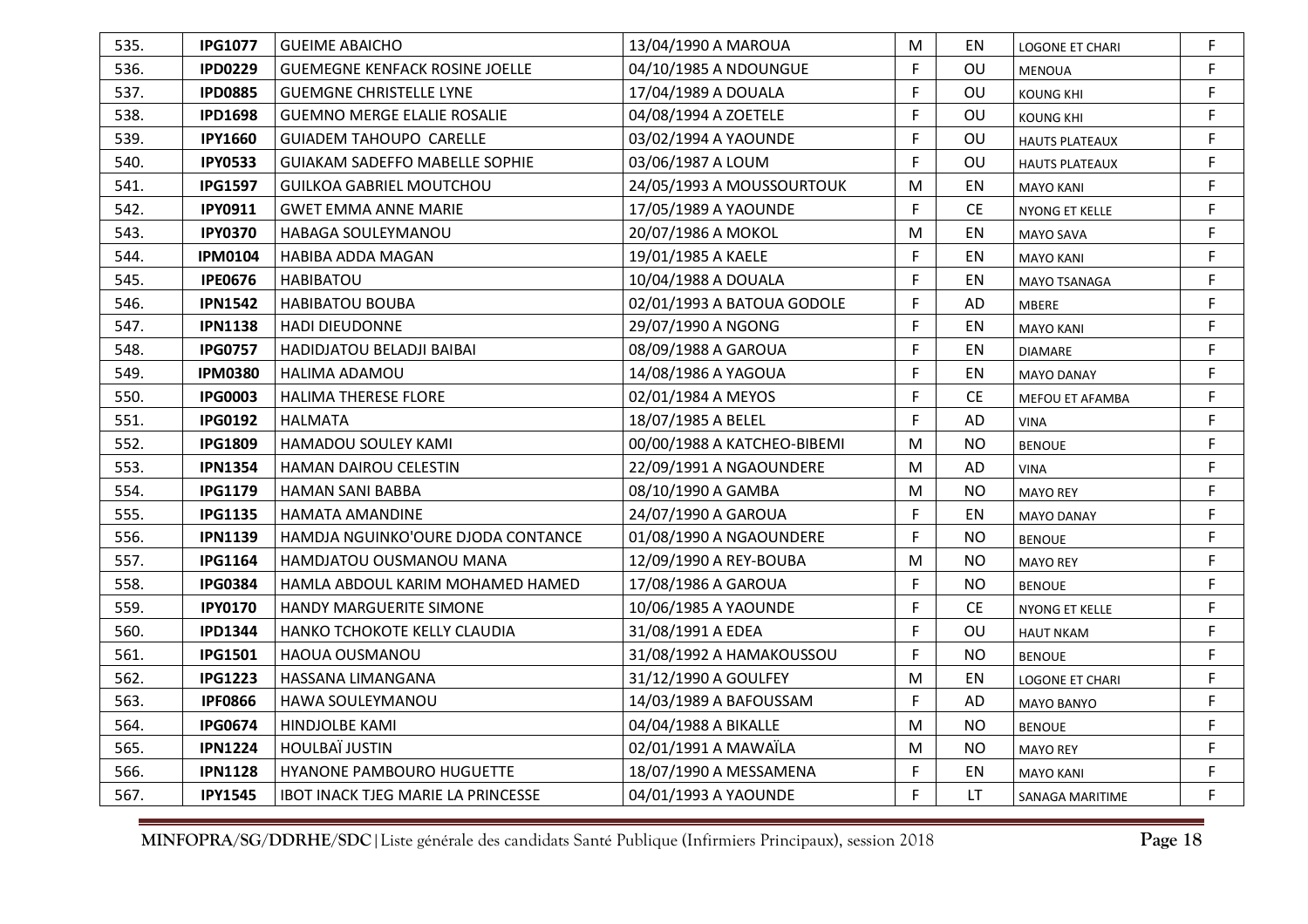| 568. | <b>IPD1191</b> | <b>IDA MAKOGE FANY CHRISTIANE</b>                | 08/11/1990 A MBOUROUKOU        | F | <b>SW</b> | <b>KUPE MANENGUBA</b>  | F |
|------|----------------|--------------------------------------------------|--------------------------------|---|-----------|------------------------|---|
| 569. | <b>IPN1694</b> | <b>IGNENO MYRIAM</b>                             | 10/07/1994 A KAELE             | F | EN        | <b>MAYO KANI</b>       | F |
| 570. | <b>IPM0151</b> | INJOL-BO SOUDINE EUGENIE                         | 06/05/1985 A GAROUA            | F | EN        | <b>MAYO KANI</b>       | F |
| 571. | <b>IPN0626</b> | <b>INNA II ONGUENE SIDONIE</b>                   | 04/01/1988 A NGAOUNDERE        | F | <b>CE</b> | NYONG ET SO'O          | F |
| 572. | <b>IPY0323</b> | <b>ISIBEMB CECILE</b>                            | 05/04/1986 A YAOUNDE           | F | LT        | SANAGA MARITIME        | F |
| 573. | <b>IPM0544</b> | <b>ISSA BAKARY OUMAROUDJAM</b>                   | 05/07/1987 A MAROUA            | M | <b>NO</b> | <b>MAYO REY</b>        | F |
| 574. | <b>IPY0436</b> | <b>ISSAOLOU MELEND NOELLE NINON</b>              | 20/12/1986 A YOKADOUMA         | F | ES        | <b>BOUMBA ET NGOKO</b> | F |
| 575. | <b>IPY1675</b> | ISSOWA METONGO FRANCK BORIS ARSENE BERTIN        | 02/04/1994 A FOUMBAN           | M | SU        | OCEAN                  | F |
| 576. | <b>IPE0789</b> | <b>IYAKOUA ESTHERE</b>                           | 16/11/1988 A BADJAVA MOUTOURWA | F | EN        | <b>MAYO KANI</b>       | F |
| 577. | <b>IPM1816</b> | JEAN DJONA PAUL                                  | 31/12/1987 A DJAFGA            | M | EN        | <b>MAYO DANAY</b>      | F |
| 578. | <b>IPG1362</b> | JEBKALBO BENJAMIN                                | 06/10/1991 A PADERME           | M | <b>NO</b> | <b>BENOUE</b>          | F |
| 579. | <b>IPY1184</b> | JEVEME NGONGANG EDOCCINE FLORE                   | 24/10/1990 A BANGOUA           | F | <b>OU</b> | <b>NDE</b>             | F |
| 580. | <b>IPD0907</b> | <b>JIDJOU SOUE CAROLLE</b>                       | 16/05/1989 A YAOUNDE           | F | ΟU        | <b>HAUTS PLATEAUX</b>  | F |
| 581. | <b>IPD0272</b> | JIFACK AZEMTSA ERNESTINE                         | 10/01/1986 A DOUALA CAMEROUN   | F | OU        | <b>MENOUA</b>          | F |
| 582. | <b>IPF1780</b> | JIMKAP NJOUKOUE KEVINE GWLADYS                   | 01/04/1996 A MBOUO             | F | OU        | <b>NDE</b>             | F |
| 583. | <b>IPY0934</b> | JOUEGO FOTSO MIREILLE AUDE                       | 27/06/1989 A DOUALA            | F | OU        | <b>KOUNG KHI</b>       | F |
| 584. | <b>IPE1498</b> | KABIYENE REGINE MICHELLE                         | 28/08/1992 A ABONG - MBANG     | F | ES        | <b>HAUT NYONG</b>      | F |
| 585. | <b>IPF0119</b> | KADJI NOUMBESSI LEONCE                           | 20/02/1985 A MBOUDA            | F | OU        | <b>BAMBOUTOS</b>       | F |
| 586. | <b>IPD0211</b> | <b>KAGHO ANTOINETTE</b>                          | 22/08/1985 A BAMENDOU          | F | OU        | <b>MENOUA</b>          | F |
| 587. | <b>IPF1747</b> | <b>KAGNING JEZAEL</b>                            | 25/06/1995 A BATCHAM           | F | OU        | <b>BAMBOUTOS</b>       | F |
| 588. | <b>IPN1230</b> | KALDJAWA YVETTE                                  | 12/01/1991 A GAROUA            | F | EN        | <b>MAYO DANAY</b>      | F |
| 589. | <b>IPY0054</b> | KALLA GARBA FRANCOISE                            | 27/05/1984 A BANYO             | F | AD        | <b>MBERE</b>           | F |
| 590. | <b>IPE1198</b> | KAMBA MARIE FLAURE                               | 14/11/1990 A MINDOUROU         | F | <b>ES</b> | <b>HAUT NYONG</b>      | F |
| 591. | <b>IPF0089</b> | <b>KAMBEU CHANTALE MABELLE</b>                   | 15/11/1984 A FOTOUNI           | F | OU        | <b>HAUT NKAM</b>       | F |
| 592. | <b>IPY0868</b> | KAMBOU CARLOTTE                                  | 17/03/1989 A DOUALA            | F | OU.       | <b>KOUNG KHI</b>       | F |
| 593. | <b>IPF1619</b> | KAMBOUG TCHUISSEU MARIANE                        | 25/08/1993 A MBOUDA            | F | OU        | <b>HAUTS PLATEAUX</b>  | F |
| 594. | <b>IPD0198</b> | KAMDOM FOTSO PELAGIE                             | 29/07/1985 A BANDJOUN          | F | OU        | KOUNG KHI              | F |
| 595. | <b>IPR1001</b> | KAMDOM NOUAYOU CHRISTELLE ARLENE                 | 10/11/1989 A BANDJOUN          | F | OU        | MIFI                   | F |
| 596. | <b>IPL0268</b> | <b>KAMEGNE MISS HERMINE</b>                      | 07/01/1986 A BAMENDJOU         | F | OU        | <b>HAUTS PLATEAUX</b>  | F |
| 597. | <b>IPN1540</b> | KAMENI AURELINE LAURE                            | 31/12/1992 A DOUALA            | F | <b>OU</b> | <b>HAUT NKAM</b>       | F |
| 598. | <b>IPD0141</b> | KAMENI PAMENI ARSENE RODRIGUE                    | 16/04/1985 A BANKA             | M | OU        | <b>HAUT NKAM</b>       | F |
| 599. | <b>IPY0419</b> | KAMENI TCHAMALEU ROSINE IRENE épse KAMENI TOUANI | 01/11/1986 A BANKA             | F | OU        | <b>HAUT NKAM</b>       | F |
| 600. | <b>IPG1596</b> | KAMGOUA NGAMENI ELSA ULRICHE                     | 23/05/1993 A BANGOUA           | F | OU        | <b>NDE</b>             | F |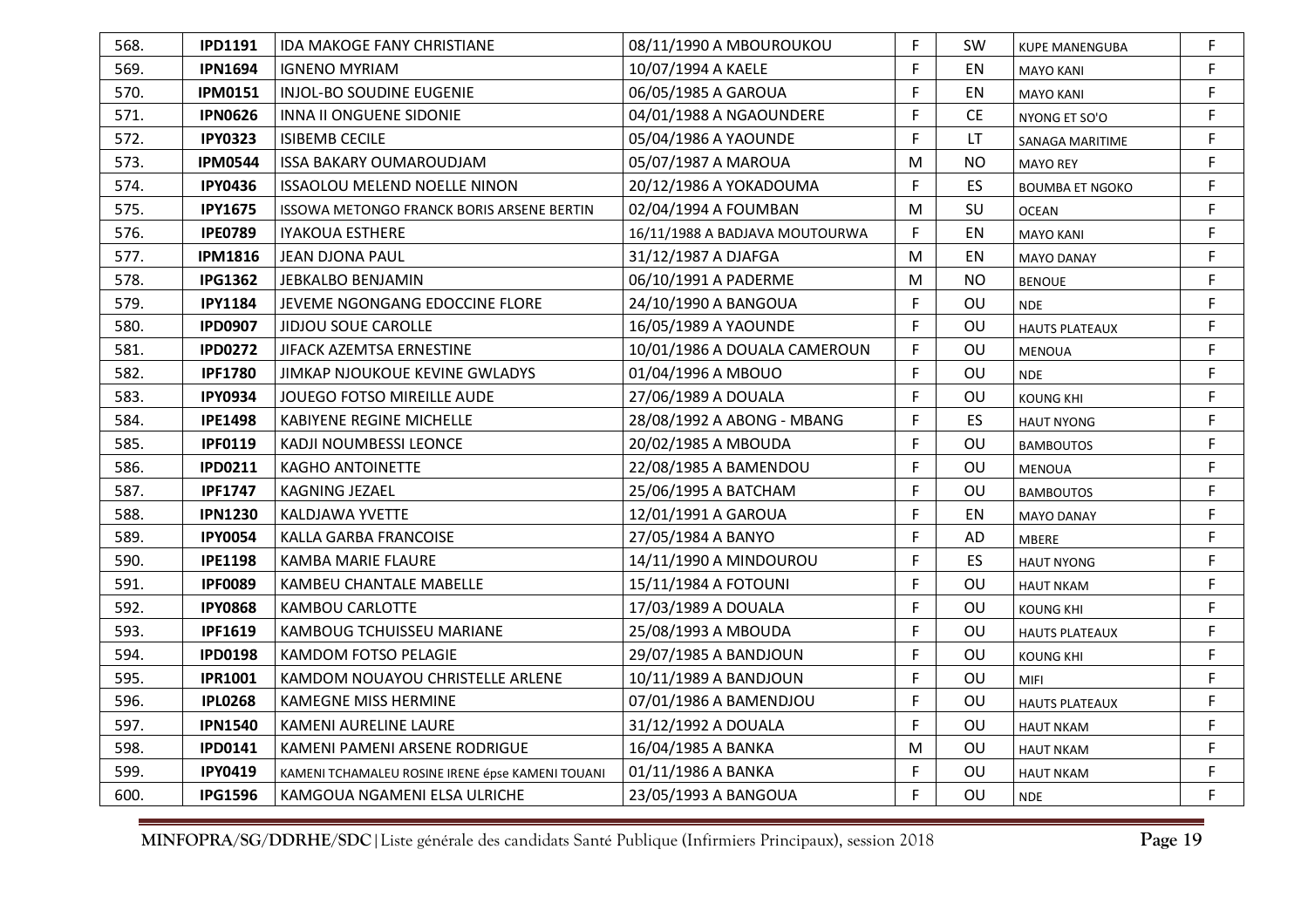| 601. | <b>IPY0009</b> | KAMO YAMTIEU FRANCIS                  | 16/01/1984 A FOULASSI       | M | OU.       | <b>HAUT NKAM</b>       | F           |
|------|----------------|---------------------------------------|-----------------------------|---|-----------|------------------------|-------------|
| 602. | <b>IPF0986</b> | KAMSU KOM ARMEL                       | 10/10/1989 A FOUMBAN        | M | <b>OU</b> | KOUNG KHI              | F           |
| 603. | <b>IPR0530</b> | <b>KAMTA HOWO CHRISTELLE</b>          | 27/05/1987 A YAOUNDE        | F | OU        | <b>BAMBOUTOS</b>       | F           |
| 604. | <b>IPF1052</b> | KAMWA KUITCHET NELSON MARIE           | 20/02/1990 A NDOUNGUE       | M | OU        | <b>NDE</b>             | F           |
| 605. | <b>IPM0586</b> | <b>KARY JEAN JEAN</b>                 | 25/09/1987 A DOGBA-MERI     | М | EN        | <b>MAYO SAVA</b>       | F           |
| 606. | <b>IPF0244</b> | KAZE FONTSA DOLLY STELLA              | 30/10/1985 A MBOUDA         | F | OU        | <b>BAMBOUTOS</b>       | F           |
| 607. | <b>IPY0650</b> | <b>KAZE JAEL NICOLE</b>               | 05/02/1988 A DOUALA         | F | OU        | <b>MENOUA</b>          | $\mathsf F$ |
| 608. | <b>IPF0643</b> | <b>KAZE TOUTSOP JOELLE</b>            | 18/01/1988 A BAFOUSSAM      | F | OU        | <b>MENOUA</b>          | F.          |
| 609. | <b>IPY1241</b> | KAZI WILLIAM FRANCK                   | 10/02/1991 A BAMENDJO       | M | OU        | <b>BAMBOUTOS</b>       | $\mathsf F$ |
| 610. | <b>IPG0599</b> | <b>KEDA ROBERT</b>                    | 21/10/1987 A LOMBO          | M | <b>NO</b> | <b>BENOUE</b>          | F           |
| 611. | <b>IPM0962</b> | <b>KEDAY DELPHINE</b>                 | 16/08/1989 A MAROUA         | F | EN        | <b>DIAMARE</b>         | $\mathsf F$ |
| 612. | <b>IPY0826</b> | <b>KEDE NDOBE SOLAMITE</b>            | 24/01/1989 A NYOKON         | F | LT        | <b>MOUNGO</b>          | F           |
| 613. | <b>IPD0246</b> | KEDI ESSOME ALINE CHRISTELLE          | 09/11/1985 A NDOUNGUE       | F | LT.       | <b>MOUNGO</b>          | $\mathsf F$ |
| 614. | <b>IPR0013</b> | <b>KEKING FRANCINE ANTOINETTE</b>     | 23/01/1984 A YAOUNDE        | F | CE.       | <b>HAUTE SANAGA</b>    | F           |
| 615. | <b>IPY0924</b> | <b>KEKO PEBE MARIE JULIE</b>          | 06/06/1989 A BANKA          | F | OU        | <b>HAUT NKAM</b>       | $\mathsf F$ |
| 616. | <b>IPF1364</b> | <b>KEMADJOU NAHOMIE CLEMENCE</b>      | 07/10/1991 A FOREKE DSCHANG | F | OU        | <b>NDE</b>             | F           |
| 617. | <b>IPD1794</b> | KEMAJOU KEMAJOU MICHAEL LIONEL        | 03/10/1996 A DOUALA         | M | OU        | <b>NDE</b>             | $\mathsf F$ |
| 618. | <b>IPY0420</b> | KEMAN A BIDIAS MARIE NICOLE FRANCOISE | 01/11/1986 A BAFIA          | F | <b>CE</b> | <b>MBAM ET INOUBOU</b> | $\mathsf F$ |
| 619. | <b>IPY0215</b> | KEMMOGNE KAMWA EDITH                  | 26/08/1985 A BANDJOUN       | F | OU        | <b>KOUNG KHI</b>       | F           |
| 620. | <b>IPY1391</b> | <b>KENDO NKWATCHE STEPHANIE</b>       | 07/01/1992 A MONATELE       | F | OU        | <b>NDE</b>             | F           |
| 621. | <b>IPF0978</b> | <b>KENE YANICK</b>                    | 20/09/1989 A BARE           | M | OU        | <b>BAMBOUTOS</b>       | F           |
| 622. | <b>IPF0047</b> | KENFACK EMILIENNE PHILOMENE           | 10/05/1984 A BAFOU          | F | <b>OU</b> | <b>MENOUA</b>          | F           |
| 623. | <b>IPF1631</b> | KENFACK KENANT DOLLY KEYSIA           | 15/10/1993 A BARE           | F | OU        | MENOUA                 | F           |
| 624. | <b>IPF0032</b> | KENFACK MOMO NANVO MAJOLIE            | 24/03/1984 A BANKA          | F | OU        | <b>MENOUA</b>          | $\mathsf F$ |
| 625. | <b>IPE1774</b> | <b>KENFACK VANESSA</b>                | 15/01/1996 A BERTOUA        | F | OU        | <b>MENOUA</b>          | F           |
| 626. | <b>IPF1106</b> | <b>KENGNE FOKOU CHRISTOPHE</b>        | 07/06/1990 A MELONG         | F | OU        | <b>HAUT NKAM</b>       | F           |
| 627. | <b>IPY0014</b> | KENGNE FONGANG YNES CLAIRE            | 28/01/1984 A YAOUNDE        | F | OU        | <b>HAUTS PLATEAUX</b>  | F           |
| 628. | <b>IPY1760</b> | <b>KENGNE FOTSING CHRISTIAN</b>       | 05/09/1995 A BARE           | M | OU        | <b>MENOUA</b>          | F           |
| 629. | <b>IPN1156</b> | <b>KENGNE KEMTO ALIANCE</b>           | 24/08/1990 A BANYO          | F | OU        | <b>BAMBOUTOS</b>       | $\mathsf F$ |
| 630. | <b>IPD0186</b> | <b>KENGNE NOUSSI ANTOINETTE</b>       | 05/07/1985 A BAFOUSSAM      | F | OU        | <b>MIFI</b>            | F.          |
| 631. | <b>IPD0602</b> | KENGNE NOUTM REINE YOLANDE            | 29/10/1987 A DOUALA         | F | OU        | <b>HAUTS PLATEAUX</b>  | F           |
| 632. | <b>IPY0118</b> | <b>KENGNE PUEMO ROSINE</b>            | 15/02/1985 A YAOUNDE        | F | <b>CE</b> | <b>MFOUNDI</b>         | F           |
| 633. | <b>IPF0289</b> | <b>KENGNE TAGNE FRANCOIS</b>          | 07/02/1986 A DOUALA         | М | OU        | MIFI                   | F.          |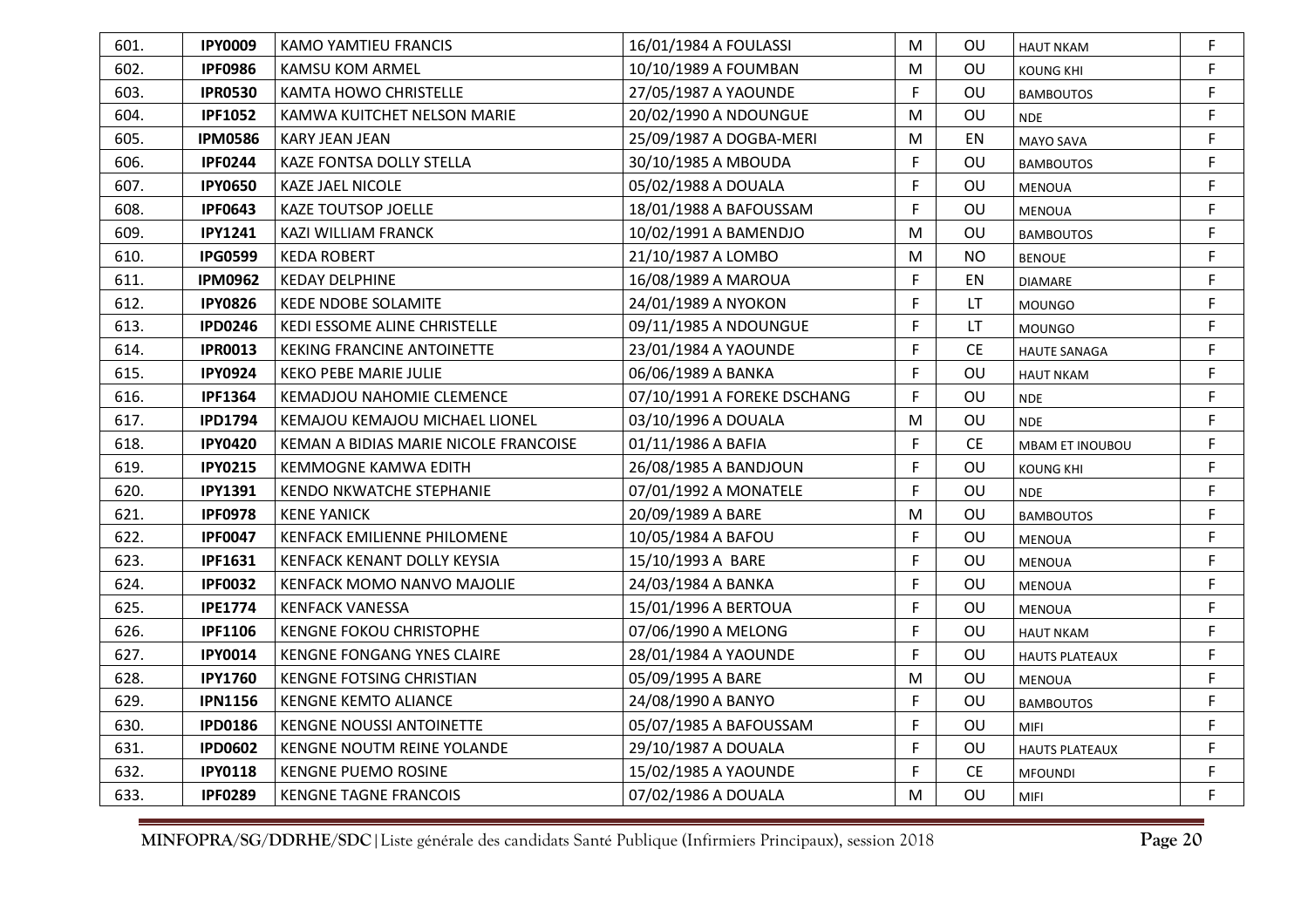| 634. | <b>IPF0313</b> | KENGNIE FOSSI FANNY MICHELLE          | 17/03/1986 A BAFOUSSAM   | F  | OU             | <b>MENOUA</b>          | F |
|------|----------------|---------------------------------------|--------------------------|----|----------------|------------------------|---|
| 635. | <b>IPF1625</b> | KENKEU YFOUE DORINE NICAISE           | 29/09/1993 A BATCHAM     | F  | OU             | <b>BAMBOUTOS</b>       | F |
| 636. | <b>IPD0508</b> | KENMATIO TSOWOUA NICAISE              | 19/04/1987 A MBOUDA      | F  | OU             | <b>BAMBOUTOS</b>       | F |
| 637. | <b>IPD0452</b> | KENMEGNE ALINE STEPHANIE              | 12/01/1987 A NKONGSAMBA  | F  | OU             | <b>KOUNG KHI</b>       | F |
| 638. | <b>IPY0143</b> | <b>KENMOGNE CLARISSE</b>              | 19/04/1985 A DOUALA      | F  | OU             | <b>HAUTS PLATEAUX</b>  | F |
| 639. | <b>IPY1435</b> | <b>KENNE DOUMTSOP ANNETTE</b>         | 10/04/1992 A MBOUDA      | F  | OU             | <b>BAMBOUTOS</b>       | F |
| 640. | <b>IPF1475</b> | KENNE TAFOKIONG JOSELINE ANNITA       | 12/07/1992 A MBOUDA      | F  | OU             | <b>BAMBOUTOS</b>       | F |
| 641. | <b>IPY0795</b> | KENNE TSAPI ERICK XAVIER              | 28/11/1988 A BAFIA       | M  | OU             | <b>BAMBOUTOS</b>       | F |
| 642. | <b>IPR0632</b> | KENSE GRESCENCE LAURE                 | 07/01/1988 A VOA II      | F  | <b>CE</b>      | LEKIE                  | F |
| 643. | <b>IPY1589</b> | KESSE MOUANDJO ODETTE LAURE           | 06/05/1993 A DOUALA      | F  | <b>LT</b>      | <b>MOUNGO</b>          | F |
| 644. | <b>IPD0933</b> | KETCHADJI FANY CAROLE                 | 22/06/1989 A DOUALA      | F  | OU             | <b>NDE</b>             | F |
| 645. | <b>IPM0639</b> | <b>KEUDA HENRI</b>                    | 15/01/1988 A MAYOLOPE    | M  | <b>NO</b>      | <b>BENOUE</b>          | F |
| 646. | <b>IPE1187</b> | KEUMBOU MBOGNING CHANCELINE           | 31/10/1990 A BAMENDA     | F  | OU             | <b>BAMBOUTOS</b>       | F |
| 647. | <b>IPF0972</b> | <b>KEUMI BAMOU MARCELLE</b>           | 30/08/1989 A MAKENENE    | F  | OU             | <b>NDE</b>             | F |
| 648. | <b>IPY0296</b> | KEWO NKOUAKEM PELAGIE AIMEE           | 15/02/1986 A DSCHANG     | F  | OU             | <b>MENOUA</b>          | F |
| 649. | <b>IPY1593</b> | <b>KEYI NOMO DENISE CARINE</b>        | 15/05/1993 A YAOUNDE     | F  | <b>CE</b>      | LEKIE                  | F |
| 650. | <b>IPM0575</b> | KIDWE DANWE LAURENT                   | 26/08/1987 A SALAK       | M  | EN             | <b>MAYO DANAY</b>      | F |
| 651. | <b>IPY0670</b> | KIMOUN MBOHOU ZENABOU                 | 23/03/1988 A DOUALA      | F  | OU             | <b>NOUN</b>            | F |
| 652. | <b>IPR0919</b> | KINOB TJEPPA NADIA NATACHA            | 29/05/1989 A YAOUNDE     | F  | LT.            | SANAGA MARITIME        | F |
| 653. | <b>IPG1605</b> | KIZA HAMAN ESTELLE                    | 18/06/1993 A BIBA-YEMFEK | F  | N <sub>O</sub> | <b>MAYO LOUTI</b>      | F |
| 654. | <b>IPM1674</b> | KLANG YOBOYA LILIANE                  | 02/04/1994 A MAROUA      | F  | ΕN             | <b>MAYO KANI</b>       | F |
| 655. | <b>IPY0889</b> | KOA FLAVIE LYDIENNE                   | 27/04/1989 A YAOUNDE     | F  | <b>CE</b>      | <b>MFOUNDI</b>         | F |
| 656. | <b>IPY0171</b> | KOA MESSINA BLANDINE                  | 11/06/1985 A YEMSOUM II  | F  | CE.            | LEKIE                  | F |
| 657. | <b>IPF0782</b> | <b>KOBOU BIBIANE BLANDINE</b>         | 01/11/1988 A BAZOU       | F  | OU             | <b>NDE</b>             | F |
| 658. | <b>IPE1387</b> | KOGA WANMOUKREO DANIEL                | 31/12/1991 A GOLONGREO   | M  | EN             | <b>MAYO KANI</b>       | F |
| 659. | <b>IPG0545</b> | <b>KOGE</b>                           | 05/07/1987 A GUILI       | M  | EN             | <b>MAYO TSANAGA</b>    | F |
| 660. | <b>IPY0319</b> | KOH EMMANUEL HERVE                    | 29/03/1986 A EVODOULA    | M  | <b>CE</b>      | <b>LEKIE</b>           | F |
| 661. | <b>IPL0989</b> | KOLOKO MOUDJONGUE CARINE RICKY MARINA | 21/10/1989 A ENONGAL     | F  | <b>LT</b>      | <b>NKAM</b>            | F |
| 662. | <b>IPD1227</b> | <b>KOLOKO VICTORINE</b>               | 04/01/1991 A BANDJA      | F  | OU             | <b>HAUT NKAM</b>       | F |
| 663. | <b>IPD1252</b> | KOM MINKANDE MIRANCE NELLY            | 04/03/1991 A DOUALA      | F  | SU             | DJA ET LOBO            | F |
| 664. | <b>IPD0917</b> | <b>KOM TCHUENTEU CHRISTELLE</b>       | 23/05/1989 A DOUALA      | F. | <b>OU</b>      | <b>KOUNG KHI</b>       | F |
| 665. | <b>IPD0903</b> | KOM TCHUIKAM PIPHANI CARELLE          | 09/05/1989 A DSCHANG     | F  | OU             | KOUNG KHI              | F |
| 666. | <b>IPD1732</b> | <b>KOMPAHE MARIE</b>                  | 11/02/1995 A OMBESSA     | F  | <b>CE</b>      | <b>MBAM ET INOUBOU</b> | F |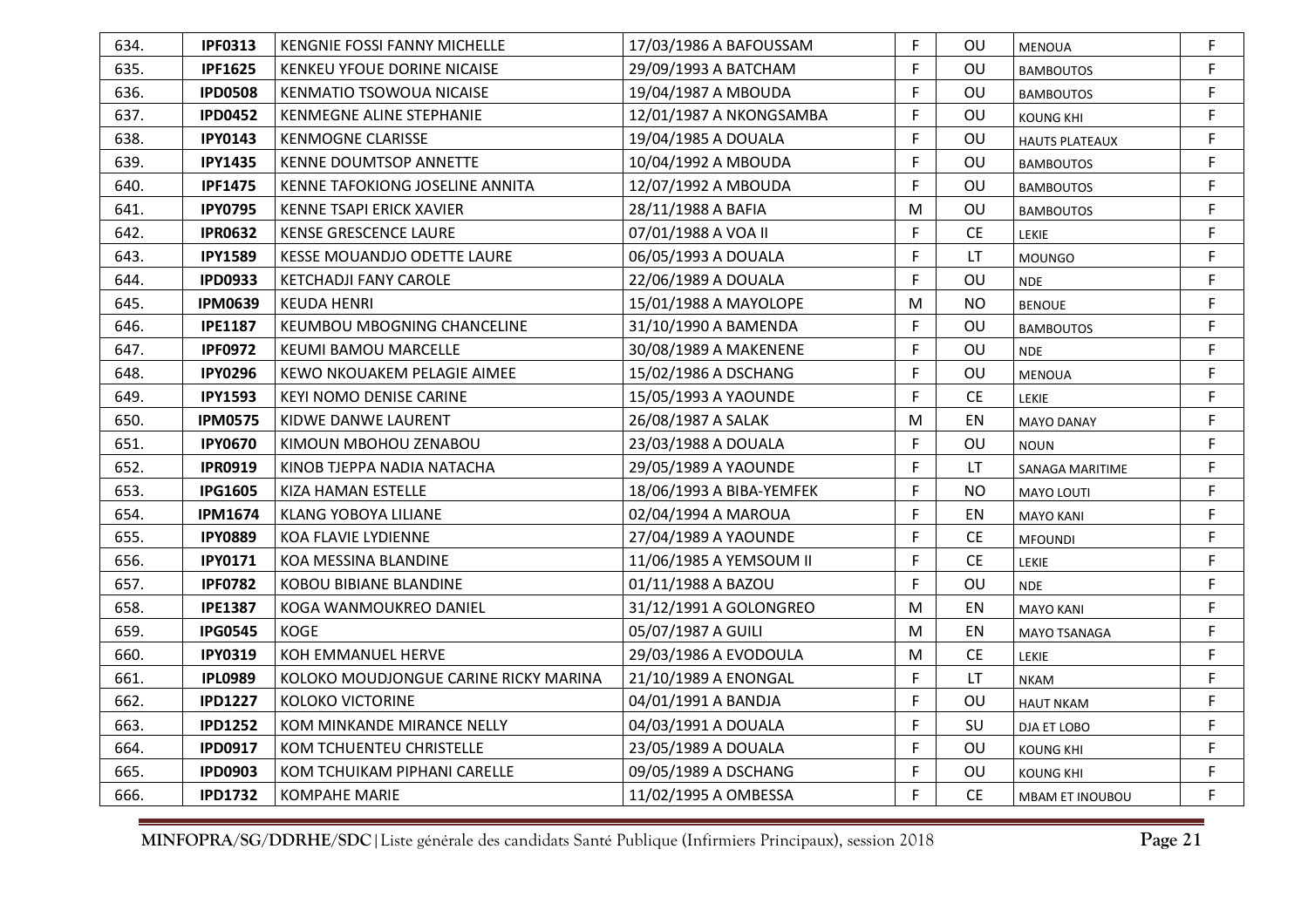| 667. | <b>IPM0135</b> | KON MOONE NGOUNGOURE GERTRUDE     | 26/03/1985 A NGAOUNDERE       | F  | AD        | <b>VINA</b>            | F           |
|------|----------------|-----------------------------------|-------------------------------|----|-----------|------------------------|-------------|
| 668. | <b>IPE1687</b> | KONEMBO MARIE MELISSA             | 02/06/1994 A ANGOSSAS         | F  | <b>ES</b> | <b>HAUT NYONG</b>      | F           |
| 669. | <b>IPD0383</b> | <b>KONGNI YVETTE</b>              | 17/08/1986 A BABADJOU TOUMAKA | F  | OU        | <b>BAMBOUTOS</b>       | F           |
| 670. | <b>IPD1258</b> | KONGOU CAMILLE ADELE              | 14/03/1991 A NGAOUNDERE       | F  | AD        | <b>VINA</b>            | F           |
| 671. | <b>IPD1574</b> | KONLACK NGOUAGNA WILLIE STELLE    | 25/03/1993 A TOUMAKA BABADJOU | F  | OU        | <b>BAMBOUTOS</b>       | F           |
| 672. | <b>IPE1415</b> | KONPIDIEU TCHANU CARINE IZAORA    | 12/03/1992 A FOUMBAN          | F  | OU        | <b>HAUTS PLATEAUX</b>  | F           |
| 673. | <b>IPN0957</b> | <b>KONSO JEANNE</b>               | 05/08/1989 A FIGUIL           | F  | EN        | <b>DIAMARE</b>         | F           |
| 674. | <b>IPR0022</b> | KOTOKO MOLANGUE CHARLIE           | 18/02/1984 A BATOURI          | F  | ES        | <b>KADEY</b>           | F           |
| 675. | <b>IPY0800</b> | KOUANGAIN TAKOU JACQUES ARNOLD    | 14/12/1988 A YAOUNDE          | M  | OU        | <b>HAUTS PLATEAUX</b>  | F           |
| 676. | <b>IPG0562</b> | KOUASSEMA                         | 09/08/1987 A KOZA             | F  | ΕN        | MAYO TSANAGA           | $\mathsf F$ |
| 677. | <b>IPD1201</b> | KOUBISSACK MOUDIO ANNETTE         | 16/11/1990 A DOUALA           | F  | <b>CE</b> | <b>MBAM ET INOUBOU</b> | F           |
| 678. | <b>IPD1065</b> | KOUDEDI THEMA CELESTINE           | 18/03/1990 A DOUALA           | F  | LT        | <b>NKAM</b>            | F           |
| 679. | <b>IPM1366</b> | <b>KOUDETIYE NOUHOU</b>           | 15/10/1991 A CHIREM           | M  | EN        | <b>MAYO SAVA</b>       | F           |
| 680. | <b>IPY0597</b> | KOUDJOU KWEKAM DESTINELLE FLORA   | 19/10/1987 A GAROUA           | F  | OU        | <b>HAUTS PLATEAUX</b>  | F           |
| 681. | <b>IPD0931</b> | KOUEMOU SIWE OCTAVIE              | 16/06/1989 A FOMOPEA          | F  | OU        | <b>MENOUA</b>          | F           |
| 682. | <b>IPF0944</b> | KOUGOUMENE TIDO BORIS             | 13/07/1989 A MBOUDA           | M  | <b>OU</b> | <b>BAMBOUTOS</b>       | F           |
| 683. | <b>IPY0882</b> | KOUME SABRINA ALIAS DIANA LINE    | 10/04/1989 A BATOURI          | F  | ES        | <b>KADEY</b>           | F           |
| 684. | <b>IPD0330</b> | KOUMOULEL BAKITI MERLINE          | 17/04/1986 A DOUALA           | F  | LT        | <b>NKAM</b>            | F           |
| 685. | <b>IPY0827</b> | KOUNA NKOLO MARIE LAURE           | 25/01/1989 A ETONG-BIDZOE     | F  | <b>CE</b> | LEKIE                  | F           |
| 686. | <b>IPY1072</b> | KOUOGUEM KAMGA BLANDINE           | 27/03/1990 A MTE MBO BANDJOUN | F. | OU        | <b>KOUNG KHI</b>       | F           |
| 687. | <b>IPD1635</b> | <b>KOUONTCHIE NATHALIE</b>        | 30/10/1993 A DOUALA           | F  | OU        | <b>MIFI</b>            | F           |
| 688. | <b>IPY0234</b> | KOUSOCMACK ALIDA                  | 08/10/1985 A DOUALA           | F  | LT.       | <b>NKAM</b>            | F           |
| 689. | <b>IPE0179</b> | KOWE JUSTIN                       | 20/06/1985 A LABALEGA         | М  | EN        | <b>MAYO DANAY</b>      | F           |
| 690. | <b>IPL1390</b> | KPWANG AMVELA YVAN GIRESSE        | 07/01/1992 A ESSANGONG        | M  | SU        | <b>MVILA</b>           | F           |
| 691. | <b>IPY0548</b> | KUETE ANIE BILIANE                | 10/07/1987 A BATCHAM          | F  | OU        | <b>BAMBOUTOS</b>       | F           |
| 692. | <b>IPR0819</b> | <b>KUIGNA OSCARINE</b>            | 09/01/1989 A MAKENENE         | F  | OU        | <b>NDE</b>             | F           |
| 693. | <b>IPY0352</b> | LAKO GUYLENE FLORETTE             | 07/06/1986 A BANKA            | F  | OU        | <b>HAUT NKAM</b>       | F           |
| 694. | <b>IPY1558</b> | <b>LAPNET ALIX DIMITRI</b>        | 06/02/1993 A MBOUDA           | M  | OU        | <b>MENOUA</b>          | F           |
| 695. | <b>IPY0834</b> | LAWO FONGANG BALBINE              | 06/02/1989 A NKONDJOCK        | F  | OU        | <b>MENOUA</b>          | F           |
| 696. | <b>IPY0147</b> | LEBEYINA NGOUMOU ALBINE SANDRINE  | 03/05/1985 A YAOUNDE          | F  | <b>CE</b> | MEFOU ET AFAMBA        | F           |
| 697. | <b>IPN1074</b> | LEILA MARILYN HAMADJARA           | 05/04/1990 A NGAOUNDERE       | F  | AD        | <b>VINA</b>            | F           |
| 698. | <b>IPD1202</b> | LEKEUFACK MAGUEDONG FLAVIE CAROLE | 18/11/1990 A FOREKE           | F  | <b>OU</b> | <b>MENOUA</b>          | F           |
| 699. | <b>IPY0020</b> | LEMOUGNA DACMETA FRANCINE         | 17/02/1984 A BAFIA            | F  | OU        | <b>BAMBOUTOS</b>       | F           |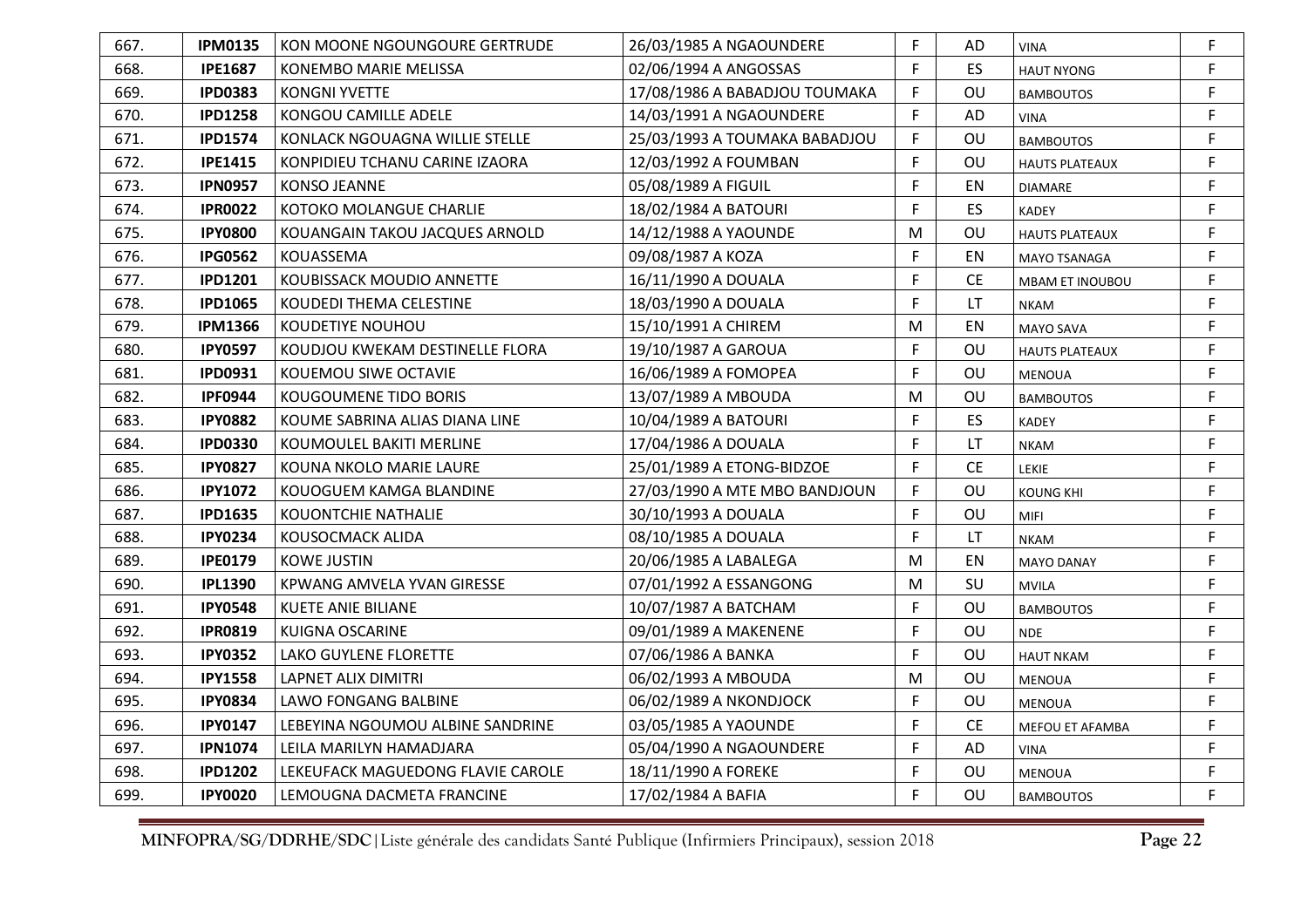| 700. | <b>IPN1691</b> | LENOU KANA IRENE PHARELLE          | 18/06/1994 A BALEVENG   | F | ου        | <b>MENOUA</b>          | F |
|------|----------------|------------------------------------|-------------------------|---|-----------|------------------------|---|
| 701. | <b>IPE0906</b> | LEPAWA NANGUE JEANNE D'ARD         | 14/05/1989 A MBOUDA     | F | OU        | <b>BAMBOUTOS</b>       | F |
| 702. | <b>IPD1761</b> | LEPOTIO ELSA GLADYCE               | 11/09/1995 A NJOMBE     | F | OU        | <b>MENOUA</b>          | F |
| 703. | <b>IPR1116</b> | LETONO SERGE CLEMENT               | 23/06/1990 A OBALA      | M | <b>CE</b> | <b>LEKIE</b>           | F |
| 704. | <b>IPN0349</b> | LEUBOU SANDRINE FLORE              | 02/06/1986 A DOUALA     | F | OU        | KOUNG KHI              | F |
| 705. | <b>IPF1047</b> | LEUKEUFACK VERONIQUE               | 09/02/1990 A DSCHANG    | F | OU        | <b>MENOUA</b>          | F |
| 706. | <b>IPG0742</b> | LIHINBO SOUADEBNE JOSIANE-AURELIE  | 30/07/1988 A MORA       | F | EN        | <b>MAYO KANI</b>       | F |
| 707. | <b>IPM0004</b> | LILIGUE OBERLING NADIA VIVIANE     | 07/01/1984 A MAROUA     | F | EN        | <b>MAYO DANAY</b>      | F |
| 708. | <b>IPG1222</b> | LIMANGANA ABALI                    | 31/12/1990 A MAKARY     | M | EN        | LOGONE ET CHARI        | F |
| 709. | <b>IPY0683</b> | LIMOTEU MELAGHO VALERIE            | 26/04/1988 A BERTOUA    | F | OU        | <b>MENOUA</b>          | F |
| 710. | <b>IPD0836</b> | <b>LISSOUCK GILDAS THIERRY</b>     | 11/02/1989 A MBENG      | M | <b>CE</b> | NYONG ET KELLE         | F |
| 711. | <b>IPF0086</b> | LOLE ALOIS                         | 11/11/1984 A ENONGAL    | F | <b>CE</b> | MBAM ET INOUBOU        | F |
| 712. | <b>IPD0264</b> | <b>LONGLA HORTENCE</b>             | 03/01/1986 A BAMENDA    | F | OU        | <b>BAMBOUTOS</b>       | F |
| 713. | <b>IPF0094</b> | LONGLA PEFOUKEU ROSINE             | 22/12/1984 A BANSOA     | F | <b>OU</b> | <b>BAMBOUTOS</b>       | F |
| 714. | <b>IPF1518</b> | LONTCHI FOTSA MICHELLE YOLLANDE    | 29/09/1992 A MBOUDA     | F | OU        | <b>BAMBOUTOS</b>       | F |
| 715. | <b>IPF0281</b> | LONTSI TCHOUPOU CAROLINE           | 19/01/1986 A MBOUDA     | F | OU        | <b>BAMBOUTOS</b>       | F |
| 716. | <b>IPF1014</b> | LONTSIE MBOHO épse DIFFO DZEUDJIO  | 16/12/1989 A BATCHAM    | F | OU        | <b>BAMBOUTOS</b>       | F |
| 717. | <b>IPG1434</b> | LOSSAM FLORENCE                    | 09/04/1992 A NGAOUNDAL  | F | AD        | <b>MAYO BANYO</b>      | F |
| 718. | <b>IPY1814</b> | LOUAKALBE ABEL                     | 00/00/1987 A DJAMARE    | м | <b>NO</b> | <b>MAYO REY</b>        | F |
| 719. | <b>IPD0774</b> | LOWE STELLA SURSY                  | 10/10/1988 A NKONGSAMBA | F | OU        | <b>NDE</b>             | F |
| 720. | <b>IPN1700</b> | <b>MAANTE MAOUNDE CHARLOTTE</b>    | 10/08/1994 A NGAOUNDERE | F | AD        | <b>VINA</b>            | F |
| 721. | <b>IPY0510</b> | MABALY LOUANGA GERALDINE           | 23/04/1987 A ENONGAL    | F | SU        | <b>OCEAN</b>           | F |
| 722. | <b>IPR0549</b> | MABEKAM JUNIE ARLETTE              | 14/07/1987 A YAOUNDE    | F | OU        | <b>HAUTS PLATEAUX</b>  | F |
| 723. | <b>IPD0394</b> | MABOU KOM RITA MICHELLE            | 11/09/1986 A BAFOUSSAM  | F | OU        | KOUNG KHI              | F |
| 724. | <b>IPY0065</b> | <b>MADAH PASCALINE</b>             | 30/07/1984 A BANSOA     | F | OU        | <b>BAMBOUTOS</b>       | F |
| 725. | <b>IPG1197</b> | <b>MADE MAHAMAT OUMAR</b>          | 12/11/1990 A MAZERA     | M | EN        | <b>LOGONE ET CHARI</b> | F |
| 726. | <b>IPY1011</b> | MADJEUKAM AURELIE FLORE            | 03/12/1989 A YAOUNDE    | F | OU        | <b>HAUTS PLATEAUX</b>  | F |
| 727. | <b>IPD1800</b> | MADJOUMO MARYDA DIANE              | 05/01/1997 A BAMENDOU   | F | OU        | <b>MENOUA</b>          | F |
| 728. | <b>IPN1771</b> | <b>MADOM AYACCE</b>                | 31/12/1995 A MARADI     | F | <b>NO</b> | <b>MAYO REY</b>        | F |
| 729. | <b>IPR0128</b> | MADOUTIO FOGANG NATALIE            | 09/03/1985 A BAMENDA    | F | OU        | <b>MENOUA</b>          | F |
| 730. | <b>IPN1452</b> | MADZALAGAR SOULEYMANOU             | 16/05/1992 A TOKOMBERE  | M | EN        | MAYO SAVA              | F |
| 731. | <b>IPE0581</b> | <b>MAFFEU NASSI OLIVE MARCELLE</b> | 17/09/1987 A BERTOUA    | F | OU        | MIFI                   | F |
| 732. | <b>IPF1405</b> | <b>MAFFO CHARLOTTE</b>             | 20/02/1992 A BATCHAM    | F | OU        | <b>BAMBOUTOS</b>       | F |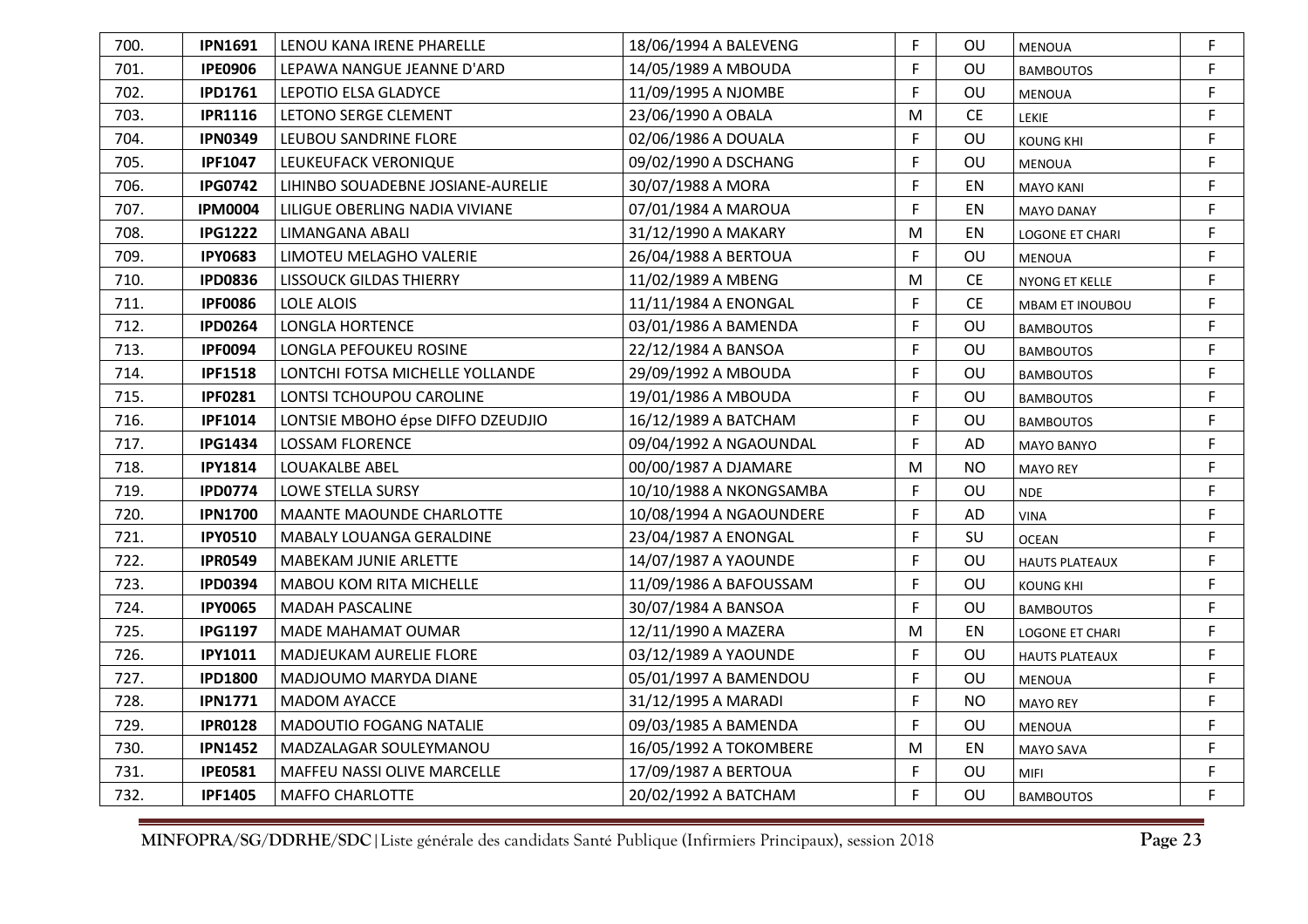| 733. | <b>IPY1113</b> | MAFFO KAMGA LILIANE LAURE                 | 17/06/1990 A YAOUNDE     | F | OU        | <b>KOUNG KHI</b>       | F |
|------|----------------|-------------------------------------------|--------------------------|---|-----------|------------------------|---|
| 734. | <b>IPF1494</b> | MAFFO TIMBOU CECILE AIMEE                 | 19/08/1992 A MELONG      | F | OU        | MENOUA                 | F |
| 735. | <b>IPY0427</b> | MAFFOKOU SOB CLAUDINE                     | 15/11/1986 A MBOUDA      | F | OU        | <b>BAMBOUTOS</b>       | F |
| 736. | <b>IPD0740</b> | MAFFOUO TSASSE EDWIGE                     | 25/07/1988 A BATCHAM     | F | OU        | <b>BAMBOUTOS</b>       | F |
| 737. | <b>IPL0214</b> | MAFITNENGOUOFIROU FALILATOU               | 25/08/1985 A FOUMBOT     | F | OU        | <b>NOUN</b>            | F |
| 738. | <b>IPY0872</b> | MAFO TALLA RITA FLAURE                    | 19/03/1989 A BANDJOUN    | F | OU        | <b>KOUNG KHI</b>       | F |
| 739. | <b>IPR1306</b> | MAFOUGONG FOLEFACK BORIANE CLAIRE         | 09/06/1991 A FONGO-TONGO | F | OU        | <b>MENOUA</b>          | F |
| 740. | <b>IPY0768</b> | MAGA ROSAIRE CHRISTINE                    | 25/09/1988 A OBALA       | F | <b>CE</b> | <b>LEKIE</b>           | F |
| 741. | <b>IPR1319</b> | MAGANG SOH EDITH CHRISTELLE               | 30/06/1991 A MTE MOUMEE  | F | OU        | <b>HAUTS PLATEAUX</b>  | F |
| 742. | <b>IPY0241</b> | <b>MAGANG TAKOUDJOU MIREILLE GERTRUDE</b> | 26/10/1985 A BERTOUA     | F | OU        | <b>BAMBOUTOS</b>       | F |
| 743. | <b>IPN1455</b> | MAGNAKA BIAN JOSAPHAT DONALD              | 21/05/1992 A NGAOUNDERE  | M | LT.       | <b>NKAM</b>            | F |
| 744. | <b>IPY1133</b> | MAGNE ANGELE                              | 22/07/1990 A BAFOUSSAM   | F | OU        | <b>HAUTS PLATEAUX</b>  | F |
| 745. | <b>IPF0303</b> | <b>MAGNE CLOTIDE</b>                      | 03/03/1986 A BAMOUGOUM   | F | OU        | MIFI                   | F |
| 746. | <b>IPY0839</b> | MAGNE FONKOU OLIVE AMELLE                 | 15/02/1989 A BANSOA      | F | OU        | <b>MENOUA</b>          | F |
| 747. | <b>IPY1467</b> | MAGNE FOTSO CAROLE                        | 20/06/1992 A YAOUNDE     | F | OU        | <b>KOUNG KHI</b>       | F |
| 748. | <b>IPY1260</b> | MAGNE TCHATCHOUANG CHARLINE AIMEE         | 15/03/1991 A MBOUDA      | F | OU        | <b>HAUTS PLATEAUX</b>  | F |
| 749. | <b>IPE0550</b> | <b>MAGNI FOPA CHRISTELLE</b>              | 15/07/1987 A DOUALA      | F | OU        | <b>HAUTS PLATEAUX</b>  | F |
| 750. | <b>IPD1526</b> | MAGUE KAMDEM BERTILLE VICTOIRE            | 06/11/1992 A DOUALA      | F | OU        | <b>HAUTS PLATEAUX</b>  | F |
| 751. | <b>IPM0290</b> | MAGUEM TCHI FERNANDE                      | 09/02/1986 A MBOUDA      | F | OU        | <b>BAMBOUTOS</b>       | F |
| 752. | <b>IPM0802</b> | MAGUIRA MAHAMAT DJABO                     | 23/12/1988 A KOUSSERI    | F | EN        | <b>LOGONE ET CHARI</b> | F |
| 753. | <b>IPF0117</b> | <b>MAGUITO BIANDINE CYRILLE</b>           | 15/02/1985 A BATCHAM     | F | OU        | <b>BAMBOUTOS</b>       | F |
| 754. | <b>IPM0336</b> | MAHAMAT AHAMAT ABBA                       | 26/04/1986 A GOULFEI     | M | EN        | <b>LOGONE ET CHARI</b> | F |
| 755. | <b>IPD1130</b> | <b>MAHATA TADJUKEM RUTH</b>               | 19/07/1990 A DOUALA      | F | OU        | <b>BAMBOUTOS</b>       | F |
| 756. | <b>IPM0479</b> | MAIDIKWA KASSAIMON ANGELE                 | 24/02/1987 A NOMAYOS     | F | EN        | <b>DIAMARE</b>         | F |
| 757. | <b>IPN1205</b> | MAINDOUYANG BAMBE                         | 24/11/1990 A DOUKOULA    | F | EN        | <b>MAYO DANAY</b>      | F |
| 758. | <b>IPM0341</b> | <b>MAIRAMOU TOUKOUR</b>                   | 17/05/1986 A MAROUA      | F | EN        | <b>DIAMARE</b>         | F |
| 759. | <b>IPM0943</b> | MAIYINWE SIPORA épse BONWA                | 11/07/1989 A KOZA        | F | ΕN        | <b>MAYO KANI</b>       | F |
| 760. | <b>IPG0529</b> | MAKAH BARE FADIMATOU                      | 26/05/1987 A KAELE       | F | EN        | <b>MAYO KANI</b>       | F |
| 761. | <b>IPE0996</b> | MAKALA SAHA PERTINY                       | 01/11/1989 A DOUALA      | F | OU        | <b>BAMBOUTOS</b>       | F |
| 762. | <b>IPR1541</b> | MAKAM ANINE RAÏSSA                        | 01/01/1993 A BANGAM      | F | OU        | <b>MIFI</b>            | F |
| 763. | <b>IPY0519</b> | MAKAMGANG ELISABETH ALIDA                 | 15/05/1987 A NJOMBE      | F | OU        | <b>HAUTS PLATEAUX</b>  | F |
| 764. | <b>IPD1528</b> | <b>MAKAMTE FLAVINE</b>                    | 14/11/1992 A MBO         | F | OU        | <b>MIFI</b>            | F |
| 765. | <b>IPD1688</b> | <b>MAKAMTE MBA ESTELLE DAMARIS</b>        | 05/06/1994 A BAPI        | F | OU        | <b>MIFI</b>            | F |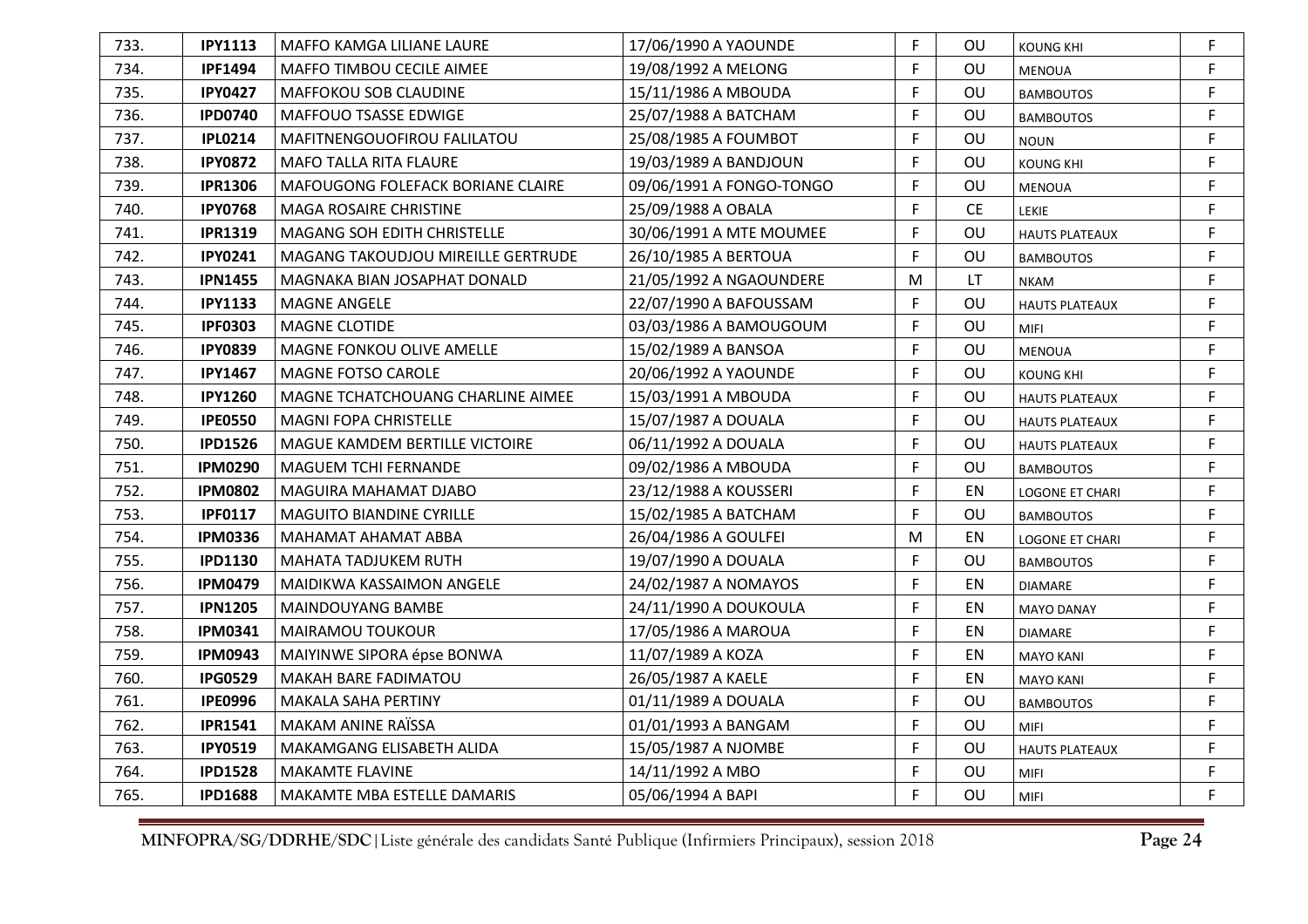| 766. | <b>IPY0100</b> | <b>MAKANI THOMAS PATRICK</b>         | 08/01/1985 A LABLE             | M  | LT             | SANAGA MARITIME        | F |
|------|----------------|--------------------------------------|--------------------------------|----|----------------|------------------------|---|
| 767. | <b>IPD0985</b> | <b>MAKEU FOTSING CLAUDINE</b>        | 10/10/1989 A BAMENDJOU BADJUPA | F. | OU             | <b>HAUTS PLATEAUX</b>  | F |
| 768. | <b>IPF1285</b> | MAKOU LAURENCE CAROLE                | 18/04/1991 A DOUALA CAMEROUN   | F  | OU             | <b>BAMBOUTOS</b>       | F |
| 769. | <b>IPF0088</b> | MAKOU MOUMBE SUZY BLANCHE            | 14/11/1984 A BAMOUGOUM         | F  | OU             | <b>MIFI</b>            | F |
| 770. | <b>IPF1233</b> | MAKOU S ROSALINE CHRISTELLE          | 17/01/1991 A BAFOUSSAM         | F  | OU             | MIFI                   | F |
| 771. | <b>IPY0574</b> | MAKOUDJOU NGATSING AUREOLE TATIANA   | 25/08/1987 A BAFOUSSAM         | F  | OU             | <b>MIFI</b>            | F |
| 772. | <b>IPD0381</b> | MAKOUEFOUET ADELINE LAMUS            | 15/08/1986 A FONTSA            | F  | OU             | <b>MENOUA</b>          | F |
| 773. | <b>IPY1414</b> | <b>MAKOUGANG BLANCHE</b>             | 06/03/1992 A BALENG LAGOUENG   | F  | OU             | <b>MIFI</b>            | F |
| 774. | <b>IPF1253</b> | MAKOUGANG TATSINKOU FINOLLA          | 05/03/1991 A BAFOUSSAM         | F  | OU             | MIFI                   | F |
| 775. | <b>IPD0076</b> | <b>MALA TAGNE JUDITH FLORE</b>       | 08/09/1984 A DOUALA            | F  | OU             | <b>KOUNG KHI</b>       | F |
| 776. | <b>IPN1650</b> | MALAYEBE HELENE                      | 31/12/1993 A BERE              | F  | <b>NO</b>      | <b>MAYO REY</b>        | F |
| 777. | <b>IPE1061</b> | MALISSIEL JINETTE PERINE             | 08/03/1990 A LOMIE             | F  | ES             | <b>HAUT NYONG</b>      | F |
| 778. | <b>IPY0180</b> | <b>MALONTSOPMENE FLORINE NADEGE</b>  | 20/06/1985 A NKONGSAMBA        | F  | OU             | <b>BAMBOUTOS</b>       | F |
| 779. | <b>IPD1010</b> | MALONYEM DOUNTIO ANNICELLE           | 02/12/1989 A MBOUDA            | F  | OU             | <b>BAMBOUTOS</b>       | F |
| 780. | <b>IPD0174</b> | MAMAHA NENGOU SOLANGE                | 16/06/1985 A DOUALA            | F  | OU             | <b>MIFI</b>            | F |
| 781. | <b>IPY1189</b> | <b>MAMAKEM TCHOFFO SYLVIE</b>        | 05/11/1990 A YAOUNDE           | F  | OU             | <b>BAMBOUTOS</b>       | F |
| 782. | <b>IPL0158</b> | <b>MAMBA CHIMENE</b>                 | 26/05/1985 A SANTCHOU          | F  | LT             | <b>MOUNGO</b>          | F |
| 783. | <b>IPD0847</b> | MAMBOUC NOTUE MIREILLE               | 21/02/1989 A BANDJOUN          | F  | OU             | MIFI                   | F |
| 784. | <b>IPY0468</b> | <b>MAMMI BLANDINE</b>                | 31/01/1987 A GAROUA            | F  | N <sub>O</sub> | <b>MAYO LOUTI</b>      | F |
| 785. | <b>IPY0434</b> | MANDA ATANGANA JACQUES               | 16/12/1986 A DOUALA            | M  | <b>CE</b>      | MEFOU ET AKONO         | F |
| 786. | <b>IPG0755</b> | MANDARI FANTA                        | 24/08/1988 A YAMBA             | F  | AD             | MBERE                  | F |
| 787. | <b>IPF0567</b> | MANDOU ASSANA ASSIATOU               | 14/08/1987 A NJISSE            | F  | OU             | <b>NOUN</b>            | F |
| 788. | <b>IPY1315</b> | MANEBASSA LAURANTINE                 | 20/06/1991 A GOURA             | F  | <b>CE</b>      | <b>MBAM ET INOUBOU</b> | F |
| 789. | <b>IPF0430</b> | MANFOUO MAFFO ANTOINETTE             | 10/12/1986 A MBOUDA            | F  | OU             | <b>BAMBOUTOS</b>       | F |
| 790. | <b>IPY1671</b> | <b>MANFOUO TASSE BRISETTE LAURE</b>  | 27/03/1994 A BAFOUSSAM         | F  | OU             | <b>MIFI</b>            | F |
| 791. | <b>IPG1186</b> | <b>MANG EGAI MARCEL</b>              | 30/10/1990 A KOZA              | M  | EN             | <b>MAYO DANAY</b>      | F |
| 792. | <b>IPY1229</b> | MANGA EDOA SUZANNE NOEL              | 10/01/1991 A MBALMAYO          | F  | <b>CE</b>      | NYONG ET SO'O          | F |
| 793. | <b>IPD1485</b> | <b>MANGONDO ADELE CALIXE</b>         | 02/08/1992 A DOUALA            | F  | LT             | SANAGA MARITIME        | F |
| 794. | <b>IPY1677</b> | <b>MANI FERNANDE FALONE</b>          | 04/04/1994 A ZOASSEL II        | F  | <b>CE</b>      | MEFOU ET AKONO         | F |
| 795. | <b>IPF1746</b> | <b>MANJIA FIFEN ALVINE VANESSA</b>   | 24/06/1995 A FOUMBAN           | F  | OU             | <b>NOUN</b>            | F |
| 796. | <b>IPY1203</b> | <b>MANTHO BOUMELA REINE MILLIAM</b>  | 18/11/1990 A MBOUDA            | F  | OU             | <b>BAMBOUTOS</b>       | F |
| 797. | <b>IPY0082</b> | <b>MANTO TSAFFO MARIE CHRISTIANE</b> | 31/10/1984 A NDOUNGUE          | F  | LT.            | <b>MOUNGO</b>          | F |
| 798. | <b>IPY1181</b> | <b>MANYANBA ESTHER</b>               | 17/10/1990 A DOUALA            | F  | SU             | <b>OCEAN</b>           | F |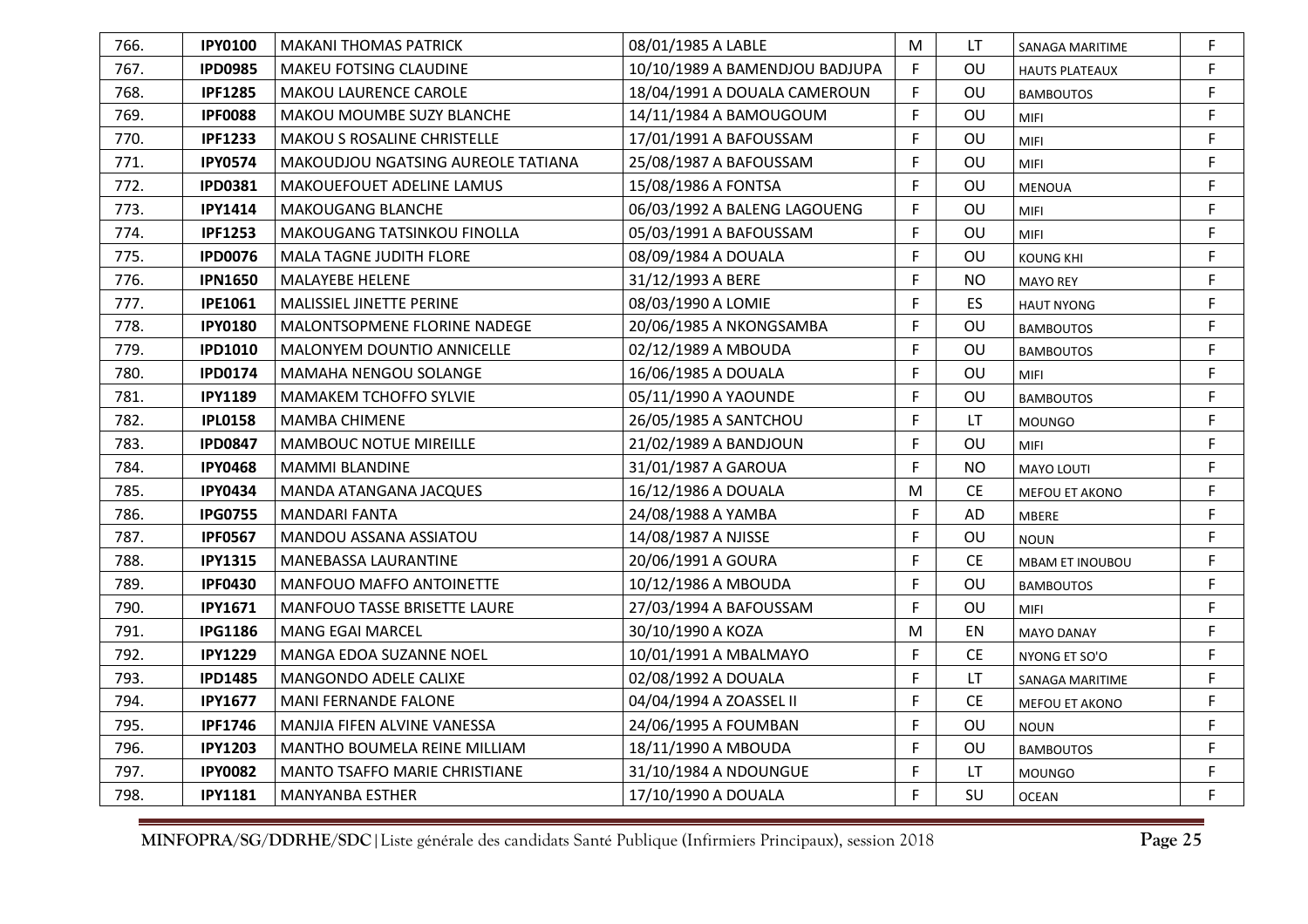| 799. | <b>IPR0098</b> | <b>MAPA NOWO JEANINE</b>             | 04/01/1985 A YAOUNDE             | F | OU        | <b>MIFI</b>            | F |
|------|----------------|--------------------------------------|----------------------------------|---|-----------|------------------------|---|
| 800. | <b>IPF1245</b> | <b>MAPAH HELENE</b>                  | 22/02/1991 A BAMENDJOU           | F | OU        | <b>HAUTS PLATEAUX</b>  | F |
| 801. | <b>IPY1757</b> | MAPOURE TAVOUA IDE DARISKA           | 28/08/1995 A BAFOUSSAM           | F | OU        | <b>NOUN</b>            | F |
| 802. | <b>IPM0210</b> | MARANGABI OUMAROU                    | 18/08/1985 A CSD DJARENGOL-KODEK | F | EN        | <b>LOGONE ET CHARI</b> | F |
| 803. | <b>IPE1626</b> | MARIGOH GOURGO YVES WILLIAM          | 30/09/1993 A BATOURI             | M | ES.       | LOM ET DJEREM          | F |
| 804. | <b>IPY1697</b> | <b>MASSA NANFACK ALVINE LAURE</b>    | 30/07/1994 A BALEVENG            | F | OU        | <b>MENOUA</b>          | F |
| 805. | <b>IPF0784</b> | <b>MASSABE NDAM CHRYSTELLE</b>       | 03/11/1988 A NJISSE              | F | OU        | <b>NOUN</b>            | F |
| 806. | <b>IPD0563</b> | <b>MASSI ARIANE CHANCELLE</b>        | 10/08/1987 A MOUMEE              | F | OU        | <b>MENOUA</b>          | F |
| 807. | <b>IPF1037</b> | <b>MASSIE MELONG AMANDINE</b>        | 25/01/1990 A BAFOUSSAM           | F | OU        | <b>BAMBOUTOS</b>       | F |
| 808. | <b>IPY1768</b> | MATACHI FOFOU MIREILLE               | 13/11/1995 A GALIM               | F | <b>OU</b> | <b>BAMBOUTOS</b>       | F |
| 809. | <b>IPY1283</b> | MATCHA DJIENGA DORIANE               | 14/04/1991 A BANKA               | F | <b>OU</b> | <b>HAUT NKAM</b>       | F |
| 810. | <b>IPY1622</b> | <b>MATCHIM KAMHOUA MARGUERITE</b>    | 26/09/1993 A BAFOUSSAM           | F | <b>OU</b> | <b>HAUTS PLATEAUX</b>  | F |
| 811. | <b>IPY0285</b> | <b>MATCHINDA NGOU SOPHIE</b>         | 31/01/1986 A YAOUNDE             | F | OU        | <b>BAMBOUTOS</b>       | F |
| 812. | <b>IPY0339</b> | MATCHINDA SIGNE LYLYANE ECLADORE     | 13/05/1986 A NKONGSAMBA          | F | OU        | <b>MENOUA</b>          | F |
| 813. | <b>IPY0560</b> | MATCHUM KAPTIO LEA ANGELE            | 04/08/1987 A METET               | F | OU        | <b>KOUNG KHI</b>       | F |
| 814. | <b>IPF1486</b> | <b>MATEGNO LEONIE</b>                | 03/08/1992 A HEVECAM             | F | OU        | <b>MIFI</b>            | F |
| 815. | <b>IPD0895</b> | MATEKAM FEUGANG JUDITH               | 05/05/1989 A LIBREVILLE          | F | OU        | <b>MENOUA</b>          | F |
| 816. | <b>IPF1510</b> | MATENEKEU TAKOUDJOU MIREILLE JULIE   | 15/09/1992 A DOUALA              | F | OU        | <b>MENOUA</b>          | F |
| 817. | <b>IPN1341</b> | MATEYABE KANABE SABINE               | 29/08/1991 A GAROUA              | F | <b>NO</b> | <b>BENOUE</b>          | F |
| 818. | <b>IPY0178</b> | <b>MATHO LONLA VALERIE-DIANE</b>     | 19/06/1985 A MBOUDA              | F | OU        | <b>BAMBOUTOS</b>       | F |
| 819. | <b>IPR0439</b> | MATOUYA BIKOÏ MATHIAS                | 21/12/1986 A DOUALA              | M | <b>CE</b> | <b>NYONG ET KELLE</b>  | F |
| 820. | <b>IPN0112</b> | <b>MATSIDE JEANNE-FLAURE</b>         | 03/02/1985 A BALOUM              | F | OU        | <b>MENOUA</b>          | F |
| 821. | <b>IPY0752</b> | <b>MATSINKOU TAFFO ANNE JOCELYNE</b> | 20/08/1988 A YAOUNDE             | F | OU        | <b>HAUTS PLATEAUX</b>  | F |
| 822. | <b>IPG1810</b> | <b>MAUYEL SIKATANG</b>               | 00/00/1989 A DORBA               | M | EN        | <b>MAYO KANI</b>       | F |
| 823. | <b>IPY1417</b> | <b>MAVAYIM WOUEMBE YACINE</b>        | 14/03/1992 A YAOUNDE             | F | OU        | <b>MIFI</b>            | F |
| 824. | <b>IPF0874</b> | MAWABO TCHUENTE ISABELLE             | 29/03/1989 A BANGOU VILLE        | F | OU        | <b>KOUNG KHI</b>       | F |
| 825. | <b>IPD0604</b> | <b>MAWING CLAUDELLE</b>              | 05/11/1987 A MELONG              | F | OU        | <b>HAUTS PLATEAUX</b>  | F |
| 826. | <b>IPF0845</b> | MAYAPE PRISCA AIMEE                  | 20/02/1989 A MBO BANDJOUN        | F | OU        | <b>KOUNG KHI</b>       | F |
| 827. | <b>IPM0395</b> | MAZAWADEY TLAYANG DEDEM ELISABETH    | 16/09/1986 A TOKOMBERE           | F | EN        | <b>DIAMARE</b>         | F |
| 828. | <b>IPY1758</b> | MBAH BISSA FRANCOISE MARINA FLORA    | 29/08/1995 A EKOM I              | F | <b>CE</b> | MEFOU ET AFAMBA        | F |
| 829. | <b>IPG0233</b> | MBAINAISSEM MONEANG EZECHIEL         | 07/10/1985 A MOKOLO              | М | NO.       | <b>BENOUE</b>          | F |
| 830. | <b>IPE0656</b> | <b>MBAK HUGUES JUNIOR</b>            | 22/02/1988 A ABONG - MBANG       | M | ES.       | <b>HAUT NYONG</b>      | F |
| 831. | <b>IPY0630</b> | <b>MBALA BLANCHE VIRGINIE</b>        | 05/01/1988 A CSD KOMO-ESSELE     | F | <b>CE</b> | LEKIE                  | F |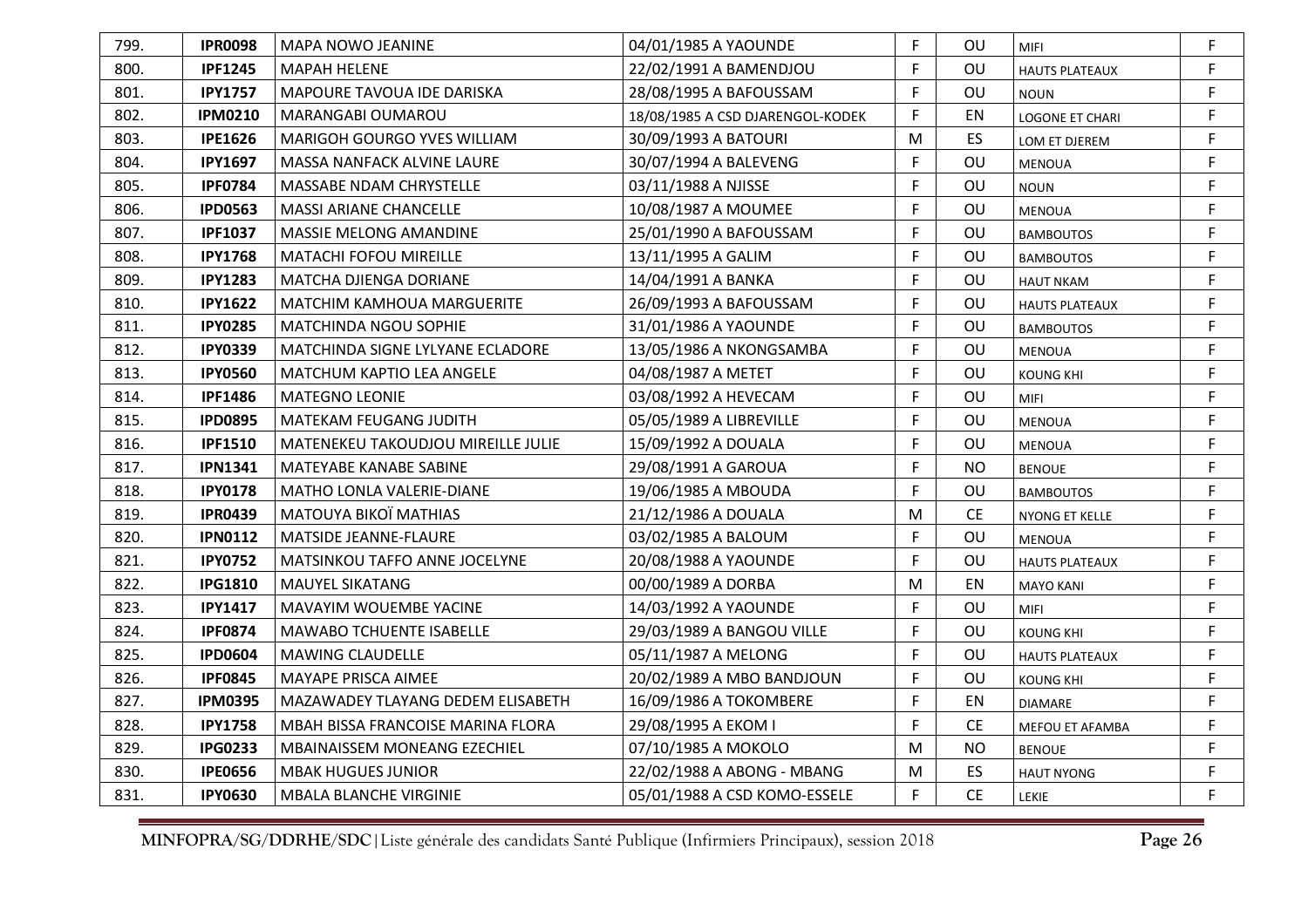| 832. | <b>IPF0217</b> | MBALA ESSIMI JEANNE ESPERANCE         | 28/08/1985 A BAFOUSSAM  | F. | CE.       | LEKIE                  | F           |
|------|----------------|---------------------------------------|-------------------------|----|-----------|------------------------|-------------|
| 833. | <b>IPG0209</b> | <b>MBALA JEANNE</b>                   | 17/08/1985 A EBOLOWA    | F  | SU        | <b>MVILA</b>           | F           |
| 834. | <b>IPY1039</b> | <b>MBALA ONANA BORIS SYLVAIN</b>      | 28/01/1990 A MINSOA I   | M  | <b>CE</b> | LEKIE                  | F           |
| 835. | <b>IPR0189</b> | MBALA-FONKOUA CHRISTELE               | 11/07/1985 A GAROUA     | F  | OU        | <b>KOUNG KHI</b>       | F           |
| 836. | <b>IPL0115</b> | <b>MBALLA EVA PATIENCE</b>            | 11/02/1985 A MEZESSE    | F  | SU        | DJA ET LOBO            | F           |
| 837. | <b>IPY0329</b> | <b>MBALLA NDI YVETTE</b>              | 16/04/1986 A EBOLOWA    | F  | <b>CE</b> | MEFOU ET AFAMBA        | F           |
| 838. | <b>IPR1742</b> | MBALLA NDZANA ANTOINETTE DOROTHEE     | 06/06/1995 A YAOUNDE    | F  | <b>CE</b> | LEKIE                  | F           |
| 839. | <b>IPY1207</b> | <b>MBALLA SAMBA ERIC HERVE</b>        | 30/11/1990 A EBOMSI I   | M  | <b>CE</b> | NYONG ET SO'O          | F           |
| 840. | <b>IPY0314</b> | <b>MBALLA THERESE CAROLE</b>          | 17/03/1986 A NGOUMOU II | F  | <b>CE</b> | MEFOU ET AKONO         | F           |
| 841. | <b>IPE0486</b> | <b>MBALLA YALLA PATRICK</b>           | 05/03/1987 A BOKITO     | M  | <b>CE</b> | <b>MBAM ET INOUBOU</b> | $\mathsf F$ |
| 842. | <b>IPY0358</b> | <b>MBANA SERGE</b>                    | 25/06/1986 A YAOUNDE    | м  | CE.       | NYONG ET MFOUMOU       | F           |
| 843. | <b>IPY1399</b> | MBANDA EWAGLE JOEL GAETAN             | 02/02/1992 A MAMA       | M  | LT        | <b>MOUNGO</b>          | F           |
| 844. | <b>IPE0651</b> | <b>MBANE CHRISTELLE</b>               | 06/02/1988 A MAYOS      | F  | ES        | <b>HAUT NYONG</b>      | F           |
| 845. | <b>IPR1333</b> | <b>MBARGAN TALLA VINCENT</b>          | 10/08/1991 A BAFOUSSAM  | M  | OU        | <b>BAMBOUTOS</b>       | F           |
| 846. | <b>IPY0331</b> | <b>MBASSI ACHILLE</b>                 | 20/04/1986 A YAOUNDE    | M  | <b>CE</b> | <b>MFOUNDI</b>         | F           |
| 847. | <b>IPY1598</b> | <b>MBASSI GEORGES DOUGLAS</b>         | 28/05/1993 A MONATELE   | M  | <b>CE</b> | LEKIE                  | F           |
| 848. | <b>IPF1724</b> | MBATCHOU KEMAJOU PRISCA               | 03/01/1995 A ENONGAL    | F  | OU        | <b>NDE</b>             | F           |
| 849. | <b>IPN1363</b> | <b>MBATKAM YOPA RENEE GRACE</b>       | 07/10/1991 A YAOUNDE    | F  | OU        | <b>NDE</b>             | F           |
| 850. | <b>IPY0810</b> | <b>MBEDE MARIE GORETTI</b>            | 02/01/1989 A YAOUNDE    | F  | <b>CE</b> | <b>MFOUNDI</b>         | F           |
| 851. | <b>IPY1427</b> | <b>MBELEG SIMON ROMEO</b>             | 30/03/1992 A DOUALA     | M  | LT        | SANAGA MARITIME        | F           |
| 852. | <b>IPY0822</b> | <b>MBELEGUE ELADA MIREILLE ANGELE</b> | 17/01/1989 A NKOLBOGO I | F  | CE.       | <b>LEKIE</b>           | F           |
| 853. | <b>IPE0055</b> | <b>MBENFANG JUDITH JOSIANE</b>        | 04/06/1984 A YAOUNDE    | F  | OU        | <b>HAUTS PLATEAUX</b>  | F           |
| 854. | <b>IPR1404</b> | MBEZELE BESSALA FERDINANDE            | 20/02/1992 A YAOUNDE    | F  | <b>CE</b> | MEFOU ET AFAMBA        | F           |
| 855. | <b>IPY0247</b> | <b>MBEZELE ODILE ROSI</b>             | 09/11/1985 A MENDONG II | F  | <b>CE</b> | MEFOU ET AFAMBA        | F           |
| 856. | <b>IPY1185</b> | MBEZOA ANNE MIREILLE                  | 27/10/1990 A EBOLSI     | F  | <b>CE</b> | MEFOU ET AFAMBA        | F           |
| 857. | <b>IPY1064</b> | <b>MBIA CATHERINE</b>                 | 15/03/1990 A YAOUNDE    | F. | <b>CE</b> | NYONG ET SO'O          | F           |
| 858. | <b>IPD1332</b> | <b>MBIATAT WILLIAM STEVE</b>          | 09/08/1991 A MANENGOLE  | M  | OU        | <b>NDE</b>             | F           |
| 859. | <b>IPY1552</b> | <b>MBIEKOUP MBEUGNOUA CEDRIC</b>      | 20/01/1993 A MAROUA     | M  | OU        | <b>NDE</b>             | F           |
| 860. | <b>IPE0044</b> | <b>MBIH DOUMOU LAURENT YVES</b>       | 10/05/1984 A BOKENDJA   | M  | ES        | <b>KADEY</b>           | F           |
| 861. | <b>IPY1220</b> | <b>MBINACK FIDELE ROSINE</b>          | 17/12/1990 A YAOUNDE    | F  | <b>CE</b> | NYONG ET KELLE         | F           |
| 862. | <b>IPF0250</b> | MBOHOU NJOYA YACOUBA                  | 19/11/1985 A FOUMBOT    | M  | OU        | <b>NOUN</b>            | F           |
| 863. | <b>IPY0699</b> | MBOLO MESSOMO RITHE CHARLOTTE         | 17/05/1988 A YAOUNDE    | F  | <b>CE</b> | <b>LEKIE</b>           | F           |
| 864. | <b>IPY0993</b> | <b>MBOLO TSOGO JULES</b>              | 28/10/1989 A EFOK       | M  | <b>CE</b> | LEKIE                  | F           |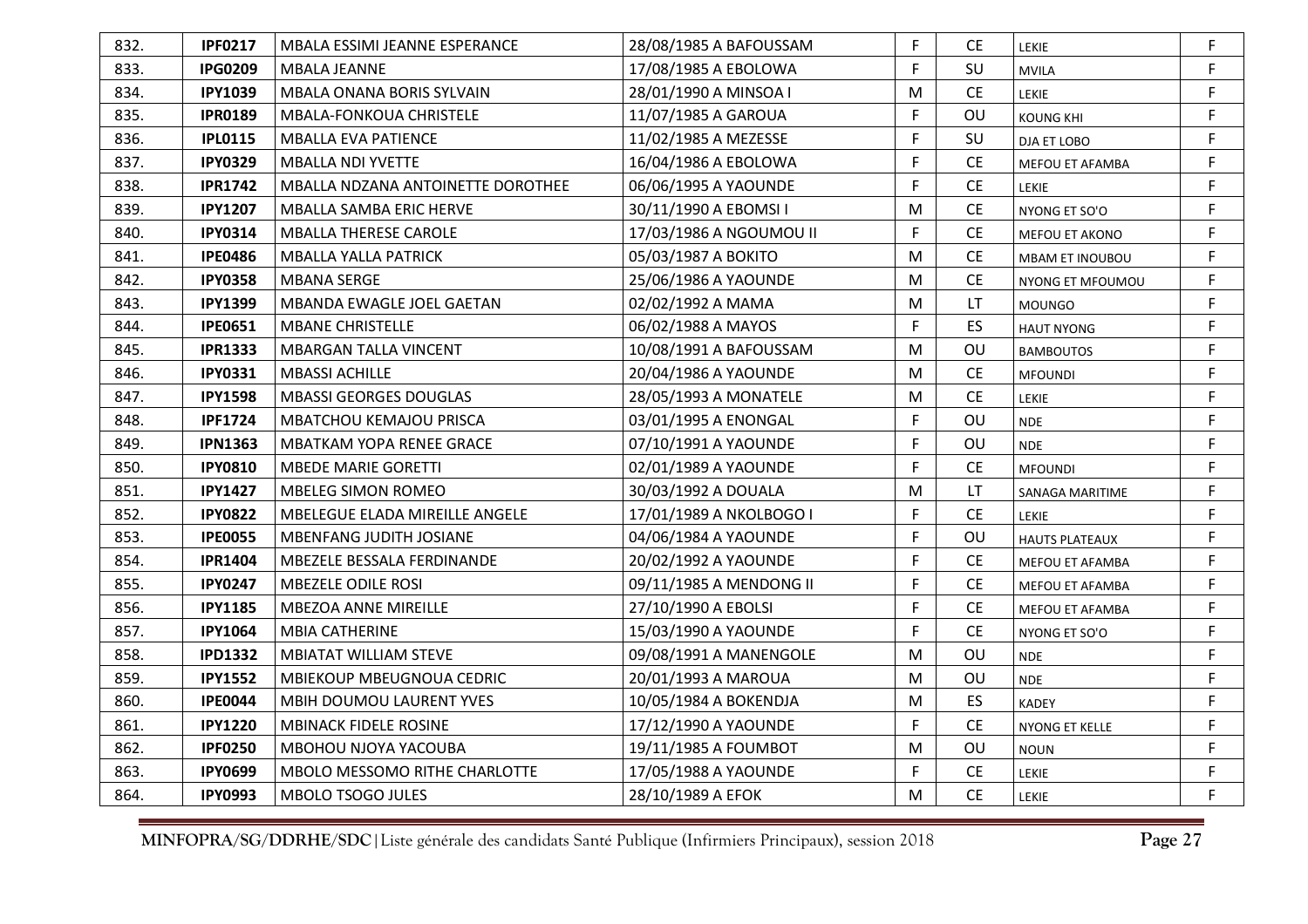| 865. | <b>IPL1480</b> | <b>MBOM RAQUEL PERDY</b>                   | 18/07/1992 A NKOEMVONE      | F | SU        | <b>MVILA</b>           | F |
|------|----------------|--------------------------------------------|-----------------------------|---|-----------|------------------------|---|
| 866. | <b>IPD1304</b> | <b>MBOME CHRISTINE</b>                     | 07/06/1991 A EDEA           | F | LT        | SANAGA MARITIME        | F |
| 867. | <b>IPE0953</b> | MBONE BITOTO MARIE YOLANDE                 | 27/07/1989 A ANDOM DIANG    | F | ES        | <b>HAUT NYONG</b>      | F |
| 868. | <b>IPD0910</b> | <b>MBONNE EYAMBE EMILIENNE II</b>          | 17/05/1989 A YAOUNDE        | F | LT        | <b>MOUNGO</b>          | F |
| 869. | <b>IPY0124</b> | <b>MBONO EMILIENNE HONORINE</b>            | 04/03/1985 A MBANDJOCK      | F | <b>CE</b> | <b>MFOUNDI</b>         | F |
| 870. | <b>IPR0909</b> | <b>MBONO MBEKE GAELLE PRISCA</b>           | 17/05/1989 A MBALMAYO       | F | <b>CE</b> | <b>MBAM ET KIM</b>     | F |
| 871. | <b>IPE0328</b> | <b>MBOUAM STEVIE JOËLLE</b>                | 16/04/1986 A NGUELEMENDOUKA | F | ES        | <b>HAUT NYONG</b>      | F |
| 872. | <b>IPR0732</b> | <b>MBOUAYIE GBETNKOM FADIMA</b>            | 14/07/1988 A FOUMBAN        | F | OU        | <b>NOUN</b>            | F |
| 873. | <b>IPY0873</b> | MBOUDEM NGUEFACK ARMELLE GAELLE            | 19/03/1989 A DOUALA         | F | OU        | <b>MENOUA</b>          | F |
| 874. | <b>IPY0694</b> | <b>MBOUDI KOUANG DANIEL DESIRE</b>         | 09/05/1988 A YAOUNDE        | M | <b>CE</b> | <b>NYONG ET KELLE</b>  | F |
| 875. | <b>IPY0914</b> | <b>MBOUEM RICHARD YVES</b>                 | 19/05/1989 A BOKITO         | M | <b>CE</b> | <b>MBAM ET INOUBOU</b> | F |
| 876. | <b>IPF0232</b> | <b>MBOULE ENONE PELAGIE</b>                | 06/10/1985 A MOUANGUEL      | F | LT.       | <b>MOUNGO</b>          | F |
| 877. | <b>IPY1397</b> | MBOULE EPPETI NDONGO MERVEILLE ESTHER      | 21/01/1992 A YAOUNDE        | F | <b>LT</b> | <b>NKAM</b>            | F |
| 878. | <b>IPF1226</b> | MBOUM JAMILATOU MOUNAWARA                  | 03/01/1991 A FOUMBAN        | F | OU        | <b>NOUN</b>            | F |
| 879. | <b>IPF1592</b> | <b>MBOUOPNDA NKOMEGNE JOSIANE MAURELLE</b> | 14/05/1993 A FOUMBOT        | F | OU        | <b>KOUNG KHI</b>       | F |
| 880. | <b>IPY0182</b> | MBOUZAE MELIBI OCTAVIE MARY TATIANE        | 22/06/1985 A NSIMI          | F | SU        | DJA ET LOBO            | F |
| 881. | <b>IPD0391</b> | <b>MEBONG MIRICE JOELLE</b>                | 31/08/1986 A BAMIA SANCTHOU | F | OU        | <b>MENOUA</b>          | F |
| 882. | <b>IPE1038</b> | <b>MEBOUOND MYRIAM FLORE</b>               | 28/01/1990 A ABONG - MBANG  | F | ES        | <b>HAUT NYONG</b>      | F |
| 883. | <b>IPD0517</b> | <b>MEDENKO KAMGA JULIE LIONNELLE</b>       | 12/05/1987 A DOUALA         | F | OU        | <b>KOUNG KHI</b>       | F |
| 884. | <b>IPD1318</b> | MEDJEUGANG WOLEGAH BEAUGELINE              | 29/06/1991 A BALOUM         | F | OU        | <b>MENOUA</b>          | F |
| 885. | <b>IPF0016</b> | <b>MEDJO ABATE TELESPHORE</b>              | 02/02/1984 A NKOADJAP II    | M | SU        | <b>MVILA</b>           | F |
| 886. | <b>IPE0525</b> | <b>MEDJO AMOS</b>                          | 21/05/1987 A AYOS           | M | ES.       | <b>HAUT NYONG</b>      | F |
| 887. | <b>IPY0266</b> | <b>MEDJO MENGOMO JEAN DADIER</b>           | 04/01/1986 A BINDOUMBA      | M | SU        | DJA ET LOBO            | F |
| 888. | <b>IPF0275</b> | <b>MEDJOTSE TAKOUBE JOSYANE</b>            | 14/01/1986 A DOUALA         | F | OU        | <b>MIFI</b>            | F |
| 889. | <b>IPD1451</b> | <b>MEFFO ISAOURA</b>                       | 11/05/1992 A MBO BANDJOUN   | F | OU        | <b>MIFI</b>            | F |
| 890. | <b>IPD1458</b> | <b>MEFIABEN NDE JAHCO</b>                  | 24/05/1992 A DOUALA         | F | OU        | <b>MIFI</b>            | F |
| 891. | <b>IPD0462</b> | MEFIRE NDAMBENDIA MAMA                     | 24/01/1987 A KOUPA MATAPIT  | M | OU        | <b>NOUN</b>            | F |
| 892. | <b>IPR1028</b> | MEFIRE NJOMGBIE JOUHERETOU                 | 10/01/1990 A NJISSE         | F | OU        | <b>NOUN</b>            | F |
| 893. | <b>IPF0376</b> | <b>MEFIRE RALIATOU</b>                     | 03/08/1986 A FOUMBAN        | F | OU        | <b>NOUN</b>            | F |
| 894. | <b>IPF1008</b> | MEFOTIE KOAGNE FALONE LIONIE               | 01/12/1989 A DOUALA         | F | OU        | MIFI                   | F |
| 895. | <b>IPY1801</b> | MEFOUMNA OWONA DOROTHEE PARASKEVY          | 20/04/1997 A YAOUNDE        | F | <b>CE</b> | MEFOU ET AFAMBA        | F |
| 896. | <b>IPN0456</b> | <b>MEGAKO FEUTO SIMONE ROSINE</b>          | 16/01/1987 A GAROUA         | F | OU        | <b>HAUTS PLATEAUX</b>  | F |
| 897. | <b>IPY0169</b> | MEGNANG ARISTIDE MICHELLE                  | 10/06/1985 A YAOUNDE        | F | <b>CE</b> | <b>MBAM ET INOUBOU</b> | F |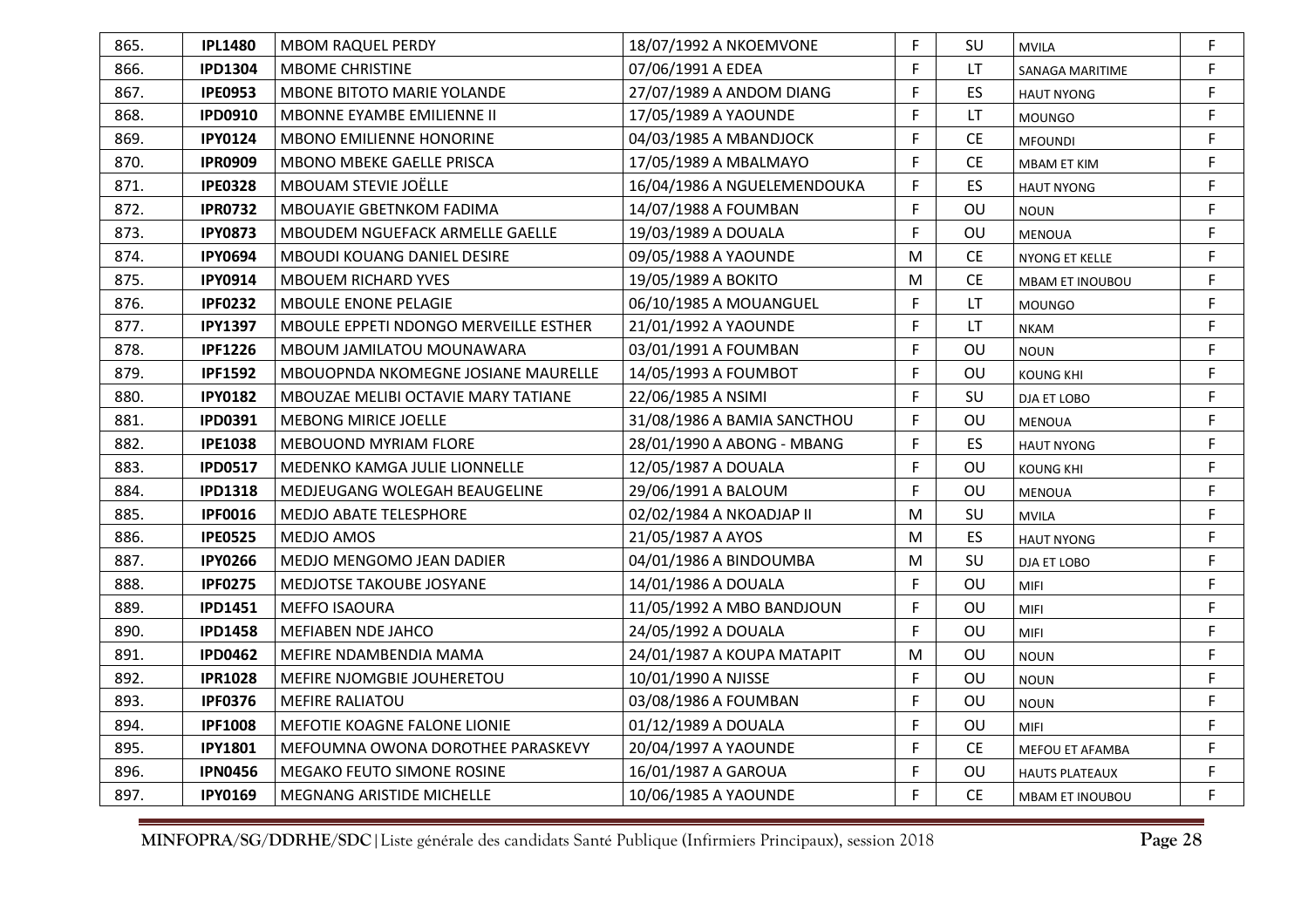| 898. | <b>IPR0703</b> | MEGNE FOTIE PAULE SANDRINE                                  | 23/05/1988 A BAFOUSSAM       | F. | OU        | <b>MIFI</b>            | F |
|------|----------------|-------------------------------------------------------------|------------------------------|----|-----------|------------------------|---|
| 899. | <b>IPE0422</b> | MEGNE NGNEGHUI CHIMENE RUCK                                 | 04/11/1986 A YOKADOUMA       | M  | OU        | <b>BAMBOUTOS</b>       | F |
| 900. | <b>IPY1380</b> | <b>MEGNIFO NONGNI GABRIELLE ROLANDE</b>                     | 05/12/1991 A BALEVENG        | F  | OU        | MENOUA                 | F |
| 901. | <b>IPD0249</b> | MEGNIZANG TIONANG ANNE CLAIRENCE                            | 17/11/1985 A BAMENDOU        | F  | OU        | <b>MENOUA</b>          | F |
| 902. | <b>IPD1111</b> | MEGO DAMBOU JOSELINE VANESSA                                | 13/06/1990 A DOUALA          | F  | <b>OU</b> | <b>MIFI</b>            | F |
| 903. | <b>IPM0487</b> | MEGOUFACK PAMBA LEA CAROLE                                  | 07/03/1987 A BAMENDOU II     | F  | OU        | <b>MENOUA</b>          | F |
| 904. | <b>IPF1347</b> | MEGOUMFOUET MIREILLE FLORE                                  | 13/09/1991 A BAMENDOU        | F  | OU        | <b>MENOUA</b>          | F |
| 905. | <b>IPF1166</b> | <b>MEGUIE KOUMENE SYLVIANE</b>                              | 15/09/1990 A BAFOUSSAM       | F  | OU        | <b>BAMBOUTOS</b>       | F |
| 906. | <b>IPF0070</b> | MEJO MEJO FREDDY DANIEL                                     | 15/08/1984 A ENONGAL         | м  | <b>SU</b> | DJA ET LOBO            | F |
| 907. | <b>IPY0511</b> | <b>MEKAM FOTSO VALERIE FLORE</b>                            | 28/04/1987 A MBO BANDJOUN    | F  | OU        | <b>KOUNG KHI</b>       | F |
| 908. | <b>IPL0879</b> | MEKANG A MEKANG CARLESS MARTIAL                             | 04/04/1989 A YAOUNDE         | M  | <b>CE</b> | MBAM ET INOUBOU        | F |
| 909. | <b>IPF1199</b> | <b>MEKENG JUDITH</b>                                        | 14/11/1990 A BONABERI DOUALA | F  | OU        | <b>BAMBOUTOS</b>       | F |
| 910. | <b>IPE1098</b> | MEKOK BABA LEMBE CEDRIC                                     | 19/05/1990 A GRAND MBOULAYE  | M  | ES        | <b>HAUT NYONG</b>      | F |
| 911. | <b>IPF1274</b> | <b>MEKOUE PASCALINE</b>                                     | 02/04/1991 A BAFIA           | F. | <b>CE</b> | <b>MBAM ET INOUBOU</b> | F |
| 912. | <b>IPD1029</b> | <b>MEKOUO SIMO HENRIETTE</b>                                | 10/01/1990 A BAFOUSSAM       | F  | OU        | <b>MIFI</b>            | F |
| 913. | <b>IPF0111</b> | <b>MELI MELI CARINE</b>                                     | 31/01/1985 A MBOUDA          | F  | OU        | <b>BAMBOUTOS</b>       | F |
| 914. | <b>IPY1340</b> | <b>MELI TATANG DORIAN VOLDESE</b>                           | 28/08/1991 A MANKON BAMENDA  | F  | OU        | <b>BAMBOUTOS</b>       | F |
| 915. | <b>IPD0814</b> | <b>MEMIAM TEKAM CHRISTELLE</b>                              | 05/01/1989 A BAFOUSSAM       | E  | OU        | MIFI                   | F |
| 916. | <b>IPY1489</b> | <b>MEMIKAM FOKOUA FLAVIENNE</b>                             | 11/08/1992 A YAOUNDE         | F. | OU        | <b>MENOUA</b>          | F |
| 917. | <b>IPN0897</b> | <b>MEMONG PANTO PANGHEBEKO SYNTICHE</b>                     | 07/05/1989 A YAOUNDE         | F  | OU        | <b>BAMBOUTOS</b>       | F |
| 918. | <b>IPE1752</b> | MENDEL KEIKEMA CHRISTIAN                                    | 08/08/1995 A MAMPANG         | М  | <b>ES</b> | <b>HAUT NYONG</b>      | F |
| 919. | <b>IPY0260</b> | MENDIMADJENG RODAGYL WILFRIED                               | 31/12/1985 A AMBAM           | М  | SU        | VALLEE DU NTEM         | F |
| 920. | <b>IPY0340</b> | MENDOMO ABOSSOLO NADEGE                                     | 15/05/1986 A SANGMELIMA      | F  | SU        | DJA ET LOBO            | F |
| 921. | <b>IPR1453</b> | <b>MENDOMO GINETE</b>                                       | 17/05/1992 A DJA ET LOBO     | F  | SU        | DJA ET LOBO            | F |
| 922. | <b>IPG1611</b> | <b>MENDOMO NNA NATHALIE</b>                                 | 15/07/1993 A MFOU            | F  | SU        | <b>MVILA</b>           | F |
| 923. | <b>IPY0929</b> | MENDOUA ELA MARGUERITE NINA                                 | 14/06/1989 A MTE FOULASSI    | F  | <b>SU</b> | DJA ET LOBO            | F |
| 924. | <b>IPF1152</b> | MENDOUGA ETOUNDI MARGUERITE EVELYNE                         | 19/08/1990 A YAOUNDE         | F. | <b>CE</b> | <b>MFOUNDI</b>         | F |
| 925. | <b>IPY0187</b> | <b>MENDOUGA MARIE LOUISE</b>                                | 08/07/1985 A NKOLMENDOUGA    | F  | <b>CE</b> | <b>LEKIE</b>           | F |
| 926. | <b>IPY0334</b> | <b>MENDOUGA ROSINE</b>                                      | 24/04/1986 A BENGBIS         | F  | ES        | <b>HAUT NYONG</b>      | F |
| 927. | <b>IPY1537</b> | MENDOUGA ZENDE DORICE TRYPHENE                              | 24/12/1992 A DJAMBLE         | F  | ES.       | <b>HAUT NYONG</b>      | F |
| 928. | <b>IPY1103</b> | MENDZA MBALLA ALVINE LYDIE                                  | 30/05/1990 A YAOUNDE         | F  | SU        | <b>MVILA</b>           | F |
| 929. | <b>IPY1504</b> | MENGOUOLOUNE FIFEN ALIMATOU SADIATOU                        | 09/09/1992 A FOUMBAN         | F  | OU        | <b>NOUN</b>            | F |
| 930. | <b>IPY0498</b> | MENGUE AWOUSSA SANDRINE YOLANDE épse ELLA<br><b>FOUMANE</b> | 27/03/1987 A AKONOLINGA      | F. | SU        | <b>MVILA</b>           | F |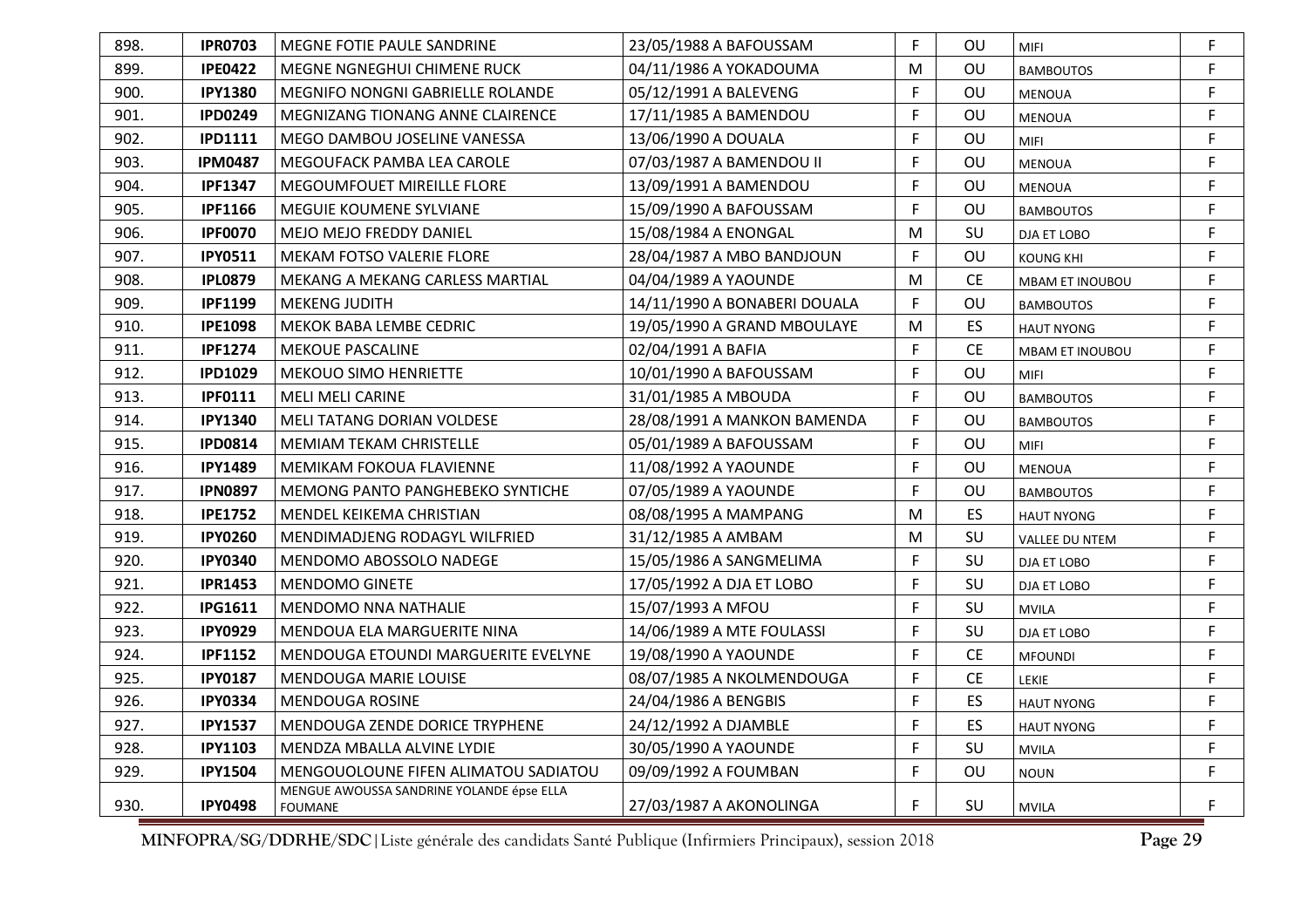| 931. | <b>IPY0095</b> | MENGUE DANIELLE GLAWDYS                   | 23/12/1984 A YAOUNDE         | F | CЕ        | NYONG ET SO'O          | F           |
|------|----------------|-------------------------------------------|------------------------------|---|-----------|------------------------|-------------|
| 932. | <b>IPL0891</b> | MENGUE EVIANE II HECTOR                   | 30/04/1989 A ENONGAL         | M | SU        | <b>MVILA</b>           | F           |
| 933. | <b>IPY1190</b> | MENGUE EYINGA LYDIE GAELLE                | 06/11/1990 A YAOUNDE         | F | SU        | DJA ET LOBO            | F           |
| 934. | <b>IPY1083</b> | <b>MENGUE JOLIE CHRISTELLE</b>            | 02/05/1990 A NKOLNGOCK II    | F | <b>CE</b> | NYONG ET SO'O          | F           |
| 935. | <b>IPE0653</b> | <b>MENGUE JOSIANE</b>                     | 10/02/1988 A ENONGAL         | F | SU        | <b>OCEAN</b>           | $\mathsf F$ |
| 936. | <b>IPY0075</b> | <b>MENGUE OMBOLE JOSEPHINE</b>            | 01/09/1984 A HOPITAL D'OKOLA | F | CE.       | <b>LEKIE</b>           | F           |
| 937. | <b>IPY1137</b> | <b>MENGUE ONDOUA EMILIENNE CHRISTELLE</b> | 26/07/1990 A YAOUNDE         | F | SU        | DJA ET LOBO            | $\mathsf F$ |
| 938. | <b>IPD1308</b> | <b>MENONGHO DONGMO MERANDA</b>            | 11/06/1991 A BAMENDOU        | M | OU        | MENOUA                 | F           |
| 939. | <b>IPE0343</b> | <b>MENTOUGA ERICK PAULIN</b>              | 22/05/1986 A DOUME           | M | ES        | <b>HAUT NYONG</b>      | F           |
| 940. | <b>IPY0050</b> | <b>MENYE ALINE PULCHERIE</b>              | 16/05/1984 A NKOLBOGO I      | F | <b>CE</b> | <b>LEKIE</b>           | F           |
| 941. | <b>IPR0062</b> | <b>MENYE JULES HERVE</b>                  | 13/07/1984 A YAOUNDE         | M | <b>CE</b> | LEKIE                  | F           |
| 942. | <b>IPY1055</b> | <b>MENYE JULIENNE KLORANE</b>             | 23/02/1990 A MEBOMO OBALA    | F | <b>CE</b> | LEKIE                  | F           |
| 943. | <b>IPY0195</b> | <b>MENYENG BIDI VERONIQUE CHRISTINE</b>   | 24/07/1985 A NKOLBISSON      | F | <b>CE</b> | NYONG ET SO'O          | F           |
| 944. | <b>IPY0709</b> | MENYENGUE MBARGA ANNE MARLYSE             | 01/06/1988 A EKONG-OKOLA     | F | <b>CE</b> | <b>LEKIE</b>           | F           |
| 945. | <b>IPY1126</b> | MEPOUI A MOUMBOCK NADEGE                  | 13/07/1990 A YAOUNDE         | F | CE.       | <b>MBAM ET INOUBOU</b> | F           |
| 946. | <b>IPE0532</b> | MEPOULEL EBOUM MIROSINE                   | 02/06/1987 A NGATTO          | F | ES.       | <b>BOUMBA ET NGOKO</b> | F           |
| 947. | <b>IPD0113</b> | MESSAC DJAMBONG CAROLE VIRGINIE           | 03/02/1985 A YAOUNDE         | F | OU        | <b>HAUT NKAM</b>       | F           |
| 948. | <b>IPY0163</b> | <b>MESSANGA BENOIT FILS</b>               | 04/06/1985 A EMANA           | М | <b>CE</b> | <b>LEKIE</b>           | F           |
| 949. | <b>IPL1259</b> | <b>MESSE OLIVIER</b>                      | 14/03/1991 A NKOLOSSANG      | М | <b>CE</b> | <b>LEKIE</b>           | F           |
| 950. | <b>IPY0764</b> | MESSINA BENELI BERTRAND                   | 20/09/1988 A EMANA           | M | <b>CE</b> | <b>LEKIE</b>           | F           |
| 951. | <b>IPY1495</b> | MESSINA BERNADETTE FLORE                  | 19/08/1992 A MVOM-NNAM       | F | <b>CE</b> | <b>LEKIE</b>           | F           |
| 952. | <b>IPY0780</b> | <b>MESSINA MINFEGUE AGATHE</b>            | 24/10/1988 A ELANG           | F | <b>CE</b> | <b>LEKIE</b>           | F           |
| 953. | <b>IPY1606</b> | <b>MESSINE DIANE</b>                      | 22/06/1993 A BALIAMA         | F | <b>CE</b> | MBAM ET INOUBOU        | F           |
| 954. | <b>IPF0428</b> | METAGO KENKEM GUYLAINE                    | 04/12/1986 A BAFOU           | F | OU        | <b>MENOUA</b>          | F           |
| 955. | <b>IPD0507</b> | METAGO SOLANGE                            | 11/04/1987 A BAFOU           | F | OU        | <b>MENOUA</b>          | F           |
| 956. | <b>IPY1600</b> | METCHEUMDJO KAPOA AURELIE VANESSA         | 29/05/1993 A YAOUNDE         | F | OU        | <b>MIFI</b>            | $\mathsf F$ |
| 957. | <b>IPY0282</b> | METCHIM KAMWA DENISE                      | 25/01/1986 A MBALMAYO        | F | <b>OU</b> | <b>HAUTS PLATEAUX</b>  | $\mathsf F$ |
| 958. | <b>IPE0534</b> | <b>METE MARIE MERLINE</b>                 | 06/06/1987 A NGUELEMENDOUKA  | F | ES        | <b>HAUT NYONG</b>      | F           |
| 959. | <b>IPY1683</b> | METE MIRANDE LAURENE                      | 04/05/1994 A EKOUMEDOUM      | F | SU        | <b>VALLEE DU NTEM</b>  | F           |
| 960. | <b>IPY0043</b> | <b>METHIOH NKEM GEORGETTE</b>             | 06/05/1984 A BAMENGUI        | F | OU        | <b>MENOUA</b>          | F           |
| 961. | <b>IPY0506</b> | <b>METIAVE JUSTINE</b>                    | 07/04/1987 A ABONG MBANG     | F | OU        | <b>MIFI</b>            | F           |
| 962. | <b>IPE1213</b> | MEVOA MVOGO MELAINE RAMALLYSSE            | 09/12/1990 A NGOKSA          | F | <b>CE</b> | <b>LEKIE</b>           | $\mathsf F$ |
| 963. | <b>IPY1798</b> | <b>MEWALI NICOLE FALONE</b>               | 12/12/1996 A AWAE            | F | SU        | <b>MVILA</b>           | F           |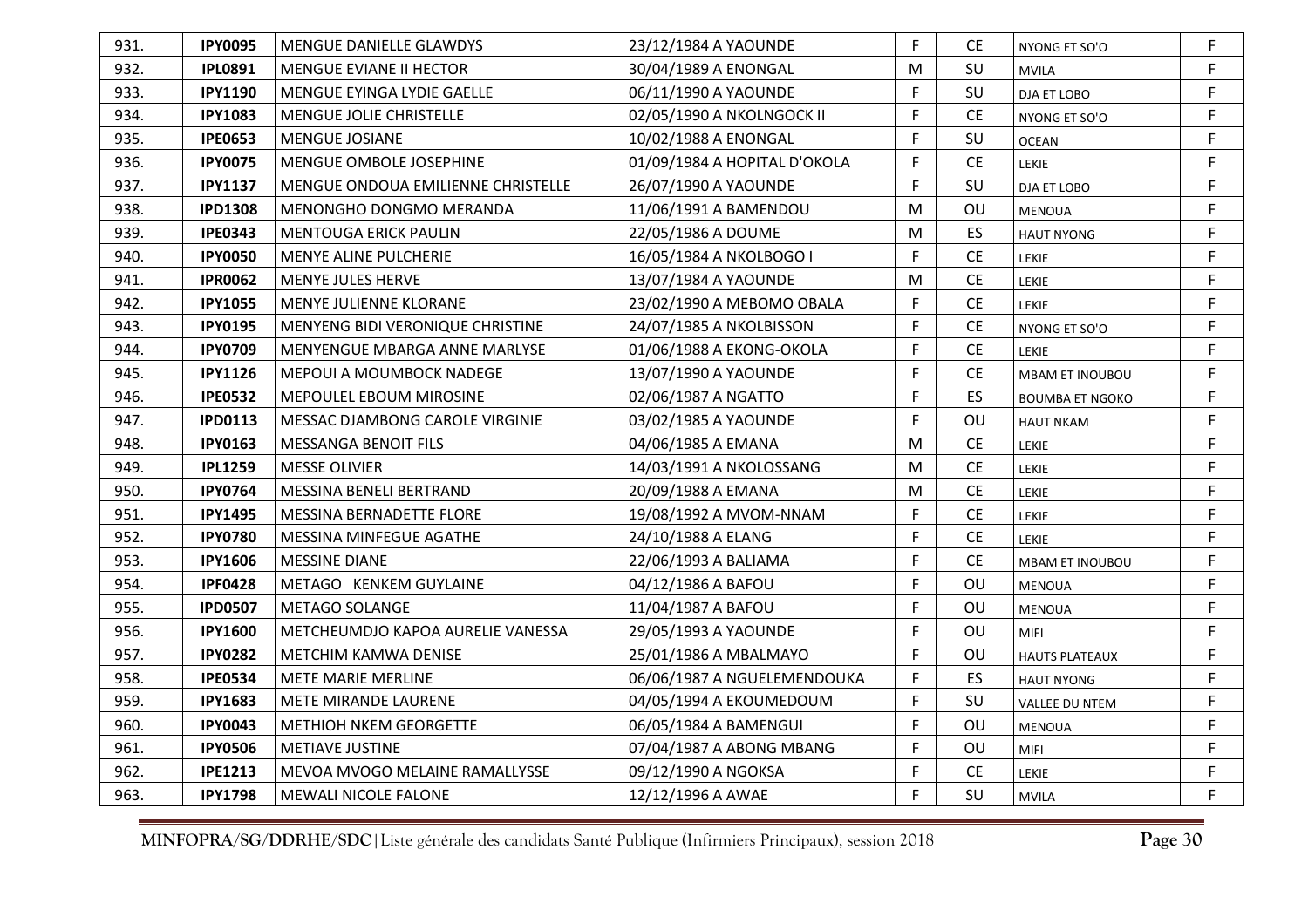| 964. | <b>IPF0862</b> | MEY NONO FOUNAYA VALERIE            | 09/03/1989 A BAHAM           | F | ΟU        | <b>HAUTS PLATEAUX</b>  | F |
|------|----------------|-------------------------------------|------------------------------|---|-----------|------------------------|---|
| 965. | <b>IPF0067</b> | MEYABEM MVOU MAIRE MARIE            | 05/08/1984 A ESSIENGBOT      | F | <b>ES</b> | <b>HAUT NYONG</b>      | F |
| 966. | <b>IPY0927</b> | MEYANGA ATANGANA SYLVAIN            | 12/06/1989 A ENONGAL         | M | CE.       | NYONG ET MFOUMOU       | F |
| 967. | <b>IPY0898</b> | MEYANGA MIMBANG MARC                | 07/05/1989 A MAYOS           | M | <b>CE</b> | NYONG ET MFOUMOU       | F |
| 968. | <b>IPE1584</b> | MEYANGA NDZOANA FRANCOISE           | 27/04/1993 A AKONOLINGA      | F | <b>CE</b> | NYONG ET MFOUMOU       | F |
| 969. | <b>IPG0221</b> | <b>MEYEM CHRISTINE</b>              | 11/09/1985 A YAOUNDE         | F | OU        | <b>MIFI</b>            | F |
| 970. | <b>IPD1564</b> | MEZOGOUM AFFLODITH YOLLANDE         | 02/03/1993 A BAMENDOU II     | F | OU        | <b>MENOUA</b>          | F |
| 971. | <b>IPY0947</b> | MFANGAM NJOYA MEMOUNATI             | 18/07/1989 A NJISSE          | F | OU        | <b>NOUN</b>            | F |
| 972. | <b>IPR0153</b> | MFEGUE ELATE AUGUSTINE VIVIANE      | 15/05/1985 A MFOULADJA       | F | SU        | DJA ET LOBO            | F |
| 973. | <b>IPF1188</b> | MFONPANDA NDAM FATIMA LIBERTE       | 01/11/1990 A FOUMBAN         | F | OU        | <b>NOUN</b>            | F |
| 974. | <b>IPD1359</b> | MFOPOU NJOUDAP ILIASSOU             | 02/10/1991 A NJISSE          | M | OU        | <b>NOUN</b>            | F |
| 975. | <b>IPD1141</b> | MFOUBENA MARIAMA MAJOLIE            | 02/08/1990 A DOUALA          | F | OU        | <b>NOUN</b>            | F |
| 976. | <b>IPD0206</b> | <b>MFOUNDIKOU NGOUH SABIATOU</b>    | 11/08/1985 A FOUMBOT         | F | OU        | <b>NOUN</b>            | F |
| 977. | <b>IPY0137</b> | MFOU'OU OBAM DIANE CLAUDIA épse NDO | 29/03/1985 A ENONGAL         | F | SU        | <b>MVILA</b>           | F |
| 978. | <b>IPF1330</b> | <b>MFOUT HENIETTE</b>               | 04/08/1991 A FOUMBAN         | F | OU        | <b>NOUN</b>            | F |
| 979. | <b>IPD1279</b> | <b>MFOUT NJAPDOUNKE ASSANA</b>      | 07/04/1991 A KOUTI           | F | OU        | <b>NOUN</b>            | F |
| 980. | <b>IPD0489</b> | MFOUYIEMOUN NJOYA ROUKAYATOU        | 08/03/1987 A FOUMBAN         | F | OU        | <b>NOUN</b>            | F |
| 981. | <b>IPE1082</b> | MIASSE MIASSE ROGER                 | 30/04/1990 A ABONG - MBANG   | M | ES        | <b>HAUT NYONG</b>      | F |
| 982. | <b>IPR0526</b> | MICHOU ARREY FELICITE               | 22/05/1987 A YABASSI         | F | <b>SW</b> | MANYU                  | F |
| 983. | <b>IPE0842</b> | MIMBE NGOUME FRANCOISE AMELIE       | 18/02/1989 A DJOUM           | F | SU        | DJA ET LOBO            | F |
| 984. | <b>IPY1659</b> | MIMCHE FADIMATOU                    | 27/01/1994 A NJISSE-FOUMBAN  | F | OU        | <b>NOUN</b>            | F |
| 985. | <b>IPF0513</b> | MIMCHE FOMA MICHELE LAURE           | 30/04/1987 A DOUALA CAMEROUN | F | OU        | <b>NOUN</b>            | F |
| 986. | <b>IPY1281</b> | MINDJEME GHISLAINE MIREILLE         | 12/04/1991 A SANGMELIMA      | F | SU        | DJA ET LOBO            | F |
| 987. | <b>IPD0762</b> | MINGONG OSCAR HUBERT                | 15/09/1988 A NKONGSAMBA      | M | LT        | <b>MOUNGO</b>          | F |
| 988. | <b>IPR0444</b> | MINKADA ELUNDU ELISABETH NATALIE    | 02/01/1987 A KOKOE           | F | <b>CE</b> | <b>LEKIE</b>           | F |
| 989. | <b>IPY1261</b> | MINKOUMOU BASILE SIDOINE            | 15/03/1991 A MESSOK 1        | F | SU        | <b>MVILA</b>           | F |
| 990. | <b>IPY1667</b> | MINLO BERTILLE ESTELLE              | 08/03/1994 A AKONOLINGA      | F | SU        | DJA ET LOBO            | F |
| 991. | <b>IPY1299</b> | <b>MINSILI GLWADIS</b>              | 20/05/1991 A NDANGA          | F | SU        | <b>MVILA</b>           | F |
| 992. | <b>IPY0859</b> | <b>MISSEK OLENDOU ERIC</b>          | 07/03/1989 A MAROUA          | м | <b>CE</b> | <b>MBAM ET INOUBOU</b> | F |
| 993. | <b>IPG1057</b> | MISTE ZOURMBA                       | 01/03/1990 A GUIDER          | F | <b>NO</b> | <b>MAYO LOUTI</b>      | F |
| 994. | <b>IPD0453</b> | MOBEUE ETALE PAULE CHANEL           | 12/01/1987 A DOUALA          | F | OU        | <b>HAUTS PLATEAUX</b>  | F |
| 995. | <b>IPY0109</b> | MOGOUO TAGUELAK BORIS RODRIGUE      | 29/01/1985 A EDEA            | M | OU        | <b>BAMBOUTOS</b>       | F |
| 996. | <b>IPG0566</b> | MOHAMADOU DJIDERE                   | 14/08/1987 A MBEING          | F | <b>NO</b> | <b>MAYO REY</b>        | F |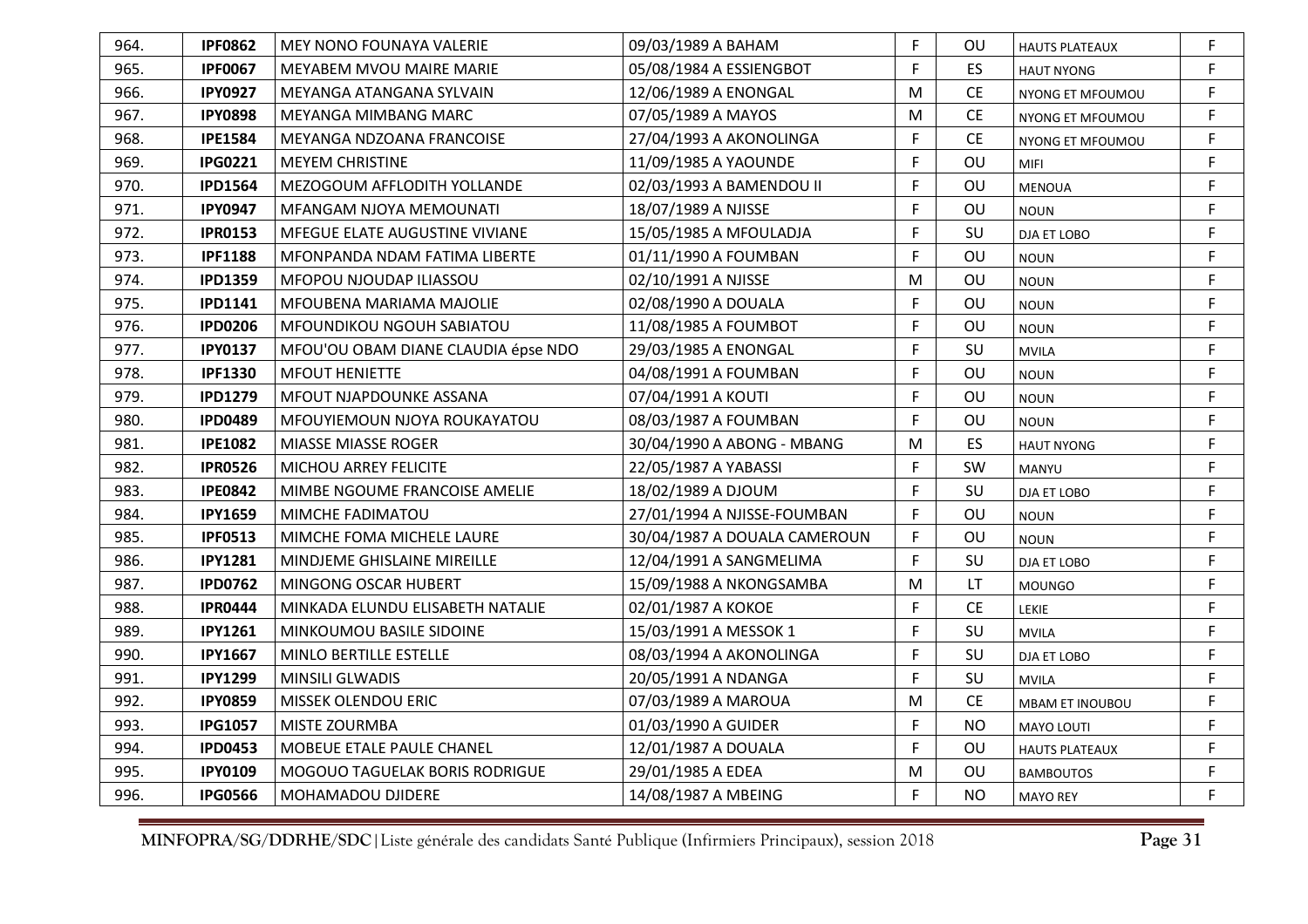| 997.  | <b>IPD0966</b> | MOHAMADOU HAYATOU                         | 25/08/1989 A DOUALAYEL        | M | AD        | <b>FARO ET DEO</b>     | F |
|-------|----------------|-------------------------------------------|-------------------------------|---|-----------|------------------------|---|
| 998.  | <b>IPN1661</b> | MOHAMADOU HAYATOU                         | 10/02/1994 A DOUALAYEL        | M | AD        | <b>FARO ET DEO</b>     | F |
| 999.  | <b>IPY1343</b> | MOHAMMADOU ALI BINELE                     | 30/08/1991 A YAOUNDE          | M | <b>CE</b> | LEKIE                  | F |
| 1000. | <b>IPF0377</b> | MOKAM FOSSI NADINE                        | 06/08/1986 A MBO BANDJOUN     | F | OU        | <b>HAUTS PLATEAUX</b>  | F |
| 1001. | <b>IPR1735</b> | <b>MOLEH FOZEU LYDIE</b>                  | 10/03/1995 A YAOUNDE          | F | OU        | <b>HAUTS PLATEAUX</b>  | F |
| 1002. | <b>IPY1040</b> | <b>MOMI EWOTI GUY LANDRY</b>              | 30/01/1990 A NTUI             | M | <b>CE</b> | MBAM ET KIM            | F |
| 1003. | <b>IPN0356</b> | <b>MOMOREANG BESSANE NATHALIE</b>         | 19/06/1986 A MEIGANGA         | F | <b>NO</b> | <b>BENOUE</b>          | F |
| 1004. | <b>IPF1487</b> | <b>MONDE TIECHO ABIBA</b>                 | 04/08/1992 A FOUMBOT          | F | OU        | <b>NOUN</b>            | F |
| 1005. | <b>IPD1610</b> | MONEGUEM TODOM KEVINE DORGELE             | 11/07/1993 A DOUALA           | F | OU        | <b>KOUNG KHI</b>       | F |
| 1006. | <b>IPR1685</b> | MOSSO THIERRY PATRICK RODRIGUE            | 15/05/1994 A YAOUNDE          | M | <b>CE</b> | <b>MBAM ET INOUBOU</b> | F |
| 1007. | <b>IPF0942</b> | MOTCHOM OUABO CARINE                      | 07/07/1989 A DJA BANDJOUN     | F | OU        | <b>KOUNG KHI</b>       | F |
| 1008. | <b>IPY1703</b> | MOTCHUENG NGUEMKAM STEPHANIE              | 23/08/1994 A BAYANGAM         | F | OU        | KOUNG KHI              | F |
| 1009. | <b>IPL1293</b> | <b>MOTO MVE GISELE</b>                    | 07/05/1991 A AKAM-MESSI       | F | SU        | VALLEE DU NTEM         | F |
| 1010. | <b>IPD0553</b> | MOTOUOM WAFFO DANIELLE                    | 26/07/1987 A MBALMAYO         | F | <b>OU</b> | <b>KOUNG KHI</b>       | F |
| 1011. | <b>IPN1003</b> | <b>MOUAWANG DUCLAIR</b>                   | 14/11/1989 A BANKIM           | M | AD        | MAYO BANYO             | F |
| 1012. | <b>IPY1637</b> | <b>MOUELE BITAYA GUY BORIS</b>            | 05/11/1993 A YAOUNDE          | M | <b>CE</b> | <b>MBAM ET INOUBOU</b> | F |
| 1013. | <b>IPF0019</b> | <b>MOUKAM ANNY AIMEE</b>                  | 10/02/1984 A BANKA BAFANG     | F | OU        | <b>HAUT NKAM</b>       | F |
| 1014. | <b>IPY0799</b> | MOUKOKO EDING CHRISTELLE GERTRUDE         | 10/12/1988 A YAOUNDE          | F | <b>LT</b> | SANAGA MARITIME        | F |
| 1015. | <b>IPL1418</b> | <b>MOUKOUDI NDOUMBE LOUISE ALICE</b>      | 15/03/1992 A METET            | F | LT.       | <b>MOUNGO</b>          | F |
| 1016. | <b>IPY1663</b> | MOUKOUDI NKOU GINETTE LOUISE DOUCHKA      | 20/02/1994 A GABON LIBREVILLE | F | <b>CE</b> | NYONG ET SO'O          | F |
| 1017. | <b>IPR0307</b> | <b>MOULIOM PAGUETNA GENILA</b>            | 04/03/1986 A YAOUNDE          | F | OU        | <b>NOUN</b>            | F |
| 1018. | <b>IPY0197</b> | MOUM OMGBA NATHALIE YOLANDE               | 26/07/1985 A YAOUNDE          | F | <b>CE</b> | <b>MBAM ET INOUBOU</b> | F |
| 1019. | <b>IPY0424</b> | MOUNDJONGUE MBENDE MARLENE LOUISE VANESSA | 09/11/1986 A YAOUNDE          | F | LT        | <b>WOURI</b>           | F |
| 1020. | <b>IPY0220</b> | MOUNJOUOPOU MOULIOM PAULE MARIE           | 04/09/1985 A YAOUNDE          | F | OU        | <b>NOUN</b>            | F |
| 1021. | <b>IPN1483</b> | <b>MOUNONG JUDITH ANGELE</b>              | 30/07/1992 A MAROUA           | F | EN        | <b>DIAMARE</b>         | F |
| 1022. | <b>IPY1662</b> | MOURBA IYA-MAM ZENABA AMINA               | 17/02/1994 A YAOUNDE          | F | EN        | <b>LOGONE ET CHARI</b> | F |
| 1023. | <b>IPN0091</b> | MOUSSA MOHAMAN                            | 20/11/1984 A KAKOU            | М | <b>NO</b> | <b>BENOUE</b>          | F |
| 1024. | <b>IPD0829</b> | MOUSSIMA MAUDI JEAN MARC                  | 31/01/1989 A DOUALA           | M | <b>LT</b> | <b>WOURI</b>           | F |
| 1025. | <b>IPM1450</b> | MOUSTAFA YAYA OUMAR                       | 09/05/1992 A MAGA             | M | ΕN        | <b>MAYO DANAY</b>      | F |
| 1026. | <b>IPD0823</b> | MOUSTAPHA GOLBO KADIR                     | 22/01/1989 A DOUALA           | M | EN        | <b>MAYO DANAY</b>      | F |
| 1027. | <b>IPF1303</b> | <b>MPAFONG FANSEU ANG CHRISTELLE</b>      | 03/06/1991 A MELONG           | F | OU        | <b>NDE</b>             | F |
| 1028. | <b>IPY1576</b> | <b>MPAH LOBE YANNICK BERTHE</b>           | 02/04/1993 A DOUALA           | F | LT        | <b>MOUNGO</b>          | F |
| 1029. | <b>IPY0912</b> | <b>MPIEDOM PIRA SYLVIE</b>                | 17/05/1989 A MESSAMENA        | F | ES        | <b>HAUT NYONG</b>      | F |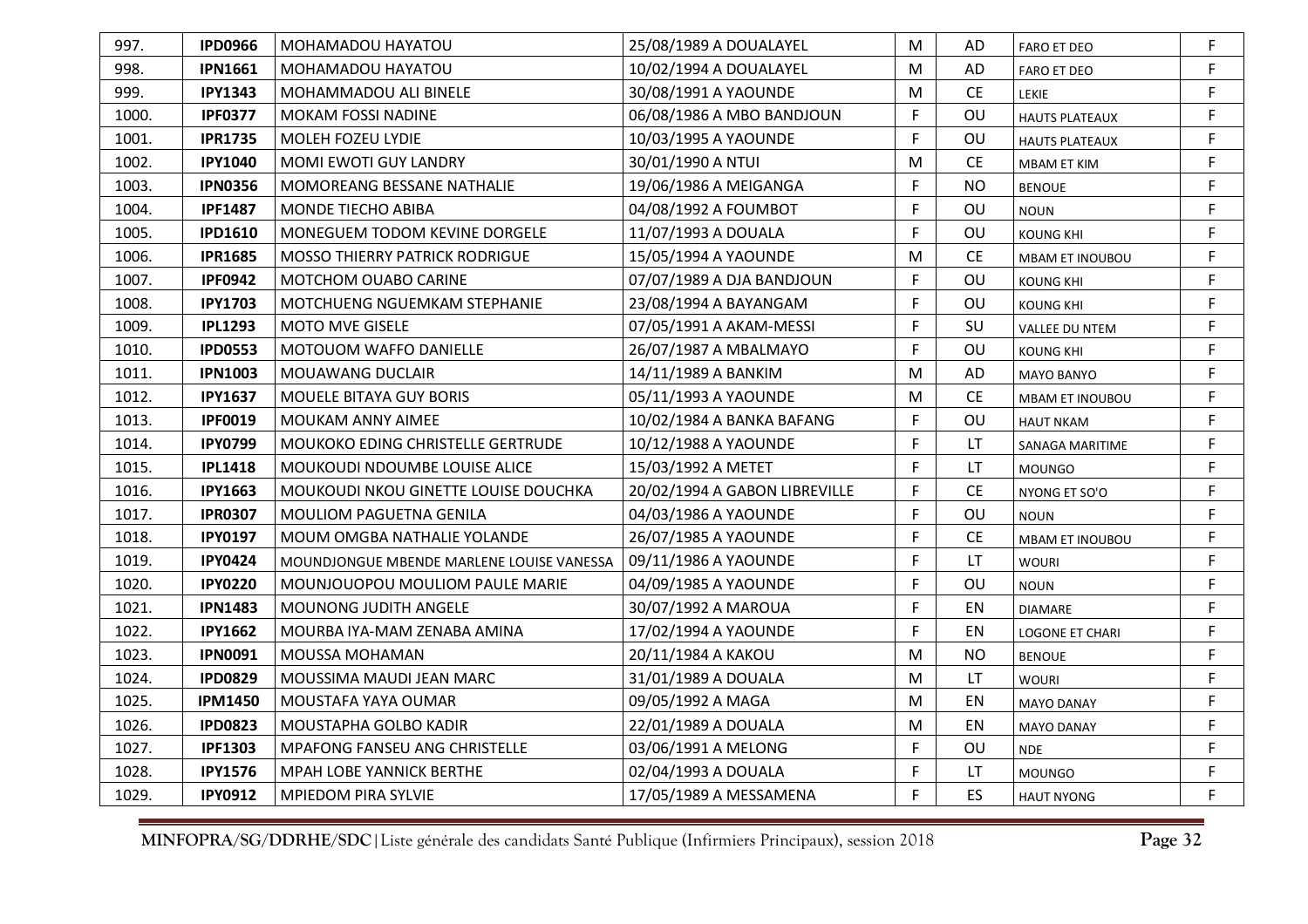| 1030. | <b>IPE1054</b> | MPOAMEGNEFIA ONKOANT ALICE            | 22/02/1990 A MOTCHEBOUM         | F | ES.       | <b>HAUT NYONG</b>      | F |
|-------|----------------|---------------------------------------|---------------------------------|---|-----------|------------------------|---|
| 1031. | <b>IPY0547</b> | <b>MPOK MIAMIPAK ANNETTE</b>          | 09/07/1987 A YOKADOUMA          | F | ES        | <b>BOUMBA ET NGOKO</b> | F |
| 1032. | <b>IPE0262</b> | MPONGO MBAH DANIELLE PATOU            | 02/01/1986 A ABONG - MBANG      | F | <b>ES</b> | <b>HAUT NYONG</b>      | F |
| 1033. | <b>IPY0922</b> | MPONGO NTOCKE EDITH MERVEILLE         | 04/06/1989 A MTE BANKA-BAFANG   | F | LT        | <b>MOUNGO</b>          | F |
| 1034. | <b>IPE1275</b> | <b>MPOT SOLANGE VIVIANE</b>           | 03/04/1991 A ANGOSSAS           | F | ES        | <b>HAUT NYONG</b>      | F |
| 1035. | <b>IPD0347</b> | MPOUAL JOSIANE CAROLE                 | 29/05/1986 A DOUALA             | F | ES        | <b>HAUT NYONG</b>      | F |
| 1036. | <b>IPR0038</b> | MPOULBOUANG ESTHER VALERIE            | 26/04/1984 A EBOLOWA            | F | SU        | <b>OCEAN</b>           | F |
| 1037. | <b>IPD0750</b> | <b>MPOULE MPACKO MURIELLE CALIXTE</b> | 17/08/1988 A DOUALA             | F | LT.       | <b>MOUNGO</b>          | F |
| 1038. | <b>IPF1409</b> | MUKAM NOUSSI EVARISTE                 | 25/02/1992 A BAMENDJOU BATCHANG | м | OU        | <b>HAUTS PLATEAUX</b>  | F |
| 1039. | <b>IPF1690</b> | MUYUMKAM TUEBOU PPAULINE ELSA         | 15/06/1994 A BANDJOUN           | F | OU        | <b>KOUNG KHI</b>       | F |
| 1040. | <b>IPY0894</b> | MVA ESPOIRE SCHOSLATIQUE              | 02/05/1989 A YAOUNDE            | F | <b>CE</b> | NYONG ET SO'O          | F |
| 1041. | <b>IPY0490</b> | <b>MVODO CHRISTELLE ROLANDE</b>       | 08/03/1987 A AYOS               | F | CE.       | NYONG ET MFOUMOU       | F |
| 1042. | <b>IPR1249</b> | <b>MVODO ROSALIE LUCILE</b>           | 27/02/1991 A AYOS               | F | <b>CE</b> | NYONG ET MFOUMOU       | F |
| 1043. | <b>IPY0713</b> | <b>MVOGO CELESTINE</b>                | 06/06/1988 A MFOU               | F | CE.       | <b>LEKIE</b>           | F |
| 1044. | <b>IPY0624</b> | MVOGO ENAMA ANGELE VALENTINE          | 30/12/1987 A YAOUNDE            | F | <b>CE</b> | <b>LEKIE</b>           | F |
| 1045. | <b>IPY0956</b> | <b>MVOGO II MARCEL HONORE</b>         | 29/07/1989 A ATOG-BOGA          | M | SU        | <b>OCEAN</b>           | F |
| 1046. | <b>IPY0706</b> | MVOGO JEAN AIME                       | 27/05/1988 A OKOLA              | M | <b>CE</b> | LEKIE                  | F |
| 1047. | <b>IPY0751</b> | MVOGO ZOALANG ARMAND PARFAIT          | 20/08/1988 A MENGUEME-ESSE      | M | <b>CE</b> | <b>LEKIE</b>           | F |
| 1048. | <b>IPL0746</b> | <b>MVONDO ANNICK</b>                  | 10/08/1988 A NGONEBOK           | F | SU        | <b>MVILA</b>           | F |
| 1049. | <b>IPY0763</b> | MVONDO ARMANDE GLWADYS ROSE           | 18/09/1988 A SANGMELIMA         | F | SU        | DJA ET LOBO            | F |
| 1050. | <b>IPY0935</b> | MVONDO EKOUMOU ROMAINE                | 27/06/1989 A MEYOMESSALLA       | F | SU        | DJA ET LOBO            | F |
| 1051. | <b>IPL0123</b> | MVONDO MVONDO PASCAL BLAISE           | 02/03/1985 A MEYOS              | M | SU        | <b>MVILA</b>           | F |
| 1052. | <b>IPL1594</b> | <b>MVONDO NNA ALBERT</b>              | 16/05/1993 A EBOLOWA            | M | SU        | <b>MVILA</b>           | F |
| 1053. | <b>IPY1345</b> | MVONDO ROBERT BELLARMIN ARNAUD        | 11/09/1991 A OFOUMBI            | M | <b>CE</b> | MEFOU ET AKONO         | F |
| 1054. | <b>IPY1148</b> | MVONDO TSANGA RICHARD FRANCISQUE      | 13/08/1990 A NGOYA              | M | <b>CE</b> | <b>LEKIE</b>           | F |
| 1055. | <b>IPR0324</b> | <b>MVONO GHISLAINE</b>                | 06/04/1986 A NTUI               | F | OU        | <b>NDE</b>             | F |
| 1056. | <b>IPR0536</b> | <b>MVOTO FRANCK DELOR</b>             | 09/06/1987 A NGONANGA           | M | <b>CE</b> | NYONG ET MFOUMOU       | F |
| 1057. | <b>IPY1515</b> | <b>NADJE GOUAYOU CHRISTELLE</b>       | 19/09/1992 A BAFOUSSAM          | F | OU        | <b>KOUNG KHI</b>       | F |
| 1058. | <b>IPF1335</b> | NAFISATOU DOUBLA                      | 20/08/1991 A GUIDER             | F | <b>NO</b> | MAYO LOUTI             | F |
| 1059. | <b>IPG1491</b> | NAFISSATOU ABDOULAYE                  | 13/08/1992 A GAROUA             | F | <b>NO</b> | <b>BENOUE</b>          | F |
| 1060. | <b>IPN1601</b> | NAFISSATOU SIDIKI                     | 02/06/1993 A YAOUNDE            | F | <b>AD</b> | MBERE                  | F |
| 1061. | <b>IPE1218</b> | NAGATTI MARIE CLAUDINE                | 17/12/1990 A BANKIM             | F | AD        | <b>MAYO BANYO</b>      | F |
| 1062. | <b>IPN0678</b> | <b>NAKAOUSSO RACHEL</b>               | 14/04/1988 A MOULVOUDAYE        | F | EN        | <b>MAYO KANI</b>       | F |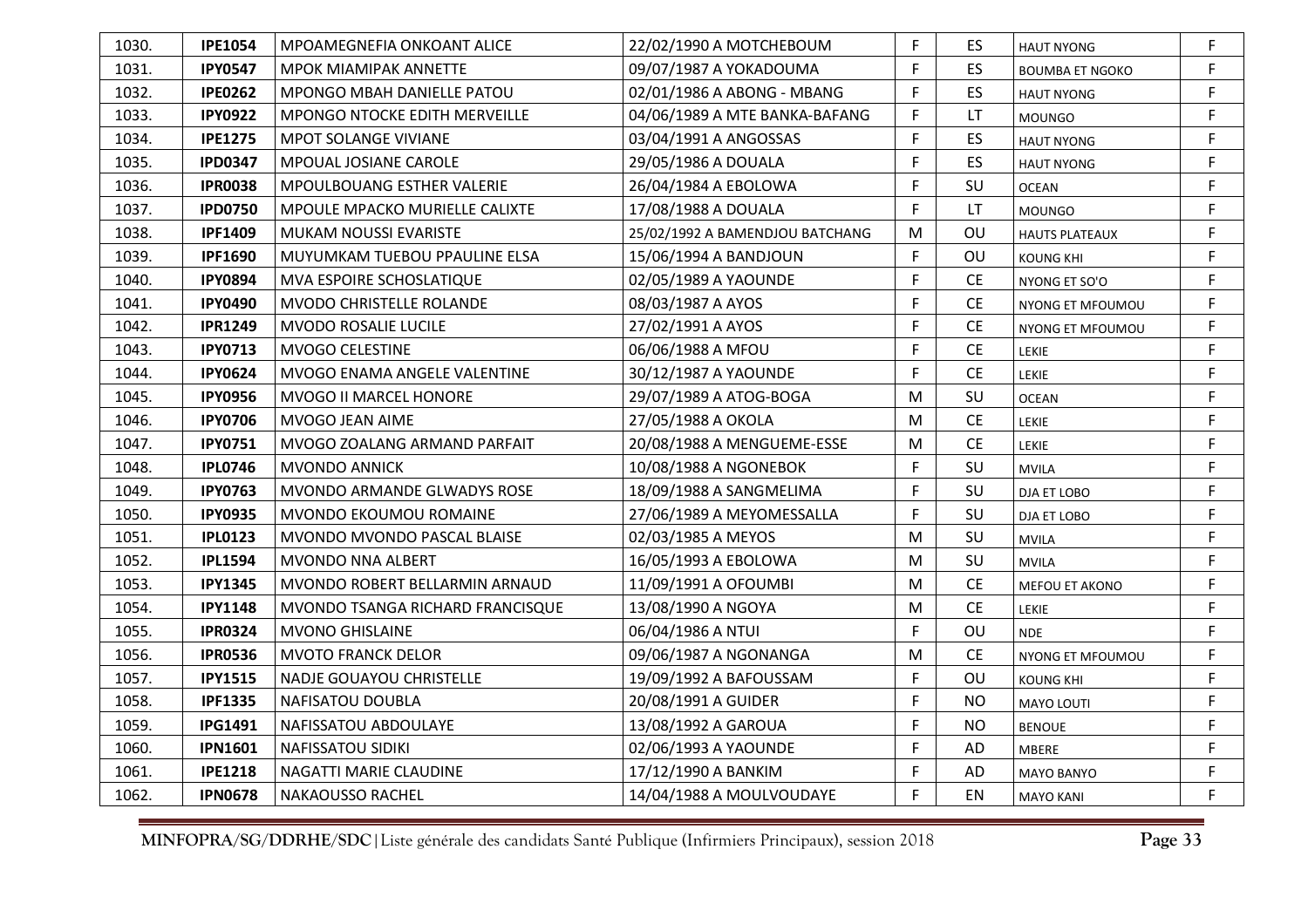| 1063. | <b>IPD1250</b> | NAMEGNI CHEKEP JOSIANE              | 01/03/1991 A DOUALA          | F | OU        | <b>HAUTS PLATEAUX</b>  | F |
|-------|----------------|-------------------------------------|------------------------------|---|-----------|------------------------|---|
| 1064. | <b>IPN0936</b> | NAMIDI BOUTAAGNI                    | 29/06/1989 A NGAOUNDERE      | F | <b>NO</b> | FARO                   | F |
| 1065. | <b>IPM0425</b> | NAMKA'A ETIENNE                     | 10/11/1986 A GUERE           | M | EN        | <b>MAYO DANAY</b>      | F |
| 1066. | <b>IPF1629</b> | NANA DAYA LAKEINE LARISSE           | 11/10/1993 A BANKA           | F | OU        | <b>HAUT NKAM</b>       | F |
| 1067. | <b>IPD1591</b> | <b>NANDJI TASSE PATRICK JORELLE</b> | 08/05/1993 A MELONG          | F | OU        | <b>BAMBOUTOS</b>       | F |
| 1068. | <b>IPD1620</b> | NANDONG MAHVONE                     | 27/08/1993 A DSCHANG         | F | OU        | <b>MENOUA</b>          | F |
| 1069. | <b>IPY1144</b> | NANFACK WOUTSOP MARCEL              | 08/08/1990 A BATCHAM         | M | OU        | <b>BAMBOUTOS</b>       | F |
| 1070. | <b>IPY0612</b> | NANGA JUSTINE BARBARE               | 04/12/1987 A ESSE            | F | <b>CE</b> | MEFOU ET AFAMBA        | F |
| 1071. | <b>IPY1764</b> | NANGA NKODO CRESCENCE NATHALIE      | 22/09/1995 A LOUNDOU         | F | <b>CE</b> | NYONG ET MFOUMOU       | F |
| 1072. | <b>IPD0969</b> | NANGA SYLVIE OLIVE                  | 28/08/1989 A AZOMEKOUT       | F | ES        | <b>BOUMBA ET NGOKO</b> | F |
| 1073. | <b>IPF1041</b> | NANGMO MADO CHRISTELLE              | 02/02/1990 A BAFOU CHEFFERIE | F | OU        | MENOUA                 | F |
| 1074. | <b>IPY0702</b> | NANGOE NDONG MARIE NICAISE          | 20/05/1988 A NDELELE         | F | ES        | <b>KADEY</b>           | F |
| 1075. | <b>IPD0687</b> | NANKIA DONGANG GHISLAINE GINETTE    | 30/04/1988 A BAFOU           | F | OU        | <b>MENOUA</b>          | F |
| 1076. | <b>IPD1367</b> | NANKIA MICHAEL JUNIOR               | 17/10/1991 A BAMEKA          | M | OU        | <b>MENOUA</b>          | F |
| 1077. | <b>IPM0558</b> | NANTSA BERNARD MITTERAND            | 04/08/1987 A FONGO-TONGO     | М | OU        | <b>MENOUA</b>          | F |
| 1078. | <b>IPF1403</b> | NCHARE NTIECHE SOULEMANOU           | 18/02/1992 A FOUMBAN         | M | OU        | <b>NOUN</b>            | F |
| 1079. | <b>IPY1081</b> | NDAKEYI JUSLEN FANGANG              | 26/04/1990 A MUEA-BUEA       | М | OU        | <b>HAUT NKAM</b>       | F |
| 1080. | <b>IPG0959</b> | <b>NDAM ISMAIL</b>                  | 09/08/1989 A GAROUA          | M | OU        | <b>NOUN</b>            | F |
| 1081. | <b>IPY1168</b> | NDAM NSANGOU HAMED                  | 15/09/1990 A FOUMBAN         | M | OU        | <b>NOUN</b>            | F |
| 1082. | <b>IPM1506</b> | NDAMA MARIUS GRACE                  | 12/09/1992 A DOUALA-CAMEROUN | M | SU        | DJA ET LOBO            | F |
| 1083. | <b>IPF0731</b> | NDAMBOMVE HERVE GABRIEL             | 10/07/1988 A BAGAM           | M | OU        | <b>BAMBOUTOS</b>       | F |
| 1084. | <b>IPF0564</b> | <b>NDANGA SERGE CYRILLE</b>         | 10/08/1987 A DOUALA          | M | OU        | <b>NDE</b>             | F |
| 1085. | <b>IPR0484</b> | NDASSI MADJOU CLAUDINE              | 01/03/1987 A BAMEKA          | F | OU        | <b>MIFI</b>            | F |
| 1086. | <b>IPF0345</b> | NDEMANOU KEUTIO ERIC DONALD         | 23/05/1986 A DOUALA CAMEROUN | M | OU        | <b>MENOUA</b>          | F |
| 1087. | <b>IPY1339</b> | NDENDENG MARIE CORINE               | 27/08/1991 A NKONGSAMBA      | F | SU        | <b>MVILA</b>           | F |
| 1088. | <b>IPY1459</b> | NDENGUE BALLA JEAN ROLAND           | 25/05/1992 A MTE D'EKOUMEYEK | M | <b>CE</b> | NYONG ET SO'O          | F |
| 1089. | <b>IPY1512</b> | NDEWE NDEWE JULIE CAROLLE           | 17/09/1992 A NDIKOKO         | F | <b>CE</b> | <b>MBAM ET INOUBOU</b> | F |
| 1090. | <b>IPY0446</b> | NDI ATANGANA ALOYS YVES ARISTIDES   | 02/01/1987 A NGOYA I         | M | <b>CE</b> | MEFOU ET AFAMBA        | F |
| 1091. | <b>IPY0864</b> | NDIMP CYRILLE AXEL                  | 11/03/1989 A EDEA            | M | <b>CE</b> | MBAM ET INOUBOU        | F |
| 1092. | <b>IPM1500</b> | <b>NDIYAMA THOMAS</b>               | 30/08/1992 A KOZA            | М | EN        | MAYO TSANAGA           | F |
| 1093. | <b>IPY0392</b> | NDJANA ONGUENE THIERRY CYRILLE      | 05/09/1986 A OBALA           | M | <b>CE</b> | <b>LEKIE</b>           | F |
| 1094. | <b>IPE1440</b> | NDJARO NANGUIDA TIFFANY CHRISTELLE  | 24/04/1992 A BERTOUA         | F | ES        | LOM ET DJEREM          | F |
| 1095. | <b>IPY0023</b> | NDJE BENOIT                         | 20/02/1984 A YAOUNDE         | M | <b>CE</b> | NYONG ET KELLE         | F |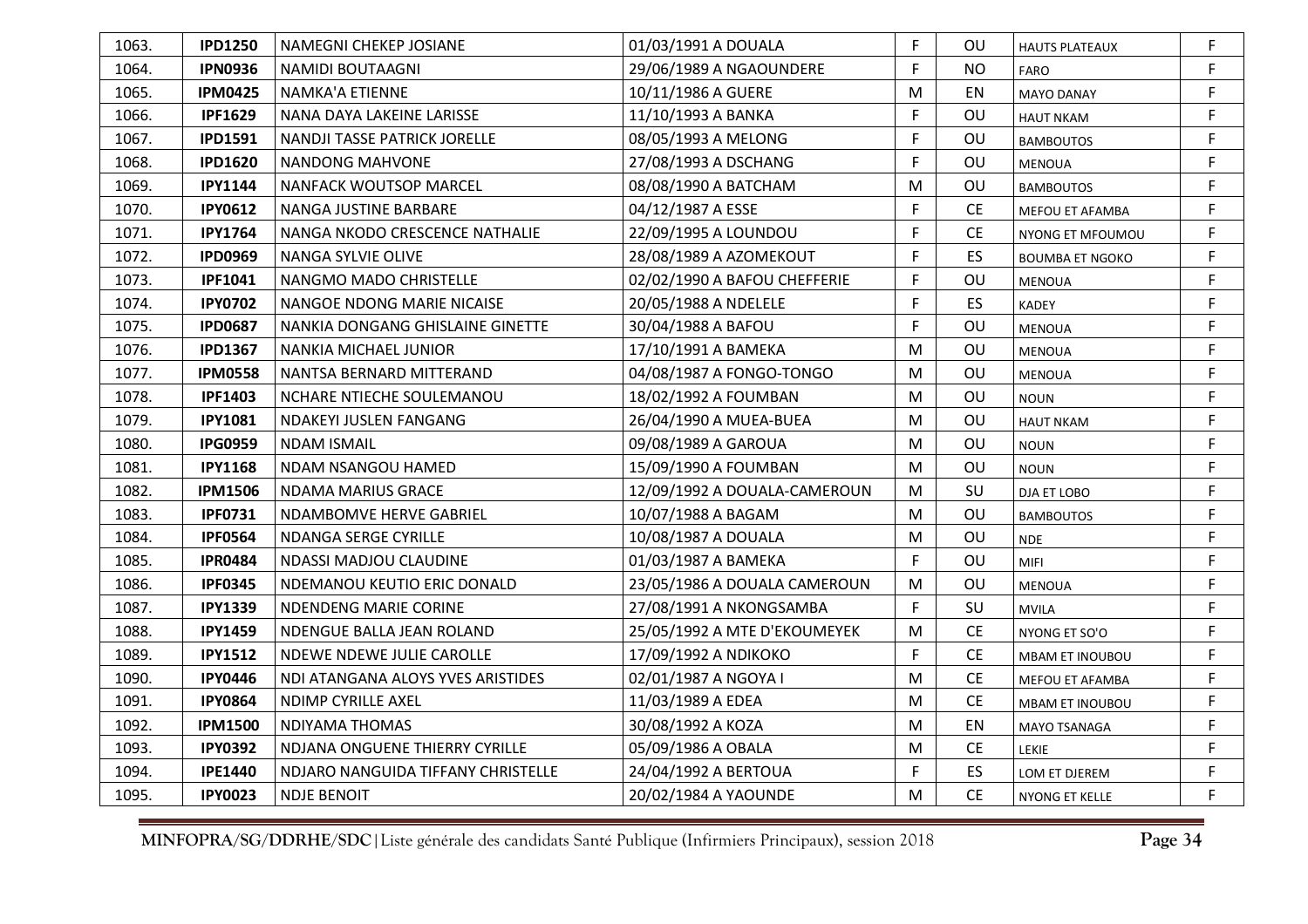| 1096. | <b>IPD1314</b> | NDJIMOU ANITA CARELLE              | 19/06/1991 A DOUALA       | F | OU        | <b>NDE</b>            | F |
|-------|----------------|------------------------------------|---------------------------|---|-----------|-----------------------|---|
| 1097. | <b>IPD1775</b> | NDJIP NDJOCK ALEX STEPHANE         | 24/02/1996 A EDEA         | M | <b>CE</b> | NYONG ET KELLE        | F |
| 1098. | <b>IPL0791</b> | NDJOULI ABATA PHILOMENE            | 21/11/1988 A BISSO II     | F | <b>CE</b> | <b>HAUTE SANAGA</b>   | F |
| 1099. | <b>IPY0665</b> | NDJOUMOU LUCIE CLARICE             | 20/03/1988 A AVEBE        | F | SU        | DJA ET LOBO           | F |
| 1100. | <b>IPY1251</b> | <b>NDOH CARINE CALIXTE</b>         | 02/03/1991 A NKOSSO AWAE  | F | CE.       | MEFOU ET AFAMBA       | F |
| 1101. | <b>IPM0034</b> | NDOLEGONODJI MICHELINE             | 02/04/1984 A MORA         | F | <b>NO</b> | <b>BENOUE</b>         | F |
| 1102. | <b>IPD1553</b> | NDOME EKOUTOU FRIDA JULIENNE       | 23/01/1993 A DOUALA       | F | <b>LT</b> | <b>WOURI</b>          | F |
| 1103. | <b>IPY1109</b> | NDOMO MESSI CLEMENTINE JOELLE      | 10/06/1990 A YAOUNDE      | F | <b>CE</b> | <b>LEKIE</b>          | F |
| 1104. | <b>IPY1007</b> | NDONG MBOMEYO PEGUY                | 28/11/1989 A OKONG        | M | SU        | <b>VALLEE DU NTEM</b> | F |
| 1105. | <b>IPY0589</b> | NDONGO EYINGA ANNE GHISLAINE DIOR  | 01/10/1987 A METET        | F | <b>CE</b> | NYONG ET MFOUMOU      | F |
| 1106. | <b>IPR1307</b> | NDONGO MARIE LOUISE AIMEE          | 10/06/1991 A NKOLMEBANGA  | F | <b>CE</b> | <b>LEKIE</b>          | F |
| 1107. | <b>IPY0576</b> | NDOUDOUMOU BITTA HILAIRE           | 04/09/1987 A NDEN         | M | <b>SU</b> | DJA ET LOBO           | F |
| 1108. | <b>IPM1789</b> | NDOUGA CELESTIN MALIKI             | 28/07/1996 A TOKOMBERE    | M | EN        | MAYO SAVA             | F |
| 1109. | <b>IPR1776</b> | NDOUMOU KYE MARIE GINETTE          | 27/02/1996 A YAOUNDE      | F | <b>CE</b> | <b>MFOUNDI</b>        | F |
| 1110. | <b>IPY0092</b> | NDOUTTA ALI MADELEINE PAULE        | 30/11/1984 A MESSAMENA    | F | ES        | <b>HAUT NYONG</b>     | F |
| 1111. | <b>IPM0531</b> | NDOUWE ERIC                        | 28/05/1987 A SALAK (PMI)  | M | EN        | <b>MAYO KANI</b>      | F |
| 1112. | <b>IPY1719</b> | NDZANA MVONDO ROSE CARINE          | 01/12/1994 A OVENG        | F | <b>CE</b> | MEFOU ET AKONO        | F |
| 1113. | <b>IPD1143</b> | NDZANA ONOMO ARIELLE LETICIA       | 05/08/1990 A MBANDJOCK    | F | <b>CE</b> | LEKIE                 | F |
| 1114. | <b>IPY1238</b> | NDZENGUE MADELEINE VIVIANE         | 28/01/1991 A SA'A         | F | <b>CE</b> | <b>LEKIE</b>          | F |
| 1115. | <b>IPG0466</b> | NDZIE ARMELLE BERNADETTE           | 30/01/1987 A YAOUNDE      | F | <b>CE</b> | MEFOU ET AKONO        | F |
| 1116. | <b>IPY0293</b> | NDZIE EMERAN DESIRE II             | 13/02/1986 A YAOUNDE      | М | <b>CE</b> | NYONG ET SO'O         | F |
| 1117. | <b>IPL0413</b> | NDZIE JOSEPH                       | 16/10/1986 A BIWONG-BANE  | M | SU        | <b>MVILA</b>          | F |
| 1118. | <b>IPF0744</b> | NEGUES TAGNE KENNEDY ETIENNE       | 03/08/1988 A BAFOUSSAM    | F | OU        | <b>KOUNG KHI</b>      | F |
| 1119. | <b>IPY0677</b> | NEHBISSE KEMMOE GILDAS CAMILLE     | 13/04/1988 A BANDJOUN     | M | OU        | <b>HAUTS PLATEAUX</b> | F |
| 1120. | <b>IPM0642</b> | <b>NEUBI SILATCHOM ELISE</b>       | 17/01/1988 A YAOUNDE      | F | OU        | <b>HAUTS PLATEAUX</b> | F |
| 1121. | <b>IPY0469</b> | NFOUPKAIN NJOUOPAM AROUNA          | 31/01/1987 A MANGUIEMBOU  | M | OU        | <b>NOUN</b>           | F |
| 1122. | <b>IPY0987</b> | NGA AGNES FLORENCE                 | 19/10/1989 A EFOK         | F | <b>CE</b> | <b>LEKIE</b>          | F |
| 1123. | <b>IPY1110</b> | NGA BEATRICE CHANTAL               | 11/06/1990 A NKOL-EKONO   | F | <b>CE</b> | <b>LEKIE</b>          | F |
| 1124. | <b>IPY0638</b> | NGA JULIE CLARISSE                 | 13/01/1988 A EMANA        | F | <b>CE</b> | <b>LEKIE</b>          | F |
| 1125. | <b>IPY1073</b> | NGA MARCELLE CLOTILDE              | 29/03/1990 A YAOUNDE      | F | <b>CE</b> | <b>LEKIE</b>          | F |
| 1126. | <b>IPY1446</b> | NGA MESSI JUDITH BELINGA           | 05/05/1992 A YAOUNDE      | F | SU        | <b>OCEAN</b>          | F |
| 1127. | <b>IPY1291</b> | <b>NGA NADEGE ROLANDE</b>          | 06/05/1991 A KOUTABA      | F | <b>CE</b> | <b>LEKIE</b>          | F |
| 1128. | <b>IPY0861</b> | NGA ODI BELINGA ERNESTINE PATIENCE | 08/03/1989 A NGOULEMAKONG | F | SU        | <b>MVILA</b>          | F |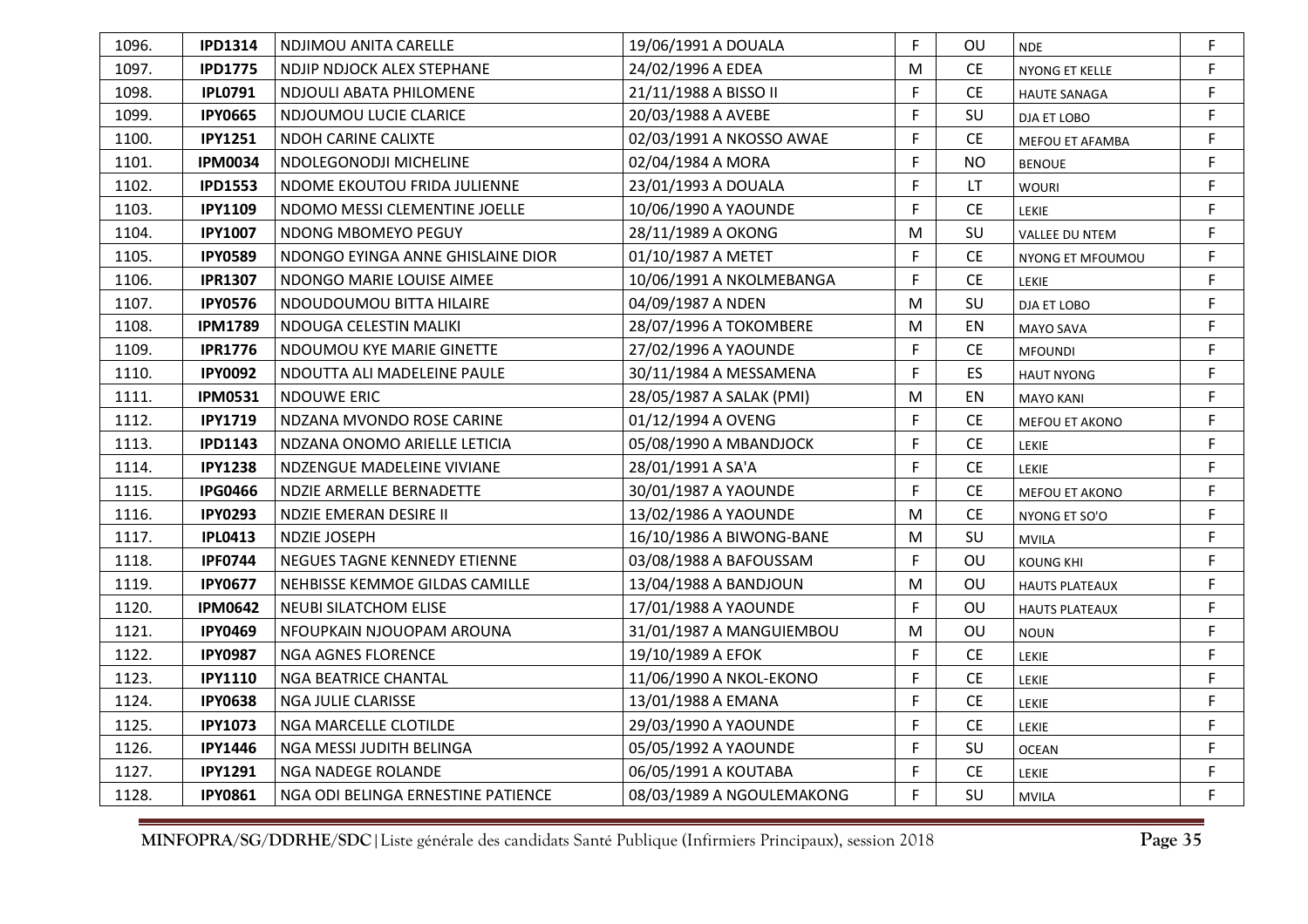| 1129. | <b>IPLO516</b> | NGA ONDOUA MARIE GERTRUDE      | 07/05/1987 A AVEBE            | F         | SU        | DJA ET LOBO           | F. |
|-------|----------------|--------------------------------|-------------------------------|-----------|-----------|-----------------------|----|
| 1130. | <b>IPR1217</b> | NGA ROSELINE APOLLINE          | 17/12/1990 A MEIGANGA         | F         | <b>CE</b> | LEKIE                 | F  |
| 1131. | <b>IPM0493</b> | NGA SALOME NADEGE              | 13/03/1987 A KOMO             | F         | <b>CE</b> | LEKIE                 | F  |
| 1132. | <b>IPY1288</b> | NGABA ONGUENE MARLYSE          | 26/04/1991 A YAOUNDE          | F         | <b>CE</b> | LEKIE                 | F  |
| 1133. | <b>IPM1375</b> | NGADAHA ADAMAWA BINGONO        | 05/11/1991 A MOKONG           | M         | EN        | <b>DIAMARE</b>        | F  |
| 1134. | <b>IPD0389</b> | NGADAP PEZEMO CHRISTELLE LAURE | 23/08/1986 A DOUALA           | F         | OU        | <b>BAMBOUTOS</b>      | F  |
| 1135. | <b>IPF0166</b> | <b>NGAFFO ARIANE</b>           | 08/06/1985 A BONABERI-DOUALA  | F         | OU        | <b>BAMBOUTOS</b>      | F  |
| 1136. | <b>IPE0998</b> | NGAFFO WAMBA VANESSA           | 03/11/1989 A BERTOUA          | F         | OU        | <b>BAMBOUTOS</b>      | F  |
| 1137. | <b>IPE1269</b> | NGAGNE ANDELLA GRACE CLEMENCE  | 27/03/1991 A MINTA            | F         | CE.       | <b>HAUTE SANAGA</b>   | F  |
| 1138. | <b>IPY0494</b> | NGAH BELIBI SABINE SYLVIE      | 13/03/1987 A NKOLO II         | F         | <b>CE</b> | LEKIE                 | F  |
| 1139. | <b>IPR0990</b> | <b>NGAH DOROTHEE</b>           | 23/10/1989 A NKOLMEBANGA      | F         | <b>CE</b> | LEKIE                 | F  |
| 1140. | <b>IPE0213</b> | <b>NGAH FLORENCE</b>           | 25/08/1985 A YAOUNDE          | F         | CE.       | <b>HAUTE SANAGA</b>   | F  |
| 1141. | <b>IPY0877</b> | NGAH GHISLAINE                 | 01/04/1989 A YEMKOUT          | F         | <b>CE</b> | <b>LEKIE</b>          | F  |
| 1142. | <b>IPY0831</b> | NGAH JEANNE MYLENE             | 31/01/1989 A MBALMAYO         | F         | <b>CE</b> | NYONG ET SO'O         | F  |
| 1143. | <b>IPY0051</b> | NGAH MESSINA LUCIE             | 22/05/1984 A BAFIA            | F         | <b>CE</b> | MBAM ET KIM           | F  |
| 1144. | <b>IPY0715</b> | NGAH MEVOA FRIDOLINE           | 16/06/1988 A BERTOUA          | F         | <b>CE</b> | LEKIE                 | F  |
| 1145. | <b>IPY0724</b> | NGAH MVONDO NGOUMOU YVETTE     | 22/06/1988 A YAOUNDE          | F         | <b>CE</b> | MEFOU ET AFAMBA       | F  |
| 1146. | <b>IPY1538</b> | <b>NGAH VANESSA THERESE</b>    | 26/12/1992 A ENDOM            | F         | <b>CE</b> | LEKIE                 | F  |
| 1147. | <b>IPR0415</b> | NGAH VICTOIRE CLAIRE           | 25/10/1986 A YAOUNDE          | F.        | <b>CE</b> | <b>LEKIE</b>          | F  |
| 1148. | <b>IPE0154</b> | <b>NGAH ZIBI REGINE</b>        | 17/05/1985 A YAOUNDE          | F         | CE.       | NYONG ET KELLE        | F  |
| 1149. | <b>IPY1132</b> | NGAHANG FABRICE-GIRESSE        | 20/07/1990 A BAMEKA MIFI      | F         | OU        | <b>HAUTS PLATEAUX</b> | F  |
| 1150. | <b>IPY0738</b> | <b>NGAKOE BERNADINE</b>        | 21/07/1988 A AKONOLINGA       | F         | <b>CE</b> | LEKIE                 | F  |
| 1151. | <b>IPE1023</b> | NGAKOUDOUK ALLIANCE            | 02/01/1990 A DIANG            | F         | ES        | LOM ET DJEREM         | F  |
| 1152. | <b>IPF0393</b> | NGALANI TOUTCHO CEDRIC         | 08/09/1986 A BANKA            | M         | OU        | <b>HAUT NKAM</b>      | F  |
| 1153. | <b>IPD0279</b> | NGALEU MADELEINE               | 16/01/1986 A BONABERI DOUALA  | F         | OU        | <b>HAUT NKAM</b>      | F  |
| 1154. | <b>IPG1813</b> | NGALEWAI NDAWAKAI              | 00/00/1990 A SOULEDE          | ${\sf M}$ | EN        | MAYO TSANAGA          | F  |
| 1155. | <b>IPR0449</b> | NGALI CHRISTELLE LAURE         | 05/01/1987 A NKANG-EFOK       | F         | CE.       | <b>MFOUNDI</b>        | F  |
| 1156. | <b>IPY1608</b> | NGALLE NDAM LOUISE             | 25/06/1993 A MOULONGO-MOUANKO | F         | LT        | SANAGA MARITIME       | F  |
| 1157. | <b>IPF0620</b> | NGAMALEU KAMENI LANDRY JOEL    | 18/12/1987 A BANKONDJI        | M         | <b>OU</b> | <b>HAUT NKAM</b>      | F  |
| 1158. | <b>IPD0253</b> | NGAMESSE MEKANDA MACKY SERGE   | 28/11/1985 A DOUALA           | F         | <b>CE</b> | LEKIE                 | F  |
| 1159. | <b>IPY1022</b> | NGAMESSI BERNADETTE NADINE     | 01/01/1990 A ZOUME            | F         | <b>ES</b> | <b>HAUT NYONG</b>     | F  |
| 1160. | <b>IPY0561</b> | NGAMEYANGA OKOUA JULIETTE      | 05/08/1987 A ENDOM            | F         | <b>CE</b> | NYONG ET MFOUMOU      | F  |
| 1161. | <b>IPD0608</b> | NGANDJEU TCHANA AURELIE        | 21/11/1987 A YABASSI          | F         | LT.       | <b>NKAM</b>           | F  |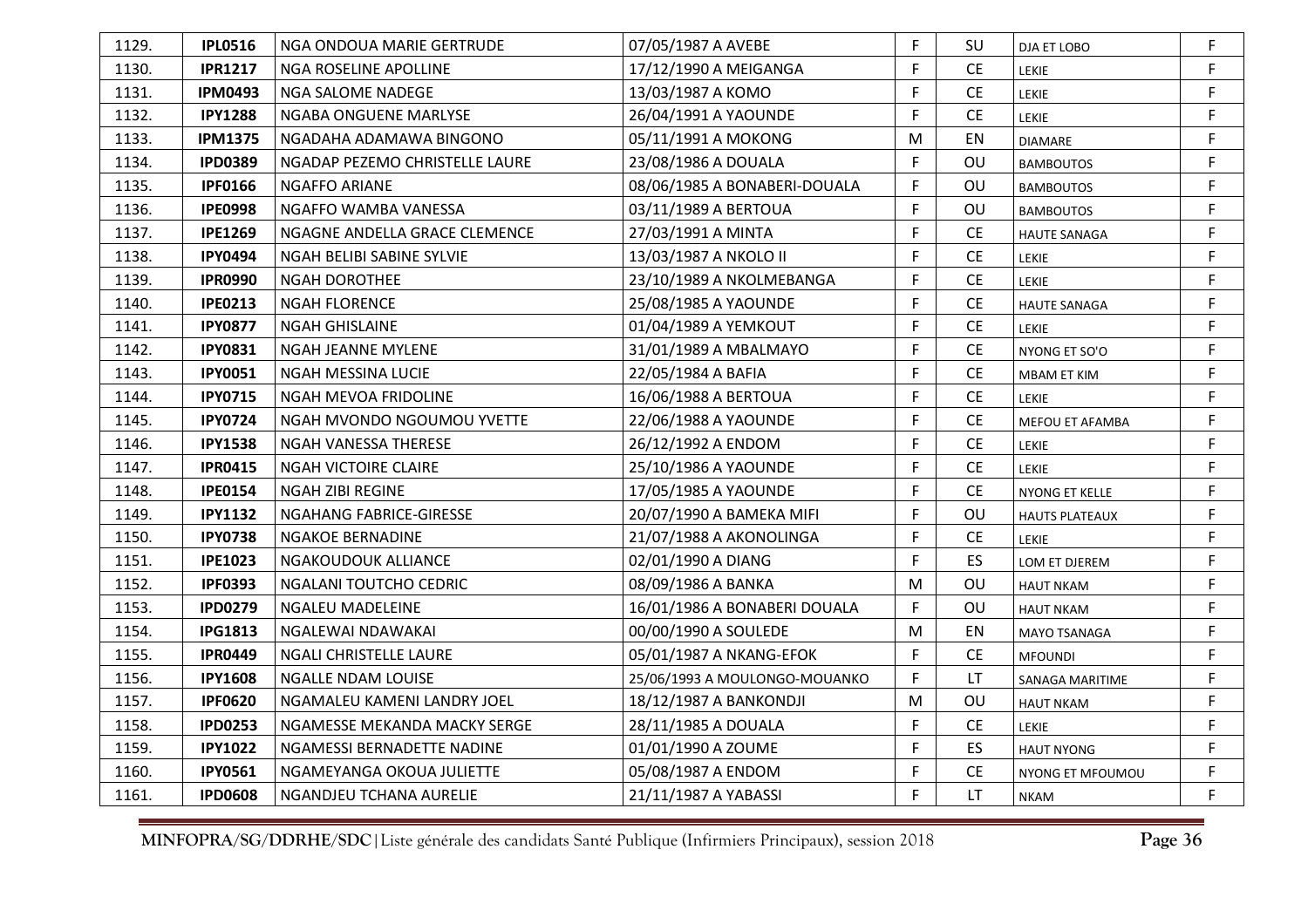| 1162. | <b>IPF0467</b> | NGANGA PENE FABRICE GABIN         | 31/01/1987 A KOUTABA        | F | OU.       | <b>HAUT NKAM</b>       | F           |
|-------|----------------|-----------------------------------|-----------------------------|---|-----------|------------------------|-------------|
| 1163. | <b>IPY0794</b> | NGANKONG EDWIGE PRUDENCE          | 27/11/1988 A MINTA          | F | <b>CE</b> | <b>HAUTE SANAGA</b>    | F           |
| 1164. | <b>IPD0596</b> | <b>NGANMOU ROSINE</b>             | 17/10/1987 A NLOHE          | F | OU        | <b>NDE</b>             | F           |
| 1165. | <b>IPY0779</b> | <b>NGANNE CHRISTELLE</b>          | 17/10/1988 A YAOUNDE        | F | OU        | <b>MENOUA</b>          | F           |
| 1166. | <b>IPN1565</b> | NGANSOP L'ANGE LOTHA              | 04/03/1993 A BANYO          | М | <b>AD</b> | <b>MAYO BANYO</b>      | F           |
| 1167. | <b>IPE0948</b> | <b>NGANTEU JEANNE</b>             | 19/07/1989 A BAZOU          | F | OU        | <b>NDE</b>             | F           |
| 1168. | <b>IPE0299</b> | NGANWOU DJIMEGANG NICAISE         | 20/02/1986 A DOUALA         | F | OU        | <b>NDE</b>             | $\mathsf F$ |
| 1169. | <b>IPY0851</b> | NGAPOUT NJOYA ARNAUD              | 26/02/1989 A FOUMBAN        | F | OU        | <b>NOUN</b>            | $\mathsf F$ |
| 1170. | <b>IPD0116</b> | NGASSA NOUWA HENRIETTE JOELLE     | 13/02/1985 A NLOHE          | F | OU        | <b>MENOUA</b>          | $\mathsf F$ |
| 1171. | <b>IPE0609</b> | NGASSAM BIBIANE                   | 25/11/1987 A BANGANTE FETOM | F | OU        | <b>NDE</b>             | F           |
| 1172. | <b>IPY1346</b> | NGASSAM YEUDAM DORA KEVINE        | 11/09/1991 A YAOUNDE        | F | OU        | <b>NDE</b>             | $\mathsf F$ |
| 1173. | <b>IPY1162</b> | NGATOUM NKWAMOUO JOELLE           | 11/09/1990 A BANGWA         | F | OU        | <b>NDE</b>             | F           |
| 1174. | <b>IPY0172</b> | NGAZE KOUNGOU ROSALIE             | 13/06/1985 A KOMASSI        | F | <b>CE</b> | NYONG ET SO'O          | F           |
| 1175. | <b>IPY1547</b> | NGAZOA EDANG MARIE NOELLE ALIX    | 05/01/1993 A YAOUNDE        | F | SU        | <b>OCEAN</b>           | F           |
| 1176. | <b>IPD0069</b> | NGEUSSOM MIREILLE NATHALIE        | 13/08/1984 A MBANGA         | F | OU        | <b>KOUNG KHI</b>       | $\mathsf F$ |
| 1177. | <b>IPD0459</b> | <b>NGNANGA EVELINE</b>            | 19/01/1987 A DOUALA         | F | OU        | <b>NDE</b>             | F           |
| 1178. | <b>IPY1603</b> | NGO BATTA JUDITH CECILE           | 12/06/1993 A YAOUNDE        | F | LT.       | SANAGA MARITIME        | F           |
| 1179. | <b>IPD1005</b> | NGO BAYEGLE RACHEL JACQUELINE     | 19/11/1989 A EDEA           | F | LT.       | SANAGA MARITIME        | $\mathsf F$ |
| 1180. | <b>IPD0761</b> | NGO BELL JEANNE GAELLE            | 15/09/1988 A POUMA          | F | <b>CE</b> | NYONG ET KELLE         | F           |
| 1181. | <b>IPY1050</b> | NGO BIEN ESSOMBA MARIE JOSEE      | 12/02/1990 A YAOUNDE        | F | <b>CE</b> | <b>MFOUNDI</b>         | F           |
| 1182. | <b>IPY0412</b> | NGO EONE PAULINE NADEGE           | 13/10/1986 A MANDOUMBA      | F | <b>CE</b> | NYONG ET KELLE         | F           |
| 1183. | <b>IPY1020</b> | NGO EPELLE JULIE GRACE NADEGE     | 23/12/1989 A YAOUNDE        | F | LT.       | SANAGA MARITIME        | F           |
| 1184. | <b>IPY1146</b> | NGO ESSOLA MADELEINE NOBIA        | 12/08/1990 A DOUALA         | F | <b>CE</b> | NYONG ET KELLE         | F           |
| 1185. | <b>IPY0306</b> | NGO IMANDI II JEANNE NATHALIE     | 03/03/1986 A ESEKA          | F | LT        | SANAGA MARITIME        | F           |
| 1186. | <b>IPE1716</b> | NGO LIHAN JEANNE YOLANDE          | 25/11/1994 A EKOA           | F | <b>CE</b> | NYONG ET KELLE         | F           |
| 1187. | <b>IPY0595</b> | NGO LISSOUCK LOUISE CAROLE        | 15/10/1987 A YAOUNDE        | F | <b>CE</b> | NYONG ET KELLE         | F           |
| 1188. | <b>IPY0291</b> | NGO MALEB ADELE SANDRINE          | 11/02/1986 A NGAOUNDERE     | F | <b>LT</b> | <b>SANAGA MARITIME</b> | F           |
| 1189. | <b>IPY0712</b> | NGO MANGUELLE ANNE MARIE          | 05/06/1988 A OTELE          | F | <b>CE</b> | NYONG ET KELLE         | $\mathsf F$ |
| 1190. | <b>IPY0540</b> | NGO MATIP PAMELA VICTORINE        | 25/06/1987 A YAOUNDE        | F | <b>CE</b> | NYONG ET KELLE         | F           |
| 1191. | <b>IPD0644</b> | NGO MBATI MARIE MERLINE           | 19/01/1988 A OTELE          | F | <b>CE</b> | NYONG ET KELLE         | $\mathsf F$ |
| 1192. | <b>IPE0045</b> | NGO NAP MASSO ORELIE MARGOT       | 10/05/1984 A MINSE          | F | <b>CE</b> | NYONG ET KELLE         | F           |
| 1193. | <b>IPD0579</b> | NGO NDJOCK EVELINE FLORE          | 10/09/1987 A EDEA           | F | LT        | SANAGA MARITIME        | F           |
| 1194. | <b>IPD0747</b> | NGO NDOKEMJO NKOUE NDONDOCK IRENE | 11/08/1988 A BANKA BAFANG   | F | LT.       | <b>NKAM</b>            | F           |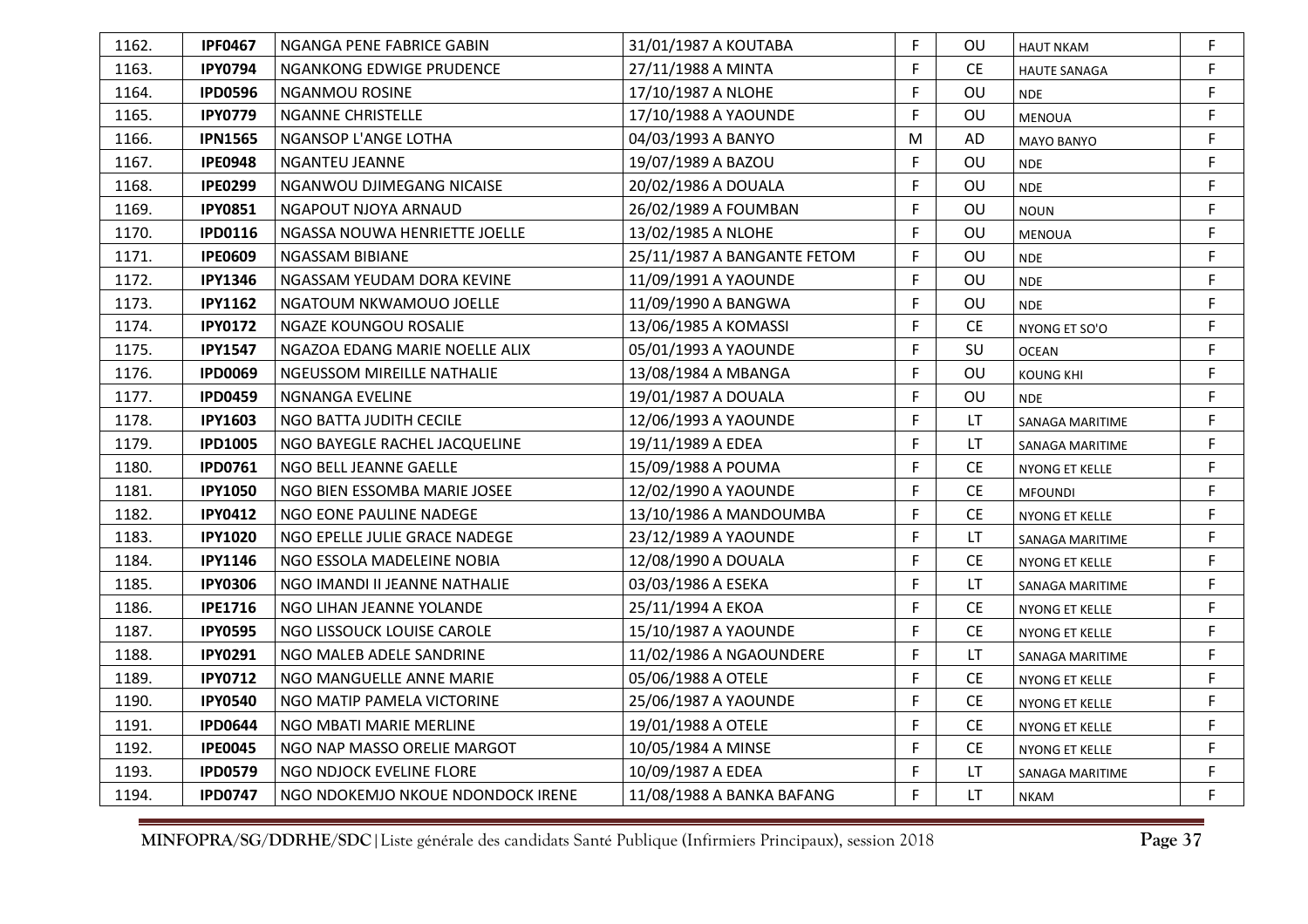| 1195. | <b>IPR0679</b> | <b>NGO NGAMBI</b>                     | 18/04/1988 A MANOYOI               | F | <b>CE</b> | NYONG ET KELLE         | F |
|-------|----------------|---------------------------------------|------------------------------------|---|-----------|------------------------|---|
| 1196. | <b>IPY0308</b> | NGO NGOONG GAELLE PAULINE             | 04/03/1986 A MANOYOI               | F | <b>CE</b> | NYONG ET KELLE         | F |
| 1197. | <b>IPY1165</b> | NGO NGUIDJOI NGUIDJOI                 | 12/09/1990 A YAOUNDE               | F | <b>CE</b> | NYONG ET KELLE         | F |
| 1198. | <b>IPY1612</b> | NGO NJEE CLARISSE                     | 16/07/1993 A YAOUNDE               | F | <b>CE</b> | <b>MFOUNDI</b>         | F |
| 1199. | <b>IPR1016</b> | NGO NLEB REINE ERNESTINE              | 17/12/1989 A YAOUNDE               | F | LT        | SANAGA MARITIME        | F |
| 1200. | <b>IPY1076</b> | NGO NLOGA MARGUERITE                  | 12/04/1990 A MALOUND-NDOM          | F | LT        | SANAGA MARITIME        | F |
| 1201. | <b>IPD1734</b> | NGO NTAMACK CATHERINE LARISSA         | 20/02/1995 A EDEA                  | F | <b>LT</b> | SANAGA MARITIME        | F |
| 1202. | <b>IPY0945</b> | NGO NTEP AGNES AURELIE                | 13/07/1989 A OTELE                 | F | <b>CE</b> | NYONG ET KELLE         | F |
| 1203. | <b>IPY0083</b> | NGO SEN JEANNE MICHELLE               | 03/11/1984 A NGAMBE                | F | <b>LT</b> | SANAGA MARITIME        | F |
| 1204. | <b>IPE0161</b> | NGO SIMB LYDIE NATHALIE               | 01/06/1985 A ESEKA                 | F | <b>CE</b> | NYONG ET KELLE         | F |
| 1205. | <b>IPY0504</b> | NGO SOMNGA JEANNINE                   | 04/04/1987 A MTE DE BOUMNYEBEL     | F | <b>CE</b> | NYONG ET KELLE         | F |
| 1206. | <b>IPD0073</b> | NGO UM AUGUSTINE ADELINE              | 21/08/1984 A HEGBA                 | F | <b>CE</b> | <b>NYONG ET KELLE</b>  | F |
| 1207. | <b>IPE0616</b> | NGOANGO NGONDJO ROMARICE HUBERTINE    | 12/12/1987 A NDELELE               | F | ES        | <b>KADEY</b>           | F |
| 1208. | <b>IPY0388</b> | NGOBO MANGA HERMINE                   | 21/08/1986 A DOUALA-CAMEROUN       | F | LT.       | <b>WOURI</b>           | F |
| 1209. | <b>IPD0806</b> | NGOBO MATIKE ESTHER                   | 01/01/1989 A BANDJOUN              | F | LT        | <b>MOUNGO</b>          | F |
| 1210. | <b>IPR1108</b> | NGOH EDOUMA ERIC PATRICK              | 10/06/1990 A KOMO-ESSELE           | M | <b>CE</b> | LEKIE                  | F |
| 1211. | <b>IPL1386</b> | <b>NGOH MAH COLETTE</b>               | 30/12/1991 A BAMENDA               | F | <b>NW</b> | <b>MEZAM</b>           | F |
| 1212. | <b>IPD0475</b> | NGOH SAMBA EUGENIE                    | 10/02/1987 A BAFOUSSAM             | F | <b>LT</b> | <b>NKAM</b>            | F |
| 1213. | <b>IPR0101</b> | <b>NGOK BERTHE</b>                    | 09/01/1985 A BAFOUSSAM             | F | LT        | SANAGA MARITIME        | F |
| 1214. | <b>IPE1231</b> | NGOLLI TATIANA CHRISTELLE             | 12/01/1991 A ABONG - MBANG         | F | ES        | <b>HAUT NYONG</b>      | F |
| 1215. | <b>IPY1437</b> | NGOLO ARIELLE PETROLIE                | 20/04/1992 A AKOM II               | F | SU        | <b>OCEAN</b>           | F |
| 1216. | <b>IPY0481</b> | NGOLO DELPHINE PRISCILLE              | 24/02/1987 A YAOUNDE               | F | <b>CE</b> | <b>MBAM ET INOUBOU</b> | F |
| 1217. | <b>IPY0365</b> | <b>NGOM CHARLY BLAISE</b>             | 07/07/1986 A SI-MANYAÏ             | M | <b>CE</b> | <b>NYONG ET KELLE</b>  | F |
| 1218. | <b>IPY1351</b> | NGOMDJEP NANYANG REBECCA SORELLE      | 19/09/1991 A BAFOUSSAM             | F | OU        | <b>KOUNG KHI</b>       | F |
| 1219. | <b>IPD1657</b> | NGONDJOUE SANI NYNA FLORENTINE        | 04/01/1994 A BAFANG                | F | LT        | <b>NKAM</b>            | F |
| 1220. | <b>IPR1372</b> | NGONO ABEGA ESTELLE THERESE FRANCOISE | 01/11/1991 A YAOUNDE               | F | <b>CE</b> | <b>LEKIE</b>           | F |
| 1221. | <b>IPY1395</b> | NGONO ALAIN ROMARIC                   | 18/01/1992 A SANGMELIMA            | М | <b>CE</b> | NYONG ET MFOUMOU       | F |
| 1222. | <b>IPY0292</b> | NGONO ANDELA ERIC                     | 13/02/1986 A YAOUNDE               | M | <b>CE</b> | <b>LEKIE</b>           | F |
| 1223. | <b>IPR0196</b> | NGONO ANGELE HORTENSE                 | 25/07/1985 A NOMAYOS               | F | <b>CE</b> | MEFOU ET AKONO         | F |
| 1224. | <b>IPY0758</b> | NGONO BITOUBI DANIELLE ROSE           | 09/09/1988 A NKOLBISSON-YAOUNDE II | F | <b>CE</b> | <b>MFOUNDI</b>         | F |
| 1225. | <b>IPY0015</b> | NGONO ELANGA AGNES MICHELE            | 29/01/1984 A YAOUNDE               | F | <b>CE</b> | NYONG ET MFOUMOU       | F |
| 1226. | <b>IPY0222</b> | NGONO ENGAMA EULALIE                  | 15/09/1985 A MVOUA                 | F | <b>CE</b> | LEKIE                  | F |
| 1227. | <b>IPY1578</b> | NGONO ESSIANE RAÏSSA MARY             | 06/04/1993 A METET                 | F | SU        | DJA ET LOBO            | F |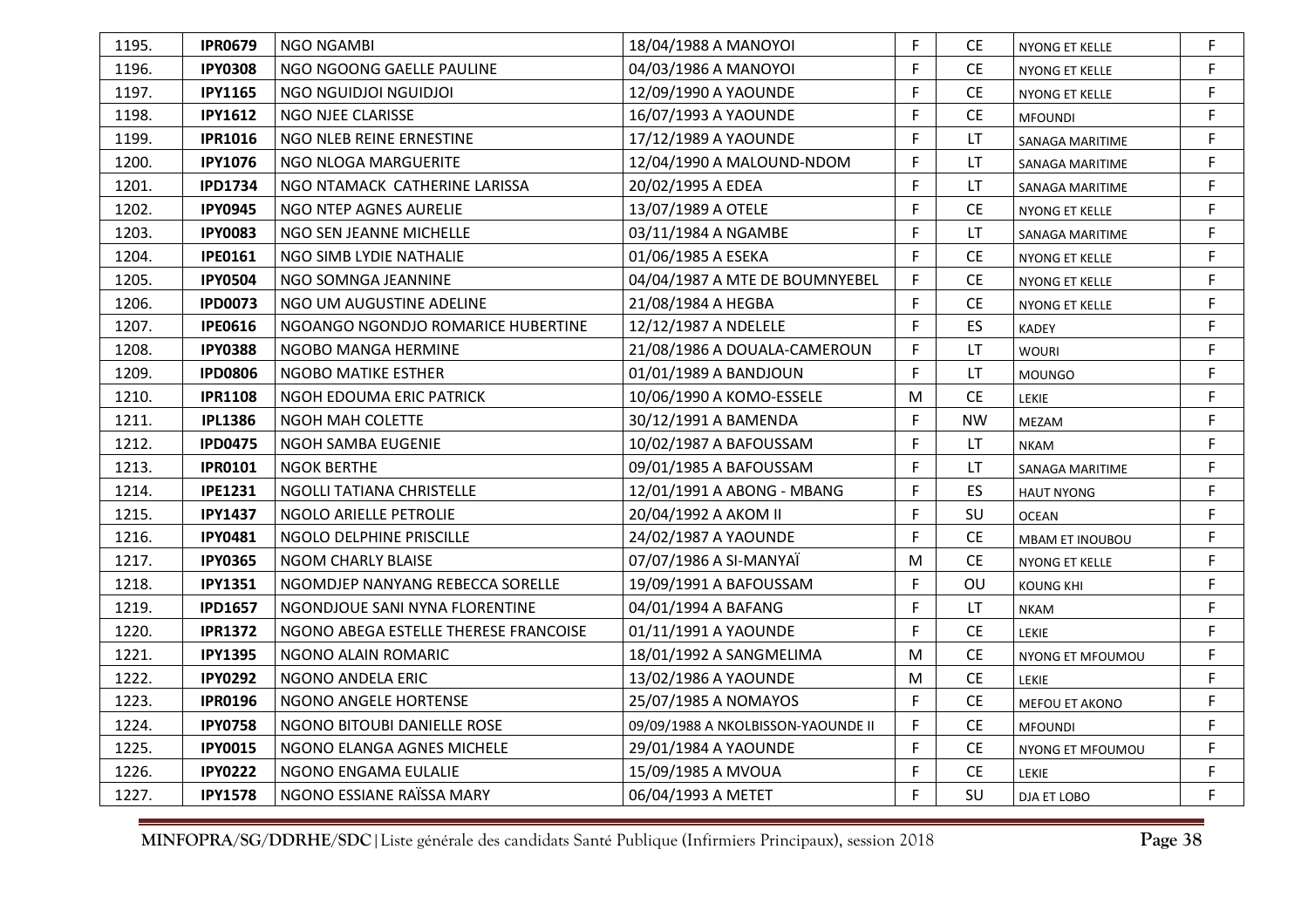| 1228. | <b>IPY1701</b> | NGONO ESSIMI CLARISSE                | 12/08/1994 A EMANA           | F            | CЕ        | <b>MFOUNDI</b>      | F           |
|-------|----------------|--------------------------------------|------------------------------|--------------|-----------|---------------------|-------------|
| 1229. | <b>IPY1599</b> | NGONO JUSTINE LIZA                   | 29/05/1993 A YAOUNDE         | F            | <b>CE</b> | LEKIE               | F           |
| 1230. | <b>IPE1382</b> | NGONO LYSIANE ANNICK                 | 13/12/1991 A SEGUELENDOM     | F            | ES        | <b>HAUT NYONG</b>   | F           |
| 1231. | <b>IPY0657</b> | NGONO MARIE GEORGETTE                | 24/02/1988 A YAOUNDE         | F            | CE.       | <b>HAUTE SANAGA</b> | F           |
| 1232. | <b>IPY0451</b> | NGONO MARLYSE                        | 06/01/1987 A SOA             | F            | <b>CE</b> | <b>LEKIE</b>        | F           |
| 1233. | <b>IPR0114</b> | NGONO MBARGA BENEDICTE SOLANGE       | 07/02/1985 A YAOUNDE         | F            | <b>CE</b> | <b>MFOUNDI</b>      | F           |
| 1234. | <b>IPR1097</b> | NGONO NDI MARIE CHRISTELLE           | 18/05/1990 A YAOUNDE         | F            | SU        | <b>MVILA</b>        | F           |
| 1235. | <b>IPY0723</b> | NGONO NDJANA PIERRE                  | 22/06/1988 A OBALA           | M            | <b>CE</b> | LEKIE               | F           |
| 1236. | <b>IPF0271</b> | NGONO NKAHA NATHALIE ALIX            | 09/01/1986 A NANGA EBOKO     | F            | <b>CE</b> | LEKIE               | $\mathsf F$ |
| 1237. | <b>IPY1044</b> | NGONO OTTOU MIREILLE                 | 05/02/1990 A YAOUNDE         | F            | CE.       | MEFOU ET AFAMBA     | F           |
| 1238. | <b>IPD0857</b> | NGONO TSALLA ADELAIDE FRANCINE       | 06/03/1989 A DOUALA          | F            | <b>CE</b> | LEKIE               | $\mathsf F$ |
| 1239. | <b>IPY1155</b> | NGOUANA TINDO DORINE                 | 23/08/1990 A YAOUNDE         | F            | OU        | <b>MENOUA</b>       | F           |
| 1240. | <b>IPD0848</b> | NGOUANG GWETH JEAN RODRIGE           | 23/02/1989 A DOUALA          | M            | <b>CE</b> | NYONG ET KELLE      | $\mathsf F$ |
| 1241. | <b>IPF1411</b> | NGOUAYEMO TAGNE TATIANA CAROLLE      | 01/03/1992 A BAFOUSSAM       | F            | OU        | <b>KOUNG KHI</b>    | F           |
| 1242. | <b>IPR0729</b> | NGOUEMAZONG MICHOU FLORE             | 09/07/1988 A YAOUNDE         | F            | OU        | <b>BAMBOUTOS</b>    | F           |
| 1243. | <b>IPY0136</b> | NGOUFACK CLOTILDE                    | 29/03/1985 A FONDONERA       | F            | OU        | <b>MENOUA</b>       | F           |
| 1244. | <b>IPD1695</b> | NGOUFACK LEONELLE FRANCINE           | 26/07/1994 A DSCHANG         | F            | OU        | <b>MENOUA</b>       | $\mathsf F$ |
| 1245. | <b>IPF0736</b> | NGOUFACK ROSINE FLORE                | 20/07/1988 A BAFOU           | F            | OU        | <b>MENOUA</b>       | F           |
| 1246. | <b>IPY0777</b> | NGOUFACK ZEUTSA IDOSIE               | 15/10/1988 A BAFOU           | F            | OU        | <b>MENOUA</b>       | $\mathsf F$ |
| 1247. | <b>IPY0231</b> | NGOUGNI DENISE                       | 05/10/1985 A NDOH            | F            | <b>OU</b> | <b>MENOUA</b>       | F.          |
| 1248. | <b>IPY0766</b> | NGOULA LEWE LARISSA                  | 23/09/1988 A YAOUNDE         | $\mathsf{F}$ | OU        | <b>MENOUA</b>       | $\mathsf F$ |
| 1249. | <b>IPR0733</b> | NGOUNE DEMFACK GIRESTINE             | 15/07/1988 A FOUMBAN         | F            | OU        | <b>MENOUA</b>       | $\mathsf F$ |
| 1250. | <b>IPY0335</b> | NGOUNGOURE NSANGOU AWAWOU            | 24/04/1986 A NJISSE          | F            | OU        | <b>NOUN</b>         | F           |
| 1251. | <b>IPD1595</b> | NGOUONJO MOUAMFENDOUN MARIDA         | 23/05/1993 A FOUMBAN         | F            | OU        | NOUN                | F           |
| 1252. | <b>IPD0267</b> | NGOUTANE NJUMAMVOUI CARINE FLORE     | 05/01/1986 A PONDIMOUN       | F            | OU        | <b>NOUN</b>         | $\mathsf F$ |
| 1253. | <b>IPD0649</b> | NGUEDIA MANEKENG CARINE              | 31/01/1988 A FOTO FONA KEKEU | F            | OU        | <b>MENOUA</b>       | $\mathsf F$ |
| 1254. | <b>IPY0450</b> | NGUEFACK SIGUI BEL JOLIE             | 05/01/1987 A BALEVANG        | F            | OU        | <b>MENOUA</b>       | F           |
| 1255. | <b>IPY0144</b> | <b>NGUEGE GUSTAVE</b>                | 28/04/1985 A MBANDJOCK       | м            | <b>CE</b> | LEKIE               | F           |
| 1256. | <b>IPD0295</b> | NGUEGNI MAMBOUNE CLAUDINE ANTOINETTE | 15/02/1986 A YAOUNDE         | F            | OU        | <b>NOUN</b>         | $\mathsf F$ |
| 1257. | <b>IPF1723</b> | NGUEKOM NGAMEGNI THERESE FLEURETTE   | 03/01/1995 A MOUMEE          | F            | OU        | <b>HAUT NKAM</b>    | F           |
| 1258. | <b>IPY0938</b> | NGUELEMO NANFAH CHRISTELLE           | 30/06/1989 A DSCHANG         | F            | OU        | <b>MENOUA</b>       | F           |
| 1259. | <b>IPY0160</b> | NGUEMFO TAKENNE CELINE FLORA         | 29/05/1985 A MBOUDA          | F            | OU        | <b>BAMBOUTOS</b>    | F           |
| 1260. | <b>IPD0064</b> | NGUENG EKOUMLONG CARINE LILIANE      | 21/07/1984 A NDOUNGUE        | F            | LT        | <b>MOUNGO</b>       | F           |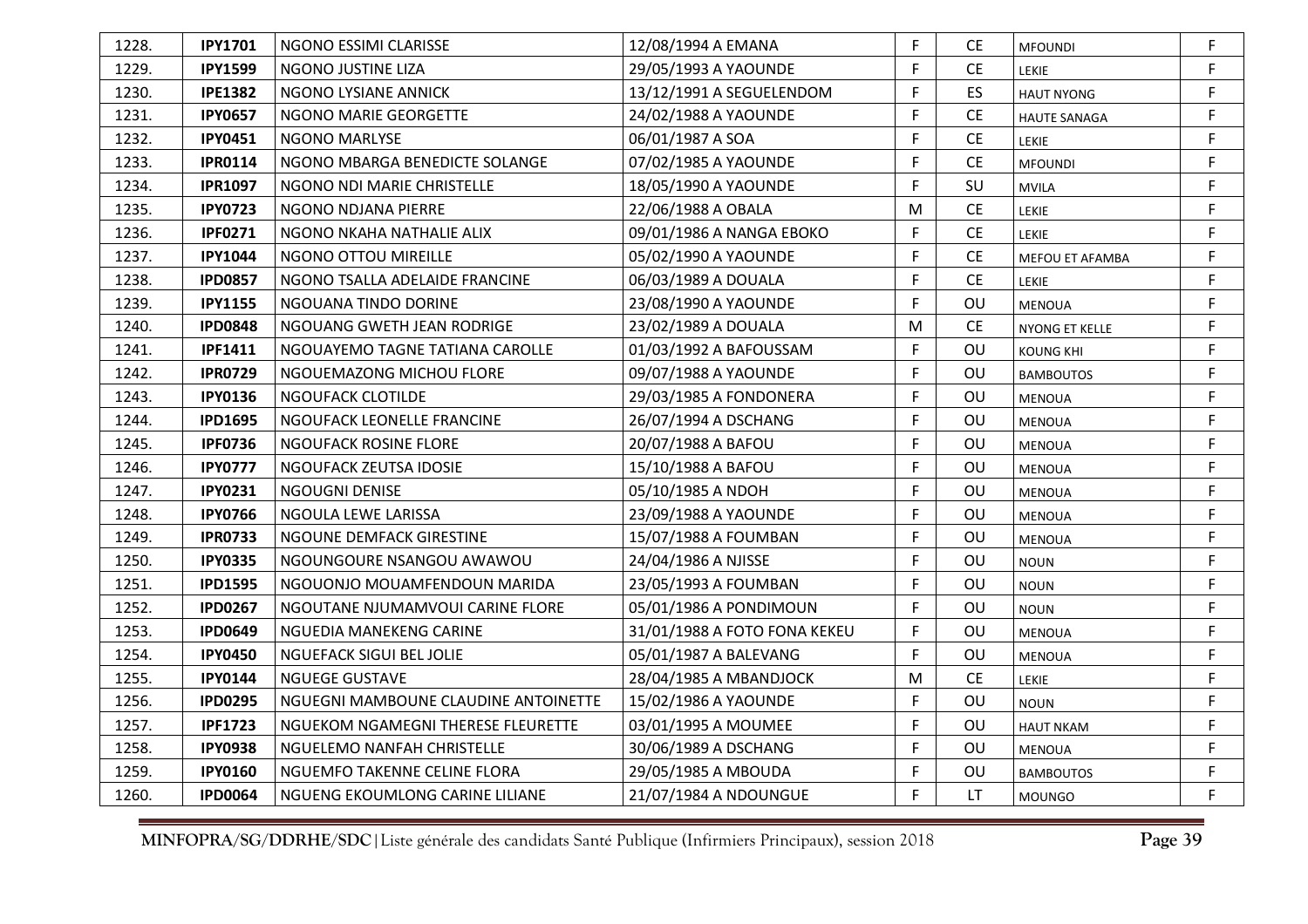| 1261. | <b>IPY1157</b> | NGUENGA NGACHILI MARIAMA AISSATOU   | 02/09/1990 A YAOUNDE          | F | OU        | <b>NOUN</b>           | F |
|-------|----------------|-------------------------------------|-------------------------------|---|-----------|-----------------------|---|
| 1262. | <b>IPY1059</b> | NGUEPKOUA MELASUE CHRISTELLE JOELLE | 04/03/1990 A EBONE            | F | ES        | <b>HAUT NYONG</b>     | F |
| 1263. | <b>IPF0103</b> | NGUETMBOKET ZOULIATOU               | 10/01/1985 A DOUALA           | F | OU        | <b>NOUN</b>           | F |
| 1264. | <b>IPD0188</b> | <b>NGUETSA FOFACK GISELE</b>        | 09/07/1985 A DOUALA           | F | OU        | <b>BAMBOUTOS</b>      | F |
| 1265. | <b>IPF0072</b> | NGUETSA FOGHO ARIANNE               | 17/08/1984 A DSCHANG          | F | OU        | MENOUA                | F |
| 1266. | <b>IPD1240</b> | <b>NGUIMKEU NOUBOWO IDRISS</b>      | 06/02/1991 A BALEVENG         | M | OU        | <b>KOUNG KHI</b>      | F |
| 1267. | <b>IPD0997</b> | <b>NGUIZANA THERESE</b>             | 01/11/1989 A MOKOLO           | F | EN        | MAYO TSANAGA          | F |
| 1268. | <b>IPE1586</b> | NGWASSAHA JUDITH FELICITE           | 05/05/1993 A BERTOUA          | F | EN        | MAYO TSANAGA          | F |
| 1269. | <b>IPY0071</b> | NIMPA TINNING ERIC                  | 16/08/1984 A MTE DSCHANG      | M | OU        | <b>BAMBOUTOS</b>      | F |
| 1270. | <b>IPA1709</b> | NJANJAH TANMOU GINETTE FLORE        | 16/10/1994 A MANENGOLE        | F | <b>OU</b> | <b>NDE</b>            | F |
| 1271. | <b>IPF0027</b> | NJATCHUI ORIANE JOSELINE            | 28/02/1984 A BANKA            | F | OU        | <b>NDE</b>            | F |
| 1272. | <b>IPY1268</b> | NJEMGUIE MOUSTAPHA CHARIFATOU       | 26/03/1991 A FOUMBOT          | F | OU        | <b>NOUN</b>           | F |
| 1273. | <b>IPD1350</b> | NJENGOUE JIEUDEU JOSIANE            | 19/09/1991 A DOUALA           | F | OU        | <b>HAUT NKAM</b>      | F |
| 1274. | <b>IPF1502</b> | NJIEMEGETNA WINNY FEDELICH          | 08/09/1992 A BANGOUA          | F | OU        | <b>NOUN</b>           | F |
| 1275. | <b>IPM0300</b> | NJIEPMOU CHRISTELLE LAURE           | 24/02/1986 A BANGOU           | F | OU        | <b>HAUTS PLATEAUX</b> | F |
| 1276. | <b>IPR0404</b> | NJIKE BAMI EUNICE                   | 06/10/1986 A BAFOUSSAM        | F | OU        | <b>NDE</b>            | F |
| 1277. | <b>IPY1524</b> | <b>NJIKE NAOMI</b>                  | 29/10/1992 A L'HOPITAL BANGWA | F | OU        | <b>NDE</b>            | F |
| 1278. | <b>IPD0555</b> | NJINAJIHI KADIJATOU M               | 02/08/1987 A MAKOP            | F | OU        | <b>NOUN</b>           | F |
| 1279. | <b>IPY1388</b> | NJOFANG MINERINE GAEL               | 02/01/1992 A BANGWA           | F | OU        | <b>NDE</b>            | F |
| 1280. | <b>IPD0332</b> | NJOH MASSOM ERLYNE ROLANDE          | 21/04/1986 A DOUALA           | F | LT        | <b>MOUNGO</b>         | F |
| 1281. | <b>IPD1401</b> | NJOUNHOU TCHOUNANG ALVINE PATIENCE  | 11/02/1992 A NDOUNGUE         | F | OU        | <b>HAUTS PLATEAUX</b> | F |
| 1282. | <b>IPY0809</b> | NJOYA JOSUE MATURIN                 | 01/01/1989 A MALANTOUEN       | M | OU        | <b>NOUN</b>           | F |
| 1283. | <b>IPL1618</b> | NKAMCHOUA NKAMWA FANIE LARISSA      | 22/08/1993 A DOUALA           | F | OU        | <b>NDE</b>            | F |
| 1284. | <b>IPY0216</b> | <b>NKANEBANG BIBICHE</b>            | 27/08/1985 A SANGMELIMA       | F | SU        | DJA ET LOBO           | F |
| 1285. | <b>IPE1389</b> | <b>NKANGOU IBRAHIM</b>              | 05/01/1992 A DOUME            | М | OU        | <b>NOUN</b>           | F |
| 1286. | <b>IPY1091</b> | NKASSA NGUELE FRANCINE              | 10/05/1990 A BAMEKOK          | F | ES        | <b>HAUT NYONG</b>     | F |
| 1287. | <b>IPY1336</b> | NKE BESSALA FELICITE VISTELLE       | 22/08/1991 A MAROUA           | F | <b>CE</b> | <b>LEKIE</b>          | F |
| 1288. | <b>IPY1534</b> | NKE NKE SERAPHINE LAURE             | 28/11/1992 A YAOUNDE          | F | <b>CE</b> | <b>LEKIE</b>          | F |
| 1289. | <b>IPY1441</b> | NKENDA NYADIBA INES                 | 27/04/1992 A KUMBA            | F | OU        | <b>NDE</b>            | F |
| 1290. | <b>IPF1543</b> | <b>NKENFACK FLORINE</b>             | 02/01/1993 A FONDONERA        | F | OU        | <b>MENOUA</b>         | F |
| 1291. | <b>IPD1310</b> | NKENGKEU NGUETSA MEDINETTE CORINE   | 13/06/1991 A FONDONERA        | F | OU        | <b>MENOUA</b>         | F |
| 1292. | <b>IPY0418</b> | NKENGNE GALO MELVINE                | 29/10/1986 A DOUALA           | F | OU        | MENOUA                | F |
| 1293. | <b>IPD1329</b> | <b>NKENGNI NKEMGUE PRISCA</b>       | 31/07/1991 A DOUALA           | F | OU        | <b>MENOUA</b>         | F |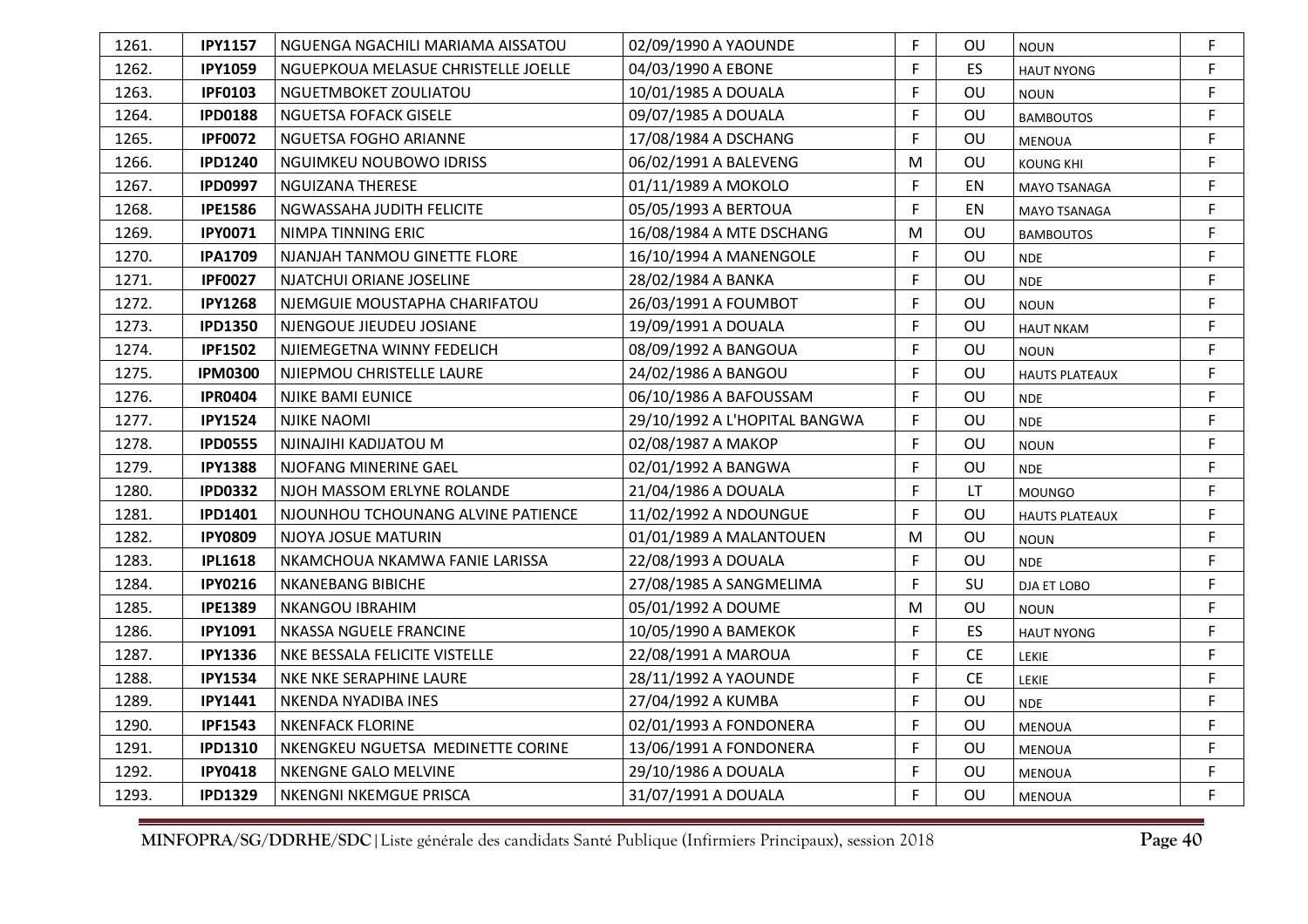| 1294. | <b>IPY1460</b> | <b>NKOA SIMON DURAND</b>          | 04/06/1992 A NDANGUENG II    | M            | CE        | <b>LEKIE</b>          | F           |
|-------|----------------|-----------------------------------|------------------------------|--------------|-----------|-----------------------|-------------|
| 1295. | <b>IPY0122</b> | NKOLO BLANDINE ESTELLE            | 01/03/1985 A MESSOK          | M            | SU        | DJA ET LOBO           | F           |
| 1296. | <b>IPY1572</b> | NKOMBOU NZEUGA FRANKLIN           | 22/03/1993 A DOUALA          | М            | OU        | <b>NDE</b>            | F           |
| 1297. | <b>IPY1337</b> | NKOUALIAGNIGNI ISMAÏLA            | 23/08/1991 A MAMOGNAM        | M            | OU        | <b>NOUN</b>           | F           |
| 1298. | <b>IPY1470</b> | NKOUGOUM NOGNING CHIMENE          | 24/06/1992 A NDOUNGUE        | F            | OU        | <b>MENOUA</b>         | F           |
| 1299. | <b>IPF1384</b> | NKOUOGNOUOT ADAMOU                | 15/12/1991 A FOUMBAN         | M            | OU        | <b>NOUN</b>           | F           |
| 1300. | <b>IPY1069</b> | NKOUOMBE MARGUERITE NADINE        | 24/03/1990 A NJISSE          | F            | OU        | <b>NOUN</b>           | F           |
| 1301. | <b>IPD1009</b> | NKOUSSOUM EKONGUIOM MODESTE       | 02/12/1989 A MBOKAMBO        | М            | LT        | <b>MOUNGO</b>         | F           |
| 1302. | <b>IPD0730</b> | NKWAYA TCHOUAMO ARIANE FERNANDE   | 09/07/1988 A NKONGSAMBA      | F            | OU        | <b>NDE</b>            | $\mathsf F$ |
| 1303. | <b>IPL1292</b> | <b>NNA THIERRY</b>                | 07/05/1991 A EBOLOWA         | M            | SU        | <b>MVILA</b>          | F           |
| 1304. | <b>IPY1371</b> | NNANG AMBASSA MINUS BLANCHE       | 28/10/1991 A AKOM II         | F            | SU        | <b>MVILA</b>          | $\mathsf F$ |
| 1305. | <b>IPY1570</b> | NNANGA BISSO JOCELINE MURIELLE    | 15/03/1993 A YAOUNDE         | F            | <b>CE</b> | NYONG ET MFOUMOU      | F           |
| 1306. | <b>IPY0288</b> | <b>NOAH VERONIQUE</b>             | 06/02/1986 A NKOL EKONO SA'A | F            | <b>CE</b> | <b>LEKIE</b>          | $\mathsf F$ |
| 1307. | <b>IPF0658</b> | NOAH ZE SABINE JUNIE              | 03/03/1988 A SANGMELIMA      | F            | SU        | DJA ET LOBO           | F           |
| 1308. | <b>IPD1654</b> | NOBOSSI CHARNELLE PULCHERIE       | 01/01/1994 A DOUALA          | F            | OU        | <b>HAUTS PLATEAUX</b> | F           |
| 1309. | <b>IPY1325</b> | <b>NOGUE FOTSO RAISSA</b>         | 22/07/1991 A YAOUNDE         | F            | OU        | KOUNG KHI             | F           |
| 1310. | <b>IPD1516</b> | NOMBI EMOUNE OLIVE                | 22/09/1992 A DOUALA          | F            | LT.       | <b>MOUNGO</b>         | $\mathsf F$ |
| 1311. | <b>IPD0201</b> | NONGA BIAKOLO MADELEINE           | 31/07/1985 A DIZANGUE        | F            | <b>CE</b> | NYONG ET SO'O         | F           |
| 1312. | <b>IPY1493</b> | NOUBISSIE REGINE SYLVIANE         | 18/08/1992 A MBANGA          | F            | OU        | <b>MENOUA</b>         | $\mathsf F$ |
| 1313. | <b>IPG0035</b> | NOUDJIWAMEL BRIGITTE              | 12/04/1984 A LAGDO           | F            | <b>NO</b> | <b>BENOUE</b>         | F           |
| 1314. | <b>IPE0407</b> | NOUHOU ZOUA GENEVIEVE             | 10/10/1986 A DJIDOM          | $\mathsf F$  | EN        | <b>MAYO KANI</b>      | $\mathsf F$ |
| 1315. | <b>IPY0719</b> | NOUMEN FONDJA SYLIANE DORIS       | 19/06/1988 A DOUALA          | F            | <b>OU</b> | <b>NDE</b>            | $\mathsf F$ |
| 1316. | <b>IPF0367</b> | NOUMSSI BELMOND GHISLAIN          | 10/07/1986 A BAFOUSSAM       | М            | OU        | <b>KOUNG KHI</b>      | F           |
| 1317. | <b>IPY0355</b> | NOUNAMA KEUMENGNE EDWIGE          | 18/06/1986 A LABLE           | F            | OU        | <b>HAUTS PLATEAUX</b> | $\mathsf F$ |
| 1318. | <b>IPF0423</b> | NOUNGA TCHOUNDJI CHRISTELLE FLORE | 07/11/1986 A DOUALA          | $\mathsf{F}$ | OU        | <b>NDE</b>            | F           |
| 1319. | <b>IPD1331</b> | NOUNGOUE NGOUNOU JULIETTE PAMELA  | 05/08/1991 A MBANGA          | F            | OU        | <b>HAUT NKAM</b>      | $\mathsf F$ |
| 1320. | <b>IPE1624</b> | <b>NOUNOU BALKISSOU</b>           | 28/09/1993 A BATOURI         | F            | ES        | <b>KADEY</b>          | F           |
| 1321. | <b>IPF0837</b> | NOUPOUE NZETEM WILLY              | 12/02/1989 A FOTOUNI         | м            | OU        | <b>HAUTS PLATEAUX</b> | F           |
| 1322. | <b>IPM0042</b> | <b>NOURA ABDOU</b>                | 30/04/1984 A MAROUA          | F            | EN        | <b>DIAMARE</b>        | $\mathsf F$ |
| 1323. | <b>IPL1679</b> | <b>NSA LARISSA</b>                | 08/04/1994 A BIDJAP          | F            | SU        | VALLEE DU NTEM        | F           |
| 1324. | <b>IPR1035</b> | NSANGOU MFOUT CHADIA BOUSEINE     | 25/01/1990 A YAOUNDE         | F            | OU        | <b>NOUN</b>           | F           |
| 1325. | <b>IPF1096</b> | NSANGOU NDAM EMMANUEL             | 17/05/1990 A NJINGOUMBE      | М            | OU        | <b>NOUN</b>           | F           |
| 1326. | <b>IPY1590</b> | NSEFOUM MENGA THERESE BERTILLE    | 06/05/1993 A LOUM            | F            | SU        | <b>OCEAN</b>          | F           |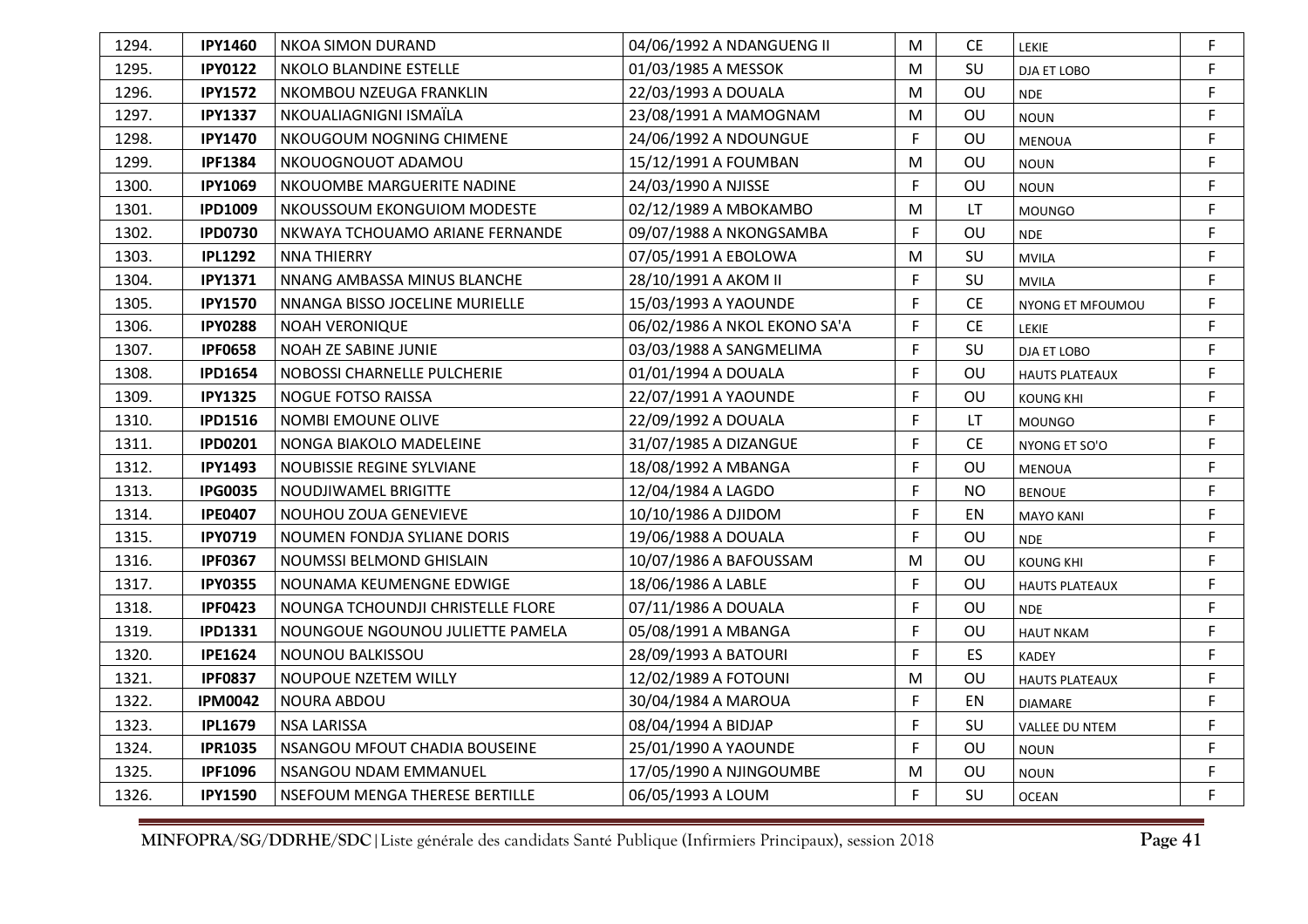| 1327. | <b>IPY1807</b> | <b>NSOUROU ELLA ORIANE LILY</b> | 25/05/1998 A YAOUNDE            | F | SU        | VALLEE DU NTEM         | F |
|-------|----------------|---------------------------------|---------------------------------|---|-----------|------------------------|---|
| 1328. | <b>IPY1309</b> | NTAH ZE THERESE SYLVIANE        | 12/06/1991 A EBOULOU OKASSANG I | F | <b>CE</b> | NYONG ET MFOUMOU       | F |
| 1329. | <b>IPD1717</b> | NTAMACK BESSOKE GEORGES         | 27/11/1994 A DOUALA             | M | LT        | <b>MOUNGO</b>          | F |
| 1330. | <b>IPD0432</b> | NTANKEU NKONKEP MAJOLIE         | 13/12/1986 A LOUM               | F | OU        | <b>NDE</b>             | F |
| 1331. | <b>IPE0900</b> | NTCHAM BITYIBIYA'A LEOPOLDINE   | 08/05/1989 A EBOLOWA            | F | SU        | <b>MVILA</b>           | F |
| 1332. | <b>IPN0902</b> | NTCHOUGA OUMBE FLORINE LISE     | 09/05/1989 A DOUALA             | F | OU        | <b>HAUTS PLATEAUX</b>  | F |
| 1333. | <b>IPF1778</b> | NTEPPE GUY BESTHIN              | 04/03/1996 A NDOKOU MELONG      | M | LT        | <b>MOUNGO</b>          | F |
| 1334. | <b>IPY1471</b> | NTODJA MOUNTOMB ESTELLA FLORE   | 25/06/1992 A LA MTE DE LOMIE    | F | <b>ES</b> | <b>KADEY</b>           | F |
| 1335. | <b>IPR1278</b> | NTOLO ROSE REGINE YVETTE        | 06/04/1991 A AWAE               | F | <b>CE</b> | MEFOU ET AFAMBA        | F |
| 1336. | <b>IPY0063</b> | NTONGA BEKOLO ARIEL-BENNY       | 18/07/1984 A AYOS               | M | CE.       | NYONG ET MFOUMOU       | F |
| 1337. | <b>IPE1284</b> | NTONGA NTONGA NINON GWLADYS     | 15/04/1991 A NGUELEMENDOUKA     | F | <b>ES</b> | <b>HAUT NYONG</b>      | F |
| 1338. | <b>IPF1267</b> | NTOUIKO FIFEN LOUDI             | 26/03/1991 A BEKA HOSSERE       | M | OU        | <b>NOUN</b>            | F |
| 1339. | <b>IPY0478</b> | NTOUPENDI NJIPEKAH SALAMATOU    | 15/02/1987 A FOUMBOT            | F | OU        | <b>NOUN</b>            | F |
| 1340. | <b>IPR0280</b> | NTSA BENGONO JACQUELINE NADEGE  | 18/01/1986 A YAOUNDE            | F | <b>CE</b> | <b>LEKIE</b>           | F |
| 1341. | <b>IPY0426</b> | NTSAMA SALOME CHRISTELLE        | 13/11/1986 A YAOUNDE            | F | <b>CE</b> | <b>MFOUNDI</b>         | F |
| 1342. | <b>IPY0681</b> | NYA NYEBE LIN GEORGES           | 24/04/1988 A YAOUNDE            | M | <b>CE</b> | LEKIE                  | F |
| 1343. | <b>IPY1216</b> | NYAH NDOUMI CHRISTEL            | 15/12/1990 A YAOUNDE            | F | OU        | <b>NDE</b>             | F |
| 1344. | <b>IPD1439</b> | <b>NYAMSI EUGENE FRANCIS</b>    | 21/04/1992 A DOUALA             | M | LT.       | <b>NKAM</b>            | F |
| 1345. | <b>IPY1277</b> | NYANGONO ETO'O ANNE LAURETTE    | 05/04/1991 A ZOETELE            | F | SU        | DJA ET LOBO            | F |
| 1346. | <b>IPL0177</b> | <b>NYANGONO EVELYNE</b>         | 19/06/1985 A MEZESSE            | F | SU        | DJA ET LOBO            | F |
| 1347. | <b>IPY0582</b> | NYANKALE ELIANE                 | 22/09/1987 A BAGBETOUT          | F | ES        | <b>HAUT NYONG</b>      | F |
| 1348. | <b>IPR1571</b> | NYANKOUNG MFOMBANG DENISE       | 22/03/1993 A NSEM               | F | <b>CE</b> | <b>HAUTE SANAGA</b>    | F |
| 1349. | <b>IPD1302</b> | NYOBE MARGUERITE VANESSA        | 30/05/1991 A DOUALA             | F | <b>CE</b> | NYONG ET KELLE         | F |
| 1350. | <b>IPD1270</b> | NYOBEU WANAME DONAL             | 01/04/1991 A NDOUNGUE           | M | OU        | <b>HAUTS PLATEAUX</b>  | F |
| 1351. | <b>IPY0675</b> | NZABA ESSELEM ARNAUD GAUTIER    | 09/04/1988 A YAOUNDE            | M | LT.       | <b>MOUNGO</b>          | F |
| 1352. | <b>IPG0955</b> | NZAGAI MOKOYAM                  | 27/07/1989 A MTE DE MOKOLO      | F | EN        | MAYO TSANAGA           | F |
| 1353. | <b>IPD0049</b> | NZAP INNOCENT BERENGER          | 15/05/1984 A MBOUDA             | M | OU        | <b>BAMBOUTOS</b>       | F |
| 1354. | <b>IPY0133</b> | NZIE NOUBITANG BLANDINE         | 23/03/1985 A YAOUNDE            | F | <b>CE</b> | <b>MBAM ET INOUBOU</b> | F |
| 1355. | <b>IPY0437</b> | NZOGANG FLORE                   | 20/12/1986 A BALENG             | F | OU        | <b>HAUT NKAM</b>       | F |
| 1356. | <b>IPY1790</b> | NZOKOU SIGNE MERVEILLE CYNTHIA  | 02/08/1996 A YAOUNDE            | F | OU        | <b>HAUTS PLATEAUX</b>  | F |
| 1357. | <b>IPN1517</b> | NZOUANKEU BAKANG ALFRED MARC    | 28/09/1992 A LOUM               | M | <b>CE</b> | MBAM ET INOUBOU        | F |
| 1358. | <b>IPF1075</b> | NZOUMYIE NAFISSATOU             | 09/04/1990 A YAOUNDE            | F | OU        | <b>NOUN</b>            | F |
| 1359. | <b>IPE0077</b> | OBA OKALA JEANNE FLORA          | 16/09/1984 A DJODJOCK           | F | <b>ES</b> | <b>HAUT NYONG</b>      | F |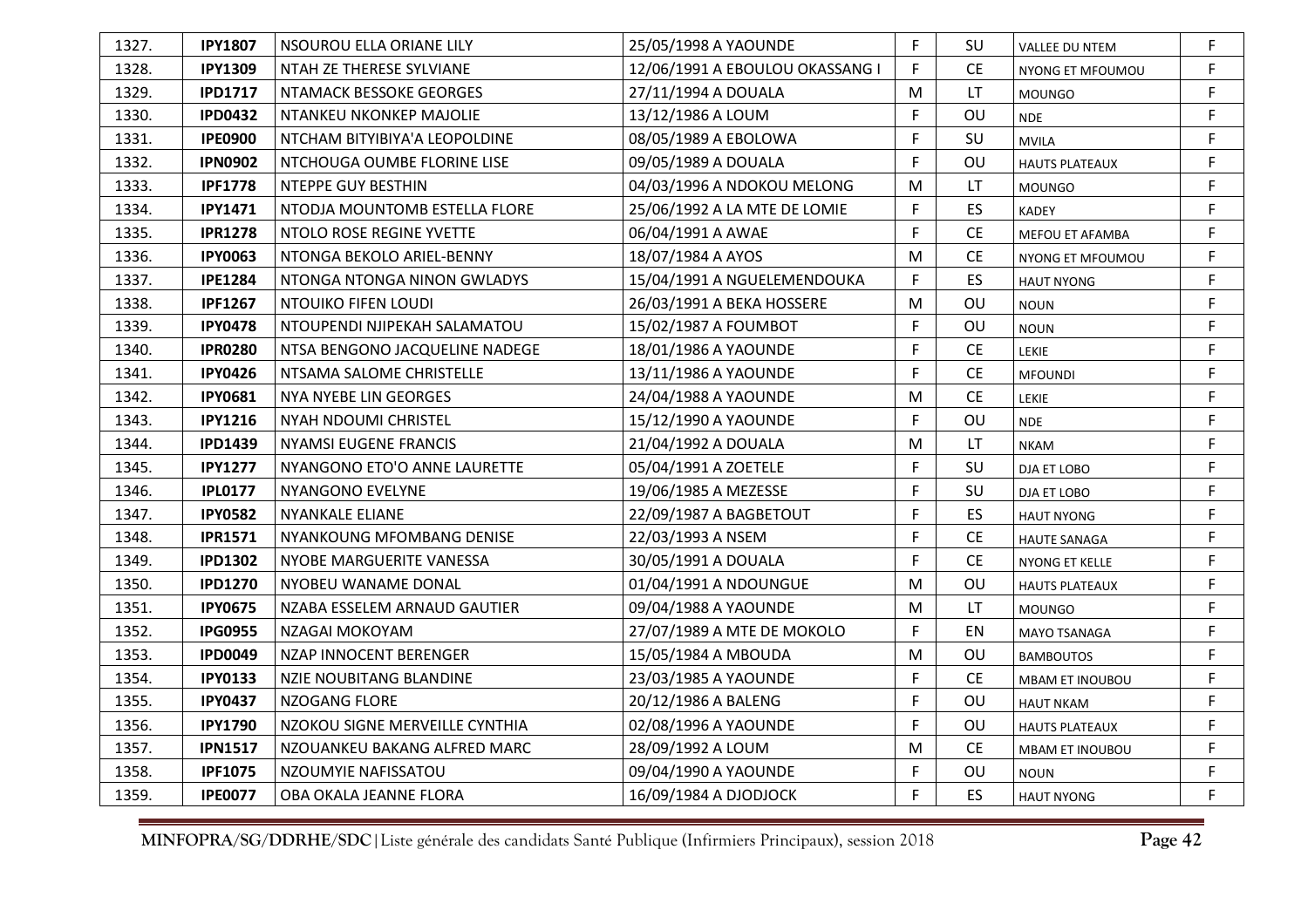| 1360. | <b>IPY0326</b> | <b>OBAM MOISE LUCRY</b>              | 11/04/1986 A EBOLOWA        | M | SU        | <b>MVILA</b>           | F |
|-------|----------------|--------------------------------------|-----------------------------|---|-----------|------------------------|---|
| 1361. | <b>IPL0361</b> | OBIANG ONDO JOSIANE CHRISTINE        | 28/06/1986 A MINKAN-MENGALE | F | SU        | VALLEE DU NTEM         | F |
| 1362. | <b>IPE0869</b> | <b>OBONGUE FRANCIS GERVAIS</b>       | 18/03/1989 A SOKAMALAM      | M | <b>ES</b> | <b>HAUT NYONG</b>      | F |
| 1363. | <b>IPY0786</b> | <b>OBONO BELIBI SERAPHINE GAELLE</b> | 09/11/1988 A YAOUNDE        | F | <b>CE</b> | <b>LEKIE</b>           | F |
| 1364. | <b>IPY0465</b> | OHANE DIME MARIANE                   | 29/01/1987 A MBANGASSINA    | F | <b>CE</b> | <b>MBAM ET KIM</b>     | F |
| 1365. | <b>IPY0749</b> | OKOA MARIE ESTELLE                   | 16/08/1988 A NGOAZIP II     | F | SU        | <b>MVILA</b>           | F |
| 1366. | <b>IPE1385</b> | <b>OKUIN CHRISTIAN</b>               | 28/12/1991 A MPOUNDOU       | M | <b>ES</b> | <b>HAUT NYONG</b>      | F |
| 1367. | <b>IPY0843</b> | OLLE OLLE SALOMON JOVANY             | 18/02/1989 A SANGMELIMA     | F | SU        | DJA ET LOBO            | F |
| 1368. | <b>IPY0594</b> | OLOMO AIME CLAVER                    | 15/10/1987 A YAOUNDE        | M | <b>CE</b> | MEFOU ET AFAMBA        | F |
| 1369. | <b>IPY0648</b> | <b>ONANA MEYONG ERNEST</b>           | 30/01/1988 A YEGUE-ASSI     | M | <b>CE</b> | <b>LEKIE</b>           | F |
| 1370. | <b>IPY0512</b> | <b>ONANA PIE CLAUDE II</b>           | 29/04/1987 A YAOUNDE        | M | <b>CE</b> | <b>MBAM ET INOUBOU</b> | F |
| 1371. | <b>IPY0863</b> | ONDOA BELIBI MARIE                   | 09/03/1989 A YAOUNDE        | F | <b>CE</b> | NYONG ET SO'O          | F |
| 1372. | <b>IPY0930</b> | ONDOA NGOA DIEUDONNE                 | 14/06/1989 A DZENG          | M | <b>CE</b> | NYONG ET SO'O          | F |
| 1373. | <b>IPY0483</b> | ONDOBO BENG MADELEINE CARINE         | 28/02/1987 A POUPOUMA       | F | <b>CE</b> | <b>LEKIE</b>           | F |
| 1374. | <b>IPY1642</b> | <b>ONDOUA FRANCOIS STEVE</b>         | 23/11/1993 A AKONO          | M | <b>CE</b> | MEFOU ET AKONO         | F |
| 1375. | <b>IPY1369</b> | ONDOUA MEYO FRITZ JUNIOR             | 20/10/1991 A NKOLOSSANG     | M | <b>CE</b> | LEKIE                  | F |
| 1376. | <b>IPY0631</b> | ONGBADOSSAK MOKALA GISELE            | 06/01/1988 A YAOUNDE        | F | <b>CE</b> | <b>MBAM ET INOUBOU</b> | F |
| 1377. | <b>IPY0695</b> | ONGBAHETEN ELIONORE MARCELLE         | 10/05/1988 A NDIKI          | F | <b>CE</b> | <b>MBAM ET INOUBOU</b> | F |
| 1378. | <b>IPY0590</b> | ONGMELANG WILFRIED CAROLE            | 05/10/1987 A YAOUNDE        | F | <b>CE</b> | <b>MBAM ET INOUBOU</b> | F |
| 1379. | <b>IPY0867</b> | ONGNIONI NOUBETH ALINE PELAGIE       | 15/03/1989 A YAOUNDE        | F | <b>CE</b> | <b>MFOUNDI</b>         | F |
| 1380. | <b>IPY0438</b> | <b>ONGOLO ANGELINE</b>               | 20/12/1986 A KOMO-ESSELE    | F | <b>CE</b> | LEKIE                  | F |
| 1381. | <b>IPY0860</b> | ONGSEPIEN DANIELLE CAROLE            | 07/03/1989 A NDIKINIMEKI    | F | <b>CE</b> | <b>MBAM ET INOUBOU</b> | F |
| 1382. | <b>IPR0916</b> | ONGUENE EMILIENNE PULCHERIE          | 23/05/1989 A ZOATOUBSI      | F | <b>CE</b> | LEKIE                  | F |
| 1383. | <b>IPY0994</b> | OPETE NGONO NDJANA JULIENNE          | 30/10/1989 A NKOLMEBANGA    | F | <b>CE</b> | <b>LEKIE</b>           | F |
| 1384. | <b>IPY1085</b> | OTOMOPWEL ESSOM STEPHANY             | 04/05/1990 A EBOLOWA        | F | <b>ES</b> | <b>HAUT NYONG</b>      | F |
| 1385. | <b>IPY0081</b> | OTYOGA MADELEINE BLANCHE             | 08/10/1984 A LABLE          | F | <b>CE</b> | <b>MBAM ET INOUBOU</b> | F |
| 1386. | <b>IPF0485</b> | <b>OUAYIM NGAMGA LORIS GAELLE</b>    | 02/03/1987 A BANGWA         | F | OU        | <b>NDE</b>             | F |
| 1387. | <b>IPE1089</b> | OUMMOUL KOULSOUMI                    | 09/05/1990 A NGAOUNDERE     | F | <b>AD</b> | <b>VINA</b>            | F |
| 1388. | <b>IPY0322</b> | <b>OUNGMINEK MISSEKOU MARIE NOEL</b> | 03/04/1986 A OMBESSA        | F | <b>CE</b> | <b>MBAM ET INOUBOU</b> | F |
| 1389. | <b>IPM1393</b> | <b>OUSMAN BOUKAR</b>                 | 13/01/1992 A TOKOMBERE      | M | EN        | MAYO SAVA              | F |
| 1390. | <b>IPN1602</b> | OUSMANOU HASSANA                     | 08/06/1993 A NGAOUNDERE     | M | AD        | <b>DJEREM</b>          | F |
| 1391. | <b>IPN1715</b> | OUSMANOU MAIDOKI DOGUIMI             | 21/11/1994 A MBE            | M | AD        | VINA                   | F |
| 1392. | <b>IPY0441</b> | OVAH ZOA MADELEINE EMMANUELLE        | 23/12/1986 A YAOUNDE        | F | <b>CE</b> | <b>MEFOU ET AKONO</b>  | F |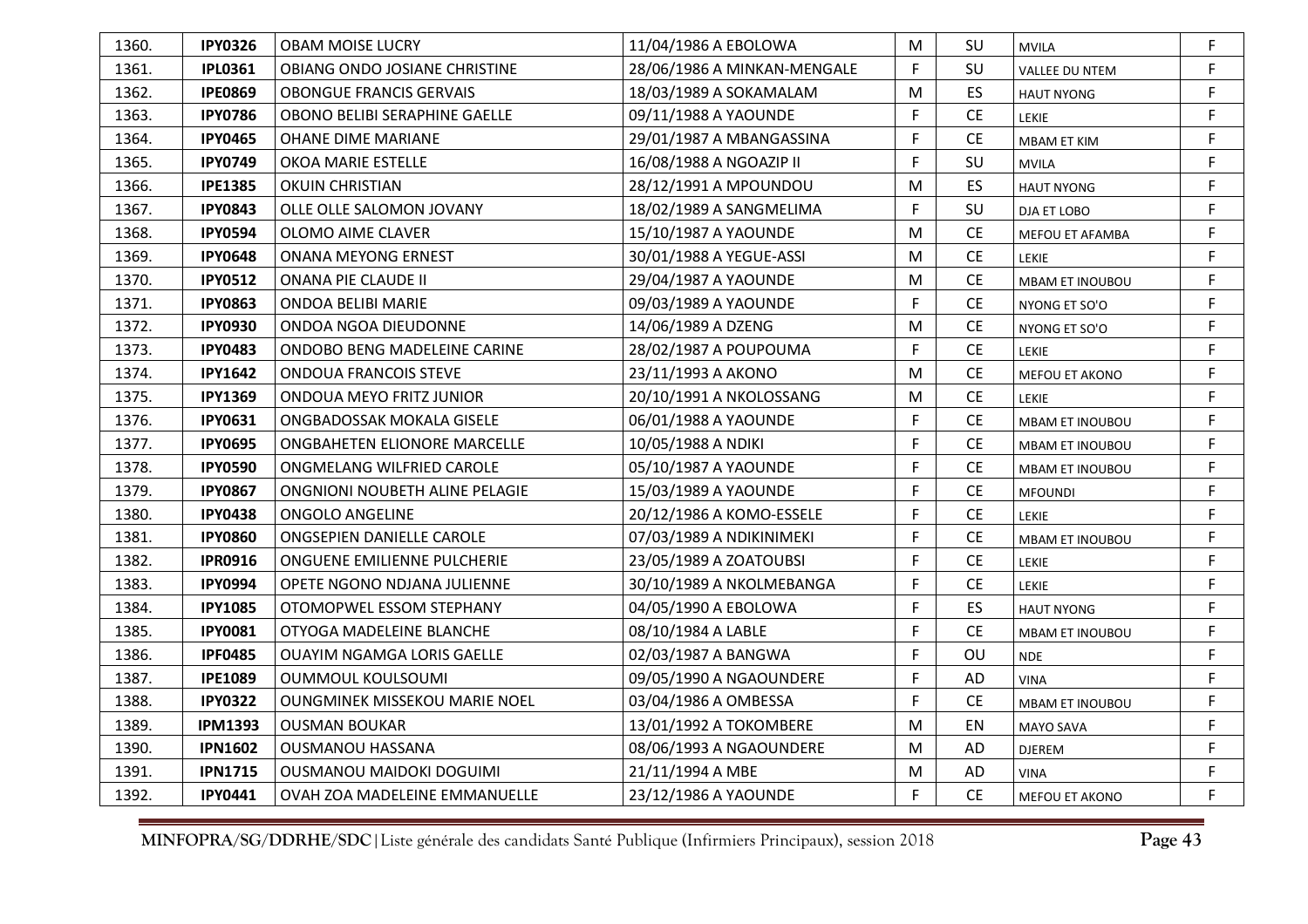| 1393. | <b>IPR0646</b> | OWONA MESSI CALIXTE GHISLAINE     | 26/01/1988 A MENGUEME      | F  | CE.       | NYONG ET SO'O          | F.          |
|-------|----------------|-----------------------------------|----------------------------|----|-----------|------------------------|-------------|
| 1394. | <b>IPY0028</b> | OWONA NGAONDOUA SERGE FERDINAND   | 08/03/1984 A NGOMEDZAP     | M  | SU        | <b>MVILA</b>           | F           |
| 1395. | <b>IPL0373</b> | OWONO NKOUMOU FLORENCE ANGELIQUE  | 30/07/1986 A SANGMELIMA    | F  | SU        | DJA ET LOBO            | F           |
| 1396. | <b>IPY0892</b> | OWONO OWONO ANCLET                | 30/04/1989 A MBALMAYO      | M  | <b>CE</b> | NYONG ET SO'O          | F           |
| 1397. | <b>IPY0926</b> | OYONO ABENG-ABE NATHALIE MICHELLE | 11/06/1989 A YAOUNDE       | F  | SU        | DJA ET LOBO            | F           |
| 1398. | <b>IPY0140</b> | <b>OYONO GEORGES-CYRILLE</b>      | 14/04/1985 A MDAMVO-AYOS   | M  | <b>CE</b> | NYONG ET MFOUMOU       | F           |
| 1399. | <b>IPR0040</b> | PADJA NGUENANG SANDRINE CAROLE    | 28/04/1984 A DOUALA        | F  | OU        | <b>NDE</b>             | F           |
| 1400. | <b>IPM0734</b> | PAGUEM MELI ANGELE NATHALIE       | 15/07/1988 A YAOUNDE       | F  | OU        | <b>BAMBOUTOS</b>       | F           |
| 1401. | <b>IPF1219</b> | PANJOUNDOUORE MVUH ISMAILA        | 17/12/1990 A KOUMENKE      | М  | OU        | <b>NOUN</b>            | F           |
| 1402. | <b>IPR0672</b> | PAYANGAM SEVERINE                 | 01/04/1988 A BAYOMEN-BAFIA | F  | <b>CE</b> | <b>MBAM ET INOUBOU</b> | $\mathsf F$ |
| 1403. | <b>IPY1124</b> | PAYONG DJOMO NANA FANI            | 07/07/1990 A BAFOUSSAM     | F  | OU        | MIFI                   | F           |
| 1404. | <b>IPD0316</b> | PAYONG NDJIOZE BELLY FLORE        | 21/03/1986 A DOUALA        | F. | OU        | <b>NDE</b>             | F           |
| 1405. | <b>IPF0125</b> | PEMBOURA NDAM CATHERINE           | 05/03/1985 A FOUMBAN       | F  | OU        | <b>NOUN</b>            | F           |
| 1406. | <b>IPY0006</b> | PEMI JOUNEDOU                     | 10/01/1984 A GALIM         | M  | OU        | <b>NOUN</b>            | F           |
| 1407. | <b>IPE0603</b> | PETGA NGANGO NADIANE SOREL        | 03/11/1987 A TIBATI        | F  | OU        | <b>NDE</b>             | F           |
| 1408. | <b>IPG0454</b> | PEUFINE BOUSSOUABE CLEMENT        | 13/01/1987 A DJAMARE       | M  | <b>NO</b> | <b>MAYO REY</b>        | F           |
| 1409. | <b>IPY0923</b> | PEZEMO PEDEZUE YOLANDE            | 05/06/1989 A MELONG        | F  | OU        | <b>BAMBOUTOS</b>       | F           |
| 1410. | <b>IPY0818</b> | PEZONHO FOKOU JOSIANE DORIS       | 07/01/1989 A YAOUNDE       | F  | OU        | <b>BAMBOUTOS</b>       | F           |
| 1411. | <b>IPF1575</b> | PLONG MOUHAMED TOUSSA             | 30/03/1993 A BANKIM        | M  | AD        | <b>MAYO BANYO</b>      | F           |
| 1412. | <b>IPD1398</b> | POBONG TAKOUMBA EVRAD CARLY       | 31/01/1992 A BARE          | M  | OU        | <b>MIFI</b>            | F           |
| 1413. | <b>IPD1786</b> | POKAM NGOUNOU MERVEILLE BIBICHE   | 11/06/1996 A DOUALA        | F  | OU        | <b>MENOUA</b>          | F           |
| 1414. | <b>IPF1412</b> | POTOUONJOU MOUANSIE HAFSAT        | 05/03/1992 A FOUMBOT       | F  | OU        | <b>NOUN</b>            | F           |
| 1415. | <b>IPF0400</b> | POUGOUALE ANNE CAROLE             | 26/09/1986 A BANKA BAFANG  | F  | OU        | <b>HAUT NKAM</b>       | F           |
| 1416. | <b>IPD1424</b> | POUT-IBOG BENJAMIN                | 27/03/1992 A DOUALA        | М  | LT.       | SANAGA MARITIME        | F           |
| 1417. | <b>IPF0951</b> | <b>QUEBOU FOKA JULIE</b>          | 22/07/1989 A BAFOUSSAM     | F  | OU        | MIFI                   | F           |
| 1418. | <b>IPY0031</b> | RAMATOU ISSIAKOU                  | 20/03/1984 A MBALMAYO      | F  | <b>AD</b> | <b>MBERE</b>           | F           |
| 1419. | <b>IPY0541</b> | RAYE RACHIDETOU                   | 25/06/1987 A YAOUNDE       | F  | OU        | <b>NOUN</b>            | F           |
| 1420. | <b>IPF0447</b> | RIEJOUYA INOUSSA                  | 03/01/1987 A MANGUIEMBOU   | F  | OU        | <b>NOUN</b>            | F           |
| 1421. | <b>IPF0297</b> | RODRIGUE MICHEL PENE NJIAGA       | 18/02/1986 A BANDJOUN      | M  | OU        | <b>HAUT NKAM</b>       | F           |
| 1422. | <b>IPN1295</b> | ROUGAYATOU AMADA                  | 11/05/1991 A NGAOUNDERE    | F  | AD        | <b>VINA</b>            | F           |
| 1423. | <b>IPN1034</b> | ROUKAYATOU ABBA                   | 20/01/1990 A NGAOUNDERE    | F  | EN        | <b>DIAMARE</b>         | F           |
| 1424. | <b>IPD0888</b> | SAAH YANOU BILLY                  | 25/04/1989 A DOUALA        | M  | OU        | <b>NDE</b>             | F           |
| 1425. | <b>IPY0500</b> | <b>SACK MARIETTE ELVIRE</b>       | 28/03/1987 A NGAMBE        | F  | LT.       | SANAGA MARITIME        | F           |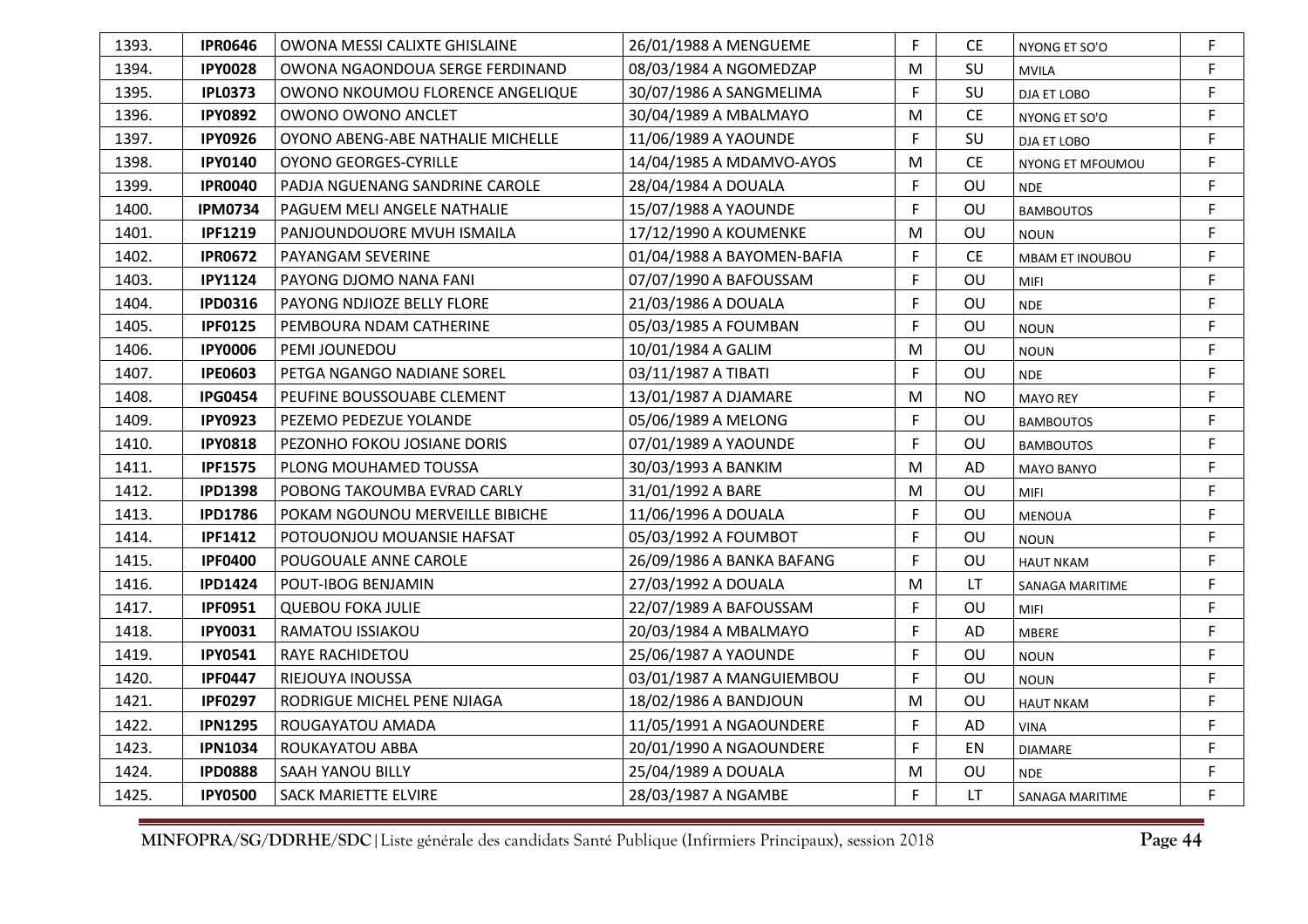| 1426. | <b>IPE0949</b> | SAFIYATOU HAMADOU                | 22/07/1989 A GAROUA          | F. | NO.            | <b>BENOUE</b>         | F |
|-------|----------------|----------------------------------|------------------------------|----|----------------|-----------------------|---|
| 1427. | <b>IPY0569</b> | <b>SAHO JULIETTE</b>             | 15/08/1987 A BATCHAM         | F  | SU             | DJA ET LOBO           | F |
| 1428. | <b>IPN0711</b> | SALAMATOU MARILYN RAISSA         | 05/06/1988 A GAROUA          | F  | <b>NO</b>      | <b>BENOUE</b>         | F |
| 1429. | <b>IPG0168</b> | SALMA ALHADJI ISSA               | 10/06/1985 A GAROUA          | F  | <b>NO</b>      | <b>BENOUE</b>         | F |
| 1430. | <b>IPN0258</b> | SALNGO PHILEMON                  | 31/12/1985 A NGAOUNDERE      | M  | AD             | <b>VINA</b>           | F |
| 1431. | <b>IPD0641</b> | <b>SAME CLORIS ANGE</b>          | 16/01/1988 A DOUALA          | F  | LT             | <b>WOURI</b>          | F |
| 1432. | <b>IPG1808</b> | SAMSASSOU BAHAOUSSOU             | 00/00/1984 A DJELME-GUERE    | M  | EN             | <b>MAYO DANAY</b>     | F |
| 1433. | <b>IPM1721</b> | SANDA MESSINGUE                  | 03/12/1994 A BIDZAR          | M  | N <sub>O</sub> | MAYO LOUTI            | F |
| 1434. | <b>IPR0663</b> | <b>SANGA SEBASTIEN</b>           | 15/03/1988 A BAFOUSSAM       | M  | OU             | <b>NDE</b>            | F |
| 1435. | <b>IPR0012</b> | <b>SANGA TAHEONTE IDRISS</b>     | 21/01/1984 A YAOUNDE         | M  | <b>CE</b>      | <b>MBAM ET KIM</b>    | F |
| 1436. | <b>IPM1509</b> | SARFADINE OUMAR ALAO             | 15/09/1992 A GUIRVIDIG       | M  | EN             | <b>MAYO DANAY</b>     | F |
| 1437. | <b>IPG1183</b> | SAWALDA ANDRE                    | 22/10/1990 A GOUZDA-VREKET   | M  | EN             | MAYO TSANAGA          | F |
| 1438. | <b>IPY0132</b> | SEGNOU TOUSSE ERNESTINE          | 19/03/1985 A BERTOUA         | F  | ES             | LOM ET DJEREM         | F |
| 1439. | <b>IPD0518</b> | <b>SEKE MARQUISE</b>             | 14/05/1987 A LABLE           | F  | <b>CE</b>      | <b>MBAM ET KIM</b>    | F |
| 1440. | <b>IPG1623</b> | SEKVOU ZACHARIE SALI             | 27/09/1993 A LAGDO           | M  | ΕN             | <b>MAYO KANI</b>      | F |
| 1441. | <b>IPD0194</b> | <b>SEN HERMINE</b>               | 21/07/1985 A DOUALA CAMEROUN | F  | LT             | <b>NKAM</b>           | F |
| 1442. | <b>IPD1465</b> | SEN NKOUE MICHELLE CAROLINE      | 19/06/1992 A DOUALA          | F  | LT             | <b>NKAM</b>           | F |
| 1443. | <b>IPY1462</b> | <b>SEPEMG CARINE</b>             | 14/06/1992 A DOUALA          | F  | OU             | <b>BAMBOUTOS</b>      | F |
| 1444. | <b>IPY0305</b> | <b>SETANE PLACIDE</b>            | 03/03/1986 A AKAK            | M  | <b>CE</b>      | NYONG ET MFOUMOU      | F |
| 1445. | <b>IPF0175</b> | <b>SIDZE FOKA ALEX DUCLAIR</b>   | 17/06/1985 A MBO BANDJOUN    | M  | OU             | <b>MIFI</b>           | F |
| 1446. | <b>IPF1628</b> | SIELINOU NZONO ERIC BOREL        | 09/10/1993 A FOTOUNI         | M  | OU             | <b>HAUT NKAM</b>      | F |
| 1447. | <b>IPD1211</b> | SIEWE CHIGA JOELLE EVA           | 06/12/1990 A BANKA           | F  | OU             | <b>HAUT NKAM</b>      | F |
| 1448. | <b>IPY0636</b> | SIEYANDJI KAMAHA ANNE JOSSELINE  | 11/01/1988 A YAOUNDE         | F  | OU             | <b>HAUT NKAM</b>      | F |
| 1449. | <b>IPY0078</b> | SIGHOM MARINETTE CHRISTELLE      | 24/09/1984 A YAOUNDE         | F. | OU             | <b>KOUNG KHI</b>      | F |
| 1450. | <b>IPR1530</b> | SIKADI EVELINE                   | 18/11/1992 A DIZANGUE        | F  | OU             | <b>HAUTS PLATEAUX</b> | F |
| 1451. | <b>IPD0606</b> | SIMO GUEPNANG EDMOND ULRICH      | 12/11/1987 A EDEA            | М  | OU             | <b>HAUT NKAM</b>      | F |
| 1452. | <b>IPE1368</b> | SIPOUKEM KUISSANG ROSELINE       | 20/10/1991 A DOUME           | F  | OU             | <b>MIFI</b>           | F |
| 1453. | <b>IPD1430</b> | SISSAKO NSONGO JEANNE YOLANDE    | 06/04/1992 A NJOMBE          | F  | LT             | <b>MOUNGO</b>         | F |
| 1454. | <b>IPY0200</b> | SITCHOU YONGDOU RODRIGUE FLORENT | 30/07/1985 A NKONDJOCK       | M  | LT             | <b>NKAM</b>           | F |
| 1455. | <b>IPY0134</b> | SITIO TAKAM PAULINE              | 25/03/1985 A BANDJOUN        | F  | OU             | <b>KOUNG KHI</b>      | F |
| 1456. | <b>IPM1025</b> | <b>SLAMA PHILIPPE</b>            | 03/01/1990 A GOUFGA          | M  | EN             | <b>MAYO DANAY</b>     | F |
| 1457. | <b>IPD1507</b> | SOH CAROLE                       | 13/09/1992 A DOUALA          | F  | OU             | <b>NDE</b>            | F |
| 1458. | <b>IPE0628</b> | <b>SONE NJEH JEANNE ROSINE</b>   | 04/01/1988 A NKOL MVOLAM     | F  | LT.            | <b>MOUNGO</b>         | F |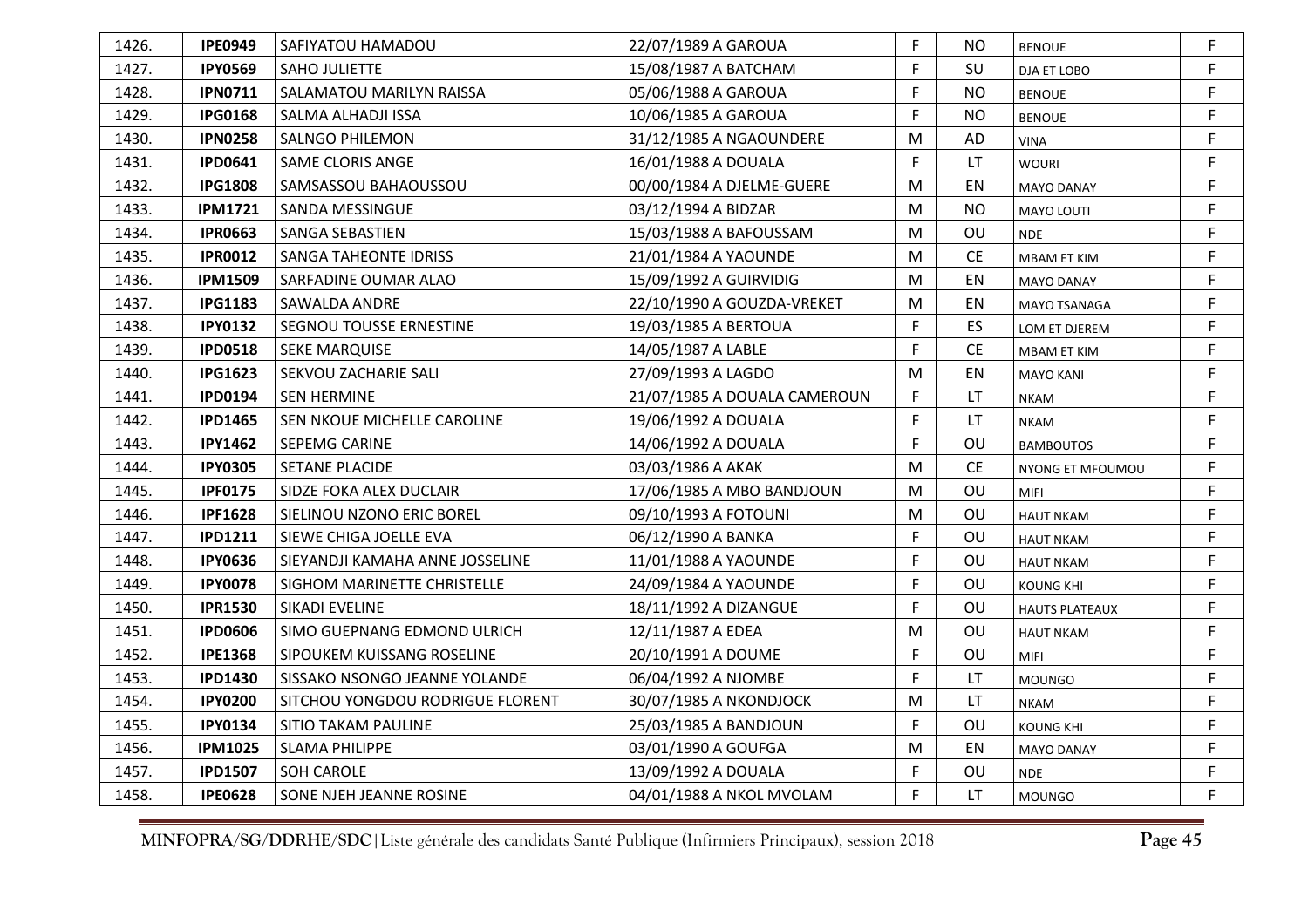| 1459. | <b>IPF0503</b> | SONFACK ATABONG CHRISTELLE         | 03/04/1987 A SANTCHOU              | F | OU        | <b>MENOUA</b>         | F |
|-------|----------------|------------------------------------|------------------------------------|---|-----------|-----------------------|---|
| 1460. | <b>IPF0261</b> | SONGOU ALINE DORIS                 | 01/01/1986 A BAFOUSSAM             | F | OU        | <b>MENOUA</b>         | F |
| 1461. | <b>IPG1722</b> | SONGOUNG ZANGUE TATIANA FALONE     | 13/12/1994 A YAOUNDE               | F | OU        | <b>BAMBOUTOS</b>      | F |
| 1462. | <b>IPY0610</b> | SONHAFOUO TSAPI EDITH LAURE        | 28/11/1987 A MONATELE              | F | OU        | <b>BAMBOUTOS</b>      | F |
| 1463. | <b>IPN0796</b> | SOONUNG NATHALIE EVELINE           | 03/12/1988 A NGAOUNDERE            | F | AD        | VINA                  | F |
| 1464. | <b>IPD0883</b> | SOP TOWA STEVE PACHEREL            | 13/04/1989 A BAFOUSSAM             | M | OU        | <b>MIFI</b>           | F |
| 1465. | <b>IPF0905</b> | SOPPI EBWALA ODILE VIVIANE         | 11/05/1989 A MBANGA                | F | LT        | <b>MOUNGO</b>         | F |
| 1466. | <b>IPG0760</b> | SOUAIBOU HAMAN                     | 14/09/1988 A GUIDER                | M | <b>NO</b> | <b>MAYO LOUTI</b>     | F |
| 1467. | <b>IPG0539</b> | SOUAZOUNE CLOTILDE                 | 23/06/1987 A GAROUA                | F | EN        | <b>MAYO KANI</b>      | F |
| 1468. | <b>IPY1478</b> | SOUGA YOLANDE MARCELLE             | 13/07/1992 A MBASSILA              | F | <b>CE</b> | <b>LEKIE</b>          | F |
| 1469. | <b>IPF0583</b> | SOUNA MBOUWONO CARINE FLORE        | 23/09/1987 A BAFOUSSAM             | F | OU        | <b>MENOUA</b>         | F |
| 1470. | <b>IPG0338</b> | SOUSSIA VALERY                     | 11/05/1986 A YAGOUA                | M | EN        | <b>MAYO DANAY</b>     | F |
| 1471. | <b>IPY0474</b> | TAA MBELEG III JEAN BONAVENTURE    | 09/02/1987 A LOGBIKOY              | M | LT        | SANAGA MARITIME       | F |
| 1472. | <b>IPF0591</b> | <b>TAAH OLIVER FON</b>             | 11/10/1987 A BATIBO                | M | <b>NW</b> | <b>MOMO</b>           | F |
| 1473. | <b>IPG0259</b> | TADABA TAFNA                       | 31/12/1985 A MADA NZAZAGO          | M | EN        | MAYO SAVA             | F |
| 1474. | <b>IPD1573</b> | <b>TAFADJI STEPHANIE DIANE</b>     | 23/03/1993 A MBOUDA                | F | OU        | <b>MENOUA</b>         | F |
| 1475. | <b>IPF1678</b> | TAFOUYEM MENINGDIE ARMEL           | 06/04/1994 A BATCHAM               | M | OU        | <b>BAMBOUTOS</b>      | F |
| 1476. | <b>IPF1587</b> | TAGNE PRUDENCE ROMUAL              | 06/05/1993 A BAMENDJOU             | M | OU        | <b>HAUTS PLATEAUX</b> | F |
| 1477. | <b>IPG0621</b> | <b>TAITI ADELE</b>                 | 22/12/1987 A DOUALA                | F | EN        | <b>MAYO DANAY</b>     | F |
| 1478. | <b>IPM0476</b> | TAIWE DJAOUKAMLA                   | 12/02/1987 A SALAK                 | M | EN        | <b>MAYO KANI</b>      | F |
| 1479. | <b>IPF1321</b> | TAJEUSSONG ASSONGMO PASCALINE LOVE | 17/07/1991 A DSCHANG               | F | OU        | <b>MENOUA</b>         | F |
| 1480. | <b>IPF1171</b> | TAKAM JOUNDZO ANNE CAROLE          | 23/09/1990 A BAMENDJOU BALATSIT II | F | OU        | <b>HAUTS PLATEAUX</b> | F |
| 1481. | <b>IPY0052</b> | TAKI YABAWA QUEEN                  | 23/05/1984 A BAFIA                 | F | <b>CE</b> | <b>HAUTE SANAGA</b>   | F |
| 1482. | <b>IPY0647</b> | TAKILE DANCHI BLANDINE             | 28/01/1988 A BALEVENG              | F | OU        | <b>MENOUA</b>         | F |
| 1483. | <b>IPM0617</b> | TALBA JEAN PIERRE                  | 13/12/1987 A MAYO-OULDEME          | M | EN        | <b>MAYO SAVA</b>      | F |
| 1484. | <b>IPN1287</b> | TALLA OUMBE SERGE                  | 24/04/1991 A DOUALA                | M | OU        | <b>HAUTS PLATEAUX</b> | F |
| 1485. | <b>IPD0156</b> | TAMAKUE GUIFO HILAIRE              | 18/05/1985 A DOUALA                | M | OU        | KOUNG KHI             | F |
| 1486. | <b>IPE0932</b> | TAMCHAP KAMGA AURELIE              | 20/06/1989 A BERTOUA               | F | OU        | <b>KOUNG KHI</b>      | F |
| 1487. | <b>IPD0207</b> | TAMOKWE NGEMCHE MIREILLE JOLIE     | 14/08/1985 A DOUALA                | F | OU        | <b>KOUNG KHI</b>      | F |
| 1488. | <b>IPY0659</b> | TAMTCHAP GISELE-IRENE-LORE         | 03/03/1988 A BAMOUGOUM             | F | OU        | MIFI                  | F |
| 1489. | <b>IPN1099</b> | <b>TAO FELICITE</b>                | 20/05/1990 A CHOLLIRE              | F | <b>NO</b> | <b>MAYO REY</b>       | F |
| 1490. | <b>IPG1653</b> | <b>TAO RENE</b>                    | 31/12/1993 A KOINDERI              | M | NO.       | <b>MAYO REY</b>       | F |
| 1491. | <b>IPM0625</b> | <b>TAOGA TAOKISSAM</b>             | 31/12/1987 A KAKE II - KUMBA       | M | EN        | <b>MAYO KANI</b>      | F |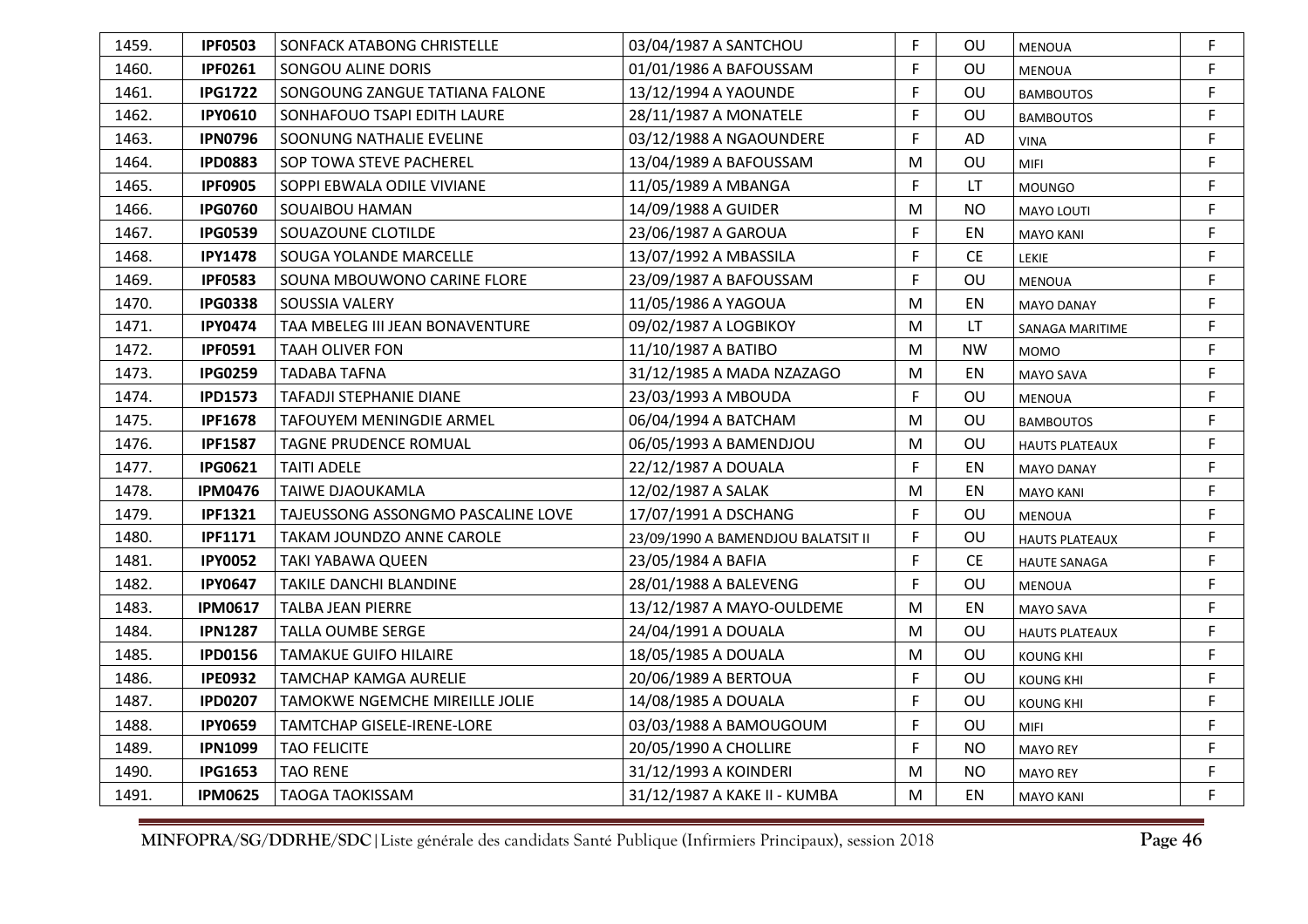| 1492. | <b>IPM1392</b> | <b>TATAYA MENOUDA</b>                 | 12/01/1992 A AÏSSA-HARDE        | M  | EN        | <b>MAYO SAVA</b>      | F  |
|-------|----------------|---------------------------------------|---------------------------------|----|-----------|-----------------------|----|
| 1493. | <b>IPE0828</b> | TATSAKOU SONHAPI GWLADYS              | 28/01/1989 A MBOUDA             | F  | OU        | <b>BAMBOUTOS</b>      | F  |
| 1494. | <b>IPF0537</b> | TCHAFI JUDITH AIMEE                   | 09/06/1987 A BAYON              | F  | OU        | <b>HAUT NKAM</b>      | F  |
| 1495. | <b>IPY0435</b> | TCHAMBA MBUNDA HIPPOLYTE DORIA        | 18/12/1986 A DOUALA             | F. | OU        | <b>NDE</b>            | F  |
| 1496. | <b>IPD1013</b> | TCHAMBA PRUDENCE LETICIA              | 15/12/1989 A YABASSI            | F  | LT        | <b>NKAM</b>           | F  |
| 1497. | <b>IPY0849</b> | <b>TCHAMPGA AFI MODESTINE</b>         | 23/02/1989 A BAZOU              | F  | OU        | <b>NDE</b>            | F  |
| 1498. | <b>IPY0274</b> | <b>TCHANA NGUEMEN CHRISTIAN</b>       | 13/01/1986 A METET              | М  | OU        | <b>NDE</b>            | F  |
| 1499. | <b>IPY0001</b> | <b>TCHANGUE DONFACK CHRISTELLE</b>    | 01/01/1984 A DSCHANG            | F  | OU        | <b>MENOUA</b>         | F  |
| 1500. | <b>IPR1422</b> | <b>TCHAPDA ALVINE HIPPOLITE</b>       | 22/03/1992 A MANENGOLE          | F  | OU        | <b>NDE</b>            | F  |
| 1501. | <b>IPY1702</b> | TCHAPET TCHAPTCHIE CHRISTELLE VANESSE | 16/08/1994 A NDOUNGUE           | F  | OU        | <b>NDE</b>            | F  |
| 1502. | <b>IPY1555</b> | <b>TCHATCHOUANG FOTSO MICHAELLE</b>   | 26/01/1993 A BAFOUSSAM          | F  | OU        | <b>MIFI</b>           | F  |
| 1503. | <b>IPY1420</b> | <b>TCHATOU ALAIN CHARLY</b>           | 19/03/1992 A OMBESSA            | M  | <b>CE</b> | MBAM ET INOUBOU       | F  |
| 1504. | <b>IPF1741</b> | <b>TCHAWE ARINE</b>                   | 04/06/1995 A DOUALA CAMEROUN    | F  | OU        | <b>HAUT NKAM</b>      | F  |
| 1505. | <b>IPY0775</b> | <b>TCHAYA TCHAYA SIGOLENE</b>         | 12/10/1988 A BANKA-BAFANG       | F. | OU        | <b>NDE</b>            | F  |
| 1506. | <b>IPY0348</b> | <b>TCHEGANG NONO VIVIANE</b>          | 01/06/1986 A YAOUNDE            | F  | OU        | <b>NDE</b>            | F  |
| 1507. | <b>IPY1577</b> | TCHEMENI TECLAIRE NADINE              | 05/04/1993 A MBALMAYO           | F  | OU        | <b>HAUT NKAM</b>      | F  |
| 1508. | <b>IPY0952</b> | TCHENGANG TCHOULI MICHELE CAMILLE     | 22/07/1989 A YAOUNDE            | F  | LT        | <b>NKAM</b>           | F  |
| 1509. | <b>IPY0693</b> | TCHEUTCHOUA CAROLE MIMI               | 07/05/1988 A BANSOA QT, BAKASSA | F  | OU        | <b>MENOUA</b>         | F  |
| 1510. | <b>IPY0024</b> | TCHIBEB KENNE AIMEE FLORE             | 20/02/1984 A YAOUNDE            | F. | <b>OU</b> | <b>BAMBOUTOS</b>      | F. |
| 1511. | <b>IPY1803</b> | TCHIMENE MANFO KEVIN                  | 28/09/1997 A BATCHAM            | M  | <b>OU</b> | <b>BAMBOUTOS</b>      | F  |
| 1512. | <b>IPY1726</b> | TCHIMO TCHUISSEU ORNELLA SANDRA       | 16/01/1995 A YAOUNDE            | F  | <b>OU</b> | <b>NDE</b>            | F  |
| 1513. | <b>IPY0717</b> | TCHIMTCHOUA DIDEROT                   | 19/06/1988 A FOUMBOT            | M  | OU        | <b>MIFI</b>           | F  |
| 1514. | <b>IPF0005</b> | TCHINDA DJOUMESI GILDAS MARTIAL       | 08/01/1984 A DSCHANG            | F  | OU        | <b>MENOUA</b>         | F  |
| 1515. | <b>IPD0375</b> | TCHINO MAFOUO ARIANE DANIELLE         | 03/08/1986 A YAOUNDE            | F. | OU        | <b>BAMBOUTOS</b>      | F  |
| 1516. | <b>IPF0618</b> | <b>TCHIO NOUPASSE CYRILLE</b>         | 13/12/1987 A NJISSE             | M  | OU        | <b>BAMBOUTOS</b>      | F  |
| 1517. | <b>IPY1533</b> | <b>TCHOFFO HERVICE RUFIN</b>          | 19/11/1992 A FONDONERA          | М  | OU        | <b>BAMBOUTOS</b>      | F  |
| 1518. | <b>IPY0593</b> | TCHOFFO MAPPIE EMERANCE               | 13/10/1987 A BALMENDA           | F. | OU        | <b>BAMBOUTOS</b>      | F  |
| 1519. | <b>IPF1090</b> | TCHOFOUO DJOUNDA ROMEO BRUNO          | 10/05/1990 A BATCHAM            | M  | OU        | <b>BAMBOUTOS</b>      | F  |
| 1520. | <b>IPY1634</b> | TCHOKOTE AUDREY CASANDRE              | 23/10/1993 A YAOUNDE            | F  | OU        | <b>HAUT NKAM</b>      | F  |
| 1521. | <b>IPR0820</b> | TCHOKOUANA MOULLA MINETTE DURELLE     | 10/01/1989 A BERTOUA            | F  | OU        | <b>HAUT NKAM</b>      | F  |
| 1522. | <b>IPL0236</b> | TCHOMGANG KAMGANG DAMARIS             | 18/10/1985 A YAOUNDE            | F. | OU        | <b>HAUTS PLATEAUX</b> | F  |
| 1523. | <b>IPF0301</b> | TCHOMTCHOUA NENKUI CHRISTINE STELLA   | 26/02/1986 A MBO BANDJOUN       | F  | OU        | <b>MIFI</b>           | F  |
| 1524. | <b>IPY1324</b> | <b>TCHONGAK ANNE CARINE</b>           | 20/07/1991 A ENONGAL            | F  | OU        | <b>HAUT NKAM</b>      | F  |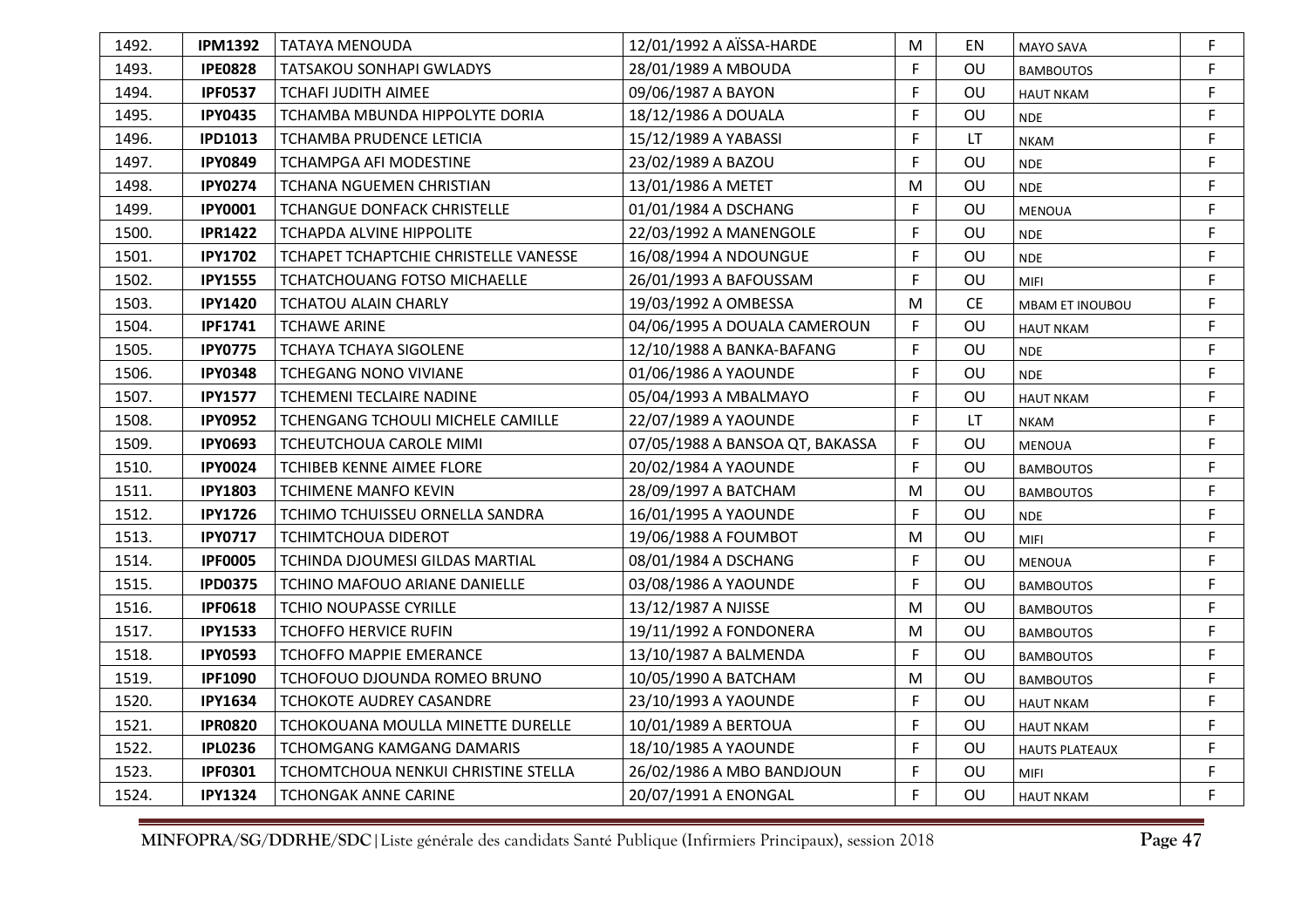| 1525. | <b>IPF1799</b> | TCHOUALON TCHUIDJAND TATIANE ELALIE  | 21/12/1996 A NKONGSAMBA    | F  | OU.       | <b>NDE</b>             | F           |
|-------|----------------|--------------------------------------|----------------------------|----|-----------|------------------------|-------------|
| 1526. | <b>IPD0634</b> | TCHOUANGUE NJAMPOUM DAVINA MIRANDE   | 09/01/1988 A DOUALA        | F  | OU        | <b>NDE</b>             | F           |
| 1527. | <b>IPF1563</b> | TCHOUASSI KANGA FRED ARMEL           | 28/02/1993 A NDOUNGUE      | F  | OU        | <b>HAUT NKAM</b>       | F           |
| 1528. | <b>IPM0876</b> | TCHOUATA TAPADA FARMAN               | 30/03/1989 A MBOUDA        | M  | OU        | <b>BAMBOUTOS</b>       | F           |
| 1529. | <b>IPE1129</b> | TCHOUAWE ME TIE MARINA               | 19/07/1990 A ABONG - MBANG | F  | ES        | <b>HAUT NYONG</b>      | F           |
| 1530. | <b>IPY1712</b> | TCHOUFFONG NGASSAM GUILENE JOSELYNE  | 03/11/1994 A YAOUNDE       | F  | OU        | <b>NDE</b>             | F           |
| 1531. | <b>IPF0875</b> | TCHOUMICHIE NADINE CHRISTIANE        | 29/03/1989 A BAFOUSSAM     | M  | OU        | <b>KOUNG KHI</b>       | F           |
| 1532. | <b>IPM1649</b> | TCHOUMOU VICTOR DJIDDA               | 17/12/1993 A DOMO          | M  | EN        | <b>MAYO DANAY</b>      | F           |
| 1533. | <b>IPF0661</b> | <b>TCHOUNGA GASSAM DUNOT</b>         | 08/03/1988 A DOUALA        | M  | OU        | <b>NDE</b>             | F           |
| 1534. | <b>IPY1579</b> | TCHOUNGA TCHOUNGA VIVIANE DORCAS     | 07/04/1993 A MAKENENE      | F  | OU        | MIFI                   | $\mathsf F$ |
| 1535. | <b>IPY1561</b> | TCHOUNKEU YOLLANDE ZITA              | 13/02/1993 A MAKENENE      | F  | CE.       | <b>MBAM ET INOUBOU</b> | F           |
| 1536. | <b>IPY1053</b> | <b>TCHOUPOU MBOMENE EUGENE</b>       | 21/02/1990 A YAOUNDE       | M  | <b>OU</b> | <b>BAMBOUTOS</b>       | F           |
| 1537. | <b>IPF0228</b> | <b>TCHOUPOU SIDONIE</b>              | 03/10/1985 A FOUMBAN       | F  | OU        | <b>BAMBOUTOS</b>       | F           |
| 1538. | <b>IPF0950</b> | <b>TCHUDJO CARINE CHRISTELLE</b>     | 22/07/1989 A DOUALA        | F  | OU        | MIFI                   | F           |
| 1539. | <b>IPR0152</b> | TCHUENKAM POLLA DANIE MIRELLE        | 12/05/1985 A YAOUNDE       | F  | OU        | <b>HAUTS PLATEAUX</b>  | F           |
| 1540. | <b>IPY1705</b> | TEDONGTSOP TIOKENG PRISCILIA SYLVIE  | 08/09/1994 A YAOUNDE I     | F. | OU        | <b>MENOUA</b>          | F           |
| 1541. | <b>IPY0971</b> | TEGOU KEMGANG FRANK CESARNON         | 29/08/1989 A BALEVENG      | M  | <b>OU</b> | <b>MENOUA</b>          | F           |
| 1542. | <b>IPD1777</b> | TEGUETIO NANDA KELLY FLORIANE        | 02/03/1996 A DOUALA        | F  | OU        | <b>MENOUA</b>          | F           |
| 1543. | <b>IPY0571</b> | TEKUETE MEKU ALINE                   | 18/08/1987 A YAOUNDE       | F  | OU        | <b>MENOUA</b>          | F           |
| 1544. | <b>IPG0502</b> | <b>TEMENE GASTON</b>                 | 03/04/1987 A GAROUA        | M  | EN        | MAYO TSANAGA           | F           |
| 1545. | <b>IPE1551</b> | <b>TEMPOUKE JOSIANE</b>              | 15/01/1993 A MBETHEN I     | F  | ES.       | LOM ET DJEREM          | F           |
| 1546. | <b>IPE0523</b> | <b>TEUBO NIVELE</b>                  | 20/05/1987 A MAKENENE      | F  | <b>CE</b> | <b>MBAM ET INOUBOU</b> | F           |
| 1547. | <b>IPD0887</b> | <b>TEUPE POUASSI ARISTIDE</b>        | 22/04/1989 A BABOUANTOU    | F  | OU        | <b>HAUT NKAM</b>       | F           |
| 1548. | <b>IPD0654</b> | TEUTCHOU TCHOUA LARISSA AIMEE        | 12/02/1988 A DOUALA        | F. | OU        | <b>NDE</b>             | F           |
| 1549. | <b>IPY1617</b> | <b>TIANI FIDELE</b>                  | 15/08/1993 A KUMBA         | F  | <b>OU</b> | <b>HAUT NKAM</b>       | F           |
| 1550. | <b>IPR0399</b> | TIENTCHEU JUDITH SYLVIANE            | 25/09/1986 A BANKA BAFANG  | F. | OU        | <b>HAUT NKAM</b>       | F           |
| 1551. | <b>IPR1804</b> | TIFE DIFFO LAURE                     | 08/10/1997 A TOMBEL        | F  | <b>SW</b> | <b>KUPE MANENGUBA</b>  | F           |
| 1552. | <b>IPF1174</b> | TIKOUE MBOUHOM ADELAIDE NICOLE       | 28/09/1990 A MBOUDA        | F  | OU        | <b>HAUTS PLATEAUX</b>  | F           |
| 1553. | <b>IPG0371</b> | <b>TIKTOU BASSAMI LEOPOLD</b>        | 23/07/1986 A MAYO DADI     | M  | NO.       | <b>BENOUE</b>          | F           |
| 1554. | <b>IPF0721</b> | TIMENE ALINE MARTINE                 | 21/06/1988 A NDOUNGUE      | F  | <b>OU</b> | <b>BAMBOUTOS</b>       | F           |
| 1555. | <b>IPF1582</b> | TIMENI KOUTEU LILIANE                | 19/04/1993 A YAOUNDE       | F  | <b>OU</b> | <b>HAUTS PLATEAUX</b>  | F           |
| 1556. | <b>IPA1527</b> | TIOBOU SAYANG LEONNIE SIDOINE        | 10/11/1992 A TIKO-FAKO     | F  | <b>OU</b> | <b>HAUT NKAM</b>       | F           |
| 1557. | <b>IPF0382</b> | <b>TIOGUIM TSAGUE CLAUDE PATRICE</b> | 15/08/1986 A DOUALA        | M  | OU        | <b>MENOUA</b>          | F.          |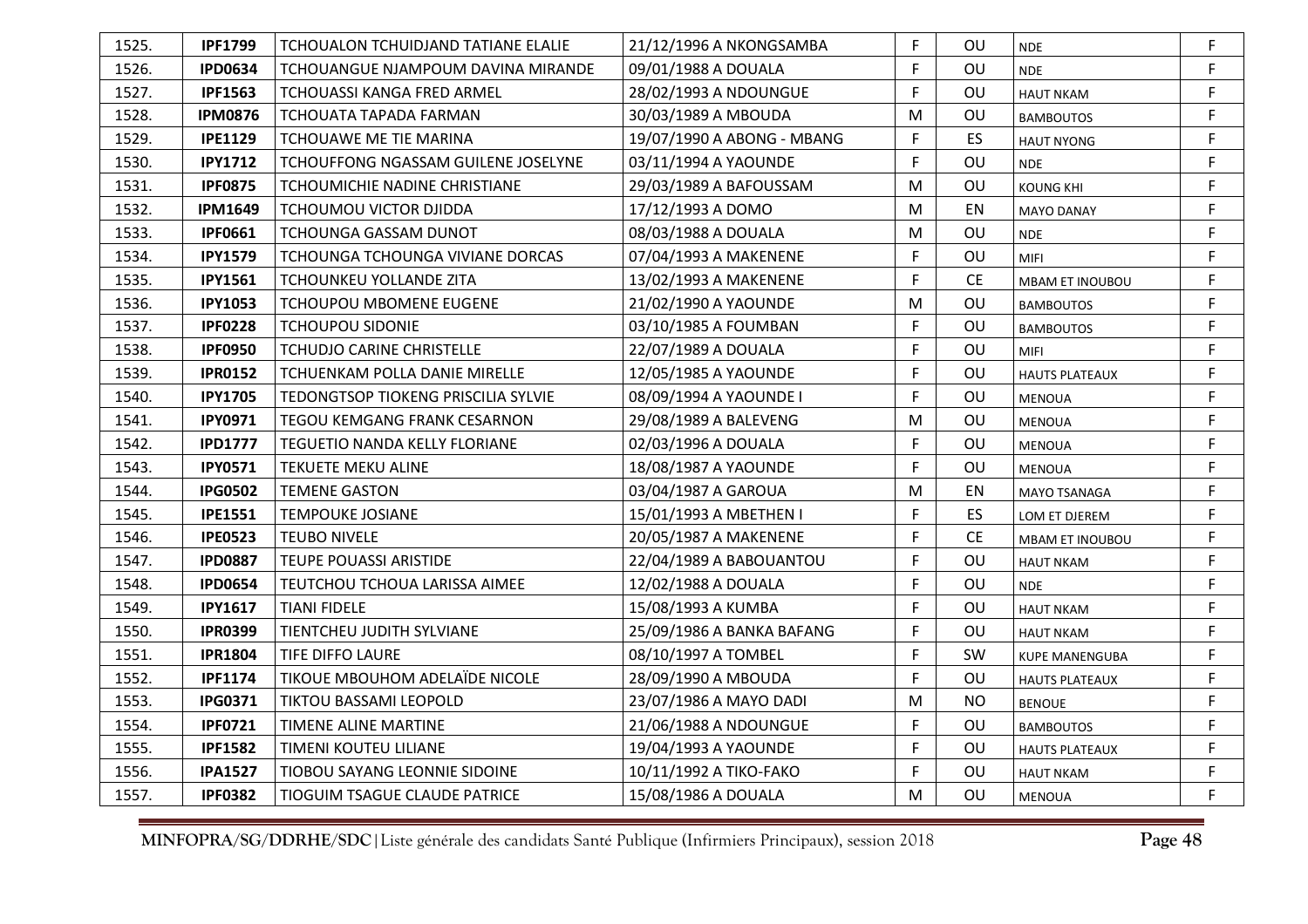| 1558. | <b>IPY0748</b> | TIOTSIA NGUEDIEU BLONDELLE            | 13/08/1988 A BALEVENG      | F  | OU.       | <b>MENOUA</b>         | F  |
|-------|----------------|---------------------------------------|----------------------------|----|-----------|-----------------------|----|
| 1559. | <b>IPY0640</b> | <b>TIPOSSI TOUKEM ROSALIE</b>         | 15/01/1988 A NJOMBE        | F  | <b>ES</b> | <b>HAUT NYONG</b>     | F  |
| 1560. | <b>IPD1002</b> | <b>TOKO CHRISTELLE DOLIVE</b>         | 13/11/1989 A MANENGOLE     | F  | LT        | <b>MOUNGO</b>         | F  |
| 1561. | <b>IPM0302</b> | TOMBI NDAME CHRISTINE FELICITE        | 27/02/1986 A YAOUNDE       | F  | <b>LT</b> | <b>MOUNGO</b>         | F  |
| 1562. | <b>IPD1797</b> | TONGWA GULLIT NKANYI                  | 10/12/1996 A KUMBA         | M  | <b>SW</b> | LEBIALEM              | F  |
| 1563. | <b>IPD0242</b> | <b>TONTCHE HOUMPA MARIETTE ANGELE</b> | 27/10/1985 A DOUALA        | F  | OU        | <b>NDE</b>            | F  |
| 1564. | <b>IPD0397</b> | <b>TOUGET YAMBA CELINE</b>            | 21/09/1986 A BANGWA        | F  | OU        | <b>NDE</b>            | F  |
| 1565. | <b>IPF1444</b> | <b>TOUGUINBO SIHOMNOU LAURENCE</b>    | 03/05/1992 A DOUALA        | F  | OU        | <b>HAUTS PLATEAUX</b> | F  |
| 1566. | <b>IPY1031</b> | TOUKAP TCHOMTCHE RAOUL BLANCHARD      | 11/01/1990 A BANGANG FOKAM | M  | <b>OU</b> | <b>NDE</b>            | F  |
| 1567. | <b>IPY0824</b> | <b>TOUOMKAM JIRI INES</b>             | 22/01/1989 A BERTOUA       | F  | OU        | <b>KOUNG KHI</b>      | F  |
| 1568. | <b>IPY1559</b> | TOUOTCHI CHANCELINE LAURE             | 09/02/1993 A MBOUDA        | F  | OU        | <b>BAMBOUTOS</b>      | F  |
| 1569. | <b>IPY0362</b> | <b>TSAGUE KENGNI ESTHER</b>           | 28/06/1986 A BALEVENG      | F. | OU        | <b>MENOUA</b>         | F  |
| 1570. | <b>IPY0496</b> | <b>TSANGA ETONO MARIE-LORE</b>        | 19/03/1987 A MTE DE YAGOUA | F  | <b>CE</b> | LEKIE                 | F  |
| 1571. | <b>IPY0680</b> | TSA-PHY MICHEL SARAH                  | 20/04/1988 A YAOUNDE       | F  | OU        | <b>MENOUA</b>         | F  |
| 1572. | <b>IPM0488</b> | <b>TSAPI SONKOUE NADINE</b>           | 08/03/1987 A BAFOUSSAM     | F  | OU        | <b>HAUTS PLATEAUX</b> | F  |
| 1573. | <b>IPY1049</b> | <b>TSAPLA TIOLAK SORELLE</b>          | 09/02/1990 A NKONGSAMBA    | F. | OU        | <b>BAMBOUTOS</b>      | F  |
| 1574. | <b>IPE1173</b> | TSASSI MELANIE LYNDA                  | 27/09/1990 A BERTOUA       | F  | <b>OU</b> | <b>MENOUA</b>         | F  |
| 1575. | <b>IPY1172</b> | TSELI ONDOA RUFINE NADEGE             | 23/09/1990 A NGOUMOU       | F  | <b>CE</b> | MEFOU ET AKONO        | F  |
| 1576. | <b>IPE0515</b> | <b>TSIENZO JUDITH FLORE</b>           | 05/05/1987 A ABONG - MBANG | F  | <b>ES</b> | <b>HAUT NYONG</b>     | F. |
| 1577. | <b>IPD0321</b> | <b>TSOMBENG TOMATIO GISELE FLORE</b>  | 31/03/1986 A KUMBA         | F. | OU        | <b>MENOUA</b>         | F  |
| 1578. | <b>IPY1666</b> | <b>TSONDO ERNESTINE</b>               | 03/03/1994 A EFOK          | F  | <b>CE</b> | LEKIE                 | F  |
| 1579. | <b>IPD1445</b> | <b>TSOPNANG NGOULA DOLLIE</b>         | 05/05/1992 A BAMENDOU      | F  | OU        | <b>MENOUA</b>         | F  |
| 1580. | <b>IPF0445</b> | TSOPZE NGUELEMO GUSTAVE FLORIAN       | 02/01/1987 A NKONGSAMBA    | M  | OU        | <b>MENOUA</b>         | F  |
| 1581. | <b>IPY0981</b> | <b>TSUNGUI ETIENNE MATHURIN</b>       | 04/10/1989 A ATOG-BOGA     | M  | SU        | <b>OCEAN</b>          | F  |
| 1582. | <b>IPY0021</b> | TUEKAM NANA SANDRINE                  | 17/02/1984 A NKONGSAMBA    | F  | OU        | <b>KOUNG KHI</b>      | F  |
| 1583. | <b>IPG0121</b> | <b>VANESSA FRANCOISE</b>              | 26/02/1985 A GAROUA        | F  | EN        | <b>DIAMARE</b>        | F  |
| 1584. | <b>IPN1150</b> | <b>VERING-VOU MISTHOS</b>             | 16/08/1990 A DAGAI         | F. | EN        | <b>DIAMARE</b>        | F  |
| 1585. | <b>IPY1193</b> | VOHOD ZINAHAD                         | 08/11/1990 A DOUVAR-MOKOLO | M  | EN        | MAYO TSANAGA          | F  |
| 1586. | <b>IPF0010</b> | <b>VOKENG DIALA STEVE ACHILLE</b>     | 17/01/1984 A NKONGSAMBA    | M  | <b>OU</b> | <b>MENOUA</b>         | F  |
| 1587. | <b>IPG0354</b> | WADJAKA ETIENNE                       | 12/06/1986 A DINGALE       | M  | EN        | <b>MAYO DANAY</b>     | F  |
| 1588. | <b>IPM1373</b> | <b>WAGA KOTFOUNKREO</b>               | 02/11/1991 A GAZOUWA       | M  | EN        | <b>MAYO KANI</b>      | F  |
| 1589. | <b>IPF1105</b> | WAGOUM KUENE BODIN OLANG              | 05/06/1990 A BATCHAM       | M  | <b>OU</b> | <b>BAMBOUTOS</b>      | F  |
| 1590. | <b>IPM0673</b> | WAHOUDOU HAMADOU                      | 03/04/1988 A DOGBA-MAROUA  | M  | EN        | <b>DIAMARE</b>        | F  |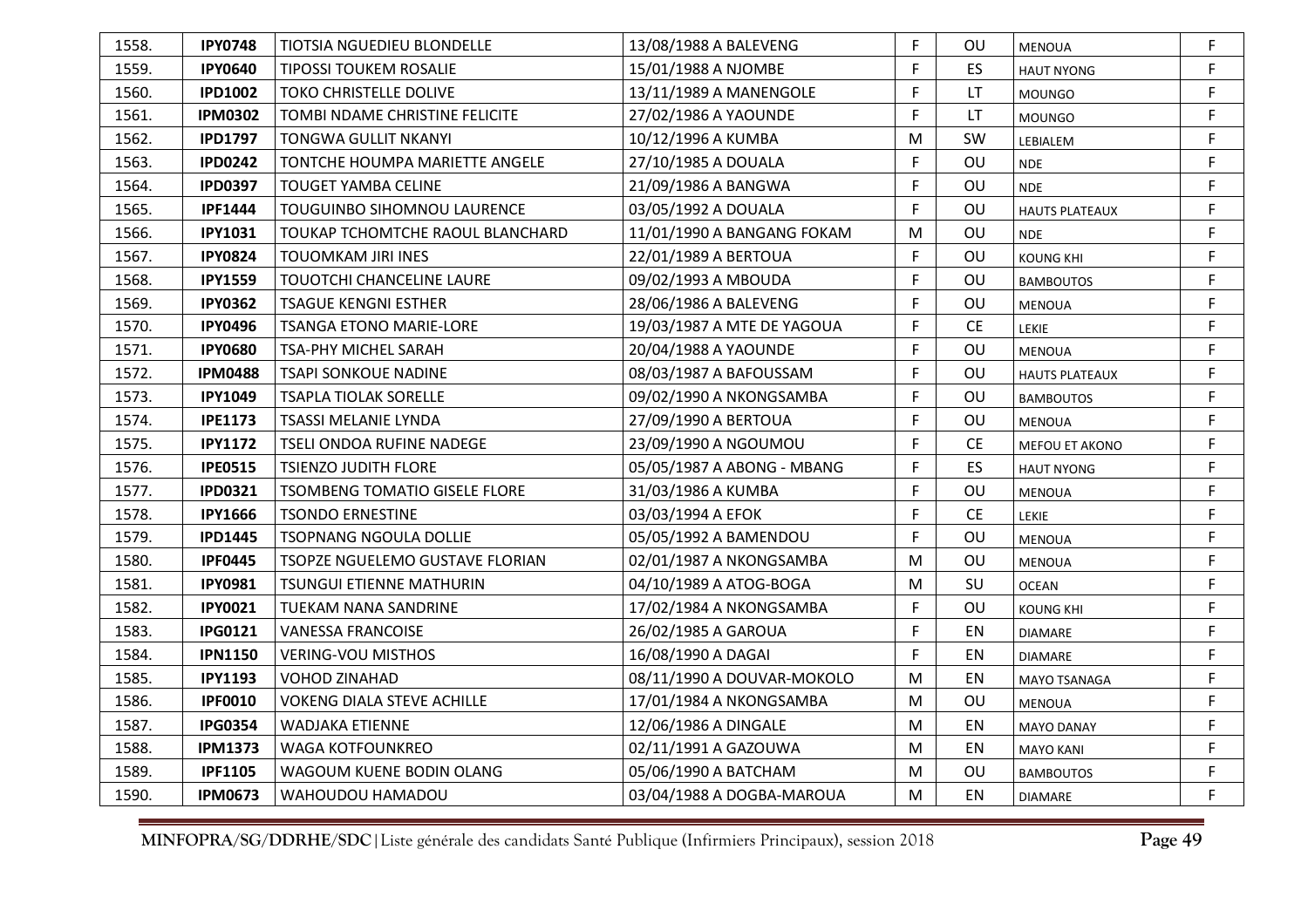| 1591. | <b>IPM0958</b> | WAMATALA JEAN-LOUIS               | 09/08/1989 A MOKONG        | M  | EN.       | <b>MAYO TSANAGA</b>   | F |
|-------|----------------|-----------------------------------|----------------------------|----|-----------|-----------------------|---|
| 1592. | <b>IPY0725</b> | WAMBA INGRID ANITA                | 25/06/1988 A DSCHANG       | F  | <b>OU</b> | <b>MENOUA</b>         | F |
| 1593. | <b>IPE1481</b> | WANANKA MATHIEU                   | 24/07/1992 A DJEBE-KALLIAO | M  | EN        | <b>DIAMARE</b>        | F |
| 1594. | <b>IPD0521</b> | WANDJI JUEBOU BLANDINE FLORA      | 19/05/1987 A NDOUNGUE      | F  | OU        | <b>NDE</b>            | F |
| 1595. | <b>IPF1621</b> | WANDJI KOUAHOU JOSELINE           | 18/09/1993 A PENKA MICHEL  | F  | OU        | <b>HAUTS PLATEAUX</b> | F |
| 1596. | <b>IPG1428</b> | WANEUNASSA ADAMOU                 | 04/04/1992 A FIGUIL        | F  | <b>NO</b> | <b>MAYO LOUTI</b>     | F |
| 1597. | <b>IPY0739</b> | WEKAM DJIOMOU NICOLE GAELLE       | 23/07/1988 A YAOUNDE       | F  | OU        | <b>NDE</b>            | F |
| 1598. | <b>IPR1158</b> | <b>WETE FOKAM VANESSA</b>         | 07/09/1990 A YAOUNDE       | F. | OU        | <b>KOUNG KHI</b>      | F |
| 1599. | <b>IPR1431</b> | WETIE DJOCKY BRUNO TRESOR         | 07/04/1992 A YAOUNDE       | M  | LT        | SANAGA MARITIME       | F |
| 1600. | <b>IPM1112</b> | WIWA WOINDJONRE ELISE             | 14/06/1990 A DOUKOULA      | F  | EN        | <b>MAYO DANAY</b>     | F |
| 1601. | <b>IPD1689</b> | <b>WONDJE LYDIE NADEGE</b>        | 06/06/1994 A DOUALA        | F  | LT.       | <b>MOUNGO</b>         | F |
| 1602. | <b>IPG0726</b> | <b>WOUNATANG BEDA</b>             | 30/06/1988 A GUIZIGARE BE  | М  | EN        | <b>MAYO KANI</b>      | F |
| 1603. | <b>IPY1759</b> | XANIA DORA BRENDA MONNY MOUYEME   | 30/08/1995 A BAFOUSSAM     | F  | LT.       | <b>NKAM</b>           | F |
| 1604. | <b>IPY0057</b> | YAADIE SIMO CHRISTELLE JOELLE     | 05/06/1984 A BANDJOUN      | F  | OU        | <b>HAUTS PLATEAUX</b> | F |
| 1605. | <b>IPE0660</b> | YAKADAME JACQUELINE               | 06/03/1988 A GOUZDA        | F  | EN        | MAYO TSANAGA          | F |
| 1606. | <b>IPG0781</b> | YAKINE BEDA FERDINAND             | 28/10/1988 A GUIDIGUIS     | M  | EN        | <b>MAYO KANI</b>      | F |
| 1607. | <b>IPE1033</b> | YAKONGA DJARO MONIQUE CHRRISTELLE | 18/01/1990 A BATOURI       | F  | <b>ES</b> | KADEY                 | F |
| 1608. | <b>IPD1630</b> | YAMGA GOPSIE STAELLA              | 15/10/1993 A BANKA         | F  | OU        | <b>HAUT NKAM</b>      | F |
| 1609. | <b>IPG0619</b> | YAMOUDANG LAME SOLANGE            | 18/12/1987 A MIDJIVIN      | F  | EN        | <b>MAYO KANI</b>      | F |
| 1610. | <b>IPG0421</b> | YANDJEU TCHOULI PASCALINE         | 03/11/1986 A YAOUNDE       | F  | LT        | <b>NKAM</b>           | F |
| 1611. | <b>IPN1651</b> | YANGANA ROGER                     | 31/12/1993 A BELE          | M  | <b>NO</b> | <b>MAYO REY</b>       | F |
| 1612. | <b>IPD1767</b> | YANKAM NANA ALPHONSE              | 10/11/1995 A MTE BANTOUM   | F. | <b>OU</b> | <b>NDE</b>            | F |
| 1613. | <b>IPN1272</b> | YANOU TCHAKOUNTE ELVIGE           | 02/04/1991 A BALENGOU      | F  | OU        | <b>NDE</b>            | F |
| 1614. | <b>IPM0753</b> | YANYABE MICHEL                    | 22/08/1988 A MAROUA        | M  | EN        | <b>MAYO KANI</b>      | F |
| 1615. | <b>IPD0538</b> | YASSI DIANIQUE NICAISE            | 18/06/1987 A NKONDJOCK     | F  | LT        | <b>NKAM</b>           | F |
| 1616. | <b>IPN1539</b> | YAYA ABDOUL RAHIM HAMADJOULDE     | 30/12/1992 A NGAOUNDERE    | M  | <b>AD</b> | <b>VINA</b>           | F |
| 1617. | <b>IPY1484</b> | YAYA AKLAM LOUIS AKLAM LOUIS      | 01/08/1992 A GAGALA        | M  | EN        | <b>DIAMARE</b>        | F |
| 1618. | <b>IPG0106</b> | YAYA NIGA                         | 21/01/1985 A BIOU          | М  | <b>NO</b> | <b>MAYO LOUTI</b>     | F |
| 1619. | <b>IPY0379</b> | YAYA RENE                         | 12/08/1986 A YAOUNDE       | M  | ΕN        | <b>MAYO KANI</b>      | F |
| 1620. | <b>IPM0155</b> | YEDIE EMILIE SALI                 | 18/05/1985 A NGAOUNDERE    | F  | EN        | <b>MAYO KANI</b>      | F |
| 1621. | <b>IPY0813</b> | YENGA GINETTE AURELIE             | 04/01/1989 A NKOL-MUOLAN   | F  | ES        | <b>HAUT NYONG</b>     | F |
| 1622. | <b>IPF1640</b> | YENOU NJUTAPVOUI DIANE MARIONE    | 21/11/1993 A BAO FOTOUNI   | F  | OU        | <b>NOUN</b>           | F |
| 1623. | <b>IPY1120</b> | YEPMO CHRISTELLE VIRGINIA         | 27/06/1990 A BATOUFAM      | F  | OU        | <b>HAUTS PLATEAUX</b> | F |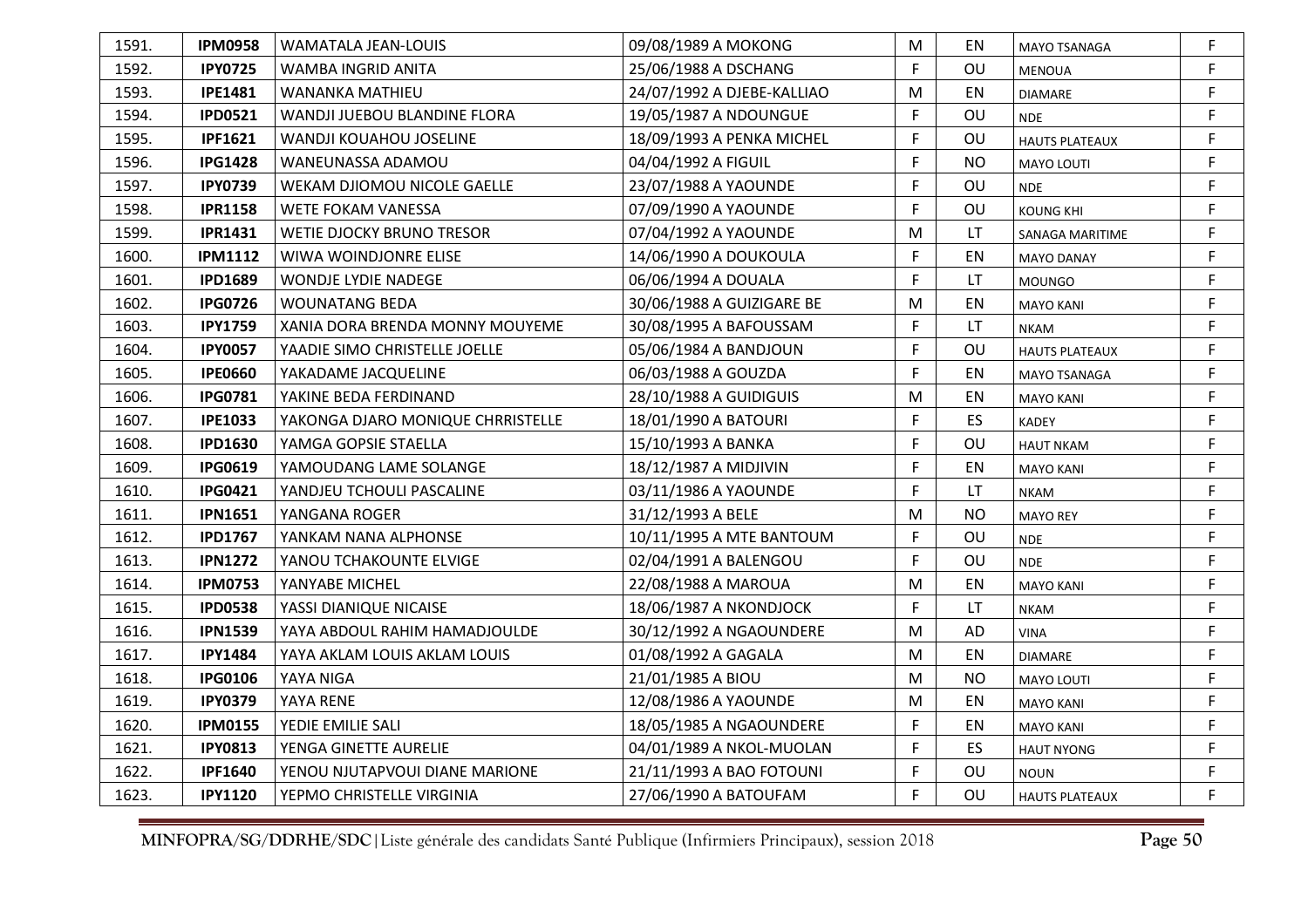| 1624. | <b>IPR0770</b> | YEYAP PACHANG IBRAHIM SANI   | 29/09/1988 A KOUPA-MATAPIT     | M  | OU.       | <b>NOUN</b>           | F           |
|-------|----------------|------------------------------|--------------------------------|----|-----------|-----------------------|-------------|
| 1625. | <b>IPF0790</b> | YIEWO NDEFRE MARLYSE         | 20/11/1988 A YAOUNE            | F  | OU        | <b>BAMBOUTOS</b>      | F           |
| 1626. | <b>IPF0856</b> | YIMGA SANDRINE CAROLLE       | 05/03/1989 A BANGOUA           | F  | OU        | <b>NDE</b>            | F           |
| 1627. | <b>IPG1811</b> | YINGMO NGAFA ALAIN           | 00/00/1989 A BALANI            | М  | EN        | <b>MAYO DANAY</b>     | F           |
| 1628. | <b>IPY1473</b> | YMELE CHRISTIANE LAURE       | 06/07/1992 A BAMENDOU          | F  | OU        | <b>MENOUA</b>         | F           |
| 1629. | <b>IPF0011</b> | YMELE SAAGUE JURGEND         | 18/01/1984 A MBOUDA            | М  | OU        | <b>MENOUA</b>         | F           |
| 1630. | <b>IPY0737</b> | YOGO MOUTOSSI JULES BERTRAND | 20/07/1988 A EVODOULA          | М  | LT        | SANAGA MARITIME       | F           |
| 1631. | <b>IPR0756</b> | YOMI JUDITH FLORE            | 05/09/1988 A TONGA             | F  | OU        | <b>NDE</b>            | F           |
| 1632. | <b>IPF0363</b> | YONDJEU YOPA PRISCA NADEGE   | 02/07/1986 A DOUALA            | F  | OU        | <b>NDE</b>            | $\mathsf F$ |
| 1633. | <b>IPE0230</b> | YONTA NODEM FIDELINE         | 05/10/1985 A BATCHAM           | F  | OU        | <b>BAMBOUTOS</b>      | F           |
| 1634. | <b>IPD0327</b> | YOSSA DIANE                  | 15/04/1986 A BANKA             | F  | OU        | <b>HAUT NKAM</b>      | $\mathsf F$ |
| 1635. | <b>IPF0212</b> | YOTI AURELIE EDITH           | 23/08/1985 A MELONG            | F  | OU        | <b>BAMBOUTOS</b>      | F           |
| 1636. | <b>IPD0056</b> | YOUBISSI FAKO EDWIGE LAURE   | 05/06/1984 A BANDJOUN          | F  | OU        | <b>KOUNG KHI</b>      | F           |
| 1637. | <b>IPD1436</b> | YOUGO IDE ARMANDINE          | 14/04/1992 A DOUALA            | F  | OU        | <b>HAUTS PLATEAUX</b> | F           |
| 1638. | <b>IPD0939</b> | YOUGO LELE MARIE MONIQUE     | 01/07/1989 A YAOUNDE           | F  | OU        | <b>KOUNG KHI</b>      | $\mathsf F$ |
| 1639. | <b>IPD1032</b> | YOULE TCHOMWA JULY LAURE     | 17/01/1990 A BAHAM             | F. | OU        | <b>MIFI</b>           | F           |
| 1640. | <b>IPM0652</b> | YOUSSOUFA ABBA               | 09/02/1988 A MORA              | М  | EN        | MAYO SAVA             | $\mathsf F$ |
| 1641. | <b>IPN1632</b> | YOUSSOUFA HAMOUA             | 18/10/1993 A MALO DANG         | М  | AD        | <b>VINA</b>           | F           |
| 1642. | <b>IPY0707</b> | YOUWO MBEUMTCHA ANNIE FALLOW | 27/05/1988 A YAOUNDE           | F  | OU        | <b>NDE</b>            | F           |
| 1643. | <b>IPD0239</b> | ZABENG KOUO MYREILLE         | 22/10/1985 A GALIM             | F  | OU        | <b>BAMBOUTOS</b>      | F           |
| 1644. | <b>IPY0145</b> | ZAMBOU MICHELLE              | 29/04/1985 A DSCHANG           | F  | OU        | <b>MENOUA</b>         | F           |
| 1645. | <b>IPE1043</b> | ZAMENGONO CHRISTELLE SOLANGE | 05/02/1990 A YAOUNDE           | F  | ES.       | <b>HAUT NYONG</b>     | F           |
| 1646. | <b>IPY0937</b> | ZAMNGONO JOSSELINE CLAUDIE   | 29/06/1989 A YAOUNDE           | F  | <b>CE</b> | <b>MFOUNDI</b>        | F           |
| 1647. | <b>IPD0033</b> | ZAMO ALAIN JOHN              | 27/03/1984 A FONGO-NDENG       | М  | OU        | <b>MENOUA</b>         | F           |
| 1648. | <b>IPY0633</b> | ZANG AKONO MARIE PAULE       | 08/01/1988 A YAOUNDE           | F  | SU        | DJA ET LOBO           | F           |
| 1649. | <b>IPY1317</b> | ZE ERIC JACQUARD             | 27/06/1991 A BIBA-YEZOUM       | М  | SU        | DJA ET LOBO           | $\mathsf F$ |
| 1650. | <b>IPY1178</b> | ZE ETO'O ARIELLE FRANCE      | 06/10/1990 A BIMENGUE(MVANGAN) | F  | <b>SU</b> | <b>MVILA</b>          | F           |
| 1651. | <b>IPY1237</b> | ZE MENDO MARIE NOELLY        | 27/01/1991 A METET             | E  | SU        | <b>MVILA</b>          | F           |
| 1652. | <b>IPY0304</b> | <b>ZE MVOTO GEORGES</b>      | 03/03/1986 A AKONOLINGA        | M  | <b>CE</b> | NYONG ET MFOUMOU      | F           |
| 1653. | <b>IPF0499</b> | ZEBAZE NANGOH STEVIE ARLETTE | 28/03/1987 A BAFOUSSAM         | F  | OU        | <b>MENOUA</b>         | F           |
| 1654. | <b>IPE1017</b> | ZECK MAMANG CLARISSE         | 18/12/1989 A ABONG - MBANG     | F  | <b>ES</b> | <b>HAUT NYONG</b>     | F           |
| 1655. | <b>IPE0224</b> | ZECK ROSALIE CLAIRE          | 25/09/1985 A BANYO             | F. | AD        | DJEREM                | F           |
| 1656. | <b>IPE1255</b> | ZEH MESSIA DIRANE            | 10/03/1991 A DIANG             | М  | <b>ES</b> | LOM ET DJEREM         | F           |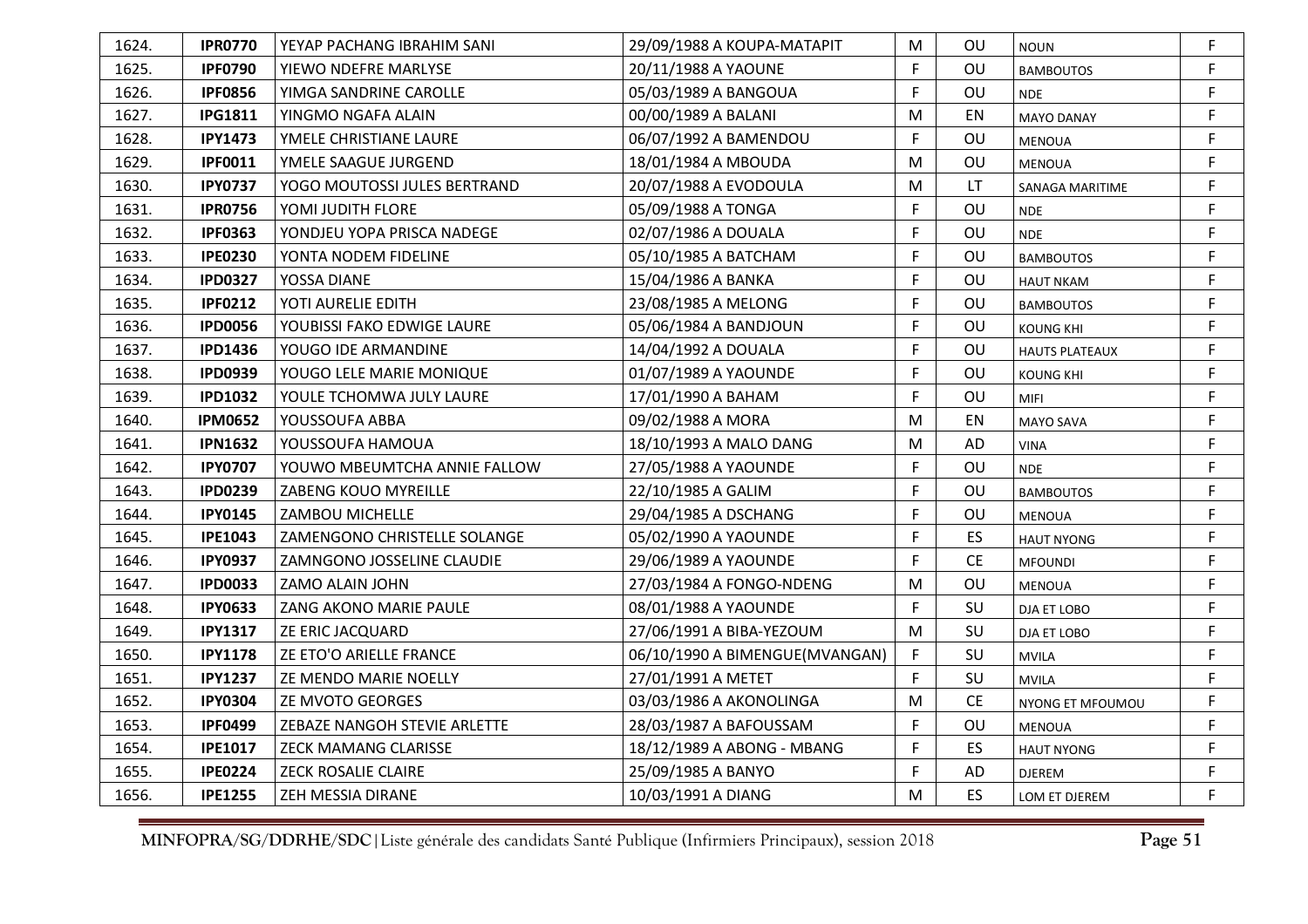| 1657. | <b>IPY1406</b> | ZEH MYLENE DANIELLE          | 24/02/1992 A ENONGAL              |   | SU        | <b>OCEAN</b>          |  |
|-------|----------------|------------------------------|-----------------------------------|---|-----------|-----------------------|--|
| 1658. | <b>IPN0390</b> | ZEINABOU ABOU                | 27/08/1986 A DOUALAYEL TIGNERE    |   | AD        | <b>FARO ET DEO</b>    |  |
| 1659. | <b>IPY1356</b> | ZENABOPU IBRAHIM             | 25/09/1991 A OBALA                |   | AD.       | <b>DJEREM</b>         |  |
| 1660. | <b>IPY0522</b> | ZIBI ANTOINE DIDIER          | 19/05/1987 A NKOUMADZAP(MBANKOMO) | M | <b>CE</b> | <b>MEFOU ET AKONO</b> |  |
| 1661. | <b>IPL0830</b> | ZIBI STARLETTE MIRICE        | 31/01/1989 A EBOLOWA              |   | SU        | <b>MVILA</b>          |  |
| 1662. | <b>IPR0337</b> | ZILLY MARTIN HERVE           | 29/04/1986 A EBEMVOK              | м | SU        | <b>OCEAN</b>          |  |
| 1663. | <b>IPY1795</b> | ZIPDJA NJAKOU CLAUDE ALIDA   | 09/10/1996 A YAOUNDE              |   | OU        | <b>NDE</b>            |  |
| 1664. | <b>IPE0416</b> | <b>ZOUANG FERNANDE</b>       | 25/10/1986 A NGUELEMENDOUKA       |   | ES.       | <b>HAUT NYONG</b>     |  |
| 1665. | <b>IPM1060</b> | ZYIL'HOUBE POUSSERI CESARINE | 05/03/1990 A YAOUNDE              |   | EN        | <b>MAYO KANI</b>      |  |

## • **ANGLOPHONE CANDIDATES**

| 1666. | <b>IPY1353</b> | ABANDA LOUIS MUNA               | 21/09/1991 A BOTA LIMBE       | M  | <b>NW</b> | <b>MOMO</b>        | Α |
|-------|----------------|---------------------------------|-------------------------------|----|-----------|--------------------|---|
| 1667. | <b>IPY1094</b> | ABE MBOGNE MARIE VIVIANE        | 14/05/1990 A MBANGASSINA      | F. | <b>CE</b> | <b>MBAM ET KIM</b> | Α |
| 1668. | <b>IPY1328</b> | <b>ACHA LOVETTE NGO</b>         | 30/07/1991 A WIDIKUM          | M  | <b>NW</b> | <b>MOMO</b>        | Α |
| 1669. | <b>IPY1454</b> | <b>ACHUO DIVINE NENG</b>        | 20/05/1992 A WUM              | M  | <b>NW</b> | <b>MENCHUM</b>     | A |
| 1670. | <b>IPB0251</b> | AFOR TANGWAN IMMACULATE         | 22/11/1985 A MBEMI            | F. | <b>NW</b> | <b>MOMO</b>        | Α |
| 1671. | <b>IPA0622</b> | AGEBOR MISPA ANAZE              | 27/12/1987 A FONTEM           | F  | <b>SW</b> | LEBIALEM           | Α |
| 1672. | <b>IPY1378</b> | <b>AKEMATAP SAMUEL</b>          | 20/11/1991 A MBAFAM-KEKEM     | M  | SW        | LEBIALEM           | A |
| 1673. | <b>IPA0803</b> | AKONJOCK HELEN NDIP             | 27/12/1988 A KUMBA            | F  | <b>SW</b> | MANYU              | Α |
| 1674. | <b>IPY0688</b> | AKONLA'A NATHALIE FERNANDE      | 30/04/1988 A KONGO-SANGMELIMA | F. | SU        | DJA ET LOBO        | Α |
| 1675. | <b>IPR0203</b> | AKUH MILDRED NTALABE            | 03/08/1985 A BOTALLIMBE       | F. | <b>NW</b> | <b>MOMO</b>        | A |
| 1676. | <b>IPB0776</b> | ALAEMBONG GODLOVE FOMBINDIA     | 15/10/1988 A MBINDIA          | M  | <b>SW</b> | LEBIALEM           | Α |
| 1677. | <b>IPB0524</b> | <b>ALAH BRENDA ALONDI</b>       | 20/05/1987 A NKWEN MEZAM      | F  | <b>NW</b> | MEZAM              | A |
| 1678. | <b>IPA1773</b> | ANANGAFAC MARYKANA AKANA FONJU  | 07/01/1996 A FONTEM           | F. | SW        | LEBIALEM           | A |
| 1679. | <b>IPR1770</b> | ASHUNGANYA ANICHRISTEL NGUTI    | 28/11/1995 A M'MOCKMBIE       | M  | SW        | LEBIALEM           | A |
| 1680. | <b>IPD0061</b> | <b>ASONGANYI ADELINE</b>        | 10/07/1984 A FONTEM           | F. | SW        | LEBIALEM           | Α |
| 1681. | <b>IPA0745</b> | ATUNG MALVET FOMOUM             | 07/08/1988 A MATOUKE          | F. | <b>NW</b> | <b>MOMO</b>        | A |
| 1682. | <b>IPF1296</b> | <b>AWAH HENRY NJI</b>           | 12/05/1991 A EDEA             | M  | <b>NW</b> | MEZAM              | A |
| 1683. | <b>IPY1479</b> | AYEM ESTHER NTUI                | 17/07/1992 A MUYUKA           | F. | SW        | MANYU              | Α |
| 1684. | <b>IPB0692</b> | AZAAH MRIE CLAIRE NDISAH        | 07/05/1988 A MANKON-MEZAM     | F. | <b>NW</b> | <b>MEZAM</b>       | Α |
| 1685. | <b>IPB1196</b> | <b>AZINUE CHRISTABEL NGENUE</b> | 11/11/1990 A MENDANKWE MEZAM  | F  | <b>NW</b> | <b>MEZAM</b>       | A |
| 1686. | <b>IPA0835</b> | <b>BALINGO PRUDENCIA MUKETE</b> | 09/02/1989 A KUMBA            | F. | SW        | <b>NDIAN</b>       | Α |
| 1687. | <b>IPB1374</b> | <b>BENG LOVELINE NDUM</b>       | 03/11/1991 A WUM              | F. | <b>NW</b> | <b>MENCHUM</b>     | A |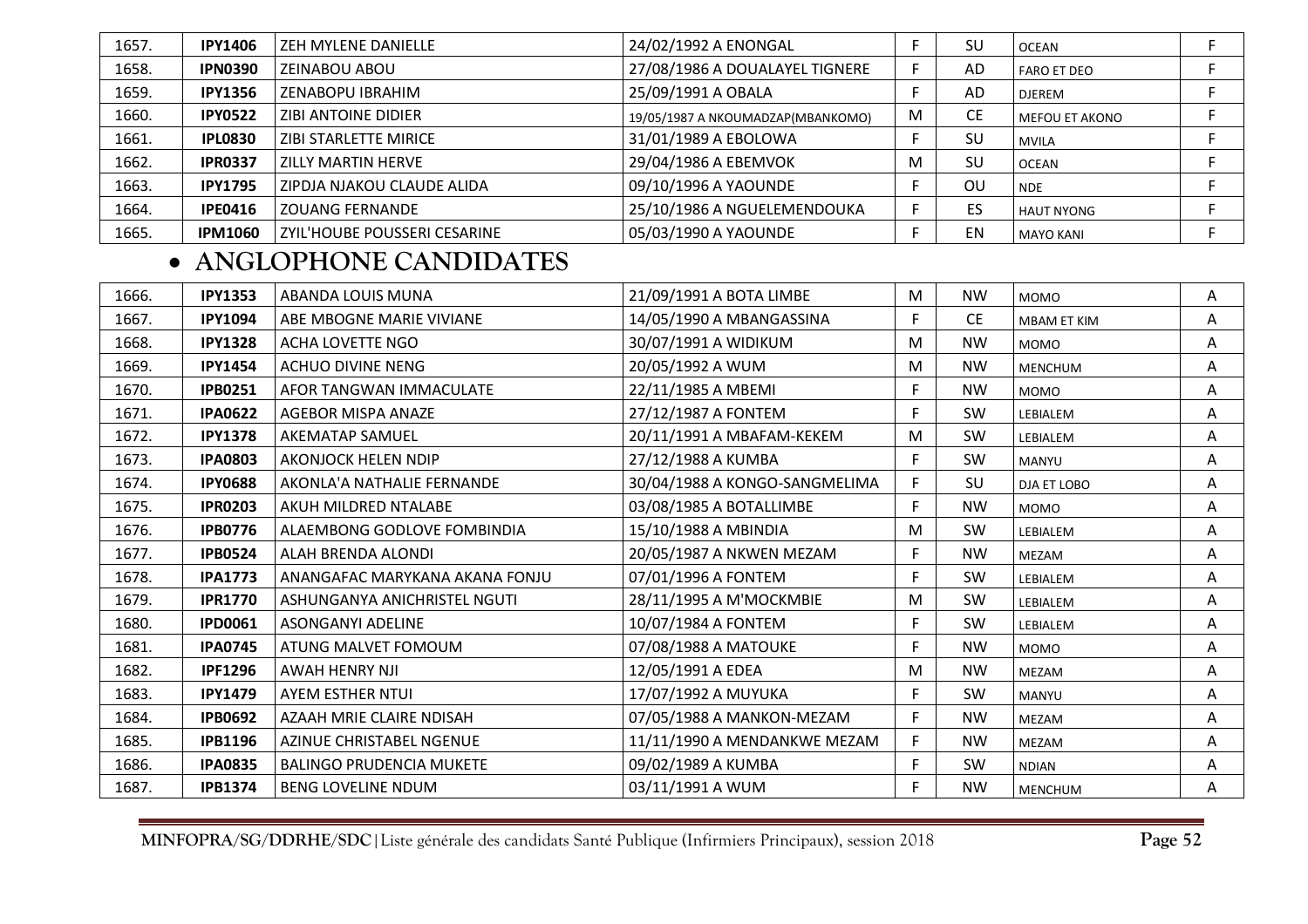| 1688. | <b>IPB1648</b> | <b>BIH DORINE NGWA</b>            | 09/12/1993 A MANJI             | F  | NW        | MEZAM                 | Α |
|-------|----------------|-----------------------------------|--------------------------------|----|-----------|-----------------------|---|
| 1689. | <b>IPA1464</b> | <b>BIN CHRISTABEL MBONG</b>       | 15/06/1992 A ESIMBI            | F  | <b>NW</b> | <b>MENCHUM</b>        | Α |
| 1690. | <b>IPB0970</b> | <b>BOAH FELIX TAH</b>             | 29/08/1989 A ABAR              | M  | <b>NW</b> | <b>MENCHUM</b>        | A |
| 1691. | <b>IPY1159</b> | <b>BONWI LINDA</b>                | 09/09/1990 A MBEM              | F  | <b>NW</b> | <b>DONGA MANTUNG</b>  | A |
| 1692. | <b>IPY1298</b> | <b>BUONYI SARAH</b>               | 15/05/1991 A BABESSI           | F  | <b>NW</b> | NGOKENTUNJIA          | Α |
| 1693. | <b>IPY0920</b> | <b>CHE GLORY MANKA'A</b>          | 01/06/1989 A PMI NKWEN         | F  | <b>NW</b> | <b>MENCHUM</b>        | A |
| 1694. | <b>IPB0988</b> | CHE SAMGWA WILLIAM                | 20/10/1989 A BALIGHAM          | M  | <b>NW</b> | MEZAM                 | A |
| 1695. | <b>IPB0741</b> | <b>CHE SHANCELINE MANKA</b>       | 26/07/1988 A BAFUT MEZAM       | F  | <b>NW</b> | MEZAM                 | A |
| 1696. | <b>IPB1704</b> | CHENYUI INNOCENT NDALAAH          | 25/08/1994 A NKWEN-BAMENDA     | M  | <b>NW</b> | MEZAM                 | Α |
| 1697. | <b>IPY1068</b> | CHI LINDA EKEI                    | 23/03/1990 A WUM               | F  | <b>NW</b> | <b>MENCHUM</b>        | Α |
| 1698. | <b>IPB0458</b> | CHI RICHARD DVA                   | 18/01/1987 A YUWIH             | м  | NW        | <b>BOYO</b>           | Α |
| 1699. | <b>IPY0408</b> | CHU GEORGE BIN                    | 10/10/1986 A MUNKEP            | M  | <b>NW</b> | <b>MENCHUM</b>        | Α |
| 1700. | <b>IPB0904</b> | <b>CHU MOURINE</b>                | 10/05/1989 A BABA I            | F  | NW        | NGOKENTUNJIA          | Α |
| 1701. | <b>IPY0396</b> | DIENGWE VICTOIRE ELUNGE           | 18/09/1986 A TOMBEL            | F  | SW        | <b>KUPE MANENGUBA</b> | Α |
| 1702. | <b>IPB1282</b> | DJAM PASCALINE FUEN               | 14/04/1991 A BAMENDA MANKON    | F  | <b>NW</b> | <b>BOYO</b>           | A |
| 1703. | <b>IPA1720</b> | <b>EKUNE ODILE EMADE</b>          | 02/12/1994 A MBOMEKOGED KUPE/M | F. | <b>SW</b> | <b>KUPE MANENGUBA</b> | Α |
| 1704. | <b>IPY1235</b> | EMEDEU TCHOLA CHRISTELLE ALLIANCE | 25/01/1991 A NDIKINIMEKI       | F  | OU        | <b>HAUT NKAM</b>      | Α |
| 1705. | <b>IPA1655</b> | <b>ENANGA KELLY IKOME</b>         | 01/01/1994 A BOKWAONGO BUEA    | F  | SW        | <b>FAKO</b>           | A |
| 1706. | <b>IPB0059</b> | <b>ENGONWIE ERICKA</b>            | 22/06/1984 A BAMENDA           | F  | <b>NW</b> | <b>MOMO</b>           | A |
| 1707. | <b>IPY0769</b> | <b>ESAME AYUK CLARA</b>           | 27/09/1988 A BOTA              | F  | SW        | <b>MANYU</b>          | A |
| 1708. | <b>IPA1145</b> | ETANE NATHALIN LONDO              | 11/08/1990 A BAI KUKE          | F  | <b>SW</b> | <b>MEME</b>           | Α |
| 1709. | <b>IPA1604</b> | ETORN KELVIN ALOBIA               | 13/06/1993 A EKENZO-NGUTI      | M  | <b>SW</b> | <b>KUPE MANENGUBA</b> | A |
| 1710. | <b>IPF0025</b> | FONCHAM BOBGA JOHNSON             | 21/02/1984 A KOUTABA           | м  | <b>NW</b> | MEZAM                 | Α |
| 1711. | <b>IPB1740</b> | FONGOH JULIET NGWAFU              | 20/05/1995 A MENDANKWE         | F  | <b>NW</b> | MEZAM                 | Α |
| 1712. | <b>IPY1107</b> | FOUEDJI NGUEFFO INES DORINE       | 07/06/1990 A BANGANGTE         | F  | OU        | <b>MENOUA</b>         | Α |
| 1713. | <b>IPB0205</b> | <b>FUH CARINE SIRRI</b>           | 08/08/1985 A BAMENDA           | F  | <b>NW</b> | MEZAM                 | Α |
| 1714. | <b>IPA1170</b> | <b>GENEVIVE AKEM MUNDI</b>        | 21/09/1990 A MUTENGENE-FAKO    | F  | <b>NW</b> | <b>MOMO</b>           | A |
| 1715. | <b>IPB1550</b> | <b>GIWEH GISELE WERENGIE</b>      | 09/01/1993 A BAMENDA           | F  | <b>NW</b> | <b>MOMO</b>           | Α |
| 1716. | <b>IPD1092</b> | <b>HAPPI DAKAM MIGUELLE</b>       | 13/05/1990 A NKONGSAMBA        | F  | OU        | <b>HAUT NKAM</b>      | Α |
| 1717. | <b>IPB0099</b> | <b>HEBA PRISCA FRIUWIE</b>        | 05/01/1985 A NKEWN             | F  | <b>NW</b> | MEZAM                 | Α |
| 1718. | <b>IPM0350</b> | <b>IHEOMA LILIANE LINDA</b>       | 03/06/1986 A LOUM              | F  | SW        | MEME                  | Α |
| 1719. | <b>IPB1357</b> | <b>INJOH CHARLOTTE TABIT</b>      | 30/09/1991 A BAMENDA           | F  | <b>NW</b> | MEZAM                 | Α |
| 1720. | <b>IPA0871</b> | <b>ITUMBU MOTTE NJENI IRENE</b>   | 19/03/1989 A IKOI-NGOLO        | F  | SW        | <b>MEME</b>           | A |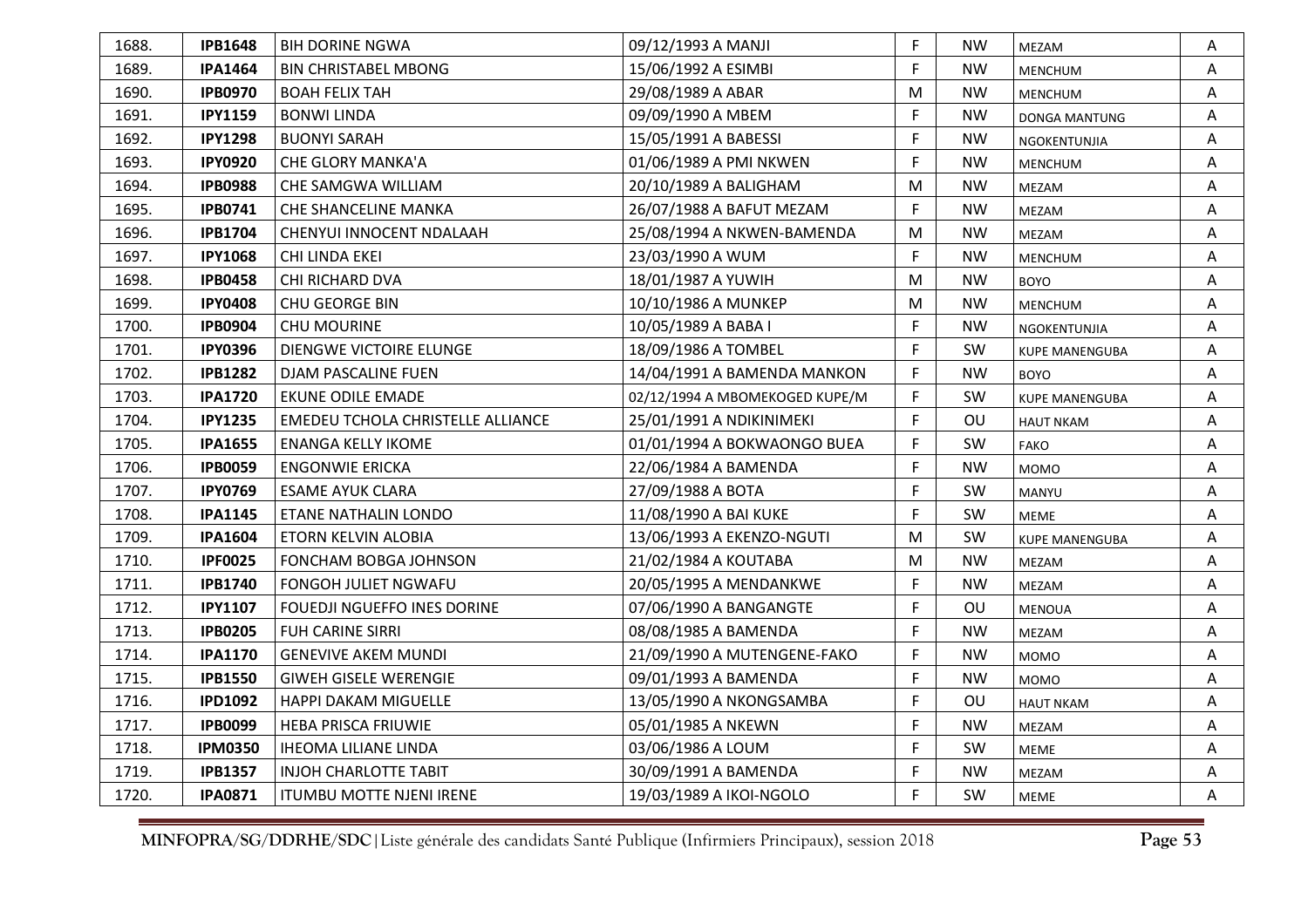| 1721. | <b>IPY1204</b> | IYAMBE MARIKE MIRABELLE          | 18/11/1990 A YAOUNDE          | F  | <b>SW</b> | <b>NDIAN</b>         | Α |
|-------|----------------|----------------------------------|-------------------------------|----|-----------|----------------------|---|
| 1722. | <b>IPB1160</b> | <b>KAMFANG TCHATO EMELIE</b>     | 10/09/1990 A BAMENDOU SOCKENG | F  | OU        | <b>HAUT NKAM</b>     | A |
| 1723. | <b>IPD1616</b> | KENJOUG AWOWO FRANCINE DORICE    | 02/08/1993 A DOUALA CAMEROUN  | F  | OU        | <b>MENOUA</b>        | Α |
| 1724. | <b>IPY1497</b> | KIFEM MIRABELLE BONGDZEM         | 27/08/1992 A SHISONG          | F  | <b>NW</b> | <b>BUI</b>           | A |
| 1725. | <b>IPY1737</b> | KOGNOU DJUI LOPEZEU HERMINE      | 22/03/1995 A MANKON-BAMENDA   | F  | OU        | <b>BAMBOUTOS</b>     | Α |
| 1726. | <b>IPN0798</b> | KONGNSO COMFORT NGEDZEBH         | 07/12/1988 A NKAR JAKIRI      | F  | <b>NW</b> | <b>BUI</b>           | Α |
| 1727. | <b>IPA1147</b> | KONGNYUY CLEMENTINE SHIYKIH      | 13/08/1990 A SHISONG          | E  | <b>NW</b> | <b>BUI</b>           | A |
| 1728. | <b>IPA0066</b> | KUMBAN WANISHU RACHAEL MBA-AKU   | 02/08/1984 A BOTA LIMBE       | F  | <b>NW</b> | <b>MOMO</b>          | Α |
| 1729. | <b>IPY1707</b> | LONGMENE MADELEINE FOKOU         | 27/09/1994 A MANKON-BAMENDA   | E  | OU        | <b>BAMBOUTOS</b>     | Α |
| 1730. | <b>IPB1419</b> | MABEL MBIFANYUI NCHINDA          | 17/03/1992 A BABUNGO          | F  | <b>NW</b> | NGOKENTUNJIA         | Α |
| 1731. | <b>IPB1560</b> | <b>MAIRO MUSA</b>                | 10/02/1993 A SABGA            | F  | <b>NW</b> | MEZAM                | A |
| 1732. | <b>IPY0671</b> | <b>MANJO LIZETTE YULA</b>        | 30/03/1988 A SHISONG          | F  | <b>NW</b> | <b>BUI</b>           | A |
| 1733. | <b>IPA1474</b> | MARY ASOMBANG ASABA              | 07/07/1992 A MUEA - BUEA      | F  | <b>SW</b> | LEBIALEM             | Α |
| 1734. | <b>IPB1754</b> | MASAANDANG CHRISTABEL            | 16/08/1995 A SANTA            | F  | <b>NW</b> | MEZAM                | Α |
| 1735. | <b>IPB1122</b> | <b>MBAHLFUH IBRAHIM MIKWAH</b>   | 05/07/1990 A BAMBALANG        | М  | <b>NW</b> | NGOKENTUNJIA         | A |
| 1736. | <b>IPR1248</b> | <b>MBIYDZENYUY MARIE BLANCHE</b> | 25/02/1991 A SHISONG          | F. | <b>NW</b> | BUI                  | A |
| 1737. | <b>IPD1748</b> | MBOUETGO NGOUNOU VERONIQUE MARIE | 22/07/1995 A BANKA BAFANG     | F  | <b>OU</b> | <b>HAUT NKAM</b>     | A |
| 1738. | <b>IPY0440</b> | MBU EBANGHA LORET                | 23/12/1986 A MUYUKA           | F  | SW        | MANYU                | Α |
| 1739. | <b>IPA1531</b> | MBUE EUCHERIA AYUK               | 19/11/1992 A KUMBA            | F  | SW        | MANYU                | Α |
| 1740. | <b>IPY1381</b> | <b>MENDOGO MARIE CLAIRE</b>      | 09/12/1991 A SANGMELIMA       | F. | <b>SU</b> | DJA ET LOBO          | Α |
| 1741. | <b>IPF0743</b> | METANGO BARBARA DANIE-JOA        | 01/08/1988 A SACTCHOU         | F  | <b>OU</b> | <b>MENOUA</b>        | Α |
| 1742. | <b>IPA0685</b> | MISPA INJONG ATUD                | 28/04/1988 A EKONA            | F  | <b>NW</b> | <b>MOMO</b>          | A |
| 1743. | <b>IPA1247</b> | MOGANG FOTSING ELIANE            | 24/02/1991 A BANGAM           | F  | OU        | <b>MIFI</b>          | Α |
| 1744. | <b>IPL1334</b> | MOIBE BONI GERTRUDE              | 10/08/1991 A YAOUNDE          | F  | <b>NO</b> | <b>FARO</b>          | A |
| 1745. | <b>IPF1243</b> | MONTU KILENGHE HOSPHINA          | 16/02/1991 A FOYEMTCHA        | F  | <b>NW</b> | <b>DONGA MANTUNG</b> | Α |
| 1746. | <b>IPA0162</b> | MOSONGOH HENRY MOTASE            | 04/06/1985 A ITOKI BAKUNDU    | M  | SW        | <b>MEME</b>          | Α |
| 1747. | <b>IPN0578</b> | <b>MOUADOM DELPHINE NATHALIE</b> | 10/09/1987 A BANDJA           | F  | OU        | <b>HAUT NKAM</b>     | A |
| 1748. | <b>IPB1772</b> | MOUAFO DZANGUEA JOVANIE          | 02/01/1996 A MBOUDA           | F  | OU        | <b>BAMBOUTOS</b>     | Α |
| 1749. | <b>IPM1708</b> | <b>MOUNIRA SOULEY</b>            | 05/10/1994 A MAROUA           | F  | EN        | <b>DIAMARE</b>       | Α |
| 1750. | <b>IPB1511</b> | MUANDZE ZULEHATU NUTIAGMWE       | 16/09/1992 A BABA I           | F  | <b>NW</b> | NGOKENTUNJIA         | Α |
| 1751. | <b>IPB0807</b> | MULUH-NDAH PIH NOELA             | 01/01/1989 A BAMBILI          | F  | <b>NW</b> | MEZAM                | Α |
| 1752. | <b>IPA1071</b> | NADIA FOMONYUY TANJONG           | 26/03/1990 A BOTA ANNEX       | F  | <b>NW</b> | <b>BUI</b>           | Α |
| 1753. | <b>IPY1087</b> | NANA NZEUKOM CHANTAL LINDA       | 06/05/1990 A YAOUNDE          | F  | OU        | <b>NDE</b>           | A |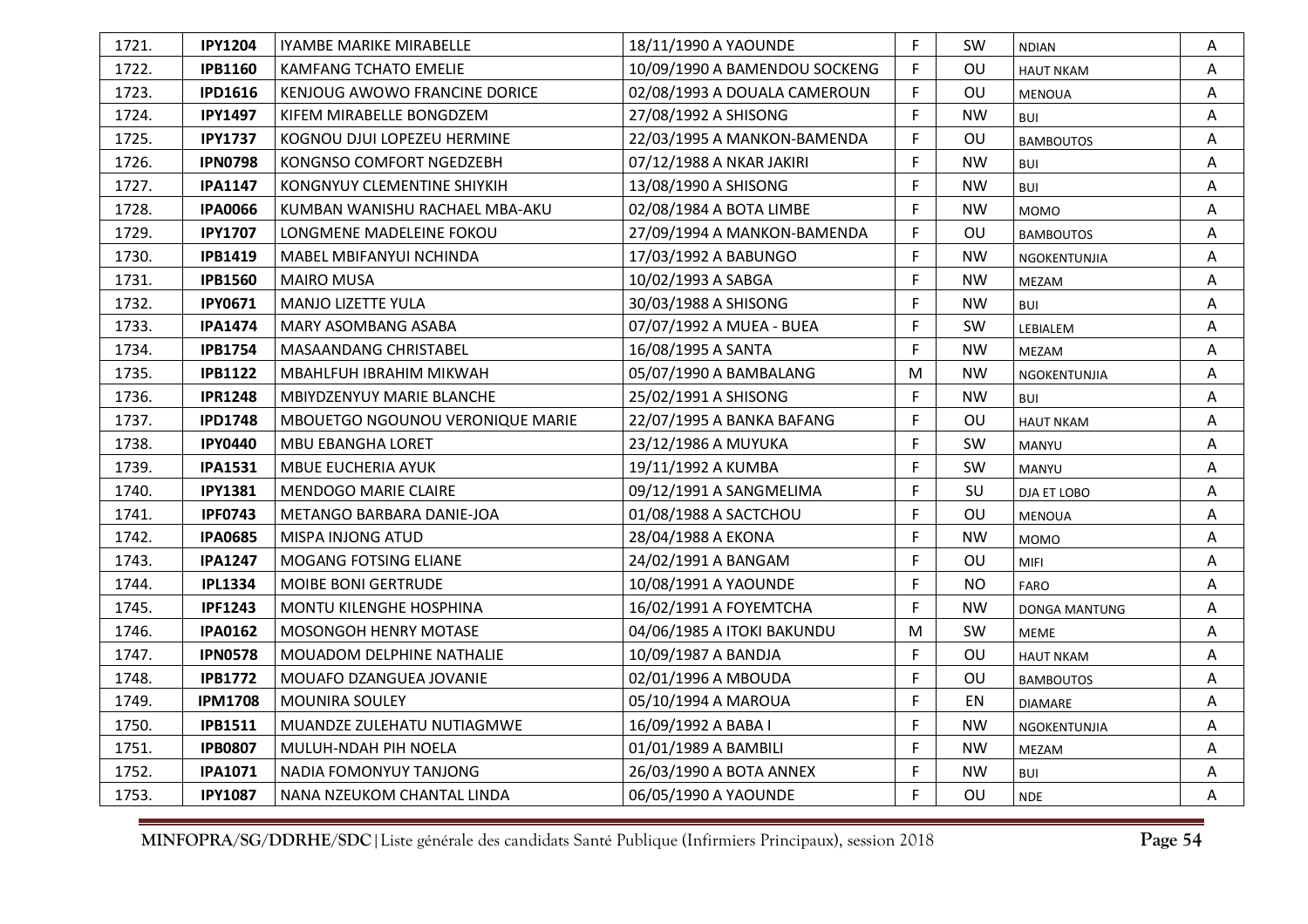| 1754. | <b>IPY0401</b> | NANKEU LACMAGO CLAURINE TETILIENNE | 01/10/1986 A MBOUDA                    | F  | 0U        | <b>BAMBOUTOS</b>      | Α |
|-------|----------------|------------------------------------|----------------------------------------|----|-----------|-----------------------|---|
| 1755. | <b>IPA1503</b> | NDEM BRIDGET NKENGANYI             | 09/09/1992 A NKAH NJENQUINE FONTEM     | F  | SW        | LEBIALEM              | Α |
| 1756. | <b>IPB1051</b> | <b>NDIFON CHEISEH JOY</b>          | 13/02/1990 A ELAK OKU                  | F  | <b>NW</b> | <b>BUI</b>            | A |
| 1757. | <b>IPE1788</b> | NDIFONTA KANDEWO MANUELA           | 20/07/1996 A BANGOLA                   | F. | <b>NW</b> | NGOKENTUNJIA          | A |
| 1758. | <b>IPR1463</b> | NDIMUNGIANG JAPHESON APIANYUI      | 15/06/1992 A BANGOLAN                  | M  | NW        | NGOKENTUNJIA          | Α |
| 1759. | <b>IPB0402</b> | <b>NEBA ROLAND NFOR</b>            | 03/10/1986 A PAMOL LOBE                | M  | <b>NW</b> | MEZAM                 | A |
| 1760. | <b>IPA1018</b> | NEBA YVONE MANKABIH                | 19/12/1989 A MAMBU                     | F  | <b>NW</b> | MEZAM                 | A |
| 1761. | <b>IPB1239</b> | NGAFOR RELINDIS KOUNDA             | 29/01/1991 A BAMENDA MEZAM             | F. | <b>NW</b> | MEZAM                 | A |
| 1762. | <b>IPR0105</b> | <b>NGASSAM ERIC</b>                | 21/01/1985 A TOMBEL                    | М  | OU        | <b>NDE</b>            | Α |
| 1763. | <b>IPY1562</b> | NGATCHA SOMTAT LARISSA DOLBINE     | 13/02/1993 A BANGANGTE-FETOM           | F  | OU        | <b>NDE</b>            | Α |
| 1764. | <b>IPA0185</b> | NGEA GERVASE CHE                   | 28/06/1985 A BAMENDA                   | м  | NW        | <b>MENCHUM</b>        | Α |
| 1765. | <b>IPA0090</b> | NGENDOH DERICK MENDINI             | 19/11/1984 A WUM                       | M  | <b>NW</b> | <b>MENCHUM</b>        | Α |
| 1766. | <b>IPA1015</b> | NGENYI ROSELINE                    | 16/12/1989 A LEBANG FONTEM             | F  | <b>SW</b> | LEBIALEM              | Α |
| 1767. | <b>IPB0037</b> | <b>NGES VICTORINE TUNGISE</b>      | 20/04/1984 A NJINIKOM MATERNITY CENTRE | F  | <b>NW</b> | <b>BOYO</b>           | Α |
| 1768. | <b>IPD0669</b> | NGNONGUINI SIMO ESTHER             | 23/03/1988 A MBOUDA                    | F  | OU        | <b>BAMBOUTOS</b>      | Α |
| 1769. | <b>IPA1338</b> | <b>NGONE FELISTA EBUDE</b>         | 25/08/1991 A BUEA-FAKO                 | F. | <b>SW</b> | <b>KUPE MANENGUBA</b> | Α |
| 1770. | <b>IPB1119</b> | NGONPAN FORMUNKWIN ELVIS           | 27/06/1990 A BAMALI-NDOP               | M  | <b>NW</b> | NGOKENTUNJIA          | Α |
| 1771. | <b>IPB1086</b> | NJEMENDGE HANATOU YOGHO            | 05/05/1990 A BANSO KUMBO               | F  | <b>NW</b> | NGOKENTUNJIA          | A |
| 1772. | <b>IPY1639</b> | NJOUPOUO MBENMOUN RAFIATOU         | 20/11/1993 A YAOUNDE                   | F  | OU        | <b>NOUN</b>           | A |
| 1773. | <b>IPR0708</b> | NJUH VALENTINE MBWENG              | 01/06/1988 A WUM                       | M  | <b>NW</b> | <b>MENCHUM</b>        | A |
| 1774. | <b>IPR1609</b> | NKABAPOH FRANKLIN YEAH             | 07/07/1993 A BAMAU-NDOP                | M  | <b>NW</b> | <b>NGOKENTUNJIA</b>   | Α |
| 1775. | <b>IPY1297</b> | <b>NKEMCHIA FALICE NGUONYI</b>     | 15/05/1991 A YAOUNDE                   | F  | <b>SW</b> | LEBIALEM              | A |
| 1776. | <b>IPB1456</b> | NKUNCHO GIELLET ABINGWO            | 21/05/1992 A BAKUNDU S.W               | F  | <b>NW</b> | NGOKENTUNJIA          | Α |
| 1777. | <b>IPD1383</b> | NKWAGOH SANATU NUSHII              | 14/12/1991 A BAMBALANG NDOP            | F. | <b>NW</b> | NGOKENTUNJIA          | A |
| 1778. | <b>IPA1686</b> | NNANE BRIAN NDENGU                 | 23/05/1994 A BANGEM                    | м  | <b>SW</b> | <b>KUPE MANENGUBA</b> | A |
| 1779. | <b>IPD1215</b> | NNANE JOAN EBANE                   | 13/12/1990 A ELUM NNINONG              | F. | SW        | <b>KUPE MANENGUBA</b> | Α |
| 1780. | <b>IPB1583</b> | NSALAI CHARLOTTE MOKIA             | 21/04/1993 A NKAR JAKIRI               | F  | <b>NW</b> | BUI                   | A |
| 1781. | <b>IPY1499</b> | NTAH THEOPHILUS NCHWITEWA          | 29/08/1992 A BAMALI NDOP               | M  | <b>NW</b> | NGOKENTUNJIA          | Α |
| 1782. | <b>IPF1402</b> | NTEUDEM GEORGES ALEX               | 11/02/1992 A BUEA                      | M  | OU        | <b>MENOUA</b>         | Α |
| 1783. | <b>IPY0983</b> | NTUKEM JULIAN                      | 05/10/1989 A NDUNGATED FOTO-ALOU       | F  | <b>SW</b> | LEBIALEM              | A |
| 1784. | <b>IPB0509</b> | NYUYDINI NDZE THERRY               | 21/04/1987 A BANKA BAFANG              | M  | <b>NW</b> | <b>BUI</b>            | A |
| 1785. | <b>IPY1024</b> | <b>NZIE JEANNE</b>                 | 02/01/1990 A FOUMBOT                   | F  | OU        | <b>NOUN</b>           | Α |
| 1786. | <b>IPA1263</b> | <b>OBEN ESTHER NKONGHO</b>         | 17/03/1991 A TOKO                      | F  | SW        | MANYU                 | A |